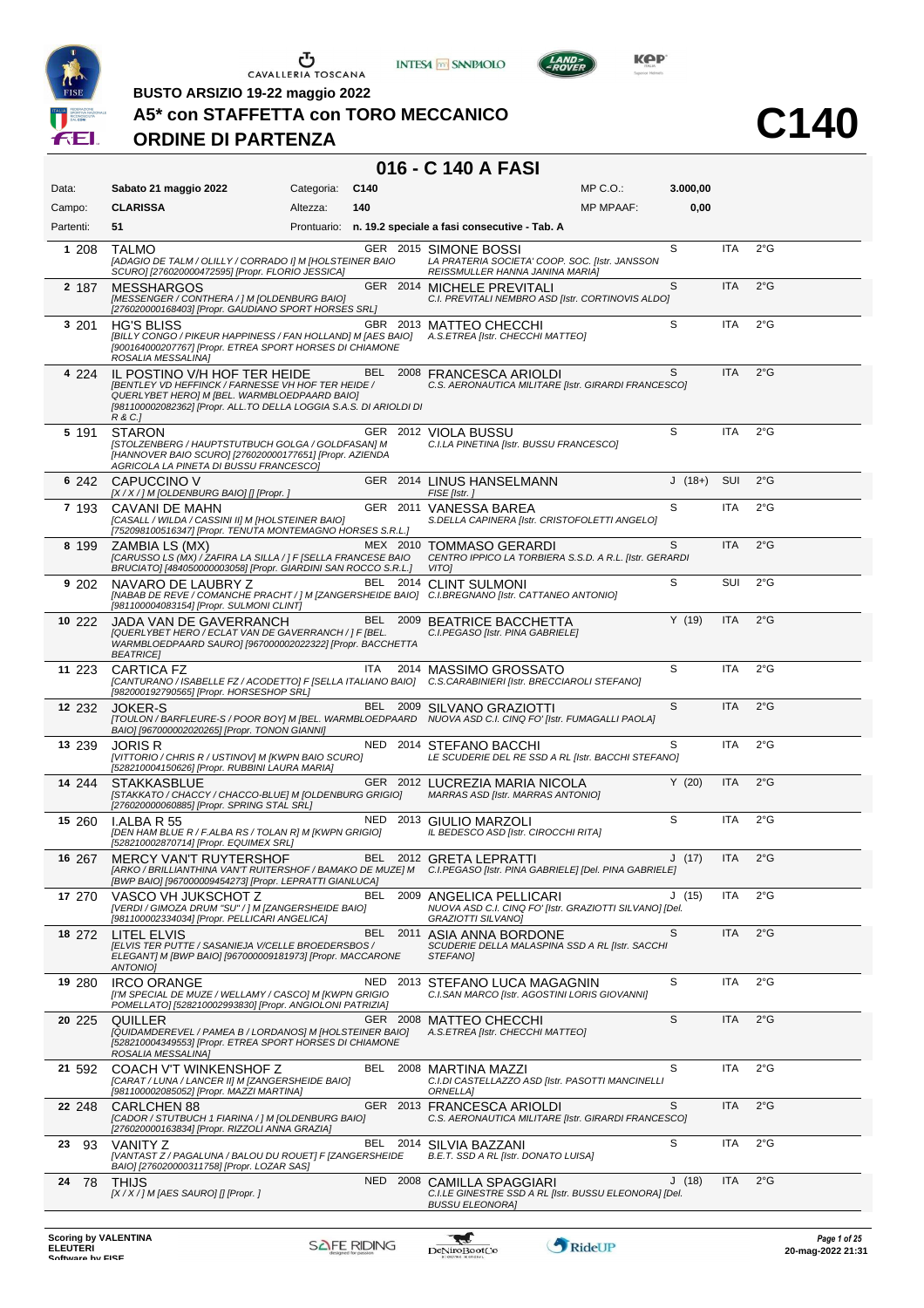





**C140**

**BUSTO ARSIZIO 19-22 maggio 2022**

# **A5\* con STAFFETTA con TORO MECCANICO**

# **ORDINE DI PARTENZA**

| Data:                                                              | Sabato 21 maggio 2022                                                                                                                                                                                                                   | Categoria: | C140               |          |                                                                                                            | MP C.O.:         | 3.000,00 |            |               |                                   |
|--------------------------------------------------------------------|-----------------------------------------------------------------------------------------------------------------------------------------------------------------------------------------------------------------------------------------|------------|--------------------|----------|------------------------------------------------------------------------------------------------------------|------------------|----------|------------|---------------|-----------------------------------|
| Campo:                                                             | <b>CLARISSA</b>                                                                                                                                                                                                                         | Altezza:   | 140                |          |                                                                                                            | <b>MP MPAAF:</b> | 0,00     |            |               |                                   |
| Partenti:                                                          | 51                                                                                                                                                                                                                                      |            |                    |          | Prontuario: n. 19.2 speciale a fasi consecutive - Tab. A                                                   |                  |          |            |               |                                   |
| 25 83                                                              | CASSINO<br>[CASSINI I / PRETTY WOMAN / LIMBUS] M [HOLSTEINER GRIGIO]<br>[528210002396103] [Propr. BASSETTA SRL]                                                                                                                         |            |                    |          | GER 2007 TOMMASO GERARDI<br>CENTRO IPPICO LA TORBIERA S.S.D. A R.L. [Istr. GERARDI<br>VITO]                |                  | S        | <b>ITA</b> | $2^{\circ}$ G |                                   |
| 26 124                                                             | <b>IBIZA</b><br>$[X/X]/M$ [KWPN GRIGIO] [] [Propr. ]                                                                                                                                                                                    |            |                    |          | NED 2013 LINUS HANSELMANN<br>FISE [Istr.]                                                                  |                  | $J(18+)$ | <b>SUI</b> | $2^{\circ}$ G |                                   |
| 84<br>27                                                           | HORS DE QUESTION J&F Z<br>[HORS LA LOI II / FRAUKE / MUSCARIS D'ARIEL] M [ZANGERSHEIDE<br>SAURO] [981100002814378] [Propr. MIGLIORI PIETRO]                                                                                             |            |                    |          | BEL 2012 CLINT SULMONI<br>C.I.BREGNANO [Istr. CATTANEO ANTONIO]                                            |                  | S        | SUI        | $2^{\circ}$ G |                                   |
| 28<br>88                                                           | <b>OLIVER VAN'T HEIKE</b><br>[EPLEASER VAN'T HEIKE / GELLA VAN'T HEIKE / ARGENTINUS] M<br>[BWP BAIO] [981100004085963] [Propr. LOZAR SAS]                                                                                               |            |                    | BEL 2014 | RICCARDO PISANI<br>B.E.T. SSD A RL [Istr. DONATO LUISA]                                                    |                  | S        | <b>ITA</b> | $2^{\circ}$ G |                                   |
| 94<br>29                                                           | HIGH<br>[CANABIS Z / MANITA / HAMLET] M [KWPN BAIO] [528210002829013]<br>[Propr. SOC. AGR. CHIAPPA A., VITALI A., E ALESSANDRA]                                                                                                         |            |                    | NED 2012 | <b>ANTONIO VITALI</b><br>SCUDERIA CA' DE ZECCHI [Istr. CAPPAI STEFANO]                                     |                  | S        | <b>ITA</b> | $2^{\circ}$ G |                                   |
| 30 102                                                             | <b>CENTACCO</b><br>[CENTADEL / CHACONIA / ] M [OLDENBURG BAIO] [276418185017614] C.I.LE GINESTRE SSD A RL [Istr. BUSSU ELEONORA]<br>[Propr. SPAGGIARI GIANMARCO]                                                                        |            |                    |          | SCN 2014 CARLO SPAGGIARI                                                                                   |                  | Y(21)    | <b>ITA</b> | $2^{\circ}$ G |                                   |
| 31 103                                                             | <b>CADIRA MANCLUF</b><br>[CARDENTO / SEPHIRA M / AHORN] F [SELLA ITALIANO GRIGIO]<br>[982000121903748] [Propr. INTAGLIATA VALENTINA]                                                                                                    |            | ITA                |          | 2010 CAMILLA BASSAN<br>SIMPLY HORSE SSD A RL [Istr. BASSAN ANDREA] [Del. BASSAN<br><b>ANDREA1</b>          |                  | J(17)    | ITA        | $2^{\circ}$ G |                                   |
| 32 113                                                             | <b>ENZO DE COQUERIE</b><br>[MALITO DE REVE / RALISKA DE COQUERIE / HELIOS DE LA COUR II] SCUDERIA DELLA ROVERE SSD A RL [Istr. BORROMEO<br>M [SELLA FRANCESE GRIGIO] [250258500129698] [Propr. ULTRAMAR LODOVICO]<br><b>HORSES SRLI</b> |            |                    |          | FRA 2014 LUDOVICA MINOLI                                                                                   |                  | S        | ITA        | $2^{\circ}$ G |                                   |
| 33 114                                                             | NASA JW<br>[I AM MOERHOEVE' S STAR / KARO / ERCO VAN'T ROOSAKKER] F<br>[BWP BAIO] [981100004050158] [Propr. DEL POPOLO ALESSANDRO]                                                                                                      |            |                    |          | BEL 2013 SOFIA CAPPELLETTI<br>CI A COLORI ASD [Istr. CAPPELLETTI SOFIA]                                    |                  | S        | ITA        | $2^{\circ}$ G |                                   |
| 34 465                                                             | VIRGOLA SAURA<br>[BABALOU DE LIGNY / ESTIMADA SIA / OLYMPIQUE LONDON] F<br>[SELLA ITALIANO SAURO] [982000192322709] [Propr. CSILLAGHY DE<br>PACSER MIKLOS TASSILO]                                                                      |            | ITA.               |          | 2014 ROGER ANTOINE CHAMMAS<br>C.I.LA PINETINA [Istr. BUSSU FRANCESCO]                                      |                  | S        | LIB        | $2^{\circ}$ G |                                   |
| 35 117                                                             | UNIQUE PERRIERES<br><b>IHURLEVENT DE BREKA / JASMINE PERRIERES / SOCRATE DE</b><br>CHIVRE] M [SELLA FRANCESE BAIO] [250259700253036] [Propr.<br>SANDBERG VALENTINA]                                                                     |            |                    | FRA 2008 | ELEONORA BUSSU<br>C.I.LE GINESTRE SSD A RL [Istr. ]                                                        |                  | S        | ITA        | $2^{\circ}$ G |                                   |
| 36 119                                                             | <b>ETOUSCHA</b><br>[WHITESNAKE / MATOCHA / GARANCO] F [KWPN BAIO]<br>[528210002332206] [Propr. CASELLATO GUIDO]                                                                                                                         |            | <b>NED</b>         | 2009     | CAMILLA CASELLATO<br>HORSE RESORT [Istr. CANOVA ANTONIA]                                                   |                  | S        | <b>ITA</b> | $2^{\circ}$ G |                                   |
| 37 127                                                             | CANTER DELLA CACCIA<br>ICASTIGO DELLA CACCIA / ZANDORA DES HAYETTES Z / ZANDOR Z]<br>M [SELLA ITALIANO BAIO] [982000192764110] [Propr. PINA GABRIELE]                                                                                   |            | ITA                | 2012     | <b>BEATRICE BACCHETTA</b><br>C.I.PEGASO [Istr. PINA GABRIELE]                                              |                  | Y(19)    | ITA        | $2^{\circ}$ G |                                   |
| 38 133                                                             | FOUR WHITE LEGS D'ACHERONTE<br>[CLINTON / ZENJA ADELHEID / ZANDOR Z] M [SELLA ITALIANO<br>SAURO] [941000012740892] [Propr. RIZZI SIMONE]                                                                                                |            | ITA                | 2011     | CECILIA FERRARI<br>CI A COLORI ASD [Istr. CAPPELLETTI SOFIA] [Del.<br>CAPPELLETTI SOFIA]                   |                  | J(17)    | <b>ITA</b> | $2^{\circ}$ G |                                   |
| 39 135                                                             | <b>TOUMAI DE WILL</b><br>[MARLOU DES ETISSES / KEARNE DU PLESSIS / BEARN II] M [SELLA<br>FRANCESE BAIO] [250259700123041] [Propr. LUISON TRADE S.A.S. DI<br>ROSSONI LUIGI E C.]                                                         |            |                    | FRA 2007 | DAVIDE APPIANI<br>LE FORNACI JUMP [Istr. ROSSONI LUIGI]                                                    |                  | $J(18+)$ | <b>ITA</b> | $2^{\circ}$ G |                                   |
| 40 139                                                             | TRENDY HORSE TRISTAN<br>[TOULON / KALANDRA / CARTHAGO] M [OLDENBURG BAIO]<br>[380271005002032] [Propr. TRENDY HORSE DI PEREGO FEDERICO<br>DIEGO]                                                                                        |            | <b>ITA</b>         |          | 2012 ELISABETTA CANTALUPPI<br>TRENDY HORSE ASD [Istr.]                                                     |                  | S        | <b>ITA</b> | $2^{\circ}$ G |                                   |
| 41 141                                                             | PISTOL PETE 111 Z<br>[PLOT BLUE / UNELLIE 15 / CASSINI I] M [ZANGERSHEIDE GRIGIO]<br>[967000009197790] [Propr. MAFFEIS MASSIMO]                                                                                                         |            | BEL                |          | 2011 TOMMASO FRIGO<br>NUOVA ASD C.I. CINQ FO' [Istr. GRAZIOTTI SILVANO] [Del.<br>GRAZIOTTI SILVANO]        |                  | J(18)    | ITA        | $2^{\circ}$ G |                                   |
| 42 148                                                             | <b>BARBY DELLA FLORIDA</b><br>[CANTURO / LUNA DELLA FLORIDA / QUIDAM DE REVEL] F [SELLA<br>ITALIANO BAIO] [982000196489735] [Propr. AZ. AGR. PRATO<br>ROTONDO]                                                                          |            | ITA                | 2013     | <b>MASSIMILIANO FERRARIO</b><br>TREKKING H.C.AMICI DEL CAVALLO ASD [Istr. FERRARIO<br><b>MASSIMILIANO]</b> |                  | S        | <b>ITA</b> | $2^{\circ}$ G |                                   |
| 43 154                                                             | S.M. GENEROSO<br><b>[GOMERI DELLA CACCIA / NIALTA SITTE / DARCO] M [SELLA</b><br>SVIZZERO BAIO] [756098100635739] [Propr. VALLINI FILIPPO]                                                                                              |            | SUI                |          | 2014 FILIPPO VALLINI<br>CI SESTESE ASD [Istr. PAGAN GRISO CELESTE]                                         |                  | S        | ITA        | $2^{\circ}$ G |                                   |
| 44 158                                                             | <b>IERLAND VDL</b><br>[ZAPATERO VDL / ANOLIVIA VDL / INDORADO] M [KWPN BAIO]<br>[528210004000183] [Propr. SPRING STAL S.R.L.]                                                                                                           |            | NED.               |          | 2013 MASSIMO GROSSATO<br>C.S.CARABINIERI [Istr. BRECCIAROLI STEFANO]                                       |                  | S        | <b>ITA</b> | $2^{\circ}$ G |                                   |
| 45 159                                                             | JACK DANIELS VAN HET EETZEVELD<br>[EPLEASER VAN'T HEIKE / INTERLATINA ZZ / INTERADEL Z] M [BWP<br>BAIO] [967000009081356] [Propr. LOZAR SAS]                                                                                            |            | BEL                | 2009     | SILVIA BAZZANI<br>B.E.T. SSD A RL [Istr. DONATO LUISA]                                                     |                  | S        | ITA        | $2^{\circ}$ G |                                   |
| 46 164                                                             | FIDELGO DU HOUSSOIT<br>[X / X / ] M [SELLA BELGA GRIGIO] [] [Propr. ]                                                                                                                                                                   |            | BEL                | 2011     | MARTINA MERONI<br>CI DEL DUCATO ASD [Istr. BRESCIANI ALBERTO]                                              |                  | S        | <b>SUI</b> | $2^{\circ}$ G |                                   |
| 47 167                                                             | CHICAGO 178<br>[CHIN CHAMP / MISS ACORA F / ACORD II] M [HOLSTEINER GRIGIO]<br>[276020000153531] [Propr. TANZI GIANCARLO]                                                                                                               |            |                    | GER 2011 | PAOLO ADAMO ZUVADELLI<br>C.I.PEGASO [Istr. PINA GABRIELE]                                                  |                  | S        | ITA        | $2^{\circ}$ G |                                   |
| 48 178                                                             | CALIFORNIA Z<br>[CLINTISSIMO Z / AMARIGE DU BOIS / MAJOR DE LA COUR] M<br>[ZANGERSHEIDE SAURO] [981100004581240] [Propr. MARITAN<br>FRANCESCA]                                                                                          |            | <b>BEL</b>         | 2014     | ANDREA BASSAN<br>SIMPLY HORSE SSD A RL [Istr. BASSAN ANDREA]                                               |                  | S        | <b>ITA</b> | $2^{\circ}$ G |                                   |
| 49 123                                                             | CASALIS<br>[X / X / ] M [HOLSTEINER BAIO] [] [Propr. ]                                                                                                                                                                                  |            |                    |          | GER 2013 CLINT SULMONI<br>C.I.BREGNANO [Istr. CATTANEO ANTONIO]                                            |                  | S        | SUI        | $2^{\circ}$ G |                                   |
| <b>Scoring by VALENTINA</b><br><b>ELEUTERI</b><br>Coffware by EICE |                                                                                                                                                                                                                                         |            | <b>SAFE RIDING</b> |          | w<br><b>DeNiroBootCo</b>                                                                                   | RideUP           |          |            |               | Page 2 of 25<br>20-mag-2022 21:31 |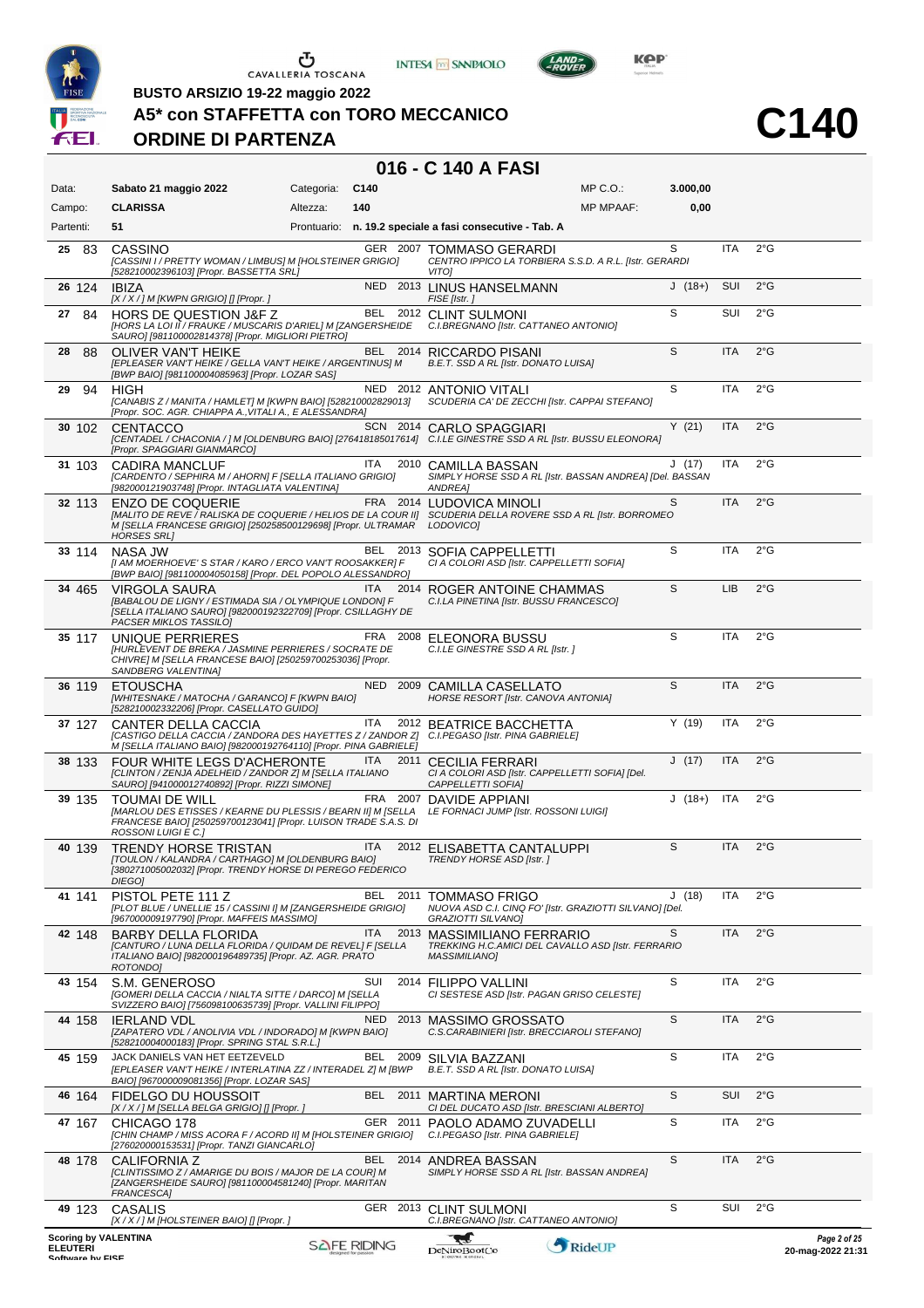

**BUSTO ARSIZIO 19-22 maggio 2022**

**A5\* con STAFFETTA con TORO MECCANICO**

# **ORDINE DI PARTENZA**

**C140**

**Kep** 

LAND-

| 016 - C 140 A FASI |                                                                                                                                                                                  |                 |            |  |                                                         |                  |          |     |               |  |  |
|--------------------|----------------------------------------------------------------------------------------------------------------------------------------------------------------------------------|-----------------|------------|--|---------------------------------------------------------|------------------|----------|-----|---------------|--|--|
| Data:              | Sabato 21 maggio 2022                                                                                                                                                            | Categoria: C140 |            |  |                                                         | $MP C. O.$ :     | 3.000.00 |     |               |  |  |
| Campo:             | <b>CLARISSA</b>                                                                                                                                                                  | Altezza:        | 140        |  |                                                         | <b>MP MPAAF:</b> | 0,00     |     |               |  |  |
| Partenti:          | 51                                                                                                                                                                               | Prontuario:     |            |  | n. 19.2 speciale a fasi consecutive - Tab. A            |                  |          |     |               |  |  |
| 50 163             | <b>QUIAMANT</b><br>[Z/Z/] M [HOLSTEINER BAIO SCURO] [] [Propr. ]                                                                                                                 |                 | <b>GER</b> |  | 2013 LINUS HANSELMANN<br>FISE [Istr.]                   |                  | $J(18+)$ | SUI | $2^{\circ}G$  |  |  |
| 51 466             | KARAAT VAN DE DOPHEIDE<br>[ELDORADO VAN DE ZESHOEK / FLEUR D'API VAN DE DOPHEIDE /<br>APPLE JUICE] M [BEL. WARMBLOEDPAARD BAIO] [967000009015249]<br>[Propr. SPRING STAL S.R.L.] |                 | BEL.       |  | 2010 MATTEO CHECCHI<br>A.S.ETREA Ilstr. CHECCHI MATTEOI |                  |          | ITA | $2^{\circ}$ G |  |  |

**INTESA** M SANPAOLO



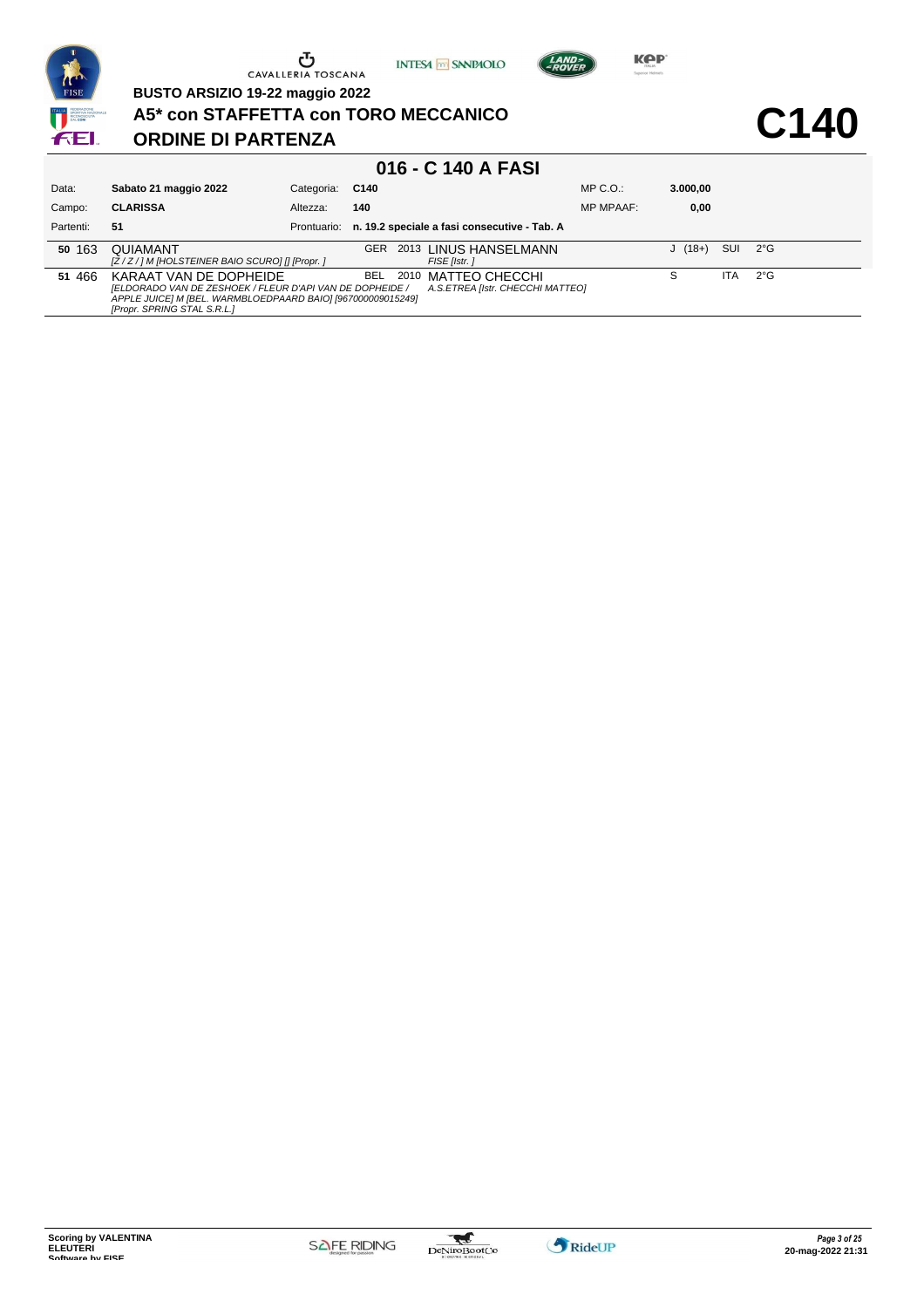





 $L$ AND<sub>7</sub>

**C130**

**BUSTO ARSIZIO 19-22 maggio 2022**

### **A5\* con STAFFETTA con TORO MECCANICO**

#### **ORDINE DI PARTENZA**

| Data:                                          | Sabato 21 maggio 2022                                                                                                                                                        | Categoria:         | C <sub>130</sub> |          |                                                                                                            | MP C.O.:         | 1.500,00  |            |                              |                                         |
|------------------------------------------------|------------------------------------------------------------------------------------------------------------------------------------------------------------------------------|--------------------|------------------|----------|------------------------------------------------------------------------------------------------------------|------------------|-----------|------------|------------------------------|-----------------------------------------|
| Campo:                                         | <b>CLARISSA</b>                                                                                                                                                              | Altezza:           | 130              |          |                                                                                                            | <b>MP MPAAF:</b> | 0.00      |            |                              |                                         |
| Partenti:                                      | 83                                                                                                                                                                           |                    |                  |          | Prontuario: n. 19.2 speciale a fasi consecutive - Tab. A                                                   |                  |           |            |                              |                                         |
| 1 289                                          | <b>FERRARI</b><br>[TANGELO VAN DE ZUUTHOEVE / A. VAANTJE R. / ] M [KWPN BAIO]<br>[528210002579082] [Propr. PLAN H HOLDING S.R.L.]                                            |                    |                  |          | NED 2010 ANDREA GIANNELLI<br>SCUDERIE DELLA MALASPINA SSD A RL [Istr. SACCHI<br>STEFANO]                   |                  | <b>SA</b> | <b>ITA</b> | $1^{\circ}G$                 |                                         |
| 2 2 9 0                                        | VALESCA<br>[VALENTINO / STAPIRA / STAKKATO] F [HANNOVER SAURO]<br>[000011015007159] [Propr. IL BOSCHETTO SOCIETA' AGRICOLA SRL]                                              |                    |                  |          | GER 2008 GRETA LAURORA<br>A.S.ETREA [Istr. CHECCHI MATTEO]                                                 |                  | S         | <b>ITA</b> | $1^{\circ}$ G                |                                         |
| 3 291                                          | SHIBUMI DELLA LOGGIA<br>[POLYFOX / IRANDESA / ] F [SELLA ITALIANO SAURO]<br>[941000012742854] [Propr. PLAN H HOLDING S.R.L.]                                                 |                    | <b>ITA</b>       |          | 2011 VITTORIA ANDREA GIANNELLI<br>SCUDERIE DELLA MALASPINA SSD A RL [Istr. SACCHI<br>STEFANO]              |                  | S         | <b>ITA</b> | $1^{\circ}$ G                |                                         |
| 4 255                                          | <b>KENSINGTON</b><br>[CASAGO / TIZORA / HAARLEM] M [KWPN GRIGIO] [528210004068891] IL BEDESCO ASD [Istr. MARI ALESSANDRO] [Del. MARI<br>[Propr. MARZOLI GIULIO]              |                    |                  |          | NED 2015 LUDOVICA D'INTINO<br>ALESSANDRO]                                                                  |                  | J(16)     | <b>ITA</b> | $2^{\circ}$ G                |                                         |
| 5 4 3 5                                        | <b>GRUSHI-F</b><br>[NABAB DE REVE / USHI / OKLUND] F [KWPN BAIO]<br>[528210002638213] [Propr. LORANDI CATERINA]                                                              |                    |                  |          | NED 2011 FEDERICA GIUPPONI<br>IL BEDESCO ASD [Istr. CIROCCHI RITA]                                         |                  | Y(20)     | <b>ITA</b> | $1^{\circ}$ G                |                                         |
| 6 336                                          | <b>MESSI VAN HET EIKENHOF</b><br>[TONIXE / ISABELLE VAN HET EIKENHOF / TOULON] M [BEL.<br>WARMBLOEDPAARD BAIO SCURO] [981100002737788] [Propr. CORNO<br>DAVIDE]              |                    | BEL              |          | 2012 CATERINA CORNO<br>SCUDERIA MAYOR ASD [Istr. FALORNI FRANCESCO]                                        |                  | S         | ITA        | $2^{\circ}$ G<br><b>COMP</b> |                                         |
| 7 205                                          | <b>KAYAK</b><br>[TRIOMPHE DE MUZE / BRAINBOX / GRANDINO] M [KWPN SAURO]<br>[528210004314297] [Propr. BALLABENI STEFANO AGOSTINO]                                             |                    |                  |          | NED 2015 VALENTINA BALLABENI<br>SCUD. DI MONTICELLO ASD [Istr. BALLABENI VALENTINA]                        |                  | S         | <b>ITA</b> | $2^{\circ}$ G                |                                         |
| 8 4 6 0                                        | <b>UPPFR</b><br>[CONCRETO / ESMORE / AVENIR] M [SELLA ITALIANO BAIO]<br>[982000192774915] [Propr. PORRO PAOLA]                                                               |                    | <b>ITA</b>       |          | 2013 MARTINA LEZZI<br>ASD SAN RAFFAELE [Istr. TOSCA ANDREA] [Del. TOSCA<br>ANDREA]                         |                  | J(16)     | ITA        | $1^{\circ}G$                 |                                         |
| 9 301                                          | <b>RAPI</b><br>[CLINTON / GALINE PLATIERE / LAUDANUM] M [SELLA ITALIANO<br>GRIGIO] [982009106548648] [Propr. SALA DANILO]                                                    |                    | <b>ITA</b>       | 2009     | RICCARDO CASTIGLIEGO<br>SIMPLY HORSE SSD A RL [Istr. BASSAN ANDREA]                                        |                  | Y(19)     | <b>ITA</b> | $1^{\circ}$ G                |                                         |
| 10 303                                         | <b>CABIROSE</b><br>[NUMERO UNO / J-MELROSE S / ] F [HOLSTEINER BAIO]<br>[528210002458559] [Propr. HORSES FOR JUMPING SRL]                                                    |                    |                  |          | GER 2010 ANGELICA SAIBENE<br>NUOVA ASD C.I. CINQ FO' [Istr. GRAZIOTTI SILVANO] [Del.<br>GRAZIOTTI SILVANO] |                  | J(17)     | <b>ITA</b> | $1^{\circ}G$                 |                                         |
| 11 316                                         | <b>FABIENNE OKYRA V</b><br>[CANTURANO / OKYRA FORTUNA / ] F [KWPN BAIO]<br>[528003201005298] [Propr. RICCI ELISABETTA]                                                       |                    |                  |          | NED 2010 ELISABETTA RICCI<br>H.C. NERVIA ASD [Istr. GARANCINI GRETA]                                       |                  | S         | <b>ITA</b> | $1^{\circ}$ G                |                                         |
| 12 327                                         | EDIMBURG<br>[HOLLYWOOD CHAMPEIX / KALIBER / ELMSHORN] M [SELLA<br>ITALIANO BAIO] [982000123233390] [Propr. SILVA ROBERTO]                                                    |                    | ITA              |          | 2011 CRISTINA SILVA<br>C.I. ZOCCOLO DURO A.S.D. [Istr. SILVA CRISTINA]                                     |                  | <b>SA</b> | ITA        | $1^{\circ}G$                 |                                         |
| 13 328                                         | <b>VYBORG</b><br>[HUPPYDAM DES HORTS / OAN DU VERY / QUICK STAR] M [SELLA<br>FRANCESE BAIO] [250259700304401] [Propr. MARITAN FRANCESCA]                                     |                    | <b>FRA</b>       |          | 2009 GIULIA ARTIOLI<br>C.I.PEGASO [Istr. ZUVADELLI PAOLO ADAMO]                                            |                  | S         | <b>ITA</b> | $1^{\circ}$ G                |                                         |
| 14 329                                         | KAMIL VAN DE KAPELLEBOSHEVE<br>[CHOPIN VAN HET MOLENEIND / PRISKA / PARLANDO I] M [BWP<br>BAIO] [947000000277994] [Propr. GUIDI BEATRICE]                                    |                    | BEL              | 2010     | SILVIA RAMPINELLI<br>ESSE EFFE JUMPING TEAM ASD [Istr. RAMPINELLI SILVIA]                                  |                  | S         | <b>ITA</b> | $1^{\circ}$ G                |                                         |
| 15 333                                         | D.M. CONSIL<br>[CRISTO / SILVITAIRE / SILVIO I] M [OLDENBURG BAIO]<br>[276098102007959] [Propr. BORGNI DANIELE]                                                              |                    |                  |          | GER 2006 VALENTINA OSSO<br>SCUDERIA MONTELEONE ASD [Istr. COLOTTI FEDERICA]                                |                  | S         | <b>ITA</b> | $1^{\circ}$ G                |                                         |
| 16 343                                         | <b>SPJ LINARO SH</b><br>[X / X / ] M [HOLSTEINER SAURO VINOSO] [] [Propr. ]                                                                                                  |                    |                  |          | GER 2015 KARIN HANSELMANN<br>FISE [Istr.]                                                                  |                  | <b>SA</b> | SUI        | $1^{\circ}$ G                |                                         |
| 17 354                                         | CASSANDRA<br>[CASSANOVA / GRANNONE / ] F [NEDERLANDS RIJPAAR. BAIO]<br>[528210002731392] [Propr. BERTOLOTTI JASMINE ALESSIA]                                                 |                    |                  |          | NED 2012 SIMONE BOSSI<br>LA PRATERIA SOCIETA' COOP. SOC. [Istr. JANSSON<br>REISSMULLER HANNA JANINA MARIAJ |                  | S         | <b>ITA</b> | $2^{\circ}$ G                |                                         |
| 18 355                                         | <b>SOLANA</b><br>[ATHLETICO I / CORRAGNA / CORRADO I] F [SELLA ITALIANO GRIGIO] A.S.D. HIPPOCASTANO [Istr. PIGNERO CHIARA]<br>[982000196506764] [Propr. PIGNERO CHIARA]      |                    | ITA              |          | 2014 CHIARA PIGNERO                                                                                        |                  | S         | ITA        | 1°G                          |                                         |
| 19 356                                         | PRATO VERDE<br>[AVENIR / ANFORELLA / PHOTOSPH'OR] M [SELLA ITALIANO BAIO]<br>[982009106746018] [Propr. SOC. AGR. NEVERLAND DI BERNARDI<br>GIAMPAOLO E ZANZOTTERA MICOL S.S.] |                    | <b>ITA</b>       |          | 2008 GIULIA BUSSO<br>HORSE CLUB VILLA AIRAGHI ASD [Istr. DUBOIS ALAIN JEAN<br><b>ERNEST</b>                |                  | S         | <b>ITA</b> | $1^{\circ}$ G                |                                         |
| 20 365                                         | <b>LUPAS</b><br>[LOHENGRIN DI VILLA EMILIA / LENNEKE / NIMMERDOR] F [SELLA<br>ITALIANO GRIGIO] [982000192764646] [Propr. PASOTTI LUCIA]                                      |                    | ITA              |          | 2013 VERONICA LANZONI<br>C.I.LA LURA [Istr. CRAMAROSSA ALESSANDRA]                                         |                  | S         | <b>ITA</b> | $1^{\circ}G$                 |                                         |
| 21 376                                         | BANCA POPOLARE DI BARI DACCO<br>[NEW QUIDAM / OLYMPIA XV / CARTHAGO] M [HOLSTEINER SAURO]<br>[276020000065235] [Propr. S.A.MA.DO.GI S.R.L (PART. I.V.A.<br>06602780725)]     |                    |                  | GER 2011 | DAVIDE EROS RODILOSSO<br>SCUDERIA EQUISTYLE ASD [Istr. MAZZOLA FABRIZIO]                                   |                  | Y(20)     | <b>ITA</b> | $1^{\circ}$ G                |                                         |
| 22 381                                         | <b>BUGA NOE</b><br>[X / X / ] M [SELLA FRANCESE GRIGIO] [] [Propr. ]                                                                                                         |                    |                  |          | FRA 2011 STEFANO SACCHI<br>SCUDERIE DELLA MALASPINA SSD A RL [Istr. SACCHI<br>STEFANO]                     |                  | S         | ITA        | $2^{\circ}$ G                |                                         |
| 23 383                                         | <b>VIFDEVA</b><br>[TOULON / LABELDEVA / ] M [SELLA FRANCESE BAIO]<br>[250259700336770] [Propr. A-TEAM HORSES SRL]                                                            |                    | FRA              | 2009     | VITTORIA ANDREA GIANNELLI<br>SCUDERIE DELLA MALASPINA SSD A RL [Istr. SACCHI<br>STEFANO]                   |                  | S         | <b>ITA</b> | $1^{\circ}$ G                |                                         |
| 24 387                                         | CHARLIE 208<br>[CASSINI II / VB TAMARA / CARPACCIO] M [PFER GRIGIO]<br>[900113001867851] [Propr. MIROGLIO MARTA]                                                             |                    | GER 2007         |          | CLOE ZUCCA<br>HORSEBRIDGE CLUB ASD [Istr. MODENA ROBERTO]                                                  |                  | Y(19)     | ITA        | $1^{\circ}$ G                |                                         |
| 25 398                                         | NABAB DU LOMA Z<br>[X / X / ] M [ZANGERSHEIDE SAURO] [] [Propr. ]                                                                                                            |                    | NED              |          | 2012 MARC HERZOG<br>FISE [Istr.]                                                                           |                  | S         | <b>SUI</b> | $1^{\circ}$ G                |                                         |
| 26 403                                         | NELSON DE LEAU<br>[X / X / ] M [SELLE LUXEMBURGEOIS BAIO] [] [Propr. ]                                                                                                       |                    | <b>LUX</b>       | 2013     | <b>MASSIMILIANO CHIATANTE</b><br>VOLTA DE MURR A.S.D. [Istr. CHIATANTE MASSIMILIANO]                       |                  | S         | ITA        | $2^{\circ}$ G                |                                         |
| <b>Scoring by VALENTINA</b><br><b>ELEUTERI</b> |                                                                                                                                                                              | <b>SAFE RIDING</b> |                  |          | æ<br>DeNiroBoot('o                                                                                         | RideUP           |           |            |                              | Page 4 of 25<br>$20 - ma - 202221 - 31$ |

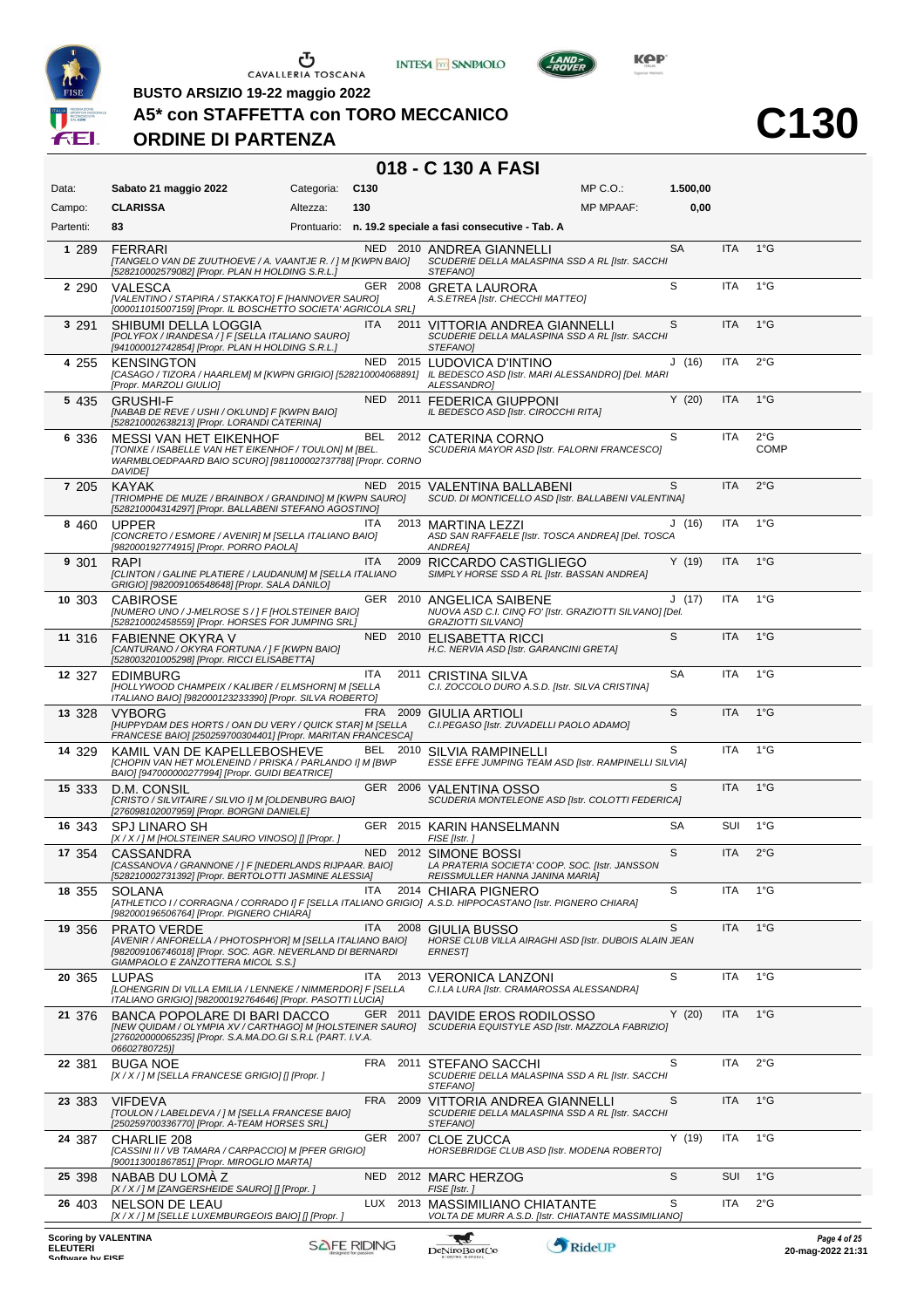





 $L$ AND

**C130**

**BUSTO ARSIZIO 19-22 maggio 2022**

#### **A5\* con STAFFETTA con TORO MECCANICO**

#### **ORDINE DI PARTENZA**

| Data:                                          | Sabato 21 maggio 2022                                                                                                                                                                                  | Categoria: | C130               | $MP C. O.$ :                                                                                                                                            | 1.500,00 |            |               |                                        |
|------------------------------------------------|--------------------------------------------------------------------------------------------------------------------------------------------------------------------------------------------------------|------------|--------------------|---------------------------------------------------------------------------------------------------------------------------------------------------------|----------|------------|---------------|----------------------------------------|
| Campo:                                         | <b>CLARISSA</b>                                                                                                                                                                                        | Altezza:   | 130                | <b>MP MPAAF:</b>                                                                                                                                        | 0,00     |            |               |                                        |
| Partenti:                                      | 83                                                                                                                                                                                                     |            |                    | Prontuario: n. 19.2 speciale a fasi consecutive - Tab. A                                                                                                |          |            |               |                                        |
| 27 407                                         | <b>RUBEN'S D'ETE</b><br>[X / X / ] M [SELLA FRANCESE SAURO] [] [Propr. ]                                                                                                                               |            |                    | FRA 2005 FEDERICO BROGLIA<br>A. VALLEVERDE [Istr. ZAPPA CRISTIANO]                                                                                      | Y(20)    | <b>ITA</b> | $1^{\circ}$ G |                                        |
| 28 411                                         | <b>BUMERANG 44</b><br>[BALOU DU ROUET / HAUPTSTUTBUCH / ] M [HANNOVER SAURO]<br>[276020000184146] [Propr. LOCATELLI MARCO BORTOLO]                                                                     |            |                    | GER 2013 LARA MARIA LOCATELLI<br>SCUDERIE DELLA MALASPINA SSD A RL [Istr. SACCHI<br>STEFANO]                                                            | S        | <b>ITA</b> | $1^{\circ}$ G |                                        |
| 29 382                                         | <b>FLUBBER DELLA CORTE</b><br>[CONTENDRO / ALBA NASCENTE / OLYMPIQUE LONDON] M [SELLA A.S.ETREA [Istr. CHECCHI MATTEO]<br>ITALIANO BAIO] [982000192458418] [Propr. AZ.AGR. RAINER]<br><b>GIOVANNII</b> |            | <b>ITA</b>         | 2012 GRETA LAURORA                                                                                                                                      | S        | <b>ITA</b> | $1^{\circ}$ G |                                        |
| 30 412                                         | JAZIER VAN'T EIGENLO<br>[981100002314768] [Propr. DI SANTO TIZIANA]                                                                                                                                    |            |                    | BEL 2009 ERIKA FRANCESCA BOMBINI<br>[HEARTBREAKER / UXIE / DARCO] M [BEL. WARMBLOEDPAARD BAIO] LE SCUDERIE DEL RE SSD A RL [Istr. BACCHI STEFANO]       | $J(18+)$ | <b>ITA</b> | $1^{\circ}$ G |                                        |
| 31 421                                         | CINDY ATENA ELETRA<br>BAIO] [982000192765689] [Propr. SORTE ELISA]                                                                                                                                     |            | <b>ITA</b>         | 2012 ELISA SORTE<br>[DON JUAN DE CUVES / DAFNE SEILES / AHORN] F [SELLA ITALIANO CI OROBICO ASD [Istr. LIGORI MARCO] [Del. LIGORI MARCO]                | J(18)    | <b>ITA</b> | $1^{\circ}$ G |                                        |
| 32 423                                         | <b>GEORGE ALEXANDER</b><br>BAIO] [981100002793732] [Propr. BIRTWISTLE JEFFREY]                                                                                                                         |            |                    | BEL 2012 AMBRA MELLACE<br>[NONSTOP / QUIRK OF FATE / OHIO VAN DE PADERNBORRE] M [BWP SCUDERIE DELLA MALASPINA SSD A RL [Istr. SACCHI<br>STEFANO]        | Y(21)    | <b>ITA</b> | $1^{\circ}$ G |                                        |
| 33 426                                         | <b>CONTER</b><br>[CONTE DELLA CACCIA / MADAME TAIRE / VOLTAIRE] M [SELLA<br>ITALIANO GRIGIO] [985000380506300] [Propr. SAHYOUNI SERGE]                                                                 |            | ITA.               | 2008 EMILY SAHYOUNI<br>NUOVA ASD C.I. CINQ FO' [Istr. FUMAGALLI PAOLA]                                                                                  | Y(19)    | <b>ITA</b> | $1^{\circ}$ G |                                        |
| 34 434                                         | AMAZONE DES FROTTARDS<br>[ORLANDO / GINA DU BEUVRON / GASSON] F [SELLA FRANCESE<br>BAIO] [250259700349941] [Propr. EASY JUMP DI LORENZO LEONI]                                                         |            |                    | FRA 2010 CHIARA LEONI<br>VIRTUS EQUI ASD [Istr. SALA ANTONIO] [Del. COLOMBO<br>ALESSANDRO]                                                              | J(18)    | <b>ITA</b> | $1^{\circ}G$  |                                        |
| 35 448                                         | <b>ESCADA</b><br>[X / X / ] F [HOLSTEINER BAIO SCURO] [] [Propr. ]                                                                                                                                     |            |                    | GER 2011 VALERIA NOVALI<br>A.S.D. LA VARLETTA [Istr. GROSSATO MASSIMO]                                                                                  | Y(19)    | <b>ITA</b> | $1^{\circ}$ G |                                        |
| 36 449                                         | KIARDO<br>[BALTIC VDL / PRIMARA / JIMTOWN] M [KWPN BAIO]<br>[528210004308891] [Propr. ROMANO CINZIA ANGELA]                                                                                            |            |                    | NED 2015 ALESSIA ZUFRINALI<br>C.I.LE GINESTRE SSD A RL [Istr. BUSSU ELEONORA] [Del.<br>BUSSU ELEONORA]                                                  | J(17)    | <b>ITA</b> | $1^{\circ}G$  |                                        |
| 37462                                          | CASSIDY GESMERAY<br>[X / X / ] M [SELLA FRANCESE SAURO] [] [Propr. ]                                                                                                                                   |            |                    | FRA 2012 CARLOTTA FURLANETTO<br>IL BEDESCO ASD [Istr. CIROCCHI VIVIANO FELICIANO] [Del.<br>CIROCCHI VIVIANO FELICIANO]                                  | J(17)    | <b>ITA</b> | $1^{\circ}$ G |                                        |
| 38473                                          | <b>CANTICO SINGLE</b><br>[CONTE DELLA CACCIA / SAMANTHA SINGLE CROSS / BIRENO] M<br>[SELLA ITALIANO BAIO] [985000380506294] [Propr. SOC. AGR.<br>CORREDDU PECCHIO SAS]                                 |            | <b>ITA</b>         | 2008 ALESSANDRO SCOLARO<br>SCUDERIA PARCO DEI MULINI ASD [Istr. PECCHIO<br>ESMERALDA] [Del. PECCHIO ESMERALDA]                                          | J(17)    | <b>ITA</b> | $1^{\circ}$ G |                                        |
| 86<br>39                                       | <b>VERSATCHE DE LA ROQUE</b><br>[X / X / ] M [SCONOSCIUTA BAIO] [] [Propr. ]                                                                                                                           |            |                    | FRA 2009 MARTINA MERONI<br>CI DEL DUCATO ASD [Istr. BRESCIANI ALBERTO]                                                                                  | S        | SUI        | $2^{\circ}$ G |                                        |
| 40<br>87                                       | <b>PRESTIGIOSO</b><br>SAURO] [985000380500572] [Propr. DESSOLIS SALVATORE]                                                                                                                             |            | ITA                | 2008 NICOLO' BORELLI<br>[KSAR-SITTE / GIOVANE IMPERATRICE / ALLORO] M [SELLA ITALIANO C.I.LE GINESTRE SSD A RL [Istr. BUSSU ELEONORA]                   | S        | <b>ITA</b> | $2^{\circ}$ G |                                        |
| 90<br>41                                       | TRENDY HORSE CHERRY BOMB<br>[CASSILANO / ROMINA L / CARPACCIO] F [HOLSTEINER BAIO]<br>[380271005002018] [Propr. TRENDY HORSE A.S.D.]                                                                   |            | <b>ITA</b>         | 2011 ELISABETTA CANTALUPPI<br>TRENDY HORSE ASD [Istr.]                                                                                                  | S        | <b>ITA</b> | $2^{\circ}$ G |                                        |
| 42 101                                         | <b>CHAMPION W</b><br>[276020000462284] [Propr. ZENERE ALESSANDRA MARIA]                                                                                                                                |            |                    | GER 2015 LUCREZIA MARIA NICOLA<br>[CARRERA VDL / ACHILLA / ACHILL - LIBERO H] M [WESTFALEN BAIO] MARRAS ASD [Istr. MARRAS ANTONIO]                      | Y(20)    | <b>ITA</b> | $2^{\circ}$ G |                                        |
|                                                |                                                                                                                                                                                                        |            |                    | <b>BREAK 10 MINUTI</b>                                                                                                                                  |          |            |               |                                        |
| 43 106                                         | LABEL CHIC DE SEPTON Z<br>GRIGIO] [981100002457279] [Propr. CATTANEO LAURA]                                                                                                                            |            |                    | BEL 2010 ELISA ZAFFARONI<br>[LITTLE ROCK / CHELLACHIC Z / CHELLANO Z] F [ZANGERSHEIDE C.I.LA PINETINA [Istr. BUSSU FRANCESCO] [Del. GRASSI<br>GABRIELE] | J(16)    | ITA        | $2^{\circ}$ G |                                        |
| 44 112                                         | <b>BUCKINGHAM</b><br>[BALOU DU ROUET / VALESCA / VALENTINO] M [HANNOVER SAURO]<br>[276020000304902] [Propr. IL BOSCHETTO SOCIETA' AGRICOLA SRL]                                                        |            | <b>ITA</b>         | 2013 EDOARDO MAGISTRETTI<br>PENTAGON R.C. SSD A RL [Istr. BELLONI ANGELO]                                                                               | S        | <b>ITA</b> | $2^{\circ}$ G |                                        |
| 45 121                                         | <b>BORNEO GERY</b><br>[OUTSIDER / JAEE DES ORES / ] M [SELLA FRANCESE GRIGIO]<br>[250259701066710] [Propr. GRIMALDI GUIDO]                                                                             |            | FRA                | 2011 EDOARDO INGRA'<br>ASD SCUDERIE DELLA PICCHETTA [Istr. VILLOTTI ELIA]                                                                               | S        | <b>ITA</b> | 2°G           |                                        |
| 46 107                                         | <b>LORANDOS EH</b><br>[LORDANOS / CHICO'S LADY / CHICO'S BOY] M [HANNOVER BAIO]<br>[276020000032144] [Propr. IEB LTD]                                                                                  |            |                    | GER 2010 ALBERT HIRSCH<br>FISE [Istr.]                                                                                                                  | S        | <b>ISR</b> | $2^{\circ}$ G |                                        |
| 47 160                                         | <b>WOW</b><br>[KANNAN / BETTY GRIGIA / CATHAGO] M [SELLA ITALIANO GRIGIO]<br>[982000192510250] [Propr. SOC. AGR. CHIAPPA A., VITALI A., E<br>ALESSANDRA]                                               |            | <b>ITA</b>         | 2012 ANTONIO VITALI<br>SCUDERIA CA' DE ZECCHI [Istr. CAPPAI STEFANO]                                                                                    | S        | <b>ITA</b> | $2^{\circ}$ G |                                        |
| 48 118                                         | TIRELLA DELLA CACCIA<br>[TOULON / BABELLE / ACOBAT II] F [SELLA ITALIANO BAIO]<br>[982009106693913] [Propr. CEOLA SARA]                                                                                |            | <b>ITA</b>         | 2009 GIANLUCA MONARCA<br>MONARCA STABLE ASD [Istr. GERARDI VITO]                                                                                        | S        | <b>ITA</b> | $2^{\circ}$ G |                                        |
| 49 134                                         | QUERLY R Z<br>[QUANNAN R / ROXY VAN'T MERELNEST Z / REX Z] F<br>[ZANGERSHEIDE BAIO] [981100002262208] [Propr. ASSOLARI<br><b>GUALTIERO]</b>                                                            |            | BEL                | 2008 LUDOVICA D'INTINO<br>IL BEDESCO ASD [Istr. MARI ALESSANDRO] [Del. MARI<br>ALESSANDRO]                                                              | J(16)    | <b>ITA</b> | $2^{\circ}$ G |                                        |
| 50 140                                         | <b>ALINDOR</b><br>[NIMMERDOR / ALINDANA / INDOCTRO] M [SELLA ITALIANO SAURO]<br>[982009106728305] [Propr. AZ. AGR. PRATO ROTONDO DI FERRARIO<br><b>MASSIMILIANO]</b>                                   |            | ITA                | 2009 STEFANO BACCHI<br>LE SCUDERIE DEL RE SSD A RL [Istr. BACCHI STEFANO]                                                                               | S        | <b>ITA</b> | $2^{\circ}$ G |                                        |
| 51 162                                         | POKER FACE VAN'T HAGENHOF<br>$[X/X]/M$ [BWP SAURO] [] [Propr. ]                                                                                                                                        |            |                    | BEL 2015 CLINT SULMONI<br>C.I.BREGNANO [Istr. CATTANEO ANTONIO]                                                                                         | S        | SUI        | $2^{\circ}$ G |                                        |
| <b>Scoring by VALENTINA</b><br><b>ELEUTERI</b> |                                                                                                                                                                                                        |            | <b>SAFE RIDING</b> | RideUP<br>DeNiroBoot('o                                                                                                                                 |          |            |               | Page 5 of 25<br>$20$ -mag-2022 $21.31$ |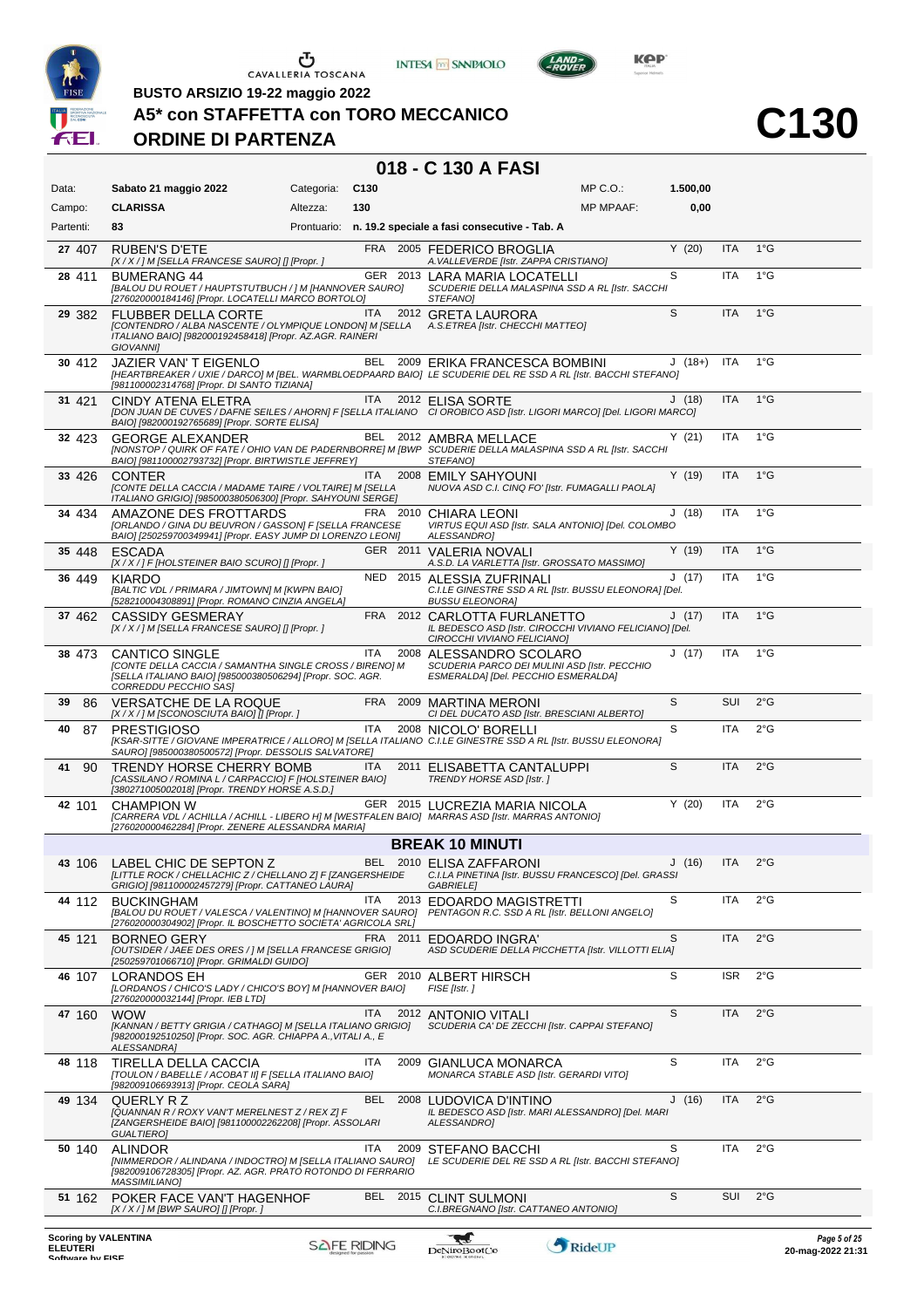

**BUSTO ARSIZIO 19-22 maggio 2022**





**A5\* con STAFFETTA con TORO MECCANICO**

# **ORDINE DI PARTENZA**

| Data:     | Sabato 21 maggio 2022                                                                                                                                           | Categoria: | C <sub>130</sub> |          | MP C.O.:                                                                                                                          | 1.500,00  |            |               |
|-----------|-----------------------------------------------------------------------------------------------------------------------------------------------------------------|------------|------------------|----------|-----------------------------------------------------------------------------------------------------------------------------------|-----------|------------|---------------|
| Campo:    | <b>CLARISSA</b>                                                                                                                                                 | Altezza:   | 130              |          | <b>MP MPAAF:</b>                                                                                                                  | 0,00      |            |               |
| Partenti: | 83                                                                                                                                                              |            |                  |          | Prontuario: n. 19.2 speciale a fasi consecutive - Tab. A                                                                          |           |            |               |
| 52 147    | <b>VIOLETTE AR IROISE</b><br>[LANDO / UGOLINE DU BIGOT / GRAND VENEUR] F [SELLA<br>FRANCESE BAIO] [250259701003552] [Propr. DUBOIS ALAIN JEAN<br><b>ERNESTI</b> |            |                  |          | FRA 2009 ALAIN JEAN ERNEST DUBOIS<br>HORSE CLUB VILLA AIRAGHI ASD [Istr. DUBOIS ALAIN JEAN<br><b>ERNESTI</b>                      | S         | <b>ITA</b> | $2^{\circ}$ G |
| 53 150    | I AM SAM ODEVELD<br>GRIGIO] [981100000826700] [Propr. LIGORI MARCO]                                                                                             |            |                  |          | BEL 2008 MARCO LIGORI<br>[NABAB DE REVE / LAVIN VAN'T ODEVELD / LYS DE DARMEN] M [BWP CI OROBICO ASD [Istr. LIGORI MARCO]         | <b>SA</b> | <b>ITA</b> | $2^{\circ}$ G |
| 54 155    | <b>KANE EB</b><br>[KAFKA VD HEFFINCK / CASCADO E.B. / LUCKY BOY] M [KWPN BAIO]<br>[528210004221621] [Propr. CIROCCHI VIVIANO FELICIANO]                         |            |                  | NED 2015 | <b>MASSIMILIANO FERRARIO</b><br>TREKKING H.C.AMICI DEL CAVALLO ASD [Istr. FERRARIO<br><b>MASSIMILIANO]</b>                        | S         | <b>ITA</b> | $2^{\circ}$ G |
| 55 157    | <b>TASCA COURTIER Z</b><br>[TOULON / CORDEKA T / ACORADO I] M [ZANGERSHEIDE BAIO]<br>[981100004102311] [Propr. LASAGNI PAOLO ATTILIO]                           |            |                  |          | BEL 2014 VANESSA AMBROSETTI<br>PENTAGON R.C. SSD A RL [Istr. BELLONI ANGELO]                                                      | S         | <b>ITA</b> | $2^{\circ}$ G |
| 56 168    | DICENLOU PS<br>[DIARADO'S BOY / COCENTA / CENTO] M [OLDENBURG BAIO]<br>[276020000168459] [Propr. EUCALIPTO GREEN CLUB ASD]                                      |            |                  |          | GER 2014 GIULIO CARPIGIANI<br>C.I.LE GINESTRE SSD A RL [Istr. BUSSU ELEONORA]                                                     | S         | ITA        | 2°G           |
| 57 170    | <b>ALFRED</b><br>[LARINO / MIRANDA / EKSTEIN] M [KWPN BAIO] [528210000762093]<br>[Propr. BARABANI SARA]                                                         |            |                  |          | NED 2005 SARA BARABANI<br>RUBBIANETTA SSD A RL [Istr. CORRAO SALVATORE]                                                           | S         | <b>ITA</b> | $2^{\circ}$ G |
| 58 176    | DARCORRADO 2<br>[DARCODELLO / ZORA XII / ] M [HOLSTEINER GRIGIO]<br>[276020000416440] [Propr. FERRARI MAURO]                                                    |            |                  |          | GER 2015 ROBERTO ARIOLDI<br>C.I.LA LOGGIA [Istr. ARIOLDI EMANUELE]                                                                | S         | <b>ITA</b> | $2^{\circ}$ G |
| 59 179    | <b>FELLINI DU BARY</b><br>[NARTAGO / VERELUDE / LUX Z] M [SELLA FRANCESE GRIGIO]<br>[250259600501797] [Propr. PAOLETTI CARLOS JOSEF]                            |            | FRA              |          | 2015 JULIEN RICCARDO DURAND<br>LA FRANCESINA ASD [Istr. DURAND JULIEN RICCARDO]                                                   | S         | <b>FRA</b> | $2^{\circ}$ G |
| 60 180    | <b>VALDANO ROUGE</b><br>[X / X / ] M [SELLA FRANCESE BAIO] [] [Propr. ]                                                                                         |            | FRA              |          | 2009 FRANCESCA GENOVA<br>A. VALLEVERDE [Istr. ZAPPA CRISTIANO]                                                                    | S         | ITA        | $2^{\circ}$ G |
| 61 198    | ON MY OWN VAN'T NIEF GEEL<br>[CARRERA VDL / UNKA A II / ] M [BEL. WARMBLOEDPAARD GRIGIO]<br>[967000009710940] [Propr. AMBROSETTI MELISSA]                       |            | <b>BEL</b>       |          | 2014 MELISSA AMBROSETTI<br>C.I. LA GHIANDAIA [Istr. AMBROSETTI FABRIZIO]                                                          | Y(21)     | <b>ITA</b> | $2^{\circ}$ G |
| 62 207    | <b>CELTHICO OXER</b><br>[TOULON / CHLOE Z / CHELLANO Z] M [SELLA ITALIANO BAIO]<br>[982000121909784] [Propr. MARIANESCHI STEPHANIE]                             |            | ITA.             | 2011     | <b>FRANCESCA SMITH</b><br>CENTRO IPPICO BELLOLI SSD A R.L. [Istr. BELLOLI CLAUDIA]                                                | S         | <b>ITA</b> | $1^{\circ}$ G |
| 63 210    | BERTONE LA HUBERT<br>[QUAPRICE BOIMARGOT QUINCY / NANA DU HAMEAU / ] M [SELLA<br>FRANCESE SAURO] [250259600446527] [Propr. A-TEAM HORSES SRL] STEFANO]          |            | FRA 2011         |          | <b>STEFANO SACCHI</b><br>SCUDERIE DELLA MALASPINA SSD A RL [Istr. SACCHI                                                          | S         | ITA        | 2°G           |
| 64 211    | KINGFIELD MZ<br>[KANNAN / BLUEFIELD M / HEARTBREAKER] M [ZANGERSHEIDE<br>BAIO] [981100004071361] [Propr. JD EQUUS LAB S.R.L.]                                   |            |                  | BEL 2014 | <b>EDOARDO MAGISTRETTI</b><br>PENTAGON R.C. SSD A RL [Istr. BELLONI ANGELO]                                                       | S         | ITA        | 2°G           |
| 65 212    | PATCHINA VAN'T MERELSNEST<br>[KANNAN / WENDELINA V'T MERELSNEST / DARCO] F [BEL.<br>WARMBLOEDPAARD BAIO] [981100004162658] [Propr. AZ. AGR.<br>ZANETTI FRANCAJ  |            |                  |          | BEL 2015 LUDOVICA MINOLI<br>SCUDERIA DELLA ROVERE SSD A RL [Istr. BORROMEO<br>LODOVICO]                                           | S         | <b>ITA</b> | $2^{\circ}$ G |
| 66 220    | <b>MYSTIC</b><br>$[X/X/]$ F [AES SAURO] [] [Propr. ]                                                                                                            |            | BEL              |          | 2013 EDOARDO INGRA'<br>ASD SCUDERIE DELLA PICCHETTA [Istr. VILLOTTI ELIA]                                                         | S         | <b>ITA</b> | $2^{\circ}$ G |
| 67 227    | <b>KANBET AMALFI</b><br>[380271001001108] [Propr. SOC. AGR. CHIAPPA A., VITALI A., E<br>ALESSANDRA1                                                             |            | <b>ITA</b>       |          | 2013 ANTONIO VITALI<br>[KANNAN / BETTY GRIGIA / CARTHAGO] M [SELLA ITALIANO GRIGIO] SCUDERIA CA' DE ZECCHI [Istr. CAPPAI STEFANO] | S         | <b>ITA</b> | $2^{\circ}$ G |
| 68 228    | <b>ESPRIT DE LA ROQUE</b><br>[X / X / ] F [KWPN MORELLO CORVINO] [] [Propr. ]                                                                                   |            | FRA              |          | 2009 CLARISSA ETREA<br>A.S.ETREA [Istr. CHECCHI MATTEO]                                                                           | S         | <b>ITA</b> | $2^{\circ}$ G |
| 69 235    | CHACCO'S LAWITO PS<br>[CHACCO BLUE / LAWITOUNA / LAWITO] M [OLDENBURG BAIO]<br>[276020000359050] [Propr. LOZAR SAS]                                             |            |                  |          | GER 2015 RICCARDO PISANI<br>B.E.T. SSD A RL [Istr. DONATO LUISA]                                                                  | S         | <b>ITA</b> | 2°G           |
| 70 237    | <b>TRENDY HORSE ZINA</b><br>[ZINEDINE / CAPRICELLA / CALATO] F [OLDENBURG BAIO]<br>[276098104860022] [Propr. TRENDY HORSE A.S.D.]                               |            | <b>ITA</b>       |          | 2014 ELISABETTA CANTALUPPI<br>TRENDY HORSE ASD [Istr.]                                                                            | S         | <b>ITA</b> | 2°G           |
| 71 241    | FLETCHER TER WILGEN Z<br>[X / X / ] M [ZANGERSHEIDE BAIO] [] [Propr. ]                                                                                          |            | BEL              |          | 2015 CLINT SULMONI<br>C.I.BREGNANO [Istr. CATTANEO ANTONIO]                                                                       | S         | <b>SUI</b> | $2^{\circ}$ G |
| 72 189    | U CAPITANO Z<br>[UPPERCUT DS / COCOLORES II / CAPITOL I] M [ZANGERSHEIDE<br>BAIO] [981100002916354] [Propr. MISSAGLIA GABRIELLA]                                |            | BEL              | 2012     | <b>STEFANO BACCHI</b><br>LE SCUDERIE DEL RE SSD A RL [Istr. BACCHI STEFANO]                                                       | S         | ITA        | $2^{\circ}$ G |
| 73 247    | CLEOPATRA DELLA FLORIDA<br>[TOULON / LUNA DELLA FLORIDA / QUIDAM DE REVEL] F [SELLA<br>ITALIANO BAIO] [982000196489604] [Propr. BRANDA GIUSEPPE]                |            | ITA.             | 2014     | MASSIMILIANO FERRARIO<br>TREKKING H.C.AMICI DEL CAVALLO ASD [Istr. FERRARIO<br><b>MASSIMILIANO]</b>                               | S         | <b>ITA</b> | $2^{\circ}$ G |
| 74 252    | MARMOTTA DEIANIRA<br>[FOBOS DEIANIRA / FARADHIBA / RHEINGOLD DE LUYNE] F [SELLA<br>ITALIANO GRIGIO] [380271000016730] [Propr. SOC. AGR. DEIANIRA<br>S.R.L.1     |            | ITA              |          | 2015 FILIPPO JORDAN PAGAN GRISO<br>CI SESTESE ASD [Istr. PAGAN GRISO CELESTE]                                                     | Y(20)     | ITA        | $2^{\circ}$ G |
| 75 256    | URICO P.CLINTON<br>[URIKO / BARCA / PARCO] M [WESTFALEN BAIO] [276020000404990]<br>[Propr. AZIENDA AGRICOLA FONTANA DARIO]                                      |            |                  | GER 2014 | DAVIDE APPIANI<br>LE FORNACI JUMP [Istr. ROSSONI LUIGI]                                                                           | $J(18+)$  | <b>ITA</b> | $2^{\circ}$ G |
| 76 257    | <b>UGO MANCIAIS</b><br>[KASHMIR VAN'T SCHUTTERSHO / MIFRANE MANCIAISE / ] M [SELLA<br>FRANCESE SAURO] [250259600395898] [Propr. GENGA SARAH<br>FRANCESCA]       |            |                  | FRA 2008 | <b>TOMMASO FRIGO</b><br>NUOVA ASD C.I. CINQ FO' [Istr. GRAZIOTTI SILVANO] [Del.<br>GRAZIOTTI SILVANO]                             | J(18)     | ITA        | $2^{\circ}$ G |



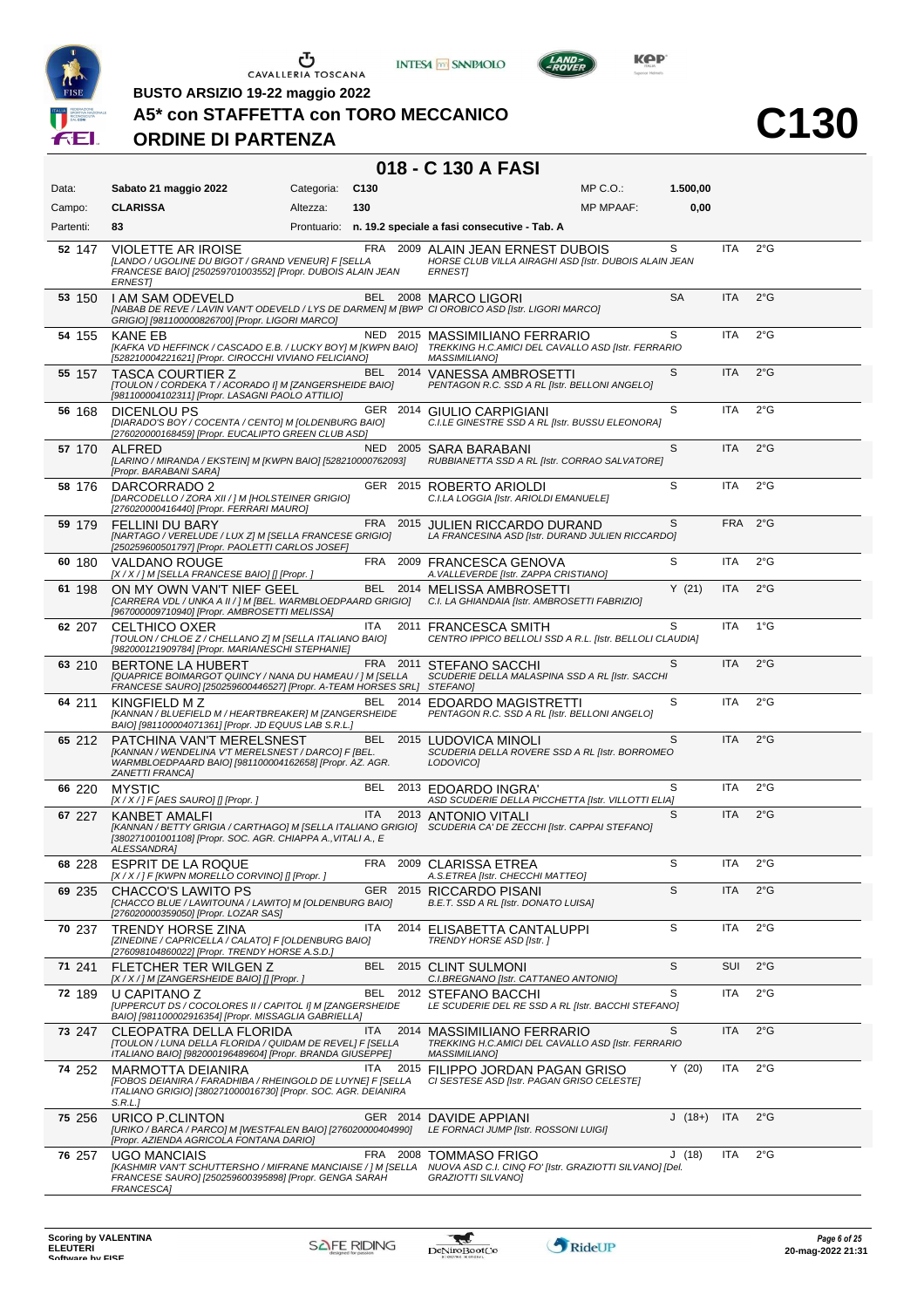

**INTESA** M SANPAOLO



**C130**

#### **A5\* con STAFFETTA con TORO MECCANICO**

# **ORDINE DI PARTENZA**

**BUSTO ARSIZIO 19-22 maggio 2022**

| Data:     | Sabato 21 maggio 2022                                                                                                                                                                                                   | Categoria:  | C <sub>130</sub> |          |                                                                                          | $MP C. O.$ :     | 1.500,00 |            |               |           |
|-----------|-------------------------------------------------------------------------------------------------------------------------------------------------------------------------------------------------------------------------|-------------|------------------|----------|------------------------------------------------------------------------------------------|------------------|----------|------------|---------------|-----------|
| Campo:    | <b>CLARISSA</b>                                                                                                                                                                                                         | Altezza:    | 130              |          |                                                                                          | <b>MP MPAAF:</b> | 0,00     |            |               |           |
| Partenti: | 83                                                                                                                                                                                                                      | Prontuario: |                  |          | n. 19.2 speciale a fasi consecutive - Tab. A                                             |                  |          |            |               |           |
| 77 259    | DIVA VAN DE MOLENBURG<br>[AZZARO VDB Z / CLEOPATRA / CHARISMA] F [AES BAIO SCURO]<br>[981100002271957] [Propr. ZINI ILARIA]                                                                                             |             |                  | SCN 2009 | ALESSIA MONTELEONE<br>CE VAL GARDENA ASD [Istr. SENONER ALEXIA] [Del. BUSSU<br>ELEONORA] |                  | J(18)    | ITA.       | $2^{\circ}$ G |           |
| 78 264    | DAME DE LEURVEN<br>[CICERO Z / MATYS DE LEURVEN / DIAMANT DE SEMILLY] F [SELLA<br>FRANCESE GRIGIO] [250259600496446] [Propr. MIROGLIO MARTA]                                                                            |             | FRA              | 2013     | PIERANNA BRAMAFARINA<br><b>HORSEBRIDGE CLUB ASD [Istr. MODENA ROBERTO]</b>               |                  | S        | ITA.       | $2^{\circ}$ G |           |
| 79 274    | GIPSY BABE 15 DU PETIT VIVIER<br>[X / X / ] M [SELLE LUXEMBURGEOIS SAURO] [] [Propr. ]                                                                                                                                  |             | BEL              |          | 2015 EMILIE RAVERDINO KHEDDACHE<br>A.S.ETREA [Istr. CHECCHI MATTEO]                      |                  | S        | SUI        | $2^{\circ}G$  |           |
| 80 275    | DOU DOU DU BARY<br>[X / X / ] F [SELLA FRANCESE BAIO] [] [Propr. ]                                                                                                                                                      |             | FRA              | 2013     | VALENTINA SOZZI SENN<br>C.I.BREGNANO [Istr. CATTANEO ANTONIO]                            |                  | S        | SUI        | $2^{\circ}$ G |           |
| 81 278    | LADY BLUE VD WEZELSE HEIHOEVE<br>[ZIROCCO BLUE / WANDA VAN DE WEZELSE HEINHOEVE / DARCO] F GARZONERA H. YARD ASD [Istr. PEIRE' ALESSANDRO]<br>[BWP GRIGIO] [967000009362084] [Propr. SOCIETA' AGRICOLA<br>LUDMILLA SRL] |             | <b>BEL</b>       | 2011     | FRANCESCO BARUFFATO                                                                      |                  | S.       | <b>ITA</b> | $1^{\circ}$ G |           |
| 82 279    | CINDERELLA Z<br>[X / X / ] F [ZANGERSHEIDE BAIO] [] [Propr. ]                                                                                                                                                           |             | BEL              |          | 2015 FRANCESCA GRIXONI<br>CENTRO IPPICO BELLOLI SSD A R.L. [Istr. BELLOLI CLAUDIA]       |                  | S.       | ITA.       | $2^{\circ}$ G |           |
| 83 105    | COEUR FZ<br>[CAMIREZ FZ / TEGONDA / ] M [SELLA ITALIANO SAURO]<br>[982000192284648] [Propr. INTERNATIONAL HORSES SRL]                                                                                                   |             | <b>ITA</b>       |          | 2014 MATTEO CHECCHI<br>A.S.ETREA [Istr. CHECCHI MATTEO]                                  |                  | S        | <b>ITA</b> | $2^{\circ}$ G | <b>FC</b> |

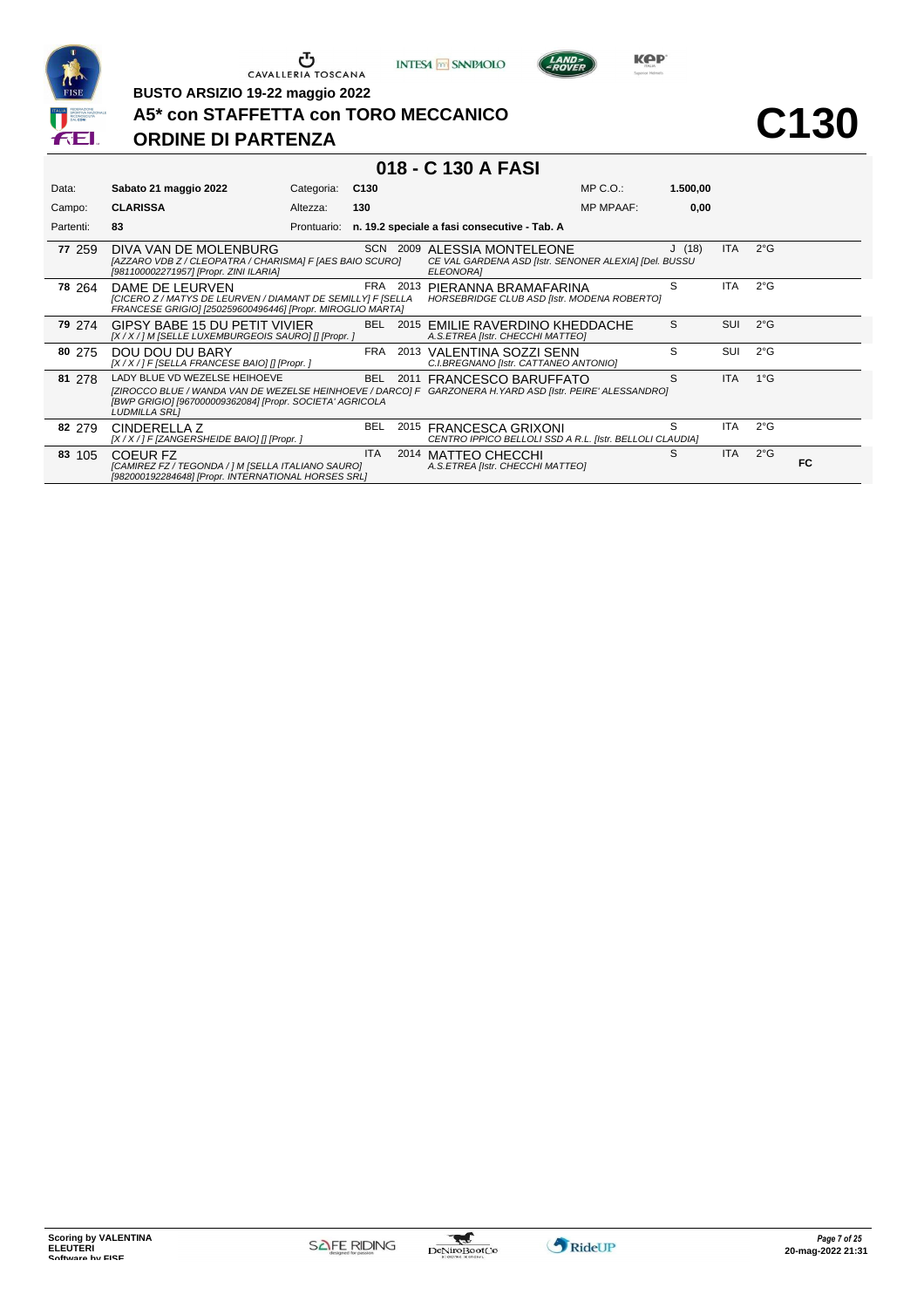

**INTESA** M SANPAOLO



**C120**

 $LAND =$ 

**BUSTO ARSIZIO 19-22 maggio 2022**

### **A5\* con STAFFETTA con TORO MECCANICO**

### **ORDINE DI PARTENZA**

# **020 - C 120 A FASI - NO MP -**

| Data:     | Sabato 21 maggio 2022                                                                                                                                                                                                                          | Categoria: | C <sub>120</sub> |          |                                                                                                                          | MP C. O.         | 0,00     |            |               |    |
|-----------|------------------------------------------------------------------------------------------------------------------------------------------------------------------------------------------------------------------------------------------------|------------|------------------|----------|--------------------------------------------------------------------------------------------------------------------------|------------------|----------|------------|---------------|----|
| Campo:    | <b>SOFIA</b>                                                                                                                                                                                                                                   | Altezza:   | 120              |          |                                                                                                                          | <b>MP MPAAF:</b> | 0,00     |            |               |    |
| Partenti: | 47                                                                                                                                                                                                                                             |            |                  |          | Prontuario: n. 19.2 speciale a fasi consecutive - Tab. A                                                                 |                  |          |            |               |    |
| 50<br>1   | QUALITY VAN HET NAPOLEONHOF<br>[QUIDAM DE REVEL / CASSANDRA VAN'T HOF VAN PAYZ / ] F [BWP<br>GRIGIO] [981100004351051] [Propr. CEOLA CHIARA]                                                                                                   |            |                  |          | BEL 2016 CHIARA CEOLA<br>SCUDERIA FF [Istr. MARGAN MARELLA ARIANNA]                                                      |                  | S        | <b>ITA</b> | $2^{\circ}$ G | FC |
| 2 3 9 0   | CAESAR <sub>Z</sub><br>[CALVADOS Z / DONAMIE / TURNO VAN HET GESTELHOF] M<br>[ZANGERSHEIDE GRIGIO] [981100002683152] [Propr. ANSALDI<br>ROBERTO]                                                                                               |            | BEL.             |          | 2011 GIADA LUNA MAIORANO<br>EURATOM [Istr. VERHEYDEN MARIO GEORGES AGNES] [Del.<br><b>VERHEYDEN MARIO GEORGES AGNES]</b> |                  | J(15)    | <b>ITA</b> | $1^{\circ}$ G |    |
| 3 3 9 5   | DYJAN-SIJGJE<br>[JODOKUS / ZOE SIJGJE / SILVERSTONE] M [NEDERLANDS RIJPAAR. NUOVA ASD C.I. CINQ FO' [Istr. FUMAGALLI PAOLA]<br>BAIO] [528210002091785] [Propr. SCIAINI GABRIELE]                                                               |            |                  |          | NED 2008 DAVIDE PETRUZZELLA                                                                                              |                  | SA       | ITA        | $1^{\circ}$ G |    |
| 4 4 0 5   | <b>TAILORMADE STINA</b><br>[STAKKATO / GRETA / GOODMAN] F [HANNOVER BAIO SCURO]<br>[276020000459220] [Propr. LOZAR SAS]                                                                                                                        |            |                  | GER 2009 | <b>ANDREA PISANI</b><br>B.E.T. SSD A RL [Istr. DONATO LUISA]                                                             |                  | C(12)    | <b>ITA</b> | $1^{\circ}$ G |    |
| 5 406     | <b>VERYGOOD DELACENSE</b><br>[X / X / ] M [SELLA FRANCESE BAIO SCURO] [] [Propr. ]                                                                                                                                                             |            |                  |          | FRA 2009 MALIN CAVEGN<br>FISE [Istr.]                                                                                    |                  | C(14)    | <b>SUI</b> | $1^{\circ}$ G |    |
| 6 410     | EROME D'AR TROPIG<br>[DIAMANT DE SEMILLY / SVENSKA / ] M [SELLA FRANCESE BAIO]<br>[250258500129836] [Propr. VITALI STEFANY]                                                                                                                    |            |                  |          | FRA 2014 STEFANY VITALI<br>SCUDERIE DELLA MALASPINA SSD A RL [Istr. SACCHI<br>STEFANO]                                   |                  | Y(21)    | <b>ITA</b> | $1^{\circ}$ G |    |
| 7 4 2 8   | <b>TRILLYN</b><br>[CONTEFINO / ERIKA VII / TU REVIENS] F [SELLA ITALIANO BAIO]<br>[982000123238238] [Propr. SACCHI DIEGO]                                                                                                                      |            | ITA              | 2010     | <b>MATILDE PEREGO</b><br>C.I.SULBIATESE SSD A RL [Istr. MATTAVELLI TIZIANO]                                              |                  | Y(20)    | ITA        | $1^{\circ}$ G |    |
| 8 4 3 1   | <b>GOLDIX DU SEIGNEUR</b><br>[ELVIS TER PUTTE / CADIX DU SEIGNEUR Z / CHELLANO Z] M [SELLA MILANO EQUESTRIAN CENTRE SSD A RL [Istr. ZAPPA<br>BELGA SAURO] [981100002703305] [Propr. REMONTI MASSIMILIANO]                                      |            |                  |          | BEL 2012 CAMILLA REMONTI<br>CRISTIANO] [Del. ZAPPA CRISTIANO]                                                            |                  | J(18)    | <b>ITA</b> | $1^{\circ}$ G |    |
| 9 4 3 9   | <b>INSPIRE-S</b><br>[ELDORADO VAN DE ZESHOEK / E-CAPITOLA-S / S-509954 QUAPRICE MARRAS ASD [Istr. MARRAS ANTONIO] [Del. MARRAS<br>Z] M [KWPN BAIO] [528210002866825] [Propr. ZENOBI FILIPPO]                                                   |            |                  |          | NED 2013 MATTIA MARRAS<br><b>ANTONIOI</b>                                                                                |                  | J(16)    | ITA        | $1^{\circ}$ G |    |
| 10 441    | <b>ESPECIALE VD</b><br>[CARDENTO / LERA / PURIOSO] F [KWPN BAIO] [528210002387648]<br>[Propr. REMONTI MASSIMILIANO]                                                                                                                            |            |                  | NED 2009 | <b>BENEDETTA REMONTI</b><br>MILANO EQUESTRIAN CENTRE SSD A RL [Istr. ZAPPA<br>CRISTIANO] [Del. ZAPPA CRISTIANO]          |                  | J(15)    | <b>ITA</b> | $1^{\circ}$ G |    |
| 11 445    | SAQUYLA<br>[IMEQUIM / SAPHIRA / STOLZENBERG] F [WIELKOPOLSKJ SAURO]<br>[616098100090408] [Propr. SIMONAZZI UMBERTO & C. S.R.L.]                                                                                                                |            |                  | POL 2008 | <b>FEDERICO MARCOZ</b><br>HORSEBRIDGE CLUB ASD [Istr. FAGO FRANCESCO]                                                    |                  | $J(18+)$ | <b>ITA</b> | $1^{\circ}$ G |    |
| 12 450    | <b>BAILEY'S MOUCHE</b><br>[CHEF ROUGE / MELISSA MOUCHE / ] F [SELLA FRANCESE BAIO]<br>[250259701019043] [Propr. FAVARI IRENE]                                                                                                                  |            |                  | FRA 2011 | <b>IRENE FAVARI</b><br>SCUDERIA LA CHIMERA SSD A RL [Istr. ALFIERI SILVIA MARIA]                                         |                  | J(16)    | <b>ITA</b> | $1^{\circ}$ G |    |
| 13 374    | AUSGESTELLT AS<br>[ADLANTUS / GRETA / GIORGIO] F [OLDENBURG BAIO]<br>[616098100029155] [Propr. PIOVANI EDOARDO]                                                                                                                                |            |                  | GER 2008 | AURORA EMILIA BEVERINA<br>SCUDERIA LA CHIMERA SSD A RL [Istr. PALUMBO GIORGIA]                                           |                  | Y(20)    | <b>ITA</b> | $1^{\circ}$ G |    |
| 14 451    | <b>GRAND CRU</b><br>[EMILION / RINKA V/D ZUUTHOEVE / DARCO] M [KWPN BAIO]<br>[528210002643039] [Propr. CAPECE GALEOTA GINEVRA]                                                                                                                 |            | <b>NED</b>       | 2011     | LORENZO SPAETH<br>SCUDERIA LA CHIMERA SSD A RL [Istr. PALUMBO GIORGIA]<br>[Del. PALUMBO GIORGIA]                         |                  | J(18)    | <b>ITA</b> | $1^{\circ}$ G |    |
| 15 340    | IT'S A MIRACLE JVHZ<br>[INDOKTRO VAN'T KATTENHEYE / TIFFANY / TEMPLER GL XX] M<br>[ZANGERSHEIDE BAIO SCURO] [967000009537242] [Propr. BRECCIA<br><b>ERMETE MARIA]</b>                                                                          |            | BEL              | 2013     | MARTINA CELESTE TRIZIO<br>SCUDERIA LA CHIMERA SSD A RL [Istr. PALUMBO GIORGIA]                                           |                  | S        | ITA        | $1^{\circ}$ G |    |
| 16 456    | ORKANDO HR<br>[KANNAN / DREAM LADY / CANADIAN RIVER] M [BEL.<br>WARMBLOEDPAARD BAIO BRUNO] [981100004087733] [Propr.<br><b>GEOBORDES SPORT HORSES S.R.L.]</b>                                                                                  |            |                  | BEL 2014 | <b>MADDALENA RIGHETTO</b><br>CI A COLORI ASD [Istr. CAPPELLETTI SOFIA] [Del.<br>CAPPELLETTI SOFIA]                       |                  | C(13)    | <b>ITA</b> | $1^{\circ}$ G |    |
| 17 461    | DARCOLIE DES COLLINES<br>$[X/X$ / ] F [SELLA BELGA SAURO] [] [Propr. ]                                                                                                                                                                         |            | BEL              |          | 2009 ADELAIDE BORRA<br>NUOVA ASD C.I. CINQ FO' [Istr. GRAZIOTTI SILVANO] [Del.<br><b>GRAZIOTTI SILVANOI</b>              |                  | J(15)    | <b>ITA</b> | $1^{\circ}$ G |    |
| 18 4 64   | <b>ESCUDA RP</b><br>[ESCUDO I / CLEOPATRA / CALYPSO II] F [HANNOVER BAIO]<br>[276020000013780] [Propr. SPAGNUOLO DANILO]                                                                                                                       |            |                  |          | GER 2010 MATTEO SPAGNUOLO<br>RUBBIANETTA SSD A RL [Istr. CORRAO SALVATORE]                                               |                  | Y(20)    | ITA        | $1^{\circ}$ G |    |
| 19 4 68   | <b>LOLITA DEL BEDESCO</b><br>[GREY FLANELL / LUCE DEL SOL / LORD SINCLAIR I] F [OLDENBURG HORSE CLUB VILLA AIRAGHI ASD [Istr. BUSSO GIULIA]<br>GRIGIO SCURO] [276098106319118] [Propr. EREDI DI CIROCCHI<br>ALVIERO SOCIETA' SEMPLICE AGRICOLI |            | ITA              |          | 2016 CECILIA BECCAGUTTI                                                                                                  |                  | S        | ITA        | $1^{\circ}$ G |    |
| 20 474    | <b>KYRIOSO W</b><br>[GRAND SLAM VDL / UROSA W / MANHATTAN] M [KWPN BAIO]<br>[528210004171829] [Propr. RIBOLLA ALESSANDRO]                                                                                                                      |            | <b>NED</b>       |          | 2015 EFISIO ROCCO MARRAS<br>C.I.CAPUANO ASD [Istr. CORREDDU GIOVANNI BATTISTA]                                           |                  | S        | <b>ITA</b> | $1^{\circ}$ G |    |
| 21 565    | <b>EMICO</b><br>[VIGARO / ZREVINA M.H. / NIAGARA] M [KWPN BAIO]<br>[528210002237449] [Propr. COSTA LUDOVICA]                                                                                                                                   |            | NED              |          | 2009 VERA SENONER<br>CE VAL GARDENA ASD [Istr. MARKART JOSEF]                                                            |                  | S        | ITA        | $1^{\circ}$ G |    |
| 22 249    | KINZI<br>[//]M[][][Propr. ]                                                                                                                                                                                                                    |            | SUI              |          | 2015 ALICE SONDEREGGER<br>[Istr.]                                                                                        |                  | S        | <b>SUI</b> | $1^{\circ}$ G |    |
| 23 276    | ARDISIA<br>[CASCARI / CATERINA / CANTOS] F [SELLA ITALIANO BAIO]<br>[982000196480302] [Propr. LO DUCA ANGELICA]                                                                                                                                |            | <b>ITA</b>       |          | 2014 ANGELICA LO DUCA<br>CITTA' DI MANTOVA ASD [Istr. CAMPAGNARO GIAMPIETRO]<br>[Del. ROBERTO ARIOLDI]                   |                  | J(15)    | ITA        | $1^{\circ}$ G |    |
| 24 285    | GUELFA DELLE PALUDI<br>[CARRERA VDL (EX BALOU) / NIMPY / NIMMERDOR] F [SELLA<br>ITALIANO BAIO] [982000196496527] [Propr. GANDOLFO GIUSEPPE]                                                                                                    |            | <b>ITA</b>       | 2014     | GIUSEPPE GANDOLFO<br>EURATOM [Istr. VERHEYDEN MARIO GEORGES AGNES]                                                       |                  | SA       | <b>ITA</b> | $1^{\circ}$ G |    |
| 25 296    | ALICE JVH Z<br>[ARMSTRONG VD KAPEL / MAYBE BABY / HAMILTON] F<br>[ZANGERSHEIDE BAIO SCURO] [967000009197871] [Propr. AZ. AGR.<br>DEL RONCHETTO DI GUENZANI ROBERTAJ                                                                            |            | <b>BEL</b>       | 2011     | GIADA IVALDI<br>HORSEBRIDGE CLUB ASD [Istr. FAGO FRANCESCO] [Del.<br><b>MODENA ROBERTOJ</b>                              |                  | J(18)    | ITA        | $1^{\circ}$ G |    |
|           |                                                                                                                                                                                                                                                |            |                  |          |                                                                                                                          |                  |          |            |               |    |

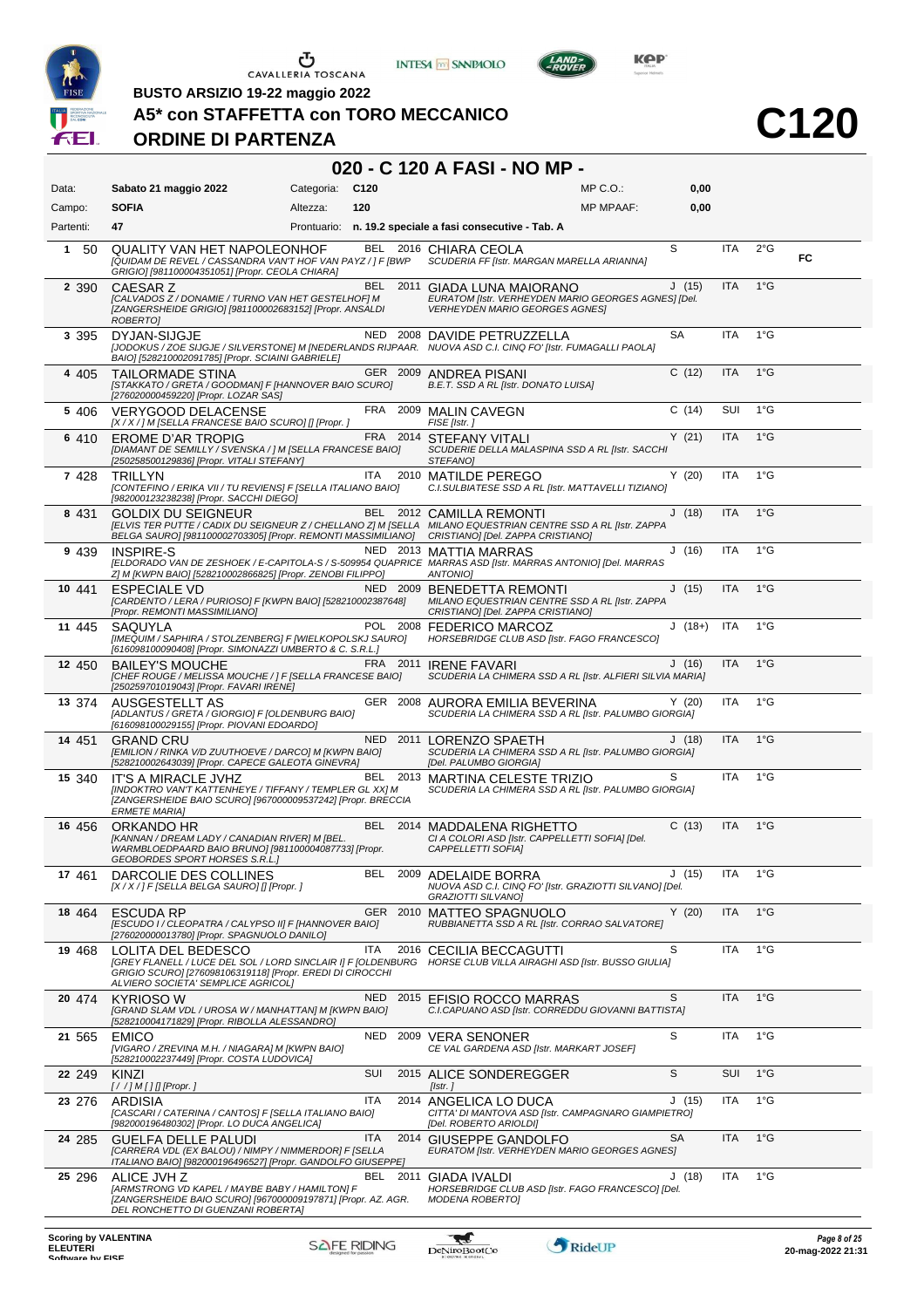





LAND-

**C120**

**BUSTO ARSIZIO 19-22 maggio 2022**

#### **A5\* con STAFFETTA con TORO MECCANICO**

#### **ORDINE DI PARTENZA**

#### **020 - C 120 A FASI - NO MP -**

| Data:     | Sabato 21 maggio 2022                                                                                                                                                          | Categoria: | C <sub>120</sub> |          | $MP C. O.$ :                                                                                                                                                                                  | 0,00      |            |               |    |
|-----------|--------------------------------------------------------------------------------------------------------------------------------------------------------------------------------|------------|------------------|----------|-----------------------------------------------------------------------------------------------------------------------------------------------------------------------------------------------|-----------|------------|---------------|----|
| Campo:    | <b>SOFIA</b>                                                                                                                                                                   | Altezza:   | 120              |          | <b>MP MPAAF:</b>                                                                                                                                                                              | 0,00      |            |               |    |
| Partenti: | 47                                                                                                                                                                             |            |                  |          | Prontuario: n. 19.2 speciale a fasi consecutive - Tab. A                                                                                                                                      |           |            |               |    |
| 26 298    | <b>JAPPELOUP</b><br>COSIMO AMBROGIO]                                                                                                                                           |            |                  |          | NED 2014 GIADA LUNA MAIORANO<br>[KANNAN / F / ] M [KWPN BAIO] [528210004098749] [Propr. MAIORANO EURATOM [Istr. VERHEYDEN MARIO GEORGES AGNES] [Del.<br><b>VERHEYDEN MARIO GEORGES AGNES]</b> | J(15)     | <b>ITA</b> | $1^{\circ}$ G |    |
| 27 308    | <b>LAGREIN ROUGE</b><br>[COLBERT GTI / MAUD / BURGGRAAF] M [SELLA ITALIANO GRIGIO]<br>[982000192790711] [Propr. CIRCOLO BARESE DI EQUITAZIONE A.S.D.] GIOVANBATTISTA]          |            | <b>ITA</b>       |          | 2015 MARIA ROSARIA CAPOGRECO<br>SCUOLA DI EQUITAZIONE IL CAVALLINO ASD [Istr. PINO                                                                                                            | S         | <b>ITA</b> | $1^{\circ}$ G |    |
| 28 309    | ALELUJA DES BLES<br>[SALVADOR V / BERENICE D'HELBY / ] F [AES SAURO]<br>[250259701021433] [Propr. ZORAT ANTONIA ELIZABETH]                                                     |            |                  |          | FRA 2010 ANTONIA ELIZABETH ZORAT<br>HORSEBRIDGE CLUB ASD [Istr. MODENA ROBERTO]                                                                                                               | S         | <b>ITA</b> | $1^{\circ}$ G |    |
| 29 311    | JANNAN<br>[X / X / ] M [KWPN BAIO SCURO] [] [Propr. ]                                                                                                                          |            | <b>NED</b>       |          | 2014 MARCELLO IUVARA<br>C.I.LE GINESTRE SSD A RL [Istr. BUSSU ELEONORA]                                                                                                                       | S         | <b>ITA</b> | $1^{\circ}G$  |    |
| 30 318    | <b>JUVENTUS</b><br>[ROYAL FEU S.F / NIZZA / ] F [KWPN BAIO] [528210004110537] [Propr.<br>AZIENDA AGRCOLA MIRABELLO DI BORSANI ANDREA]                                          |            |                  |          | NED 2014 ANDREA BORSANI<br>DEL RAMPANTE ASD [Istr. AZZOLINA DAVIDE]                                                                                                                           | <b>SA</b> | <b>ITA</b> | $1^{\circ}$ G |    |
| 31 319    | <b>GVS FLEXS COUNT</b><br>[FLEX A BILL / COLGAN COUNTESS / KINGS MASTER] M [IRISH<br>HORSE SAURO] [372141405764905] [Propr. AGRICOLA LOMBARDA<br>S.R.L.                        |            | IRL              |          | 2014 MARCO PORAZZI<br>ASIM CLUB LA VISCONTEA AID [Istr. LUPINETTI GIANLUCA]                                                                                                                   | <b>SA</b> | <b>ITA</b> | $1^{\circ}$ G |    |
| 32 326    | <b>GIOBS</b><br>[ACORLAND DELLA CACCIA / NINA UTOPIA / JULIO MARINER] M<br>[SELLA ITALIANO BAIO] [982000121910019] [Propr. SCUDERIE<br>PACIOTTI SRL]                           |            | <b>ITA</b>       |          | 2009 GIULIA PETAZZI<br>PENTAGON R.C. SSD A RL [Istr. PURICELLI EMILIO]                                                                                                                        | S         | <b>ITA</b> | $1^{\circ}$ G |    |
| 33 331    | <b>BOSTON DE LA CENSE</b><br>[DJALISCO DU GUET / KILDUFF / TALARIAS] M [SELLA FRANCESE<br>BAIO] [250259701058965] [Propr. CASTELLI FRANCESCA]                                  |            | FRA              | 2011     | ALESSANDRA PRESTINARI<br>SCUOLA DI EQUITAZIONE IL CAVALLINO ASD [Istr. PINO<br>GIOVANBATTISTA]                                                                                                | S         | ITA        | $1^{\circ}$ G |    |
| 34 332    | LACARDO<br>[LANDOS / OLIVIA XXXI- / CARETINO] M [HOLSTEINER BAIO]<br>[967000001375587.] [Propr. FIORUZZI SPORT HORSES SRL]                                                     |            |                  |          | GER 2008 MARTINA MONDINI<br>GARDEN SILVER HORSE ASD [Istr. SBARBARO GIANLUCA]                                                                                                                 | S         | <b>ITA</b> | $1^{\circ}$ G |    |
| 35 338    | ABSOLUT<br>[BENITO / FREDERIEK / ASTRONAUT] M [SELLA ITALIANO BAIO]<br>[972000000583902] [Propr. MELOTTI CARLO]                                                                |            | <b>ITA</b>       |          | 2006 FILIPPO CARZANIGA<br>SCUDERIA CA' DE ZECCHI [Istr. CAPPAI STEFANO]                                                                                                                       | S         | <b>ITA</b> | $1^{\circ}$ G |    |
| 36 344    | DADDY-GOLD<br>[ANDIAMO / NINA-GOLD / LUX] M [KWPN BAIO] [528210002134216]<br>[Propr. LUALDI LUCIA]                                                                             |            |                  |          | NED 2008 ANDREA PISANI<br>B.E.T. SSD A RL [Istr. DONATO LUISA]                                                                                                                                | C(12)     | <b>ITA</b> | $1^{\circ}$ G |    |
| 37 345    | <b>CLEAR ROUND CLEVER</b><br>[X / X / ] M [HOLSTEINER BAIO SCURO] [] [Propr. ]                                                                                                 |            |                  |          | GER 2010 MALIN CAVEGN<br>FISE [Istr.]                                                                                                                                                         | C(14)     | SUI        | $1^{\circ}$ G |    |
| 38 346    | <b>CARTHJONK</b><br>[COPITO / JONKVROUWE / RAMIRO] M [SELLA ITALIANO GRIGIO]<br>[985000380502511] [Propr. PEILA MARCO]                                                         |            | <b>ITA</b>       | 2007     | <b>ISABELLA TORTO</b><br>CENTRO IPPICO LA TORBIERA S.S.D. A R.L. [Istr. GERARDI<br><b>VITO1</b>                                                                                               | S         | <b>ITA</b> | $1^{\circ}$ G |    |
| 39 352    | ELORDINA D<br>[BERLIN / F-LORDINA / LORD] F [KWPN BAIO] [528210002283018]<br>[Propr. AMADEI RINALDO]                                                                           |            |                  | NED 2009 | CECILIA PESCO<br>SCUDERIA CA' DE ZECCHI [Istr. CAPPAI STEFANO]                                                                                                                                | S         | <b>ITA</b> | $1^{\circ}$ G |    |
| 40 357    | <b>JEWEL VAN'T SCHAAPHOF</b><br>SAURO] [981100000452494] [Propr. RUSSELLO NICOLO']                                                                                             |            | BEL              | 2009     | ANDREA CORDARO<br>[OGANO SITTE / ORKA VAN'T SCHAAPHOF / LYS DE DARMEN] F [BWP CLUB IPPICO MONZESE ASD [Istr. COLOMBO ALESSANDRO]                                                              | S         | <b>ITA</b> | $1^{\circ}$ G |    |
| 41 359    | <b>TZATZIKI</b><br>[AREZZO VDL / AHORNINA / AHORN] M [SELLA ITALIANO BAIO]<br>[941000012123075] [Propr. GENOA RIDING CLUB S.S.D. R.L.]                                         |            | ITA              | 2011     | GINEVRA MATTHAES<br>SCUDERIA CA' DE ZECCHI [Istr. CAPPAI STEFANO]                                                                                                                             | Y(21)     | ITA        | $1^{\circ}$ G |    |
| 42 375    | <b>TOBY DE LONGA</b><br>[LAURIER DE HERE / HANSIE DE LONGA / VEXILLUM REGIS] M<br>[ANGLO ARABO FRANCESE GRIGIO] [250259700059974] [Propr.<br>SANVITO FULVIO DITTA INDIVIDUALEJ |            | FRA              |          | 2007 ILARIA ROSSATO<br>LE FORNACI JUMP [Istr. ROSSONI LUIGI]                                                                                                                                  | S         | <b>ITA</b> | $1^{\circ}$ G |    |
| 43 377    | NELSON VAN HET VOORTVELD<br>[THUNDER VAN THE ZUUTHOEVE / QUERTY VAN GENERHESE / ] M<br>[BEL. WARMBLOEDPAARD GRIGIO] [981100002792487] [Propr.<br><b>GUGLIELMOTTO MATTEO]</b>   |            |                  |          | BEL 2013 GIUSEPPE GANDOLFO<br>EURATOM [Istr. VERHEYDEN MARIO GEORGES AGNES]                                                                                                                   | SА        | ITA        | $1^{\circ}$ G |    |
| 44 379    | DONNA HHZ<br>[X / X / ] F [SELLA BELGA BAIO] [] [Propr. ]                                                                                                                      |            | <b>BEL</b>       |          | 2014 BENEDETTA BORZIANI<br>CLUB IPPICO MONZESE ASD [Istr. COLOMBO ALESSANDRO]                                                                                                                 | S         | <b>ITA</b> | $1^{\circ}$ G |    |
| 45 385    | JIDELITY'B'<br>[CENTAUER 210089190 / VIDELITY'M' / ] M [BWP SAURO]<br>[981100002273261] [Propr. LEONI PATRIZIA]                                                                |            | <b>BEL</b>       | 2009     | MARTINA TOSONI<br>CI SESTESE ASD [Istr. MESSINA ELISA]                                                                                                                                        | S         | <b>ITA</b> | $1^{\circ}$ G |    |
| 46 287    | <b>ISTRIP</b><br>[CHARISMA / WESTLI / KROONGRAAF] M [KWPN BAIO]<br>[528210002982985] [Propr. GEOBORDES SPORT HORSES S.R.L.]                                                    |            | <b>NED</b>       |          | 2013 ALESSANDRO COLOMBO<br>TRENDY HORSE ASD [Istr. ]                                                                                                                                          | S         | <b>ITA</b> | $2^{\circ}$ G | FC |
| 47 307    | <b>CHIMERAZ</b><br>[CARLOS D Z / MAMITA / CASSINI I] M [ZANGERSHEIDE GRIGIO]<br>[981100000455541] [Propr. PICHEO EMMA]                                                         |            | BEL              | 2007     | MATTEO ANDREA MARCO GRIMALDI<br>CI LA MORGANA ASD [Istr. BOVETTI PIERO]                                                                                                                       | S         | ITA        | $2^{\circ}$ G | FC |

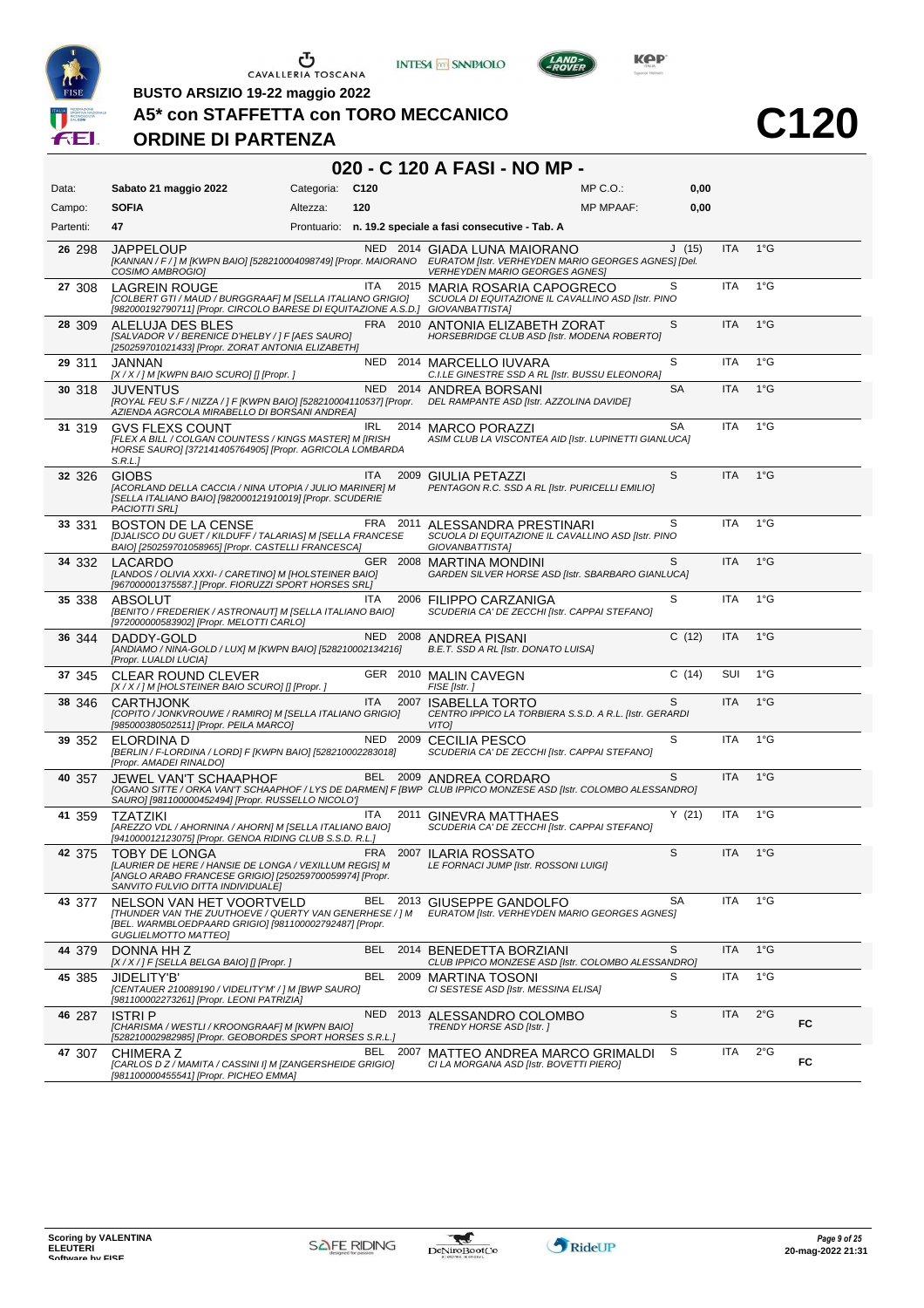

**INTESA** M SANPAOLO

**021 - C 115 A TEMPO**



**BUSTO ARSIZIO 19-22 maggio 2022**

# **A5\* con STAFFETTA con TORO MECCANICO**

#### **ORDINE DI PARTENZA**

| Data:     | Sabato 21 maggio 2022                                                                                                                                                    | Categoria:                        | C115       |      | $MP C. O.$ :                                                                                                                                                          | 550,00   |            |               |
|-----------|--------------------------------------------------------------------------------------------------------------------------------------------------------------------------|-----------------------------------|------------|------|-----------------------------------------------------------------------------------------------------------------------------------------------------------------------|----------|------------|---------------|
| Campo:    | <b>SOFIA</b>                                                                                                                                                             | Altezza:                          | 115        |      | <b>MP MPAAF:</b>                                                                                                                                                      | 0,00     |            |               |
| Partenti: | 62                                                                                                                                                                       | Prontuario: n. 3 a tempo - Tab. A |            |      |                                                                                                                                                                       |          |            |               |
|           |                                                                                                                                                                          |                                   |            |      | <b>CONTROLLO DEI PRIMI 10 PASSAPORTI IN CAMPO PROVA</b>                                                                                                               |          |            |               |
| 1 436     | <b>ENNISCRONE CONDIOS</b><br>[CONDIOS / MORGANS GOLD / NORGANGOLD MAJOR] M [IRISH<br>SPORT HORSE BAIOJ [372141405601473] [Propr. BERTERO ORNELLA]                        |                                   |            |      | IRL 2012 CARLOTTA TARTUFOLI<br>EURATOM [Istr. VERHEYDEN MARIO GEORGES AGNES]                                                                                          | Y(20)    | <b>ITA</b> | $1^{\circ}$ G |
| 2 2 9 3   | CASSANDRA ZORRA<br>$[!//]M[]$ [Propr.]                                                                                                                                   |                                   | SUI        |      | 2013 ALICE SONDEREGGER<br>[Istr.]                                                                                                                                     | S        | <b>SUI</b> | $1^{\circ}$ G |
| 3 3 2 3   | <b>DULCIE</b><br>[EQUUS MON AMOUR / QUIRLANDA / DELFO DE OSSI] F [SELLA<br>ITALIANO GRIGIO] [985100006116174] [Propr. RIVA ELENA]                                        |                                   | <b>ITA</b> |      | 1999 ELENA RIVA<br>IL BEDESCO ASD [Istr. CIROCCHI VIVIANO FELICIANO]                                                                                                  | S        | <b>ITA</b> | 1°G           |
| 4 4 2 7   | BHETOVEN D'ACCEGLIO<br>[LARINO / LA NUIT DE MARS / NARCOS II] M [SELLA ITALIANO<br>GRIGIO] [982009106726764] [Propr. BROCCHIERO GABRIELLA]                               |                                   | ITA.       |      | 2008 MARGHERITA FELLI<br>IL BEDESCO ASD [Istr. CIROCCHI RITA]                                                                                                         | Y(20)    | ITA        | $1^{\circ}$ G |
| 5 5 3 7   | ELDORADO VAL HENRY<br>[DOLLAR DELA PIERRE / IROISE MAIL / QUARTZ DU VALLON] M<br>[SELLA FRANCESE BAIO] [250259806117612] [Propr. TREZZI PAOLO<br>FRANCESCO]              |                                   |            |      | FRA 2014 GIULIA TREZZI<br>IL BEDESCO ASD [Istr. MARI ALESSANDRO] [Del. MARI<br>ALESSANDRO]                                                                            | J(18)    | <b>ITA</b> | Brev.         |
| 6 438     | <b>ISABILA KRC</b><br>$[X/X$ / ] F [KWPN BAIO] [] [Propr. ]                                                                                                              |                                   |            |      | NED 2013 LUDOVICA ALDROVANDI<br>SIMPLY HORSE SSD A RL [Istr. BASSAN ANDREA]                                                                                           | Y(19)    | <b>ITA</b> | $1^{\circ}$ G |
| 7 586     | ARNILD DE GALESTE<br>[L'AEC DE TRIOMPHE / ODETTE DE GALESTE / ] F [SELLA FRANCESE C.I.I SALICI [Istr. SCIELZO SERENA]<br>BAIO] [250259701015216] [Propr. GIUDICI AURORA] |                                   |            |      | FRA 2010 AURORA GIUDICI                                                                                                                                               | C(14)    | <b>ITA</b> | Brev.         |
| 8 538     | CIXI DE KESTEMONT Z<br>[CANDILLO Z / FIONA / BASJE] F [ZANGERSHEIDE GRIGIO]<br>[981100004068001] [Propr. MAGGIONI LORENZO]                                               |                                   |            |      | BEL 2014 MARIA CLARA MAGGIONI<br>ASD SAN RAFFAELE [Istr. TOSCA ANDREA] [Del. TOSCA<br>ANDREA]                                                                         | J(17)    | ITA        | Brev.         |
| 9 341     | <b>CLOTHILDA</b><br>[CASQUETTO / OTHILDA / CONTENDER] F [HOLSTEINER BAIO<br>SCURO] [276020000070549] [Propr. VINCOLI ARMANDO]                                            |                                   |            |      | GER 2010 GIULIA GIACOSA<br>RUBBIANETTA SSD A RL [Istr. CORRAO SALVATORE]                                                                                              | S        | <b>ITA</b> | $1^{\circ}$ G |
| 10 453    | <b>MAGIA BIANCA</b><br>CENSES] F [SELLA ITALIANO BAIO SCURO] [982000123229210] [Propr.<br>AZIENDA AGRICOLA CASCINA LEONZINA]                                             |                                   | ITA        |      | 2010 CARLOTTA MASTRODONATO<br>[PETER PAN / IPRICIEUSE DU BOIS MADAME / CAPRICIEUX DES SIX C.I.LA LURA [Istr. COLOMBO GIUSEPPE]                                        | $J(18+)$ | <b>ITA</b> | $1^{\circ}$ G |
| 11 455    | <b>CREVEL DELL</b><br>BRUCIATO] [250259600468071] [Propr. CODEVICO CAMILLA]                                                                                              |                                   |            |      | FRA 2012 ALESSANDRO NOĖ<br>[FLIPPER D'ELLE / HARDIE CARRERA / ] F [SELLA FRANCESE SAURO GARDEN SILVER HORSE ASD [Istr. SBARBARO GIANLUCA]<br>[Del. SBARBARO GIANLUCA] | C(13)    | <b>ITA</b> | $1^{\circ}$ G |
| 12 571    | <b>GAIA SOLARE</b><br>[LINCOLM L / NEBULOSA / PIRADIN] F [SELLA ITALIANO BAIO]<br>[982000196480080] [Propr. BESSE DE LAROMIGUIERE AUDOIN]                                |                                   | <b>ITA</b> |      | 2013 ALDA CAROLA PARACCIANI<br>C.I.LA LURA [Istr. COLOMBO GIUSEPPE] [Del. LUIGI ROSSONI]                                                                              | C(13)    | ITA        | Brev.         |
| 13 459    | <b>STELVIO</b><br>[SILVIO I / STELLA POLARIS / DUEL] M [SELLA ITALIANO BAIO]<br>[982000123240213] [Propr. MANFREDI MARTINA]                                              |                                   | ITA        |      | 2009 MARTINA MANFREDI<br>SCUOLA DI EQUITAZIONE IL CAVALLINO ASD [Istr. PINO<br>GIOVANBATTISTA]                                                                        | Y(19)    | SUI        | $1^{\circ}$ G |
| 14 463    | <b>COCO MADEMOISELLE</b><br>[X / X / ] F [OLDENBURG BAIO] [] [Propr. ]                                                                                                   |                                   |            |      | GER 2008 CORINA CAVEGN<br>FISE [Istr.]                                                                                                                                | S        | SUI        | $1^{\circ}$ G |
| 15 472    | <b>FLY MY PRINCESS</b><br>BAIO SCURO] [380271000017758] [Propr. PAGAN GRISO CELESTE]                                                                                     |                                   | ITA        |      | 2016 CAMILLA PAGAN GRISO<br>[SINGULORD JOTER / FIONA 251 / FLORESTAN I] F [SELLA ITALIANO CI SESTESE ASD [Istr. PAGAN GRISO CELESTE] [Del. PAGAN<br>GRISO CELESTEJ    | J(18)    | <b>ITA</b> | $1^{\circ}$ G |
| 16 481    | CHRISTIE DU TEMPLE<br>[UZI / LOONA DE NODEAU / DUC DU MURIER] F [SELLA FRANCESE<br>SAURO] [250258500090110] [Propr. ORSI STEFANIA]                                       |                                   |            |      | FRA 2012 STEFANIA ORSI<br>EQUESTRE MOZZATE ASD [Istr. BUSSU DANTE]                                                                                                    | S        | ITA        | Brev.         |
| 17 542    | <b>HOLLAND'S PRIDE OMHG</b><br>SCURO] [528210002843184] [Propr. MAZZOLA DENIS]                                                                                           |                                   |            |      | NED 2012 VIKTOR SARTOR<br>[BRAINPOWER / SHILAVSCA FORTUNA / CORLAND] M [KWPN BAIO JURIBELLO [Istr. MAZZOLA DENIS] [Del. MAZZOLA DENIS]                                | C(13)    | ITA        | Brev.         |
| 18 513    | F.D. STABLE CAPPUCCINO<br>[-/-/] M [SCONOSCIUTA GRIGIO] [380271001009417] [Propr. BOGNI<br><b>MICHELE</b>                                                                |                                   | ITA        |      | 2014 NOEMI BOGNI<br>EURATOM [Istr. VERHEYDEN MARIO GEORGES AGNES]                                                                                                     | $J(18+)$ | ITA        | Brev.         |
| 19 514    | URIA DELLA LOGGIA<br>[KANNAN / KELLY DE FUSSIGNY / COL CANTP] F [SELLA ITALIANO<br>SAURO] [982000192454584] [Propr. ALL.TO DELLA LOGGIA S.A.S. DI<br>ARIOLDI R.& C.]     |                                   | ITA.       |      | 2014 SOFIA MARCHISELLI<br>C.I.LA LOGGIA [Istr. ARIOLDI EMANUELE]                                                                                                      | Y(21)    | <b>ITA</b> | Brev.         |
| 20 518    | <b>FA COLANDER</b><br>[COLMAN / RUANDA I / QUINAR] M [DANISH WARMBLOOD S. BAIO] []<br>[Propr. LABRICCIOSA GIORGIA]                                                       |                                   | DEN 2007   |      | <b>GIORGIA LABRICCIOSA</b><br>CI LA STELLA ASD [Istr. MAZZA DIEGO] [Del. DARIO FONTANA]                                                                               | J(16)    | ITA        | Brev.         |
| 21 523    | LIKE RAIN<br>[CARETELLO / LADYLIKE / LE GRAND I] M [SELLA ITALIANO BAIO]<br>[977200004289091] [Propr. RESINELLI AUGUSTO]                                                 |                                   | <b>ITA</b> | 2006 | NICCOLO' NARDOTTI<br>HORSE CLUB VILLA AIRAGHI ASD [Istr. DUBOIS ALAIN JEAN<br>ERNEST]                                                                                 | J(18)    | <b>ITA</b> | Brev.         |
| 22 531    | PILOTE HERO TC<br>[BOYFRIEND DU SEIGNEUR / UTAHBRIDGE / ] F [BEL.<br>WARMBLOEDPAARD BAIO] [967000009709530] [Propr. MORANTE<br><b>ALESSIA]</b>                           |                                   |            |      | BEL 2015 ALESSIA MORANTE<br>C.I.BREGNANO [Istr. CATTANEO ANTONIO] [Del. CATTANEO<br>ANTONIO]                                                                          | J(18)    | ITA        | $1^{\circ}$ G |
| 23 554    | CLOVER VAN ASBORNE Z<br>GRIGIO] [096700001226238] [Propr. SORCE GIULIA]                                                                                                  |                                   |            |      | BEL 2008 GIULIA SORCE<br>[CARDENTO / SORAYA VH STALHOF / NON STOP] M [ZANGERSHEIDE HORSEBRIDGE CLUB ASD [Istr. FAGO FRANCESCO] [Del.<br><b>MODENA ROBERTOJ</b>        | J(18)    | <b>ITA</b> | Brev.         |
| 24 556    | <b>VERIDIANA</b><br>[VERDI / LARINNE G / LARS IRCO] F [SELLA ITALIANO BAIO]<br>[941000012122985] [Propr. ROZZI FRANCESCO]                                                |                                   | <b>ITA</b> |      | 2011 GINEVRA GIORGI<br>SCUDERIE DELLA MALASPINA SSD A RL [Istr. CONNOR JAMES<br>JOSEPH] [Del. MARASCO GIULIA]                                                         | J(16)    | ITA        | Brev.         |
| 25 557    | SIG DARE DEVIL<br>[QUIDADO / HAVANNA XVI / LESANTO] M [HOLSTEINER BAIO]<br>[276020000152310] [Propr. A.S.D. C.I. LA VIGNA]                                               |                                   |            |      | GER 2011 GLORIA ACQUADRO<br>C.E.DI MOTTALCIATA ASD [Istr. NESCI MARTA]                                                                                                | Y(19)    | ITA        | Brev.         |
|           |                                                                                                                                                                          |                                   |            |      |                                                                                                                                                                       |          |            |               |

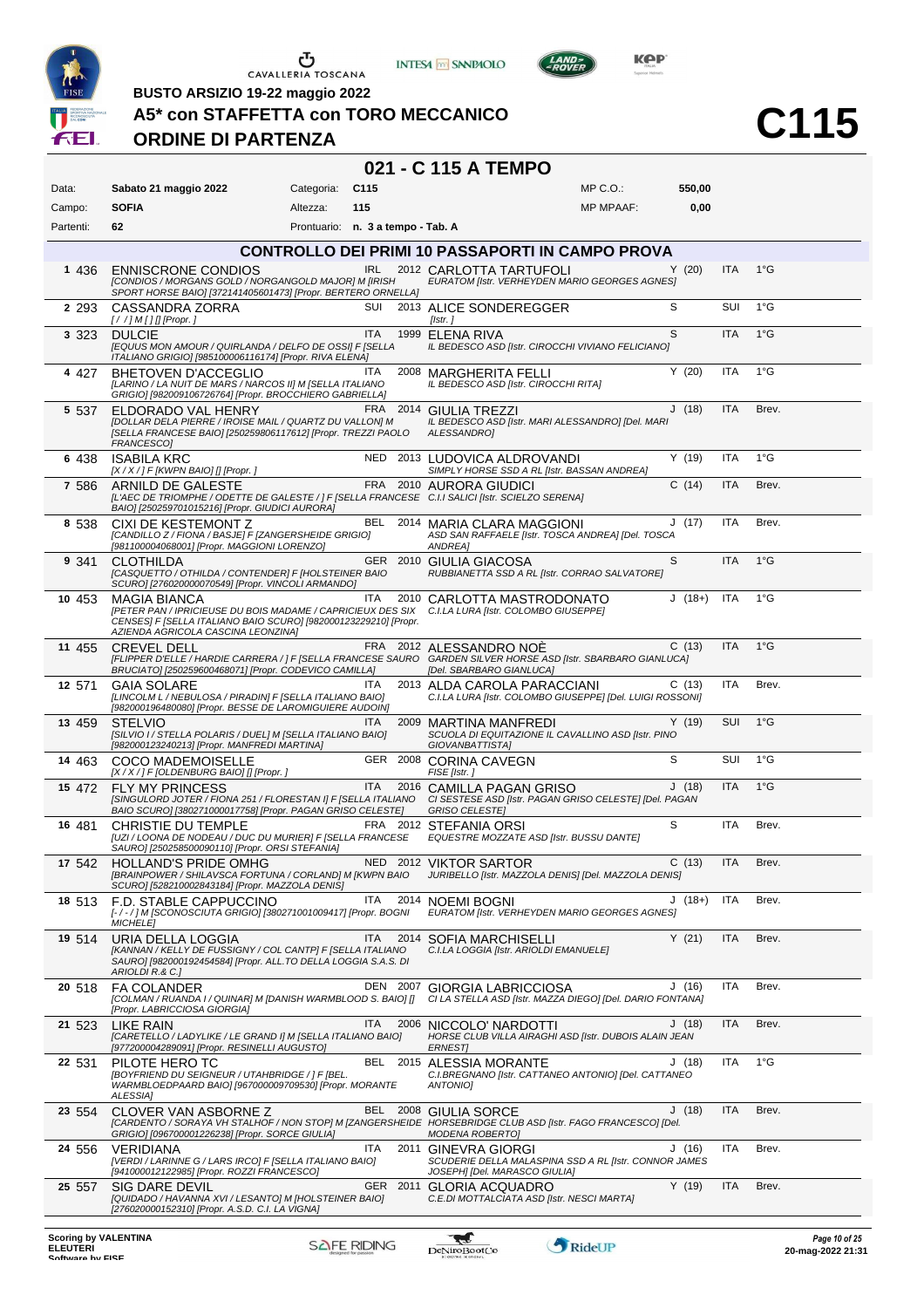





 $L$ AND

**C115**

**BUSTO ARSIZIO 19-22 maggio 2022**

#### **A5\* con STAFFETTA con TORO MECCANICO**

### **ORDINE DI PARTENZA**

### **021 - C 115 A TEMPO**

| Data:     | Sabato 21 maggio 2022                                                                                                                                                           | Categoria:                        | C115       |      |                                                                                                                             | $MP C. O.$ :     | 550,00    |            |               |
|-----------|---------------------------------------------------------------------------------------------------------------------------------------------------------------------------------|-----------------------------------|------------|------|-----------------------------------------------------------------------------------------------------------------------------|------------------|-----------|------------|---------------|
| Campo:    | <b>SOFIA</b>                                                                                                                                                                    | Altezza:                          | 115        |      |                                                                                                                             | <b>MP MPAAF:</b> | 0,00      |            |               |
| Partenti: | 62                                                                                                                                                                              | Prontuario: n. 3 a tempo - Tab. A |            |      |                                                                                                                             |                  |           |            |               |
| 26 562    | <b>CAIPIRINHA</b><br>[CONTENDRO / RIGOLETTA / REGAZZONI] F [HANNOVER BAIO]<br>[000011010002134] [Propr. TURLA ALLEGRA]                                                          |                                   |            |      | GER 2002 GIULIA CASTIGLIEGO<br>SIMPLY HORSE SSD A RL [Istr. BASSAN ANDREA] [Del. BASSAN<br><b>ANDREA1</b>                   |                  | C(14)     | <b>ITA</b> | Brev.         |
| 27 563    | <b>HIGH DIAMOND DU SUD Z</b><br>[RUBYNEA / SAGACE DE LA CHATRE P / ] F [ZANGERSHEIDE BAIO]<br>[967000009689733] [Propr. BONESI CABRELE SAMANTHA]                                |                                   |            |      | BEL 2014 SAMANTHA BONESI CABRELE<br>ESSE EFFE JUMPING TEAM ASD [Istr. RAMPINELLI SILVIA] [Del.<br><b>RAMPINELLI SILVIA]</b> |                  | C(14)     | <b>ITA</b> | Brev.         |
| 28 607    | <b>BENSOR</b><br>[CASANTOS / RIVERA (EX ROSS) / BURGGRAAF] M [SELLA ITALIANO<br>GRIGIO] [982000192778634] [Propr. CS S.R.L]                                                     |                                   | <b>ITA</b> |      | 2013 ELISA CUMINI<br>ESSE EFFE JUMPING TEAM ASD [Istr. RAMPINELLI SILVIA] [Del.<br>RAMPINELLI SILVIA]                       |                  | J(16)     | ITA        | Brev.         |
| 29 564    | W-FAUBOURG VH KREKEDAL Z<br>[WELDON D'05 / LEANDRA / LAIBACH] M [ZANGERSHEIDE SAURO]<br>[981100002673807] [Propr. NUOVA MONTE ROBBIO SRL]                                       |                                   |            |      | BEL 2005 VITTORIA DUNI<br>SCUDERIA LA CHIMERA SSD A RL [Istr. PALUMBO GIORGIA]<br>[Del. PALUMBO GIORGIA]                    |                  | J(16)     | ITA        | Brev.         |
| 30 353    | <b>UPPER FLAMME</b><br>[AKROBAT FLAMME / OSELLIA / GRATIANUS] M [SELLA ITALIANO<br>SAURO] [982000192772196] [Propr. BELLINZAS PAOLO]                                            |                                   | ITA.       |      | 2013 GRETA VACCHINI<br>SCUDERIA LA CHIMERA SSD A RL [Istr. PALUMBO GIORGIA]                                                 |                  | S         | <b>ITA</b> | $1^{\circ}$ G |
| 31 577    | FELICITY DELLA CACCIA<br>[CALIDO / BALADIA / ACADIUS] F [SELLA ITALIANO SAURO] [] [Propr.<br>TAMBORRA ROBERTO]                                                                  |                                   | ITA.       |      | 2004 CAROLA PREMAZZI<br>CI SESTESE ASD [Istr. MESSINA ELISA]                                                                |                  | J(16)     | ITA        | Brev.         |
|           |                                                                                                                                                                                 |                                   |            |      | <b>BREAK 10 MINUTI</b>                                                                                                      |                  |           |            |               |
| 32 590    | FAMOUS VAN DE KAPEL<br>[ACTION - BREAKER / OBERLINA DE FONTENEL / A LUCKY ONE] M<br>[BWP BAIO] [981098100812125] [Propr. MEAZZA GABRIELLA]                                      |                                   |            |      | BEL 2005 MARTINA MANTOVANI<br>SCUDERIA CA' DE ZECCHI [Istr. CAPPAI STEFANO] [Del.<br>SANTAMATO CLARAI                       |                  | J(16)     | ITA        | Brev.         |
| 33 292    | DARROL BLACK NSH Z<br>[DOUGLAS / IRIS / DAIMLER] M [ZANGERSHEIDE BAIO]<br>[967000009264786] [Propr. SCAPUZZI ANTONIO]                                                           |                                   |            |      | BEL 2009 ANTONIO SCAPUZZI<br>NUOVA ASD C.I. CINQ FO' [Istr. FUMAGALLI MARIA CRISTINA]                                       |                  | <b>SA</b> | <b>ITA</b> | $1^{\circ}$ G |
| 34 596    | QUEEN OF STYLE B<br>[X / X / ] F [IRISH HORSE SAURO] [] [Propr. ]                                                                                                               |                                   | <b>IRL</b> |      | 2005 MELANIE BETTONI<br>FISE [Istr.]                                                                                        |                  | S         | SUI        | Brev.         |
| 35 604    | DANGER TIME<br>[-/-/] M [SCONOSCIUTA GRIGIO] [982000192284567] [Propr.<br>TAGLIABUE VALENTINAJ                                                                                  |                                   | <b>ITA</b> |      | 2014 LINDA CARRUCCIU<br>FISE [Istr.]                                                                                        |                  | J(15)     | SUI        | Brev.         |
| 36 339    | ZOE DELLA FLORIDA<br>[EMILION / LUNA DELLA FLORIDA / QUIDAM DE REVEL] F [SELLA<br>ITALIANO BAIO] [941000012126680] [Propr. SAGONE MARTA]                                        |                                   | <b>ITA</b> | 2011 | <b>MARTA SAGONE</b><br>TREKKING H.C.AMICI DEL CAVALLO ASD [Istr. FERRARIO<br><b>MASSIMILIANO]</b>                           |                  | S         | <b>ITA</b> | $1^{\circ}$ G |
| 37 345    | <b>CLEAR ROUND CLEVER</b><br>[X / X / ] M [HOLSTEINER BAIO SCURO] [] [Propr. ]                                                                                                  |                                   |            |      | GER 2010 MALIN CAVEGN<br>FISE [Istr.]                                                                                       |                  | C(14)     | <b>SUI</b> | $1^{\circ}$ G |
| 38 601    | <b>ESCARLET</b><br>[-/-/] F [ESPANOLA BAIO SCURO] [642019820031552] [Propr.<br><b>ACCORNERO MARINETTE]</b>                                                                      |                                   | <b>ESP</b> | 2005 | <b>GINEVRA BASSO</b><br>HORSEBRIDGE CLUB ASD [Istr. MODENA ROBERTO] [Del.<br><b>MODENA ROBERTOJ</b>                         |                  | C(14)     | ITA        | Brev.         |
| 39 575    | <b>CANDY</b><br>[STAKKATO / WHY ME / CHIN CHIN] F [HOLSTEINER GRIGIO]<br>[981100002428341] [Propr. MAGGI SIMONE]                                                                |                                   | <b>GER</b> | 2010 | <b>VIKTOR SARTOR</b><br>JURIBELLO [Istr. MAZZOLA DENIS] [Del. MAZZOLA DENIS]                                                |                  | C(13)     | ITA        | Brev.         |
| 57<br>40  | ANARYA<br>[LOHENGRIN DI VILLA EMILIA / LUSSURIOSA DELLE ROANE /<br>CARAVAGGIO DELLE ROANE] F [SELLA ITALIANO BAIO]<br>[380271000018585] [Propr. GALIMBERTI LAURA]               |                                   | <b>ITA</b> | 2016 | CHIARA PAOLETTI<br>LA FRANCESINA ASD [Istr. DURAND JULIEN RICCARDO]                                                         |                  | $J(18+)$  | ITA        | $1^{\circ}$ G |
| 41 370    | EOLIENNE LES PARTS<br>[URLEVENT DU BARY / MISS LES PARTS / ] F [SELLA FRANCESE<br>SAURO] [250258500117790] [Propr. PAOLETTI ELENA]                                              |                                   |            |      | FRA 2014 ELENA PAOLETTI<br>LA FRANCESINA ASD [Istr. DURAND JULIEN RICCARDO]                                                 |                  | $J(18+)$  | <b>ITA</b> | $1^{\circ}$ G |
| 42 111    | <b>LIMEHOUSE</b><br>[LAEKEN / LINA GINELLI / GRANDEUR] M [SELLA ITALIANO BAIO<br>SCURO] [982000196498601] [Propr. FRIMIVI SOC. AGR. SRL]                                        |                                   | ITA        |      | 2014 ANDREA GIANNELLI<br>SCUDERIE DELLA MALASPINA SSD A RL [Istr. SACCHI<br>STEFANO]                                        |                  | <b>SA</b> | ITA        | $1^{\circ}G$  |
| 43 548    | <b>ZENITH DEL TIRSO</b><br>[ASCOT DES IFS / ODIESSEA DEL TIRSO / QUIDAM DE LA CERE] M<br>[SELLA ITALIANO BAIO] [982000196479411] [Propr. SOCIETA'<br><b>SEMPLICE LE QUERCE]</b> |                                   | ITA        | 2015 | <b>STEFANIA ORSI</b><br>EQUESTRE MOZZATE ASD [Istr. BUSSU DANTE]                                                            |                  | S         | <b>ITA</b> | Brev.         |
| 44 185    | <b>QUELLOLI</b><br>[ROBINIE / ZANICHELLA / ] M [SELLA ITALIANO BAIO]<br>[982000121895631] [Propr. ROMANO ROMINA]                                                                |                                   | <b>ITA</b> |      | 2009 MARTINA FRIGERIO<br>[Istr. RAGIONE FRANCESCO]                                                                          |                  | $J(18+)$  | SUI        | $1^{\circ}G$  |
| 45 305    | <b>WAITAKI ROSE</b><br>[X / X / ] F [OLDENBURG GRIGIO] [] [Propr. ]                                                                                                             |                                   |            |      | GER 2006 ELODIE HANSELMANN<br>FISE [Istr.]                                                                                  |                  | C(13)     | <b>SUI</b> | $1^{\circ}G$  |
| 46 306    | CASSIOPEIA Z<br>[X / X / ] F [ZANGERSHEIDE SAURO BRUCIATO] [] [Propr. ]                                                                                                         |                                   |            |      | GER 2013 MARC HERZOG<br>FISE [Istr.]                                                                                        |                  | S         | SUI        | $1^{\circ}$ G |
| 47 310    | <b>HAMILTON H</b><br>[WHITAKER / ABALIA / PADINUS] M [KWPN BAIO] [528210002704777]<br>[Propr. SENONER JULIA]                                                                    |                                   |            |      | NED 2012 JULIA SENONER<br>CE VAL GARDENA ASD [Istr. MARKART JOSEF]                                                          |                  | S         | <b>ITA</b> | 1°G           |
| 48 324    | ARKYNO DE GANET Z<br>[ARKINO Z / JALUCYNE DE GANET / ] M [ZANGERSHEIDE BAIO]<br>[250258700002142] [Propr. FARI GRETA]                                                           |                                   | FRA        |      | 2013 GRETA FARI<br>CLUB IPPICO MONZESE ASD [Istr. COLOMBO ALESSANDRO]                                                       |                  | S         | ITA        | $1^{\circ}$ G |
| 49 335    | ORGOGLIO SARDO<br>[KSAR-SITTE / SAVITTA / ABELE III] M [SELLA ITALIANO BAIO]<br>[985000380500219] [Propr. MANCA MARIO]                                                          |                                   | ITA        |      | 2007 SIBILLA SQUIZZATO<br>EQUESTRE MOZZATE ASD [Istr. BUSSU DANTE]                                                          |                  | S         | <b>ITA</b> | $1^{\circ}$ G |
| 50 348    | AMELIE DELLA ROGGIA<br>[EUROCOMMERCE CARESINO / GLADIS / ACOBAT II] F [SELLA<br>ITALIANO SAURO] [982000123231395] [Propr. PICONE FRANCESCA]                                     |                                   | ITA.       |      | 2011 CLAUDIA ROSSI<br>SCUDERIA EQUISTYLE ASD [Istr. MAZZOLA FABRIZIO]                                                       |                  | S         | <b>ITA</b> | $1^{\circ}$ G |
| 51 349    | COQUET DU FOREZAN<br>[X / X / ] M [SELLA FRANCESE BAIO] [] [Propr. ]                                                                                                            |                                   |            |      | FRA 2012 PAOLO BROGLIA<br>A. VALLEVERDE [Istr. ZAPPA CRISTIANO]                                                             |                  | SA        | <b>ITA</b> | $1^{\circ}$ G |
|           |                                                                                                                                                                                 |                                   |            |      |                                                                                                                             |                  |           |            |               |

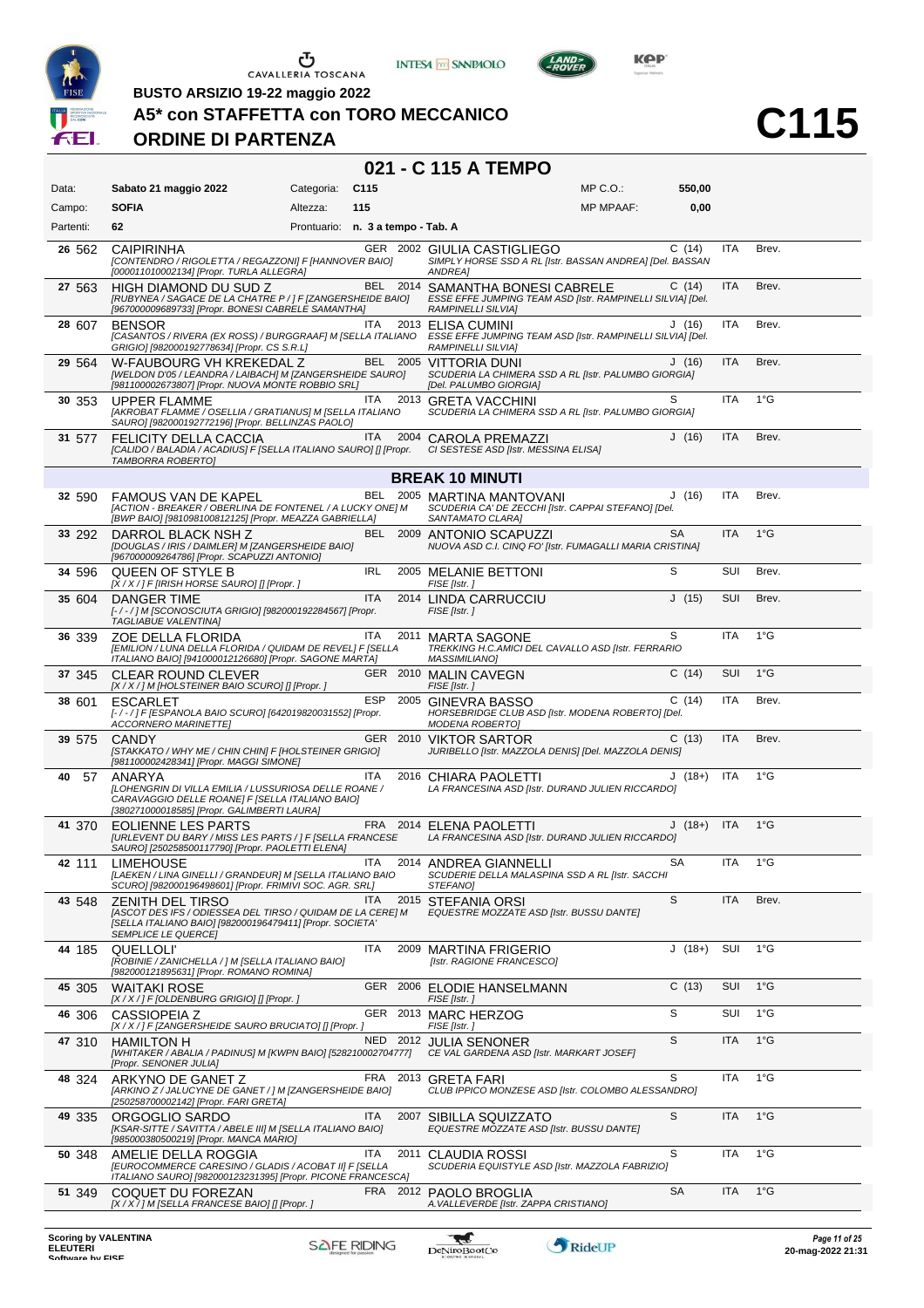





**C115**

**BUSTO ARSIZIO 19-22 maggio 2022**

#### **A5\* con STAFFETTA con TORO MECCANICO**

### **ORDINE DI PARTENZA**

### **021 - C 115 A TEMPO**

| Data:     | Sabato 21 maggio 2022                                                                                                                                                  | Categoria:  | C <sub>115</sub>      |      |                                                                                                             | MP C.O.:         | 550,00    |            |               |    |
|-----------|------------------------------------------------------------------------------------------------------------------------------------------------------------------------|-------------|-----------------------|------|-------------------------------------------------------------------------------------------------------------|------------------|-----------|------------|---------------|----|
| Campo:    | <b>SOFIA</b>                                                                                                                                                           | Altezza:    | 115                   |      |                                                                                                             | <b>MP MPAAF:</b> | 0,00      |            |               |    |
| Partenti: | 62                                                                                                                                                                     | Prontuario: | n. 3 a tempo - Tab. A |      |                                                                                                             |                  |           |            |               |    |
| 52 361    | LITLE KING<br>[DOHITZUN GUERNICA / INKA D'04 / WENGO] M [SELLA ITALIANO<br>SAURO] [941000011395436] [Propr. MESSINA ELISA]                                             |             | ITA                   |      | 2006 ELISA MESSINA<br>CI SESTESE ASD [Istr. MESSINA ELISA]                                                  |                  | S         | <b>ITA</b> | 1°G           |    |
| 53 372    | <b>MIRYEL</b><br>[LOHENGRIN DI VILLA EMILIA / LAYKA-W / VOLTAIRE] F [SELLA<br>ITALIANO SAURO] [941000012742061] [Propr. BIRTWISTLE JEFFREY]                            |             | <b>ITA</b>            |      | 2011 GIADA PANZERI<br>SCUDERIE DELLA MALASPINA SSD A RL [Istr. SACCHI<br><b>STEFANOI</b>                    |                  | J(18)     | <b>ITA</b> | $1^{\circ}$ G |    |
| 54 384    | <b>COCKTAIL DE LADINA</b><br>[KANNAN / LADINA DE LA ROQUE / ] M [SELLA FRANCESE PEZZATO<br>TOBIANO] [250259600487205] [Propr. COLOMBI ISABELLE]                        |             |                       |      | FRA 2012 ANTONIO SCAPUZZI<br>NUOVA ASD C.I. CINQ FO' [Istr. FUMAGALLI MARIA CRISTINA]                       |                  | <b>SA</b> | <b>ITA</b> | $1^{\circ}$ G |    |
| 55 400    | <b>VINCITORE</b><br>[KSAR-SITTE / PALMASERA / PIRADIN] M [SELLA ITALIANO SAURO]<br>[982000192789869] [Propr. TOLU ALESSIO]                                             |             | <b>ITA</b>            |      | 2014 ALESSANDRO CREMONESI<br>GARDEN SILVER HORSE ASD [Istr. SBARBARO GIANLUCA]                              |                  | Y(20)     | <b>ITA</b> | $1^{\circ}$ G |    |
| 56 402    | VERANO DE LONGA<br>[QUARTZ DU CHANU / CENTAUREE II / MUGUET DU MANOIR] M<br>[SELLA FRANCESE BAIO] [250259700395905] [Propr. HETTINGER<br>GRETA]                        |             | FRA 2009              |      | <b>GRETA HETTINGER</b><br>CENTRO IPPICO LA TORBIERA S.S.D. A R.L. [Istr. NICOLODI<br>STEFANOI               |                  | S         | <b>ITA</b> | $1^{\circ}$ G |    |
| 57 406    | <b>VERYGOOD DELACENSE</b><br>[X / X / ] M [SELLA FRANCESE BAIO SCURO] [] [Propr. ]                                                                                     |             |                       |      | FRA 2009 MALIN CAVEGN<br>FISE [Istr.]                                                                       |                  | C(14)     | SUI        | $1^{\circ}$ G |    |
| 58 418    | ELDORADA DELLE LAME<br>[VERDI / ROTKAPPCHEN / RAPHAEL] F [SELLA ITALIANO BAIO]<br>[982000192766619] [Propr. BAGNARELLI MAURIZIO]                                       |             | <b>ITA</b>            |      | 2012 IVAN DOSSI<br>A. VALLEVERDE [Istr. ZAPPA CRISTIANO] [Del. ZAPPA<br><b>CRISTIANO1</b>                   |                  | J(18)     | <b>ITA</b> | $1^{\circ}$ G |    |
| 59 419    | MAY DAY FLY<br>[REBUS DI VAL MARINA / WANDY D. / MISTER (EX CAVALIER)] F<br>[SELLA ITALIANO BAIO] [982000192323556] [Propr. AZ. AGR. LIGORI DI<br><b>LIGORI MARCOI</b> |             | <b>ITA</b>            | 2014 | <b>SILVIA FOGNINI</b><br>CI OROBICO ASD [Istr. LIGORI MARCO]                                                |                  | S         | <b>ITA</b> | $1^{\circ}$ G |    |
| 60 425    | <b>VICKY</b><br>[CASINO BERLIN / VICTORIA / ] F [SELLA ITALIANO GRIGIO]<br>[380271005001564] [Propr. GUERRA EMILIA]                                                    |             | <b>ITA</b>            |      | 2015 CAMILLA PAGAN GRISO<br>CI SESTESE ASD [Istr. PAGAN GRISO CELESTE] [Del. PAGAN<br><b>GRISO CELESTEI</b> |                  | J(18)     | <b>ITA</b> | $1^{\circ}$ G |    |
| 61 429    | <b>LAND FRANCIS</b><br>[LANDCAPITOL / BABET / SAM FRANCIS] M [SELLA ITALIANO BAIO]<br>[972000000622594] [Propr. FORLANI MONICA]                                        |             | <b>ITA</b>            |      | 2006 JENNIFER FERRERO<br>RUBBIANETTA SSD A RL [Istr. CORRAO SALVATORE]                                      |                  | S         | <b>ITA</b> | $1^{\circ}$ G |    |
| 62 469    | <b>LUSINA ZW</b><br>$[X/X/]$ F [KWPN GRIGIO] [] [Propr. ]                                                                                                              |             |                       |      | NED 2016 GIULIO CARPIGIANI<br>C.I.LE GINESTRE SSD A RL [Istr. BUSSU ELEONORA]                               |                  | S         | <b>ITA</b> | $2^{\circ}$ G | FC |

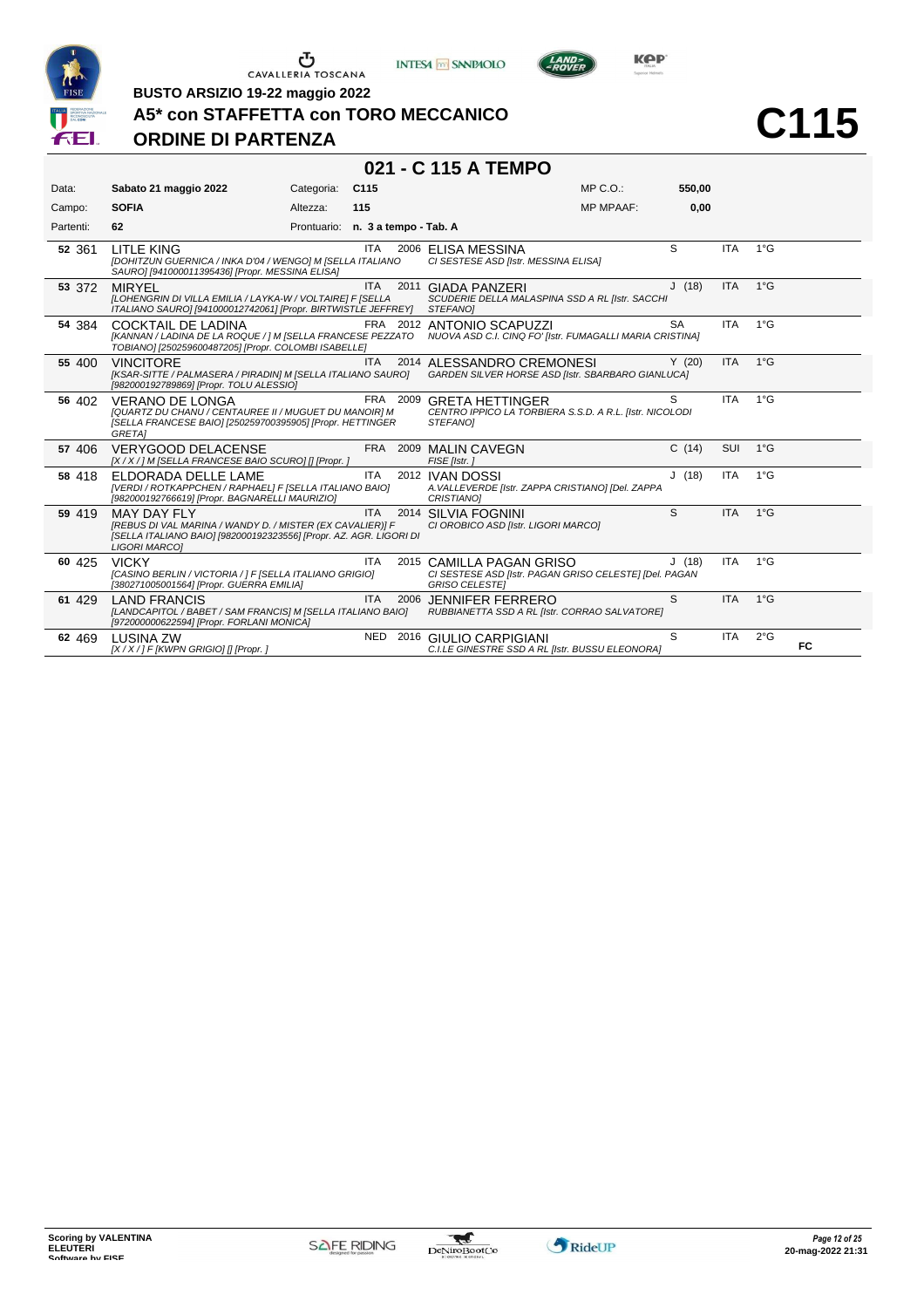





**BUSTO ARSIZIO 19-22 maggio 2022**

#### **A5\* con STAFFETTA con TORO MECCANICO**

#### **ORDINE DI PARTENZA**

#### **022 - B 110 A TEMPO**

| <b>SOFIA</b><br>Altezza:<br>110<br><b>MP MPAAF:</b><br>0,00<br>Campo:<br>47<br>Partenti:<br>Prontuario: n. 3 a tempo - Tab. A<br>J(17)<br>ITA<br>Brev.<br>NED 2006 BEATRICE LEO<br>1 543<br><b>BLOSSOMBALIA</b><br>[LORD Z / OURBALIA / BURGGRAAF] F [KWPN SAURO]<br>GRANAAT DELLE RONCAGLIE [Istr. PISA CLAUDIA] [Del. PISA<br>[528210000775887] [Propr. AZ. AGR. ZULIANI EMILIO DI ELEONORA<br><b>CLAUDIA1</b><br><b>IDERI</b><br>SA<br>SUI<br>Brev.<br>2 544<br><b>HOLLYPARK COUGAR</b><br>IRL<br>2015 CHRISTINE CINELLI<br>[COUGAR / GOLD CLOVER / ] M [IRISH SPORT HORSE GRIGIO]<br>C.I.BREGNANO [Istr. CATTANEO ANTONIO]<br>[372140316832656] [Propr. FIORUZZI SPORT HORSES]<br><b>ESP</b><br>C(14)<br><b>ITA</b><br>2011 MARTINA BAIGUERA<br>Brev.<br>3 5 5 0<br>ACORN BOY VG<br>[DANILO DE RUYCO / ENCINA DE IBIO / ] M [ESPANOLA BAIO]<br>GRANAAT DELLE RONCAGLIE [Istr. PISA CLAUDIA] [Del. PISA<br>[724120002100429] [Propr. CERFEDA ALESSANDRA]<br>CLAUDIA]<br>S<br>NED 2006 YELIZAVETA KORNILOVA<br><b>ITA</b><br>Brev.<br><b>BEAUCHAMP</b><br>4 553<br>[INDOCTRO / PAOLA LISA / BURGGRAAF] M [KWPN BAIO]<br>HORSEBRIDGE CLUB ASD [Istr. MODENA ROBERTO]<br>[528210000852133] [Propr. AMADEI RINALDO]<br>POL 2008 CECILIA BRESCIA<br>J(17)<br><b>ITA</b><br>Brev.<br>5 5 5 9<br><b>PRIMAVERA</b><br>HORSE CLUB VILLA AIRAGHI ASD [Istr. DUBOIS ALAIN JEAN<br>[XXX / XXX / ] F [WIELKOPOLSKJ BAIO] [616098200145629] [Propr.<br>SIMONAZZI UMBERTO & C. S.R.L.J<br><b>ERNEST</b><br>ITA<br>Brev.<br>GER 2004 CAMILLA TORETTI<br>J(15)<br>ABRAXAS<br>6 568<br>SCUOLA DI EQUITAZIONE IL CAVALLINO ASD [Istr. PINO<br>[ABKE / ORTRUN / LANCER II] M [OLDENBURG BAIO]<br>[528210002392465] [Propr. MORONE MARIA GUIA]<br>GIOVANBATTISTA] [Del. PINO GIOVANBATTISTA]<br>ITA<br>E.UNISTAR<br>BEL 2004 CARLOTTA TORETTI<br>J(15)<br>Brev.<br>7 569<br>[VIRUS DE LAUBRY / UNIVERS / HEARTBREAKER] F [SELLA BELGA<br>SCUOLA DI EQUITAZIONE IL CAVALLINO ASD [Istr. PINO<br>GIOVANBATTISTA] [Del. PINO GIOVANBATTISTA]<br>SAURO] [] [Propr. MORONE MARIA GUIA]<br>IRL<br><b>ITA</b><br>Brev.<br><b>SIGNATURE</b><br>2004 MARIA LUCINI<br>J(15)<br>8 572<br>GRANAAT DELLE RONCAGLIE [Istr. PISA CLAUDIA] [Del. PISA<br><b>[COURAGE II / COOLAMBER DUCHESS / DON JUAN DE LA</b><br>BOUVERIE] M [IRISH HORSE GRIGIO] [372141404325871] [Propr. PONY CLAUDIA]<br>CLUB FIORELLO "GRANAAT" DELLE RONCAGLIE]<br>GER 2013 MARTINA ALI'<br>J(16)<br><b>ITA</b><br>Brev.<br>9 573<br><b>DARWIN</b><br>[VIVANT VAN DE HEFFINCK / TORONTO / CASSINI II] M [OLDENBURG A. VALLEVERDE [Istr. ZAPPA CRISTIANO]<br>BAIO] [276020000166154] [Propr. MANZETTI SOFIA]<br>BEL 2008 REBECCA ENE<br>J(15)<br><b>ITA</b><br>BELLUCCI DC Z<br>Brev.<br>10 574<br>[BERLIN / LANDORA Z / LANDOR S] M [ZANGERSHEIDE GRIGIO]<br>C.I.SULBIATESE SSD A RL [Istr. MATTAVELLI TIZIANO] [Del.<br>[981100000944056] [Propr. ENE REBECCA]<br>MATTAVELLI TIZIANO]<br>NED 2012 CLELIA RASORI<br>J(15)<br><b>ITA</b><br>Brev.<br>11 578<br><b>HARUSO H</b><br>[CHELLO III VDL / CARUSA H / ] M [KWPN BAIO ORDINARIO]<br>MILANO EQUESTRIAN CENTRE SSD A RL [Istr. ZAPPA<br>[528210002843731] [Propr. SOCIETA' AGRICOLA EPONA SRL]<br>CRISTIANO] [Del. PASINI ELENA]<br><b>ITA</b><br>J(15)<br><b>ITA</b><br>Brev.<br>2015 SOFIA DE GIROLAMO<br>12 584<br>VATICINANTE DEL TERRICCIO<br>[CAN CAN DEL TERRICCIO / FAVOLANTE DEL TERRICCIO / FOR<br>CENTRO IPPICO LA TORBIERA S.S.D. A R.L. [Istr. NICOLODI<br>PLEASURE] M [SELLA ITALIANO SAURO] [380271000020843] [Propr.<br>STEFANO]<br>NICOLODI STEFANO]<br>NED 2011 GAIA MERONI<br>J(17)<br><b>ITA</b><br>Brev.<br>13 588<br><b>MURPHY Z</b><br>[MYLORD CARTHAGO / CHERISCH Z / CARETANO Z] M<br>A.S.D.C.I.RUK [Istr. LOMBARDI LARISSA] [Del. SCIELZO<br>[ZANGERSHEIDE GRIGIO] [528210002734122] [Propr. RUGARLI<br>SERENA]<br><b>GIULIOI</b><br>NED 2009 ANNA FIORINI<br>J(17)<br><b>ITA</b><br>Brev.<br>ERANIA<br>14 517<br>C.I.I SALICI [Istr. SCIELZO SERENA] [Del. SCIELZO SERENA]<br>[UP TO DATE / LOERANIA / HAMAR] F [KWPN GRIGIO ARDESIA]<br>[528003200912770] [Propr. SOARDI LUISA]<br>ITA<br>C(12)<br>SUI<br>Brev.<br><b>COBALTO BLUE</b><br>2014 NINA CARRUCCIU<br>15 605<br>[ZIROCCO BLUE VDL / REGINELLA / ROYAL FLAY] M [SELLA ITALIANO FISE [Istr. ]<br>GRIGIO] [982000196481477] [Propr. CURTI SAMUELE]<br>Y(21)<br>ITA<br><b>ITA</b><br>$1^{\circ}G$<br>2012 SUSANNA GAVINA<br>PIERIS DEL SOLE<br>16 413<br>FC<br>[CANTURO / LITCHIS DEL SOLE / CARETINO] M [SELLA ITALIANO<br>C.I.PEGASO [Istr. PINA GABRIELE]<br>BAIO] [982000192765766] [Propr. MALISON MARTINA]<br>S<br><b>ITA</b><br>NED<br>Brev.<br>2006 GIULIA GIUDICI<br>17 498<br><b>BACOEMBA</b><br>[MERMUS R / MACOEMBA / ZEOLIET] M [KWPN BAIO]<br><b>RHRC [Istr. GIUDICI GIULIA]</b><br>[528210000835541] [Propr. ANDREOTTI ADAMO]<br>Y(20)<br>ITA<br>BEL<br>Brev.<br>18 360<br>STAKITA VH REUKENIS Z<br>2012 MARTINA TESOL<br>[STAKKATO / NIKITA ZELDENRUST / CONCORDE] F [ZANGERSHEIDE MONARCA STABLE ASD [Istr. GERARDI VITO]<br>BAIO] [981100002691579] [Propr. TESOL MARTINA]<br>S<br>NED 2014<br>ITA<br>Brev.<br>19 486<br>ALESSANDRA PRAVETTONI<br>JANS VDB<br>[VITTORIO / SHE'S A LADY M / HGT SKIPPY II] F [KWPN SAURO]<br>CENTRO IPPICO LA TORBIERA S.S.D. A R.L. [Istr. NICOLODI<br>[528210004130538] [Propr. AZ.AGR.LASSERRA SOCIETÀ SEMPL.]<br>STEFANO]<br>S<br>ITA<br>2009<br><b>GIULIA RUSSO</b><br>ITA<br>Brev.<br>20 500<br><b>ACOLEY</b><br>[ACOBAT I / LESLEY / GRAFIET] M [SELLA ITALIANO BAIO]<br>IPPICA LEONARDESCA SSD A RL [Istr. ZICARI ALESSANDRA]<br>[982000121936508] [Propr. COPPOLINO TERESA]<br><b>ITA</b><br>ITA<br>$J(18+)$<br>Brev.<br>21 504<br><b>DRONGO</b><br>2017<br>MYRTA MARIANI<br>[XXX / XXX / XXX] M [SELLA ITALIANO SAURO] [380271006123531]<br>C.I.LA LOGGIA [Istr. ARIOLDI ROBERTO]<br>[Propr. ALL.TO DELLA LOGGIA S.A.S. DI ARIOLDI DI R & C.]<br>ITA<br>J(16)<br>ITA<br>Brev.<br>22 529<br>2012 FEDERICO TAGLIACARNE<br><b>TERENC</b><br>[O' PIF D'IVRAIE / MARLENIA / KSAR-SITTE] M [SELLA ITALIANO BAIO] C.I.LA LOGGIA [Istr. ARIOLDI EMANUELE] [Del. ARIOLDI<br>[982000192774464] [Propr. TAGLIACARNE FEDERICO]<br><b>EMANUELE]</b><br>C(13)<br>BEL 2004<br>ITA<br>Brev.<br><b>VIKTOR SARTOR</b><br>23 509<br>ELISSA VAN DE VEMMEKESHOEVE<br>[QUAVAROTI / ODESSA V/D VOERMANSHOEK / BROWNBOY] F [BWP<br>JURIBELLO [Istr. MAZZOLA DENIS] [Del. MAZZOLA DENIS]<br>BAIO] [981100000695126] [Propr. CAMENISCH CRISTIAN GIUSEPPE<br>LUCA]<br><b>ITA</b><br>$J(18+)$<br>ITA<br>Brev.<br><b>CADEAU</b><br>2009 MARGHERITA COLI<br>24 511<br>[CASTIGO DELLA CACCIA / LANDLADY / LASCAR] M [SELLA ITALIANO CI LA MORGANA ASD [Istr. BOVETTI PIERO]<br>BAIO] [982009106687502] [Propr. BETTANIN MAURIZIO] | Data: | Sabato 21 maggio 2022 | Categoria: | <b>B110</b> | $MP C. O.$ : | 0,00 |  |  |
|----------------------------------------------------------------------------------------------------------------------------------------------------------------------------------------------------------------------------------------------------------------------------------------------------------------------------------------------------------------------------------------------------------------------------------------------------------------------------------------------------------------------------------------------------------------------------------------------------------------------------------------------------------------------------------------------------------------------------------------------------------------------------------------------------------------------------------------------------------------------------------------------------------------------------------------------------------------------------------------------------------------------------------------------------------------------------------------------------------------------------------------------------------------------------------------------------------------------------------------------------------------------------------------------------------------------------------------------------------------------------------------------------------------------------------------------------------------------------------------------------------------------------------------------------------------------------------------------------------------------------------------------------------------------------------------------------------------------------------------------------------------------------------------------------------------------------------------------------------------------------------------------------------------------------------------------------------------------------------------------------------------------------------------------------------------------------------------------------------------------------------------------------------------------------------------------------------------------------------------------------------------------------------------------------------------------------------------------------------------------------------------------------------------------------------------------------------------------------------------------------------------------------------------------------------------------------------------------------------------------------------------------------------------------------------------------------------------------------------------------------------------------------------------------------------------------------------------------------------------------------------------------------------------------------------------------------------------------------------------------------------------------------------------------------------------------------------------------------------------------------------------------------------------------------------------------------------------------------------------------------------------------------------------------------------------------------------------------------------------------------------------------------------------------------------------------------------------------------------------------------------------------------------------------------------------------------------------------------------------------------------------------------------------------------------------------------------------------------------------------------------------------------------------------------------------------------------------------------------------------------------------------------------------------------------------------------------------------------------------------------------------------------------------------------------------------------------------------------------------------------------------------------------------------------------------------------------------------------------------------------------------------------------------------------------------------------------------------------------------------------------------------------------------------------------------------------------------------------------------------------------------------------------------------------------------------------------------------------------------------------------------------------------------------------------------------------------------------------------------------------------------------------------------------------------------------------------------------------------------------------------------------------------------------------------------------------------------------------------------------------------------------------------------------------------------------------------------------------------------------------------------------------------------------------------------------------------------------------------------------------------------------------------------------------------------------------------------------------------------------------------------------------------------------------------------------------------------------------------------------------------------------------------------------------------------------------------------------------------------------------------------------------------------------------------------------------------------------------------------------------------------------------------------------------------------------------------------------------------------------------------------------------------------------------------------------------------------------------------------------------------------------------------------------------------------------------------------------------------------------------------------------------------------------------------------------------------------------------------------------------------------------------------------------------------------------------------------------------------------------------------------------------------------------------------------------------------------------------------------------------------------------------------------------------------------------------------------------------------------------------------------------------------------------------------------------------------------------------------------------|-------|-----------------------|------------|-------------|--------------|------|--|--|
|                                                                                                                                                                                                                                                                                                                                                                                                                                                                                                                                                                                                                                                                                                                                                                                                                                                                                                                                                                                                                                                                                                                                                                                                                                                                                                                                                                                                                                                                                                                                                                                                                                                                                                                                                                                                                                                                                                                                                                                                                                                                                                                                                                                                                                                                                                                                                                                                                                                                                                                                                                                                                                                                                                                                                                                                                                                                                                                                                                                                                                                                                                                                                                                                                                                                                                                                                                                                                                                                                                                                                                                                                                                                                                                                                                                                                                                                                                                                                                                                                                                                                                                                                                                                                                                                                                                                                                                                                                                                                                                                                                                                                                                                                                                                                                                                                                                                                                                                                                                                                                                                                                                                                                                                                                                                                                                                                                                                                                                                                                                                                                                                                                                                                                                                                                                                                                                                                                                                                                                                                                                                                                                                                                                                                                                                                                                                                                                                                                                                                                                                                                                                                                                                                                                                              |       |                       |            |             |              |      |  |  |
|                                                                                                                                                                                                                                                                                                                                                                                                                                                                                                                                                                                                                                                                                                                                                                                                                                                                                                                                                                                                                                                                                                                                                                                                                                                                                                                                                                                                                                                                                                                                                                                                                                                                                                                                                                                                                                                                                                                                                                                                                                                                                                                                                                                                                                                                                                                                                                                                                                                                                                                                                                                                                                                                                                                                                                                                                                                                                                                                                                                                                                                                                                                                                                                                                                                                                                                                                                                                                                                                                                                                                                                                                                                                                                                                                                                                                                                                                                                                                                                                                                                                                                                                                                                                                                                                                                                                                                                                                                                                                                                                                                                                                                                                                                                                                                                                                                                                                                                                                                                                                                                                                                                                                                                                                                                                                                                                                                                                                                                                                                                                                                                                                                                                                                                                                                                                                                                                                                                                                                                                                                                                                                                                                                                                                                                                                                                                                                                                                                                                                                                                                                                                                                                                                                                                              |       |                       |            |             |              |      |  |  |
|                                                                                                                                                                                                                                                                                                                                                                                                                                                                                                                                                                                                                                                                                                                                                                                                                                                                                                                                                                                                                                                                                                                                                                                                                                                                                                                                                                                                                                                                                                                                                                                                                                                                                                                                                                                                                                                                                                                                                                                                                                                                                                                                                                                                                                                                                                                                                                                                                                                                                                                                                                                                                                                                                                                                                                                                                                                                                                                                                                                                                                                                                                                                                                                                                                                                                                                                                                                                                                                                                                                                                                                                                                                                                                                                                                                                                                                                                                                                                                                                                                                                                                                                                                                                                                                                                                                                                                                                                                                                                                                                                                                                                                                                                                                                                                                                                                                                                                                                                                                                                                                                                                                                                                                                                                                                                                                                                                                                                                                                                                                                                                                                                                                                                                                                                                                                                                                                                                                                                                                                                                                                                                                                                                                                                                                                                                                                                                                                                                                                                                                                                                                                                                                                                                                                              |       |                       |            |             |              |      |  |  |
|                                                                                                                                                                                                                                                                                                                                                                                                                                                                                                                                                                                                                                                                                                                                                                                                                                                                                                                                                                                                                                                                                                                                                                                                                                                                                                                                                                                                                                                                                                                                                                                                                                                                                                                                                                                                                                                                                                                                                                                                                                                                                                                                                                                                                                                                                                                                                                                                                                                                                                                                                                                                                                                                                                                                                                                                                                                                                                                                                                                                                                                                                                                                                                                                                                                                                                                                                                                                                                                                                                                                                                                                                                                                                                                                                                                                                                                                                                                                                                                                                                                                                                                                                                                                                                                                                                                                                                                                                                                                                                                                                                                                                                                                                                                                                                                                                                                                                                                                                                                                                                                                                                                                                                                                                                                                                                                                                                                                                                                                                                                                                                                                                                                                                                                                                                                                                                                                                                                                                                                                                                                                                                                                                                                                                                                                                                                                                                                                                                                                                                                                                                                                                                                                                                                                              |       |                       |            |             |              |      |  |  |
|                                                                                                                                                                                                                                                                                                                                                                                                                                                                                                                                                                                                                                                                                                                                                                                                                                                                                                                                                                                                                                                                                                                                                                                                                                                                                                                                                                                                                                                                                                                                                                                                                                                                                                                                                                                                                                                                                                                                                                                                                                                                                                                                                                                                                                                                                                                                                                                                                                                                                                                                                                                                                                                                                                                                                                                                                                                                                                                                                                                                                                                                                                                                                                                                                                                                                                                                                                                                                                                                                                                                                                                                                                                                                                                                                                                                                                                                                                                                                                                                                                                                                                                                                                                                                                                                                                                                                                                                                                                                                                                                                                                                                                                                                                                                                                                                                                                                                                                                                                                                                                                                                                                                                                                                                                                                                                                                                                                                                                                                                                                                                                                                                                                                                                                                                                                                                                                                                                                                                                                                                                                                                                                                                                                                                                                                                                                                                                                                                                                                                                                                                                                                                                                                                                                                              |       |                       |            |             |              |      |  |  |
|                                                                                                                                                                                                                                                                                                                                                                                                                                                                                                                                                                                                                                                                                                                                                                                                                                                                                                                                                                                                                                                                                                                                                                                                                                                                                                                                                                                                                                                                                                                                                                                                                                                                                                                                                                                                                                                                                                                                                                                                                                                                                                                                                                                                                                                                                                                                                                                                                                                                                                                                                                                                                                                                                                                                                                                                                                                                                                                                                                                                                                                                                                                                                                                                                                                                                                                                                                                                                                                                                                                                                                                                                                                                                                                                                                                                                                                                                                                                                                                                                                                                                                                                                                                                                                                                                                                                                                                                                                                                                                                                                                                                                                                                                                                                                                                                                                                                                                                                                                                                                                                                                                                                                                                                                                                                                                                                                                                                                                                                                                                                                                                                                                                                                                                                                                                                                                                                                                                                                                                                                                                                                                                                                                                                                                                                                                                                                                                                                                                                                                                                                                                                                                                                                                                                              |       |                       |            |             |              |      |  |  |
|                                                                                                                                                                                                                                                                                                                                                                                                                                                                                                                                                                                                                                                                                                                                                                                                                                                                                                                                                                                                                                                                                                                                                                                                                                                                                                                                                                                                                                                                                                                                                                                                                                                                                                                                                                                                                                                                                                                                                                                                                                                                                                                                                                                                                                                                                                                                                                                                                                                                                                                                                                                                                                                                                                                                                                                                                                                                                                                                                                                                                                                                                                                                                                                                                                                                                                                                                                                                                                                                                                                                                                                                                                                                                                                                                                                                                                                                                                                                                                                                                                                                                                                                                                                                                                                                                                                                                                                                                                                                                                                                                                                                                                                                                                                                                                                                                                                                                                                                                                                                                                                                                                                                                                                                                                                                                                                                                                                                                                                                                                                                                                                                                                                                                                                                                                                                                                                                                                                                                                                                                                                                                                                                                                                                                                                                                                                                                                                                                                                                                                                                                                                                                                                                                                                                              |       |                       |            |             |              |      |  |  |
|                                                                                                                                                                                                                                                                                                                                                                                                                                                                                                                                                                                                                                                                                                                                                                                                                                                                                                                                                                                                                                                                                                                                                                                                                                                                                                                                                                                                                                                                                                                                                                                                                                                                                                                                                                                                                                                                                                                                                                                                                                                                                                                                                                                                                                                                                                                                                                                                                                                                                                                                                                                                                                                                                                                                                                                                                                                                                                                                                                                                                                                                                                                                                                                                                                                                                                                                                                                                                                                                                                                                                                                                                                                                                                                                                                                                                                                                                                                                                                                                                                                                                                                                                                                                                                                                                                                                                                                                                                                                                                                                                                                                                                                                                                                                                                                                                                                                                                                                                                                                                                                                                                                                                                                                                                                                                                                                                                                                                                                                                                                                                                                                                                                                                                                                                                                                                                                                                                                                                                                                                                                                                                                                                                                                                                                                                                                                                                                                                                                                                                                                                                                                                                                                                                                                              |       |                       |            |             |              |      |  |  |
|                                                                                                                                                                                                                                                                                                                                                                                                                                                                                                                                                                                                                                                                                                                                                                                                                                                                                                                                                                                                                                                                                                                                                                                                                                                                                                                                                                                                                                                                                                                                                                                                                                                                                                                                                                                                                                                                                                                                                                                                                                                                                                                                                                                                                                                                                                                                                                                                                                                                                                                                                                                                                                                                                                                                                                                                                                                                                                                                                                                                                                                                                                                                                                                                                                                                                                                                                                                                                                                                                                                                                                                                                                                                                                                                                                                                                                                                                                                                                                                                                                                                                                                                                                                                                                                                                                                                                                                                                                                                                                                                                                                                                                                                                                                                                                                                                                                                                                                                                                                                                                                                                                                                                                                                                                                                                                                                                                                                                                                                                                                                                                                                                                                                                                                                                                                                                                                                                                                                                                                                                                                                                                                                                                                                                                                                                                                                                                                                                                                                                                                                                                                                                                                                                                                                              |       |                       |            |             |              |      |  |  |
|                                                                                                                                                                                                                                                                                                                                                                                                                                                                                                                                                                                                                                                                                                                                                                                                                                                                                                                                                                                                                                                                                                                                                                                                                                                                                                                                                                                                                                                                                                                                                                                                                                                                                                                                                                                                                                                                                                                                                                                                                                                                                                                                                                                                                                                                                                                                                                                                                                                                                                                                                                                                                                                                                                                                                                                                                                                                                                                                                                                                                                                                                                                                                                                                                                                                                                                                                                                                                                                                                                                                                                                                                                                                                                                                                                                                                                                                                                                                                                                                                                                                                                                                                                                                                                                                                                                                                                                                                                                                                                                                                                                                                                                                                                                                                                                                                                                                                                                                                                                                                                                                                                                                                                                                                                                                                                                                                                                                                                                                                                                                                                                                                                                                                                                                                                                                                                                                                                                                                                                                                                                                                                                                                                                                                                                                                                                                                                                                                                                                                                                                                                                                                                                                                                                                              |       |                       |            |             |              |      |  |  |
|                                                                                                                                                                                                                                                                                                                                                                                                                                                                                                                                                                                                                                                                                                                                                                                                                                                                                                                                                                                                                                                                                                                                                                                                                                                                                                                                                                                                                                                                                                                                                                                                                                                                                                                                                                                                                                                                                                                                                                                                                                                                                                                                                                                                                                                                                                                                                                                                                                                                                                                                                                                                                                                                                                                                                                                                                                                                                                                                                                                                                                                                                                                                                                                                                                                                                                                                                                                                                                                                                                                                                                                                                                                                                                                                                                                                                                                                                                                                                                                                                                                                                                                                                                                                                                                                                                                                                                                                                                                                                                                                                                                                                                                                                                                                                                                                                                                                                                                                                                                                                                                                                                                                                                                                                                                                                                                                                                                                                                                                                                                                                                                                                                                                                                                                                                                                                                                                                                                                                                                                                                                                                                                                                                                                                                                                                                                                                                                                                                                                                                                                                                                                                                                                                                                                              |       |                       |            |             |              |      |  |  |
|                                                                                                                                                                                                                                                                                                                                                                                                                                                                                                                                                                                                                                                                                                                                                                                                                                                                                                                                                                                                                                                                                                                                                                                                                                                                                                                                                                                                                                                                                                                                                                                                                                                                                                                                                                                                                                                                                                                                                                                                                                                                                                                                                                                                                                                                                                                                                                                                                                                                                                                                                                                                                                                                                                                                                                                                                                                                                                                                                                                                                                                                                                                                                                                                                                                                                                                                                                                                                                                                                                                                                                                                                                                                                                                                                                                                                                                                                                                                                                                                                                                                                                                                                                                                                                                                                                                                                                                                                                                                                                                                                                                                                                                                                                                                                                                                                                                                                                                                                                                                                                                                                                                                                                                                                                                                                                                                                                                                                                                                                                                                                                                                                                                                                                                                                                                                                                                                                                                                                                                                                                                                                                                                                                                                                                                                                                                                                                                                                                                                                                                                                                                                                                                                                                                                              |       |                       |            |             |              |      |  |  |
|                                                                                                                                                                                                                                                                                                                                                                                                                                                                                                                                                                                                                                                                                                                                                                                                                                                                                                                                                                                                                                                                                                                                                                                                                                                                                                                                                                                                                                                                                                                                                                                                                                                                                                                                                                                                                                                                                                                                                                                                                                                                                                                                                                                                                                                                                                                                                                                                                                                                                                                                                                                                                                                                                                                                                                                                                                                                                                                                                                                                                                                                                                                                                                                                                                                                                                                                                                                                                                                                                                                                                                                                                                                                                                                                                                                                                                                                                                                                                                                                                                                                                                                                                                                                                                                                                                                                                                                                                                                                                                                                                                                                                                                                                                                                                                                                                                                                                                                                                                                                                                                                                                                                                                                                                                                                                                                                                                                                                                                                                                                                                                                                                                                                                                                                                                                                                                                                                                                                                                                                                                                                                                                                                                                                                                                                                                                                                                                                                                                                                                                                                                                                                                                                                                                                              |       |                       |            |             |              |      |  |  |
|                                                                                                                                                                                                                                                                                                                                                                                                                                                                                                                                                                                                                                                                                                                                                                                                                                                                                                                                                                                                                                                                                                                                                                                                                                                                                                                                                                                                                                                                                                                                                                                                                                                                                                                                                                                                                                                                                                                                                                                                                                                                                                                                                                                                                                                                                                                                                                                                                                                                                                                                                                                                                                                                                                                                                                                                                                                                                                                                                                                                                                                                                                                                                                                                                                                                                                                                                                                                                                                                                                                                                                                                                                                                                                                                                                                                                                                                                                                                                                                                                                                                                                                                                                                                                                                                                                                                                                                                                                                                                                                                                                                                                                                                                                                                                                                                                                                                                                                                                                                                                                                                                                                                                                                                                                                                                                                                                                                                                                                                                                                                                                                                                                                                                                                                                                                                                                                                                                                                                                                                                                                                                                                                                                                                                                                                                                                                                                                                                                                                                                                                                                                                                                                                                                                                              |       |                       |            |             |              |      |  |  |
|                                                                                                                                                                                                                                                                                                                                                                                                                                                                                                                                                                                                                                                                                                                                                                                                                                                                                                                                                                                                                                                                                                                                                                                                                                                                                                                                                                                                                                                                                                                                                                                                                                                                                                                                                                                                                                                                                                                                                                                                                                                                                                                                                                                                                                                                                                                                                                                                                                                                                                                                                                                                                                                                                                                                                                                                                                                                                                                                                                                                                                                                                                                                                                                                                                                                                                                                                                                                                                                                                                                                                                                                                                                                                                                                                                                                                                                                                                                                                                                                                                                                                                                                                                                                                                                                                                                                                                                                                                                                                                                                                                                                                                                                                                                                                                                                                                                                                                                                                                                                                                                                                                                                                                                                                                                                                                                                                                                                                                                                                                                                                                                                                                                                                                                                                                                                                                                                                                                                                                                                                                                                                                                                                                                                                                                                                                                                                                                                                                                                                                                                                                                                                                                                                                                                              |       |                       |            |             |              |      |  |  |
|                                                                                                                                                                                                                                                                                                                                                                                                                                                                                                                                                                                                                                                                                                                                                                                                                                                                                                                                                                                                                                                                                                                                                                                                                                                                                                                                                                                                                                                                                                                                                                                                                                                                                                                                                                                                                                                                                                                                                                                                                                                                                                                                                                                                                                                                                                                                                                                                                                                                                                                                                                                                                                                                                                                                                                                                                                                                                                                                                                                                                                                                                                                                                                                                                                                                                                                                                                                                                                                                                                                                                                                                                                                                                                                                                                                                                                                                                                                                                                                                                                                                                                                                                                                                                                                                                                                                                                                                                                                                                                                                                                                                                                                                                                                                                                                                                                                                                                                                                                                                                                                                                                                                                                                                                                                                                                                                                                                                                                                                                                                                                                                                                                                                                                                                                                                                                                                                                                                                                                                                                                                                                                                                                                                                                                                                                                                                                                                                                                                                                                                                                                                                                                                                                                                                              |       |                       |            |             |              |      |  |  |
|                                                                                                                                                                                                                                                                                                                                                                                                                                                                                                                                                                                                                                                                                                                                                                                                                                                                                                                                                                                                                                                                                                                                                                                                                                                                                                                                                                                                                                                                                                                                                                                                                                                                                                                                                                                                                                                                                                                                                                                                                                                                                                                                                                                                                                                                                                                                                                                                                                                                                                                                                                                                                                                                                                                                                                                                                                                                                                                                                                                                                                                                                                                                                                                                                                                                                                                                                                                                                                                                                                                                                                                                                                                                                                                                                                                                                                                                                                                                                                                                                                                                                                                                                                                                                                                                                                                                                                                                                                                                                                                                                                                                                                                                                                                                                                                                                                                                                                                                                                                                                                                                                                                                                                                                                                                                                                                                                                                                                                                                                                                                                                                                                                                                                                                                                                                                                                                                                                                                                                                                                                                                                                                                                                                                                                                                                                                                                                                                                                                                                                                                                                                                                                                                                                                                              |       |                       |            |             |              |      |  |  |
|                                                                                                                                                                                                                                                                                                                                                                                                                                                                                                                                                                                                                                                                                                                                                                                                                                                                                                                                                                                                                                                                                                                                                                                                                                                                                                                                                                                                                                                                                                                                                                                                                                                                                                                                                                                                                                                                                                                                                                                                                                                                                                                                                                                                                                                                                                                                                                                                                                                                                                                                                                                                                                                                                                                                                                                                                                                                                                                                                                                                                                                                                                                                                                                                                                                                                                                                                                                                                                                                                                                                                                                                                                                                                                                                                                                                                                                                                                                                                                                                                                                                                                                                                                                                                                                                                                                                                                                                                                                                                                                                                                                                                                                                                                                                                                                                                                                                                                                                                                                                                                                                                                                                                                                                                                                                                                                                                                                                                                                                                                                                                                                                                                                                                                                                                                                                                                                                                                                                                                                                                                                                                                                                                                                                                                                                                                                                                                                                                                                                                                                                                                                                                                                                                                                                              |       |                       |            |             |              |      |  |  |
|                                                                                                                                                                                                                                                                                                                                                                                                                                                                                                                                                                                                                                                                                                                                                                                                                                                                                                                                                                                                                                                                                                                                                                                                                                                                                                                                                                                                                                                                                                                                                                                                                                                                                                                                                                                                                                                                                                                                                                                                                                                                                                                                                                                                                                                                                                                                                                                                                                                                                                                                                                                                                                                                                                                                                                                                                                                                                                                                                                                                                                                                                                                                                                                                                                                                                                                                                                                                                                                                                                                                                                                                                                                                                                                                                                                                                                                                                                                                                                                                                                                                                                                                                                                                                                                                                                                                                                                                                                                                                                                                                                                                                                                                                                                                                                                                                                                                                                                                                                                                                                                                                                                                                                                                                                                                                                                                                                                                                                                                                                                                                                                                                                                                                                                                                                                                                                                                                                                                                                                                                                                                                                                                                                                                                                                                                                                                                                                                                                                                                                                                                                                                                                                                                                                                              |       |                       |            |             |              |      |  |  |
|                                                                                                                                                                                                                                                                                                                                                                                                                                                                                                                                                                                                                                                                                                                                                                                                                                                                                                                                                                                                                                                                                                                                                                                                                                                                                                                                                                                                                                                                                                                                                                                                                                                                                                                                                                                                                                                                                                                                                                                                                                                                                                                                                                                                                                                                                                                                                                                                                                                                                                                                                                                                                                                                                                                                                                                                                                                                                                                                                                                                                                                                                                                                                                                                                                                                                                                                                                                                                                                                                                                                                                                                                                                                                                                                                                                                                                                                                                                                                                                                                                                                                                                                                                                                                                                                                                                                                                                                                                                                                                                                                                                                                                                                                                                                                                                                                                                                                                                                                                                                                                                                                                                                                                                                                                                                                                                                                                                                                                                                                                                                                                                                                                                                                                                                                                                                                                                                                                                                                                                                                                                                                                                                                                                                                                                                                                                                                                                                                                                                                                                                                                                                                                                                                                                                              |       |                       |            |             |              |      |  |  |
|                                                                                                                                                                                                                                                                                                                                                                                                                                                                                                                                                                                                                                                                                                                                                                                                                                                                                                                                                                                                                                                                                                                                                                                                                                                                                                                                                                                                                                                                                                                                                                                                                                                                                                                                                                                                                                                                                                                                                                                                                                                                                                                                                                                                                                                                                                                                                                                                                                                                                                                                                                                                                                                                                                                                                                                                                                                                                                                                                                                                                                                                                                                                                                                                                                                                                                                                                                                                                                                                                                                                                                                                                                                                                                                                                                                                                                                                                                                                                                                                                                                                                                                                                                                                                                                                                                                                                                                                                                                                                                                                                                                                                                                                                                                                                                                                                                                                                                                                                                                                                                                                                                                                                                                                                                                                                                                                                                                                                                                                                                                                                                                                                                                                                                                                                                                                                                                                                                                                                                                                                                                                                                                                                                                                                                                                                                                                                                                                                                                                                                                                                                                                                                                                                                                                              |       |                       |            |             |              |      |  |  |
|                                                                                                                                                                                                                                                                                                                                                                                                                                                                                                                                                                                                                                                                                                                                                                                                                                                                                                                                                                                                                                                                                                                                                                                                                                                                                                                                                                                                                                                                                                                                                                                                                                                                                                                                                                                                                                                                                                                                                                                                                                                                                                                                                                                                                                                                                                                                                                                                                                                                                                                                                                                                                                                                                                                                                                                                                                                                                                                                                                                                                                                                                                                                                                                                                                                                                                                                                                                                                                                                                                                                                                                                                                                                                                                                                                                                                                                                                                                                                                                                                                                                                                                                                                                                                                                                                                                                                                                                                                                                                                                                                                                                                                                                                                                                                                                                                                                                                                                                                                                                                                                                                                                                                                                                                                                                                                                                                                                                                                                                                                                                                                                                                                                                                                                                                                                                                                                                                                                                                                                                                                                                                                                                                                                                                                                                                                                                                                                                                                                                                                                                                                                                                                                                                                                                              |       |                       |            |             |              |      |  |  |
|                                                                                                                                                                                                                                                                                                                                                                                                                                                                                                                                                                                                                                                                                                                                                                                                                                                                                                                                                                                                                                                                                                                                                                                                                                                                                                                                                                                                                                                                                                                                                                                                                                                                                                                                                                                                                                                                                                                                                                                                                                                                                                                                                                                                                                                                                                                                                                                                                                                                                                                                                                                                                                                                                                                                                                                                                                                                                                                                                                                                                                                                                                                                                                                                                                                                                                                                                                                                                                                                                                                                                                                                                                                                                                                                                                                                                                                                                                                                                                                                                                                                                                                                                                                                                                                                                                                                                                                                                                                                                                                                                                                                                                                                                                                                                                                                                                                                                                                                                                                                                                                                                                                                                                                                                                                                                                                                                                                                                                                                                                                                                                                                                                                                                                                                                                                                                                                                                                                                                                                                                                                                                                                                                                                                                                                                                                                                                                                                                                                                                                                                                                                                                                                                                                                                              |       |                       |            |             |              |      |  |  |
|                                                                                                                                                                                                                                                                                                                                                                                                                                                                                                                                                                                                                                                                                                                                                                                                                                                                                                                                                                                                                                                                                                                                                                                                                                                                                                                                                                                                                                                                                                                                                                                                                                                                                                                                                                                                                                                                                                                                                                                                                                                                                                                                                                                                                                                                                                                                                                                                                                                                                                                                                                                                                                                                                                                                                                                                                                                                                                                                                                                                                                                                                                                                                                                                                                                                                                                                                                                                                                                                                                                                                                                                                                                                                                                                                                                                                                                                                                                                                                                                                                                                                                                                                                                                                                                                                                                                                                                                                                                                                                                                                                                                                                                                                                                                                                                                                                                                                                                                                                                                                                                                                                                                                                                                                                                                                                                                                                                                                                                                                                                                                                                                                                                                                                                                                                                                                                                                                                                                                                                                                                                                                                                                                                                                                                                                                                                                                                                                                                                                                                                                                                                                                                                                                                                                              |       |                       |            |             |              |      |  |  |
|                                                                                                                                                                                                                                                                                                                                                                                                                                                                                                                                                                                                                                                                                                                                                                                                                                                                                                                                                                                                                                                                                                                                                                                                                                                                                                                                                                                                                                                                                                                                                                                                                                                                                                                                                                                                                                                                                                                                                                                                                                                                                                                                                                                                                                                                                                                                                                                                                                                                                                                                                                                                                                                                                                                                                                                                                                                                                                                                                                                                                                                                                                                                                                                                                                                                                                                                                                                                                                                                                                                                                                                                                                                                                                                                                                                                                                                                                                                                                                                                                                                                                                                                                                                                                                                                                                                                                                                                                                                                                                                                                                                                                                                                                                                                                                                                                                                                                                                                                                                                                                                                                                                                                                                                                                                                                                                                                                                                                                                                                                                                                                                                                                                                                                                                                                                                                                                                                                                                                                                                                                                                                                                                                                                                                                                                                                                                                                                                                                                                                                                                                                                                                                                                                                                                              |       |                       |            |             |              |      |  |  |
|                                                                                                                                                                                                                                                                                                                                                                                                                                                                                                                                                                                                                                                                                                                                                                                                                                                                                                                                                                                                                                                                                                                                                                                                                                                                                                                                                                                                                                                                                                                                                                                                                                                                                                                                                                                                                                                                                                                                                                                                                                                                                                                                                                                                                                                                                                                                                                                                                                                                                                                                                                                                                                                                                                                                                                                                                                                                                                                                                                                                                                                                                                                                                                                                                                                                                                                                                                                                                                                                                                                                                                                                                                                                                                                                                                                                                                                                                                                                                                                                                                                                                                                                                                                                                                                                                                                                                                                                                                                                                                                                                                                                                                                                                                                                                                                                                                                                                                                                                                                                                                                                                                                                                                                                                                                                                                                                                                                                                                                                                                                                                                                                                                                                                                                                                                                                                                                                                                                                                                                                                                                                                                                                                                                                                                                                                                                                                                                                                                                                                                                                                                                                                                                                                                                                              |       |                       |            |             |              |      |  |  |



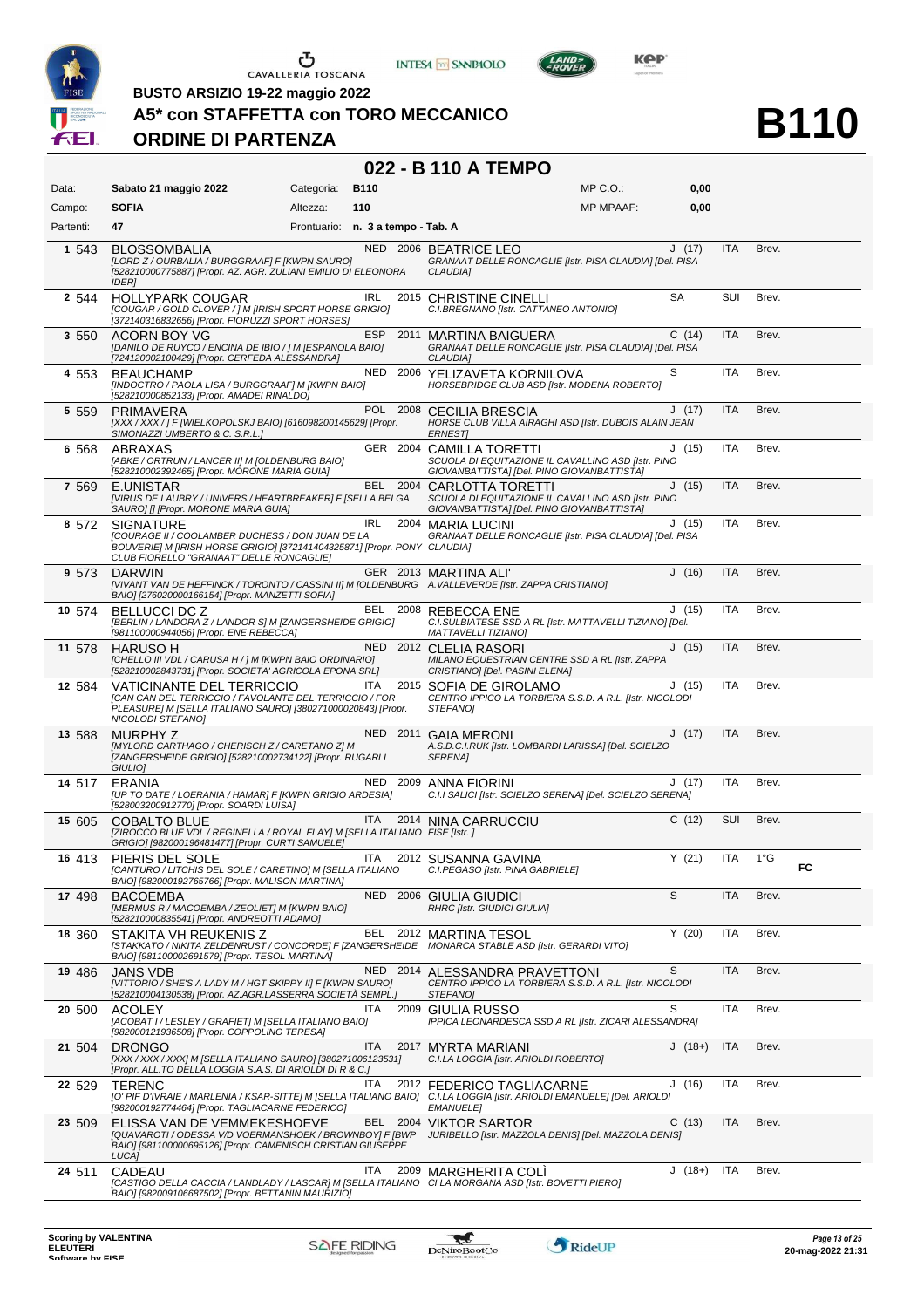





LAND-

**B110**

**BUSTO ARSIZIO 19-22 maggio 2022**

#### **A5\* con STAFFETTA con TORO MECCANICO**

### **ORDINE DI PARTENZA**

#### **022 - B 110 A TEMPO**

| Data:     | Sabato 21 maggio 2022                                                                                                                                                                                      | Categoria: B110                   |            |          | $MP C. O.$ :                                                                                                                                                | 0,00      |            |               |      |
|-----------|------------------------------------------------------------------------------------------------------------------------------------------------------------------------------------------------------------|-----------------------------------|------------|----------|-------------------------------------------------------------------------------------------------------------------------------------------------------------|-----------|------------|---------------|------|
| Campo:    | <b>SOFIA</b>                                                                                                                                                                                               | Altezza:                          | 110        |          | <b>MP MPAAF:</b>                                                                                                                                            | 0,00      |            |               |      |
| Partenti: | 47                                                                                                                                                                                                         | Prontuario: n. 3 a tempo - Tab. A |            |          |                                                                                                                                                             |           |            |               |      |
| 25 540    | <b>GABY DES ALIZES</b><br>[L'AEC DE TRIOMPHE / LANDADEL / ] F [SELLA BELGA BAIO]<br>[981100002683099] [Propr. FRANZONI BARBARA LUCIA]                                                                      |                                   | <b>BEL</b> |          | 2012 ASIA MORETTI<br>C.I.I SALICI [Istr. SCIELZO SERENA] [Del. SCIELZO SERENA]                                                                              | J(15)     | ITA        | Brev.         |      |
| 26 519    | TANCREDI DEL MONTE ACUTO<br>[KSAR-SITTE / MAY BE TRUE / CAMPIONE VI] M [SELLA ITALIANO<br>SAURO] [982000192319671] [Propr. MANZONI NICOLE]                                                                 |                                   | ITA.       |          | 2012 NICOLE MANZONI<br>CI OROBICO ASD [Istr. LIGORI MARCO]                                                                                                  | Y(20)     | <b>ITA</b> | Brev.         |      |
| 27 525    | DON CRISTOFF DEL BARONCIO<br>[CRISTO / DONNA DEL BARONCIO / WINDSOR] M [SELLA ITALIANO<br>BAIO] [982009106381085] [Propr. AZ. AGR. BARONCIO SRL]                                                           |                                   | ITA.       | 2009     | EDOARDO LUCA COLOMBO<br>MILANO EQUESTRIAN CENTRE SSD A RL [Istr. ZAPPA<br>CRISTIANO] [Del. PASINI ELENA]                                                    | C(14)     | ITA        | Brev.         |      |
| 28 145    | CASETTI<br>[FOR PLEASURE / NESSAYA / CORRADO I] M [HOLSTEINER SAURO]<br>[276098104087547] [Propr. ALLEVAMENTO SCUDERIA CONCARENA]                                                                          |                                   |            | GER 2007 | YELIZAVETA KORNILOVA<br><b>HORSEBRIDGE CLUB ASD [Istr. MODENA ROBERTO]</b>                                                                                  | S         | <b>ITA</b> | Brev.         |      |
| 29 528    | ARMATAN DU VERCOL<br>BAIO] [250259600438668] [Propr. OLIVETTA MATTEO]                                                                                                                                      |                                   |            |          | FRA 2010 MATTEO OLIVETTA<br>[NIPPON D'ELLE / NATIVE PLATIERE / ROSIRE] M [SELLA FRANCESE C.E.DI MOTTALCIATA ASD [Istr. VITTONE MARILIA]                     | <b>SA</b> | <b>ITA</b> | Brev.         |      |
| 30 532    | GWINGA<br>[PAVAROTTI V/DE HELLE / UWINGA / FANTASTIQUE] F [BWP BAIO]<br>[967000009797016] [Propr. BORTOLATO SARA]                                                                                          |                                   |            |          | BEL 2006 GIULIA RONCORONI<br>A. VALLEVERDE [Istr. ZAPPA CRISTIANO] [Del. ZAPPA<br><b>CRISTIANO1</b>                                                         | J(15)     | <b>ITA</b> | Brev.         |      |
| 31 533    | JESSICA VAN HET VIJVERHOF<br>[CHOPIN VAN HET MOLENEIND / KARMEN / FLEURI DU MANOIR] F<br>[BWP SAURO] [981100002312626] [Propr. N.B. HORSES DI BORELLI<br>NICOLO']                                          |                                   |            |          | BEL 2009 SOFIA AZZOLA<br>IL BEDESCO ASD [Istr. CIROCCHI VIVIANO FELICIANO] [Del.<br>CIROCCHI VIVIANO FELICIANO]                                             | J(15)     | <b>ITA</b> | Brev.         |      |
| 32 536    | <b>CARWYN DE LONGPRE</b><br>[MACHNO CARWYN / CALYPSO DU ROC / GALOUBET A] M [SELLA<br>BELGA SAURO] [967000001250480] [Propr. BARBIERI DANIELA]                                                             |                                   |            |          | BEL 2008 CELINE DELENTE<br>FISE [Istr.]                                                                                                                     | S         | <b>FRA</b> | Brev.         |      |
| 33 539    | <b>GAZELLE DE PAPIGNIES</b><br>DE SPORT BELG BAIO] [981100002799775] [Propr. VIGANO' SOFIA]                                                                                                                |                                   | BEL        |          | 2012 SOFIA VIGANO'<br>[UGANO SITTE (E.T.) / AIMEE DE' PAPIGNIES / AHARON Z] F [CHEVAL IL CERRO [Istr. NEBULONI GIANLUCA] [Del. NEBULONI<br><b>GIANLUCAI</b> | J(17)     | <b>ITA</b> | Brev.         |      |
| 34 507    | <b>CHINWAY</b><br>[-/-/] M [SCONOSCIUTA GRIGIO] [941000015416404] [Propr.<br><b>GARNERO MARIE CHRISTINE]</b>                                                                                               |                                   | ITA.       |          | 2013 COSTANZA PETTINAROLI<br>GARDEN SILVER HORSE ASD [Istr. SBARBARO GIANLUCA]                                                                              | S         | <b>ITA</b> | Brev.         |      |
| 35 161    | <b>ESI ROXANNE</b><br>[VDL HARLEY / HANNA VD BISSCHOP / ] F [IRISH SPORT HORSE<br>SAURO] [372141420452704] [Propr. IRISH HORSES SERVICE SNC]                                                               |                                   | <b>IRL</b> | 2017     | ALESSANDRO COLOMBO<br>TRENDY HORSE ASD [Istr.]                                                                                                              | S         | ITA        | $2^{\circ}$ G | FC   |
| 36 495    | MAYSA<br>[QUITE CAPITOL / MY DARLING / LORENTIN I] F [SELLA ITALIANO<br>GRIGIO] [982000192451073] [Propr. MICCOLI MARIO]                                                                                   |                                   | ITA.       | 2014     | GIULIA MAGNAGHI<br>IL LEVRIERO SSD A RL [Istr. ROTA MARIO]                                                                                                  | S         | ITA        | $1^{\circ}G$  | FC   |
| 37 608    | <b>GAYPRIDE</b><br>[X / X / ] F [SELLA FRANCESE BAIO] [] [Propr. ]                                                                                                                                         |                                   | <b>FRA</b> |          | 2016 PIA FREITAG<br>FISE [Istr.]                                                                                                                            | J(17)     | <b>FRA</b> | $1^{\circ}G$  | FC.  |
| 38<br>35  | CASIMIRA SAM<br>[CASILIUS / UNLIMITED C. / KELETTO] F [SELLA ITALIANO GRIGIO]<br>[380271000024166] [Propr. VINACCIA SILVIO]                                                                                |                                   | <b>ITA</b> | 2017     | MATTEO ANDREA MARCO GRIMALDI<br>CI LA MORGANA ASD [Istr. BOVETTI PIERO]                                                                                     | S         | ITA        | $2^{\circ}$ G | FC   |
| 39<br>68  | SARMANO<br>[HATTRICK / BETTY BAIA / OSSI] M [SELLA ITALIANO BAIO]<br>[982000196481092] [Propr. TENCAIOLI GIORGIA]                                                                                          |                                   | <b>ITA</b> |          | 2014 GIORGIA TENCAIOLI<br>A.I.LE GROANE ASD [Istr. ROVALDI CARLO SANTO]                                                                                     | S         | <b>ITA</b> | $1^{\circ}$ G | FC   |
| 73<br>40  | LATAKY 2<br>[SCONOSCIUTO / SCONOSCIUTA / ] M [SCONOSCIUTA BAIO]<br>[380271001008226] [Propr. DE ROMEDIS CARLO]                                                                                             |                                   | <b>ITA</b> |          | 2012 ELIDE ALINOVI<br>A.S.D. HIPPOCASTANO [Istr. PIGNERO CHIARA]                                                                                            | S         | <b>ITA</b> | $1^{\circ}G$  | FC.  |
| 41 321    | <b>PAVANO</b><br>[DUTCH CAPITOL / URLANA / VOLTAIRE] M [BWP BAIO]<br>[981100004222284] [Propr. CORNAGGIA MEDICI MATTEO]                                                                                    |                                   | <b>BEL</b> |          | 2015 ELISA MEREGALLI<br>LE SCUDERIE DEL RE SSD A RL [Istr. BACCHI STEFANO]                                                                                  | <b>SA</b> | <b>ITA</b> | $1^{\circ}$ G | FC.  |
| 42 322    | CLIFFORD TRUST E.H<br>[CLINTON II / ACORADA / FOR EDITION] M [OLDENBURG GRIGIO]<br>[276020000053540] [Propr. VOGUE HORSES INTERNATIONAL S.A.S. DI<br>GIANCARLO CINO E C.]                                  |                                   |            |          | GER 2011 ALESSANDRO GUIDOBONO CAVALCHINI<br>IL LEVRIERO SSD A RL [Istr. ROTA MARIO]                                                                         | SA        | ITA        | $1^{\circ}$ G | FC   |
| 43 330    | KIELAN VAN MEYERSHOF Z<br>[X / X / ] M [ZANGERSHEIDE BAIO] [] [Propr. ]                                                                                                                                    |                                   |            |          | BEL 2013 VITTORIO SCHENA<br>A. VALLEVERDE [Istr. ZAPPA CRISTIANO]                                                                                           | <b>SA</b> | <b>ITA</b> | $1^{\circ}G$  | FC.  |
| 44 350    | IDEALIST VAN 'T SCHAAPHOF<br>[CALVARO / SATANA VAN 'T SCHAAPHOF / ] M [BWP BAIO]<br>[981100000939953] [Propr. LAMBERTINI ELISA]                                                                            |                                   | <b>BEL</b> | 2008     | ELISA LAMBERTINI<br>SCUDERIE DELLA MALASPINA SSD A RL [Istr. CONNOR JAMES<br><b>JOSEPHI</b>                                                                 | S         | <b>ITA</b> | $1^{\circ}$ G | FC   |
| 45 561    | <b>HILLVIEW MEGAN</b><br>[WESTSIDE MIRAH / KILMORE PRINCESS / KILMORE DIAMOND] F<br>[CONNEMARA ROANO] [372100400027626] [Propr. FF JUMPING - ASS. RAMPINELLI SILVIA]<br>SPORTIVA DILETTANTISTICA EQUESTREJ |                                   | <b>IRL</b> |          | 2012 BEATRICE PEDRUZZI<br>ESSE EFFE JUMPING TEAM ASD [Istr. RAMPINELLI SILVIA] [Del.                                                                        | G (11)    | ITA        | Brev.         | Pony |
| 46 583    | DJANGO DEL MARCO<br>[ULK D'ETE / ORCHID 'S IVORY / KANSHEBBER] M [PONY PALOMINO]<br>[250259600492216] [Propr. CAPORALI MATTEO]                                                                             |                                   |            |          | FRA 2013 ANDREE MUSICCO<br>CI A COLORI ASD [Istr. CAPPELLETTI SOFIA] [Del.<br>CAPPELLETTI SOFIA]                                                            | C(12)     | <b>ITA</b> | Brev.         | Pony |
| 47 551    | <b>PROSPECT NIOMI</b><br>[TULIRA ROBUCK / PROSPECT ZARA / ] F [IRISH PONY GRIGIO]<br>[372100400030247] [Propr. SCUDERIA C & G]                                                                             |                                   | IRL        |          | 2013 NINA CASTELLI<br>CLUB IPPICO MONZESE ASD [Istr. CASTELLI STEFANO<br>UMBERTO] [Del. CASTELLI STEFANO UMBERTO]                                           | J(15)     | <b>ITA</b> | Brev.         | Pony |

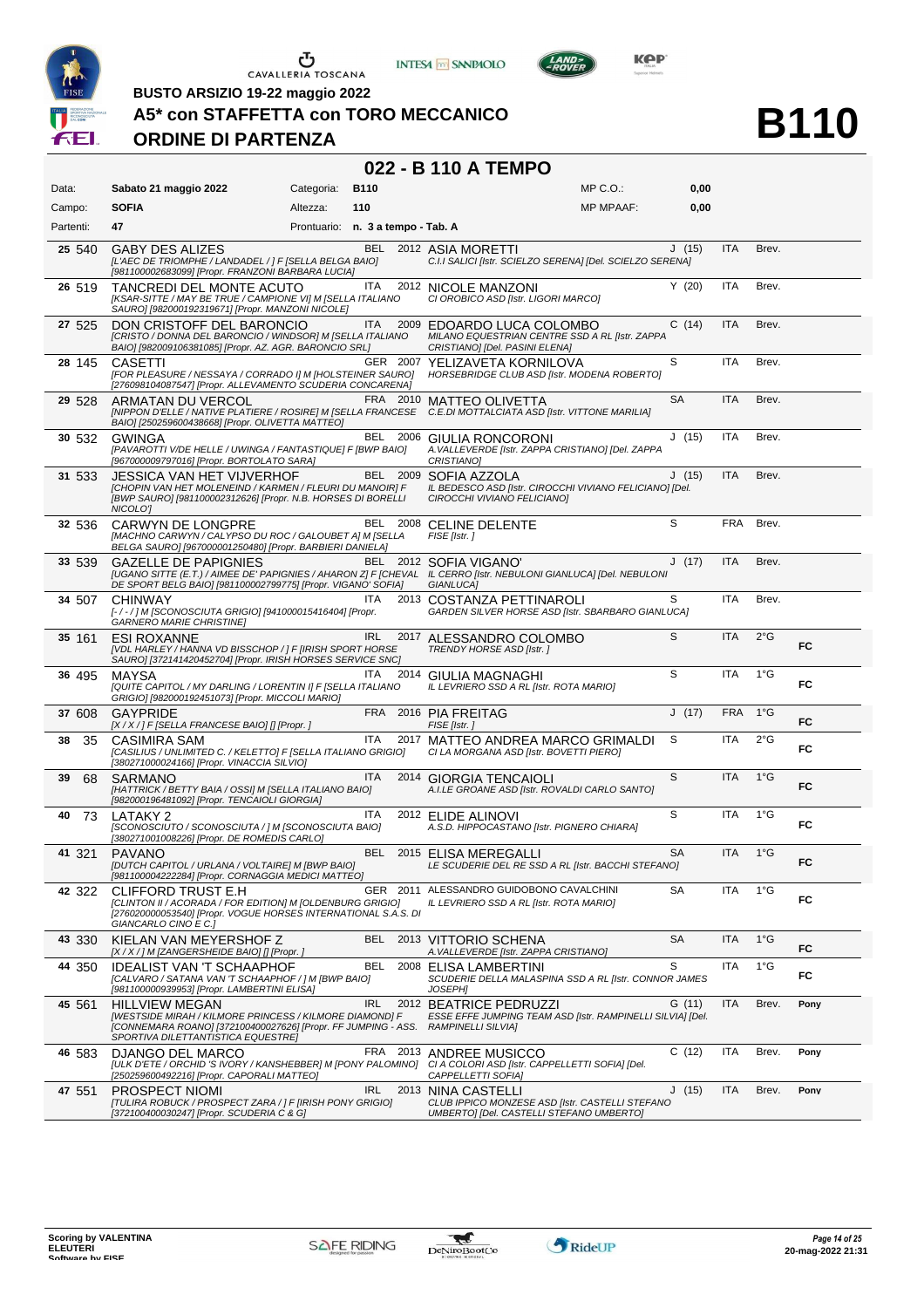

**INTESA** M SANPAOLO







**B100**

# **A5\* con STAFFETTA con TORO MECCANICO ORDINE DI PARTENZA**

# **023 - B 100 A FASI**

| Data:                                          | Sabato 21 maggio 2022                                                                                                                                                                                                      | Categoria: | <b>B100</b>        |          |                                                                                                                              | MP C.O.:         | 0,00  |            |               |                                        |
|------------------------------------------------|----------------------------------------------------------------------------------------------------------------------------------------------------------------------------------------------------------------------------|------------|--------------------|----------|------------------------------------------------------------------------------------------------------------------------------|------------------|-------|------------|---------------|----------------------------------------|
| Campo:                                         | <b>SOFIA</b>                                                                                                                                                                                                               | Altezza:   | 100                |          |                                                                                                                              | <b>MP MPAAF:</b> | 0,00  |            |               |                                        |
| Partenti:                                      | 44                                                                                                                                                                                                                         |            |                    |          | Prontuario: n. 19.1 speciale a fasi consecutive (I fase Tab. A; II fase Tab. C)                                              |                  |       |            |               |                                        |
| 1 576                                          | <b>RINN DENNY SAUSAGES</b><br>[NOT RECCORDED / NOT RECORDED / ] M [PONY BAIO]<br>[372140316856283] [Propr. SAVAROLA AVELLA FRANCESCA MARIA]                                                                                |            | <b>IRL</b>         |          | 2015 ALESSANDRO CORRU<br>SCUDERIA EQUISTYLE ASD [Istr. MAZZOLA FABRIZIO] [Del.<br><b>FEDELI ELENA]</b>                       |                  | C(13) | <b>ITA</b> | Brev.         | Pony                                   |
| 2 579                                          | <b>PAUL'S LADY</b><br>[CLOON-EILE CASHEL / MOYLOUGH LASS / WESTSIDE MIRAH] F<br>[CONNEMARA GRIGIO] [372100400006763] [Propr. CIRCOLO IPPICO<br>PANARO]                                                                     |            | <b>IRL</b>         | 2007     | ALLEGRA DIGESI<br>SCUDERIA EQUISTYLE ASD [Istr. MAZZOLA FABRIZIO] [Del.<br><b>FEDELI ELENA]</b>                              |                  | C(13) | <b>ITA</b> | Brev.         | Pony                                   |
| 3 5 9 3                                        | <b>MISTER JEREMY</b><br>[-/-/] M [PONY BAIO] [972270000090892] [Propr. CASTRIOTTA<br>STEFANIA]                                                                                                                             |            | BEL.               | 2011     | RICCARDO DI COSMO<br>MILANO EQUESTRIAN CENTRE SSD A RL [Istr. PASINI ELENA]<br>[Del. PASINI ELENA]                           |                  | C(14) | ITA        | Brev.         | Pony                                   |
| 4 594                                          | <b>MALLMORE BOBBY</b><br>[I LOVE YOU MELODY / CAMUS STAR / MOY HAZY COVE] M<br>[CONNEMARA GRIGIO] [372100400014087] [Propr. RUFFO EMMA]                                                                                    |            | <b>IRL</b>         |          | 2005 ANGELICA ANNA ROVETTO<br>C.E.DI MOTTALCIATA ASD [Istr. VITTONE MARILIA] [Del.<br><b>VITTONE MARILIA]</b>                |                  | G(11) | <b>ITA</b> | Brev.         | Pony                                   |
| 5 547                                          | <b>GLORIA'S PRINCE CHARMING</b><br>[SHANNON PRINCE / DONODE DAPHNE / CRUSADER OF KIPPURE] M NUOVA ASD C.I. CINQ FO' [Istr. GRAZIOTTI SILVANO] [Del.<br>[CONNEMARA BAIO] [372004000100682] [Propr. SASSI BORRA<br>CLARISSA] |            | IRL                |          | 2012 DILETTA BORRA<br>GRAZIOTTI SILVANO]                                                                                     |                  | C(13) | ITA        | Brev.         | Pony                                   |
| 6 555                                          | CASTELBAJAC ARBALOU<br>[LANCELOT DE L'ARBALOU / ROCKSTAR DE LA'RBALOU / ROCOCO<br>DU THUIT] M [SELLA FRANCESE BAIO] [250258500084967] [Propr.<br><b>OLIVETTA MATTEO]</b>                                                   |            |                    |          | FRA 2012 AURORA ANGELI<br>C.E.DI MOTTALCIATA ASD [Istr. VITTONE MARILIA] [Del.<br><b>VITTONE MARILIAI</b>                    |                  | C(12) | <b>ITA</b> | Brev.         | Pony                                   |
| 7 520                                          | ZORRO<br>[/ / ] M [PONY MORELLO] [250259600460163] [Propr. LIPARI LAURA]                                                                                                                                                   |            |                    | FRA 2010 | CLAUDIA ZANI<br>SCUDERIA LA CHIMERA SSD A RL [Istr. PALUMBO GIORGIA]<br>[Del. PALUMBO GIORGIA]                               |                  | J(15) | <b>ITA</b> | Brev.         | Pony                                   |
| 876                                            | TEMPORANEA 21336<br>$[!/]/M[]$ [Propr.]                                                                                                                                                                                    |            |                    |          | FRA 2012 PAOLO MARI<br>IL BEDESCO ASD [Istr. CIROCCHI RITA]                                                                  |                  | Y(20) | <b>ITA</b> | $1^{\circ}$ G | Pony<br>FC                             |
| 9<br>65                                        | GRETA<br>[CORMIT / HERTHA III / ] F [HOLSTEINER BAIO BRUNO]<br>[276020000416128] [Propr. GELPI MARIO MARTINO]                                                                                                              |            |                    |          | GER 2014 SERENA SCIELZO<br>A.S.D.C.I.RUK [Istr. DANIELI NICOLETTA]                                                           |                  | S     | <b>ITA</b> | $2^{\circ}$ G | FC                                     |
| 10 552                                         | <b>REVENTON</b><br>[ROCK'N ROLL / SIBIRIA QUEEN / BALLAST] M [CESKY - CECO BAIO]<br>[956000002084922] [Propr. PALUMBO GIORGIA]                                                                                             |            |                    |          | CZE 2009 GIORGIA NOVATI<br>SCUDERIA LA CHIMERA SSD A RL [Istr. PALUMBO GIORGIA]                                              |                  | C(14) | <b>ITA</b> | Brev.         |                                        |
| 11 524                                         | <b>SIR FIODOR</b><br>[STALYPSO / FIODORA / LANDKAISER] M [OLDENBURG BAIO]<br>[276020000024041] [Propr. CREMASCHI DAVIDE]                                                                                                   |            |                    |          | GER 2012 FRANCESCA AGOSTINO<br>SCUDERIA LA CHIMERA SSD A RL [Istr. PALUMBO GIORGIA]<br>[Del. PALUMBO GIORGIA]                |                  | J(15) | <b>ITA</b> | Brev.         |                                        |
| 12 541                                         | <b>BENERICE</b><br>[CASSIANO / VANA G / CORLAND] F [SELLA ITALIANO APPALOOSA<br>NERO] [982000192765726] [Propr. ALLEVAMENTO FROSIO RONCALLI<br>DI MARZICO ANTONIO]                                                         |            | ITA                |          | 2012 ROBERTA OLMI<br>ESSE EFFE JUMPING TEAM ASD [Istr. RAMPINELLI SILVIA]                                                    |                  | Y(21) | <b>ITA</b> | Brev.         |                                        |
| 13 512                                         | GRANQUIST<br>[SPARTACUS / MOLITA / HAARLEM] M [KWPN BAIO SCURO]<br>[528210002726151] [Propr. PIVOVAROVA TATSIANA]                                                                                                          |            |                    | NED 2011 | TATSIANA PIVOVAROVA<br>ESSE EFFE JUMPING TEAM ASD [Istr. RAMPINELLI SILVIA]                                                  |                  | S     | BLR        | Brev.         |                                        |
| 14 545                                         | <b>ECLYPSE NOW</b><br>[COLMANI / FAIR LADY / FANTASTICO] M [SELLA ITALIANO SAURO]<br>[380271000020812] [Propr. AZ. AGR. PRATO ROTONDO DI FERRARIO<br><b>MASSIMILIANO]</b>                                                  |            | ITA                | 2015     | <b>JESSICA CATTANEO</b><br>TREKKING H.C.AMICI DEL CAVALLO ASD [Istr. FERRARIO<br><b>MASSIMILIANO]</b>                        |                  | S     | ITA        | Brev.         |                                        |
| 15 546                                         | <b>VELVET ROSE</b><br>[COLBERT GTI / LIBELLULA DELLA FLORIDA / ] F [SELLA ITALIANO<br>GRIGIO] [380271000017718] [Propr. GRECO MARIA TERESA]                                                                                |            | ITA                |          | 2016 MARIA TERESA GRECO<br>CLUB IPPICO MONZESE ASD [Istr. COLOMBO ALESSANDRO]                                                |                  | S     | ITA        | Brev.         |                                        |
| 16 558                                         | <b>ALSON DE PERRAZ</b><br><b>ICENTINO DU RY / ALMA DE MAUPERTUIS / PERVALI M ISELLA</b><br>FRANCESE BAIO] [250259700297627] [Propr. FAGNANO ANNA]                                                                          |            |                    |          | FRA 2010 ANNA FAGNANO<br>A.S.D. HIPPOCASTANO [Istr. PIGNERO CHIARA]                                                          |                  | S     | ITA        | Brev.         |                                        |
| 17 560                                         | <b>FAHRENHEIT SEPT Z</b><br>[FIGARO DU RI D'ASSE / DECIBELLE SEPT / CARRE D'AS Z] M<br>[ZANGERSHEIDE GRIGIO] [961100002268272] [Propr. ETREA SPORT<br>HORSES DI CHIAMONE ROSALIA MESSALINA]                                |            | BEL                | 2009     | MARIA GAIL FARINA<br>MILANO EQUESTRIAN CENTRE SSD A RL [Istr. PASINI ELENA]<br>[Del. PASINI ELENA]                           |                  | J(16) | <b>ITA</b> | Brev.         |                                        |
| 18 566                                         | ASSO D'ACCEGLIO<br>[CASSINI II / JALAPA DE VOLSIN / VOLTAIRE] M [SELLA ITALIANO<br>SAURO] [985000380500103] [Propr. ALBERTARIO CLAUDIO PAOLO]                                                                              |            | ITA                | 2007     | <b>GAIA ALBERTARIO</b><br>ASD TORRE DEI GELSI [Istr. GIORGI LUCIA] [Del. BRAMBILLA<br>ETTORE DAVIDE]                         |                  | J(15) | <b>ITA</b> | Brev.         |                                        |
| 19 567                                         | BACKARA DE LA PERELLE<br>[THOAS DU THEILLET / JAMAIQUE DES LYS / ROI DES JONCHERETS]<br>F [SELLA FRANCESE BAIO] [250258500053941] [Propr. GENNARI<br>LAURA]                                                                |            |                    | FRA 2011 | SARA CORNACCHIA<br>MILANO EQUESTRIAN CENTRE SSD A RL [Istr. ZAPPA<br>CRISTIANO] [Del. PASINI ELENA]                          |                  | J(16) | ITA        | Brev.         |                                        |
| 20 570                                         | <b>CARLO WITTESTEIN</b><br>[USTINOV / MELODIIE WITTESTEIN / GRAND CRU] M [KWPN BAIO]<br>[528210002095180] [Propr. GAVINA CARLOTTA]                                                                                         |            |                    |          | NED 2007 ANNA PINIFERI<br>SCUDERIA EQUISTYLE ASD [Istr. MAZZOLA FABRIZIO] [Del.<br>FEDELI ELENA]                             |                  | J(18) | <b>ITA</b> | Brev.         |                                        |
| 21 580                                         | ARGOS<br>[OKLUND / KARIN / SAROS] M [KWPN BAIO] [528210000745678] [Propr. IL CERRO [Istr. NEBULONI GIANLUCA] [Del. NEBULONI<br>VIGNATI LEONARDO]                                                                           |            |                    |          | NED 2005 LEONARDO VIGNATI<br>GIANLUCA]                                                                                       |                  | J(17) | <b>ITA</b> | Brev.         |                                        |
| 22 581                                         | <b>CASALLINA</b><br>[CANDYMAN / CUBA LIBRE / LIFE IS LIFE] F [SELLA TEDESCA BAIO]<br>[276020000255757] [Propr. OLTOLINA VITTORIA]                                                                                          |            |                    |          | GER 2012 VITTORIA OLTOLINA<br>ASD TORRE DEI GELSI [Istr. GIORGI LUCIA] [Del. BRAMBILLA<br><i>ETTORE DAVIDE]</i>              |                  | J(16) | <b>ITA</b> | Brev.         |                                        |
| 23 597                                         | <b>ZEMIRO</b><br>[KSAR-SITTE / UNTA II / O'REY DE SEDINI] M [SELLA ITALIANO<br>SAUROJ [380271000020146] [Propr. SOCIETA' AGRICOLA TALORO DI<br>CADAU FABIO S.S.]                                                           |            | ITA.               |          | 2015 GIORGIA AMANZIO<br>C.I.I SALICI [Istr. SCIELZO SERENA]                                                                  |                  | Y(19) | ITA        | Brev.         |                                        |
| 24 600                                         | DONNA FUGATA E.H.<br>[DAVIGNON I / PAX / EX LIBRIS] F [OLDENBURG BAIO]<br>[276020000010058] [Propr. CRISTIANO VALENTINO]                                                                                                   |            | <b>ITA</b>         | 2010     | SARA BENEDETTA CRISTIANO<br>HORSE CLUB VILLA AIRAGHI ASD [Istr. DUBOIS ALAIN JEAN<br>ERNEST] [Del. DUBOIS ALAIN JEAN ERNEST] |                  | J(17) | <b>ITA</b> | Brev.         |                                        |
| <b>Scoring by VALENTINA</b><br><b>ELEUTERI</b> |                                                                                                                                                                                                                            |            | <b>SAFE RIDING</b> |          | T.<br>DeNiroBootCo                                                                                                           | RideUP           |       |            |               | Page 15 of 25<br>$20$ -man- $20222131$ |

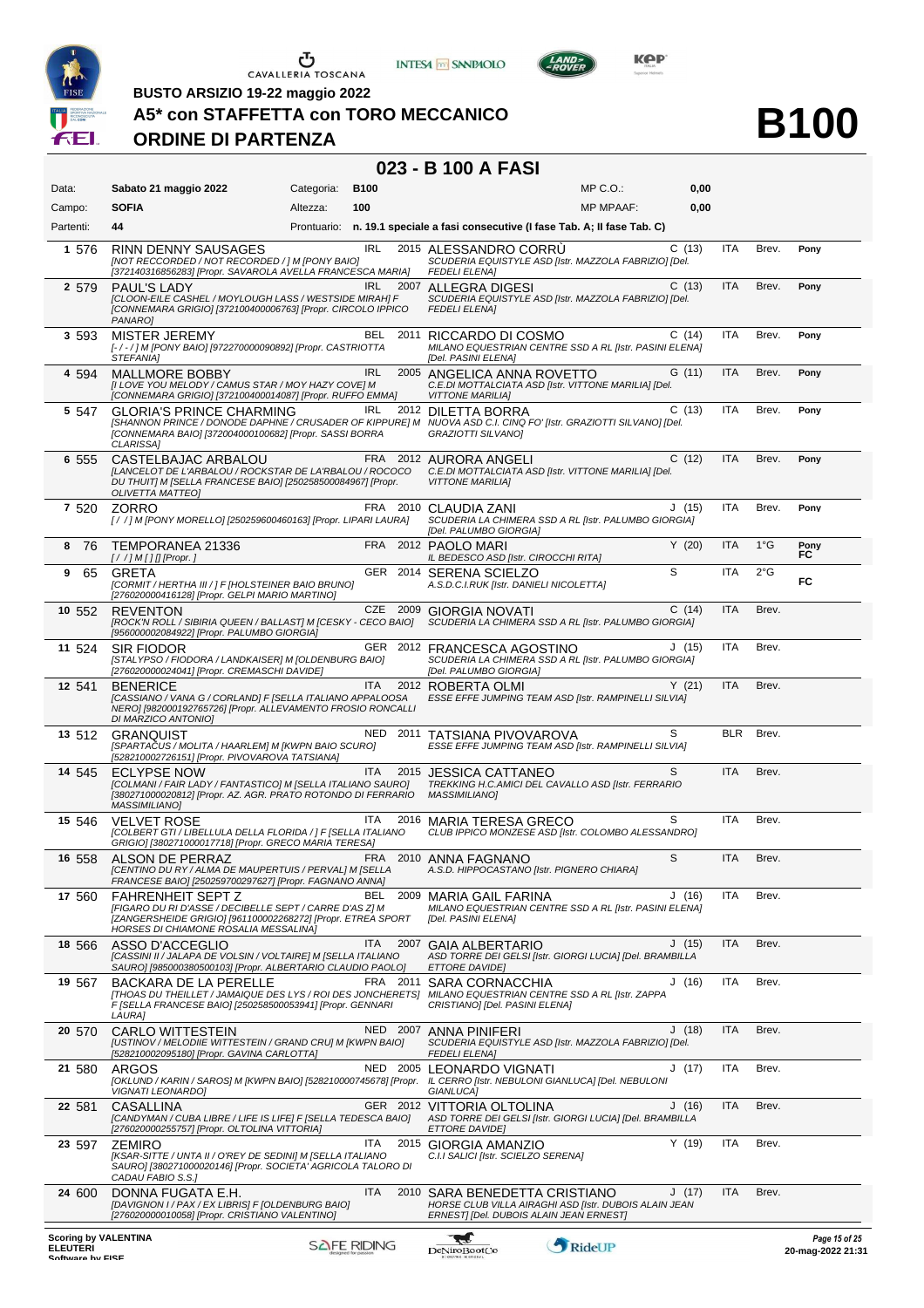





**BUSTO ARSIZIO 19-22 maggio 2022**

**A5\* con STAFFETTA con TORO MECCANICO**

# **ORDINE DI PARTENZA**

# **B100**

#### **023 - B 100 A FASI**

| Data:     | Sabato 21 maggio 2022                                                                                                                                                              | Categoria: | <b>B100</b> |          |                                                                                                                    | $MP C. O.$ :     | 0,00         |            |               |    |
|-----------|------------------------------------------------------------------------------------------------------------------------------------------------------------------------------------|------------|-------------|----------|--------------------------------------------------------------------------------------------------------------------|------------------|--------------|------------|---------------|----|
| Campo:    | <b>SOFIA</b>                                                                                                                                                                       | Altezza:   | 100         |          |                                                                                                                    | <b>MP MPAAF:</b> | 0,00         |            |               |    |
| Partenti: | 44                                                                                                                                                                                 |            |             |          | Prontuario: n. 19.1 speciale a fasi consecutive (I fase Tab. A; II fase Tab. C)                                    |                  |              |            |               |    |
| 25 603    | <b>MIGHTY</b><br>[JACKPOT KERELLEC / S.M. MORGANA / WINDSOR] M [SELLA<br>ITALIANO SAURO] [982000196496447] [Propr. AZ. AGR. ALLEV.<br><b>GRIMALDI MATTEO]</b>                      |            | ITA         |          | 2013 LARA CERULLO<br>CI LA MORGANA ASD [Istr. BOVETTI PIERO] [Del. GRIMALDI<br><b>MATTEO ANDREA MARCO]</b>         |                  | J(16)        | ITA        | Brev.         |    |
| 26 204    | <b>COOPER</b><br>[COME ON / REBALIA / LIBERO H] M [SELLA ITALIANO GRIGIO] []<br>[Propr. FALCONE GIOVANNA]                                                                          |            | ITA         |          | 2006 KAREN BIZZOZERO<br>C.I.BREGNANO [Istr. CATTANEO ANTONIO]                                                      |                  | S            | <b>SUI</b> | Brev.         |    |
| 27 380    | <b>VOYELLE D'IVRAIE</b><br>[JAC POTES / GAZELLE DEAUZE / ] F [SELLA FRANCESE BAIO]<br>[250259600417117] [Propr. BASSAN CAMILLA]                                                    |            |             | FRA 2009 | <b>MATILDE FISCALETTI</b><br>NUOVA S.I. ALESSANDRINA ASD [Istr. GUZZINATI VALENTINA]<br>[Del. GUZZINATI VALENTINA] |                  | C(14)        | <b>ITA</b> | Brev.         |    |
| 28 491    | ALBICOCCA<br>[HATTRICK / IDEA BAIA / CONCORDE] F [SELLA ITALIANO SAURO<br>BRUCIATO] [941000012127006] [Propr. CAVALHEIRO NICOLLE]                                                  |            | <b>ITA</b>  | 2011     | NICOLLE CAVALHEIRO<br>CI SANT'ANTONIO SSD A RL [Istr. AIROLDI GIULIA]                                              |                  | S            | <b>BRA</b> | Brev.         |    |
| 29 496    | <b>CAN'T STOP</b><br>[ACOBAT I / UTAH VAN BERKENBROECK / NONSTOP] M [SELLA<br>ITALIANO GRIGIO] [985000380506380] [Propr. BERTOLA MARIA<br>CRISTINA]                                |            | <b>ITA</b>  | 2005     | MARIA CRISTINA BERTOLA<br>GARDEN SILVER HORSE ASD [Istr. SBARBARO GIANLUCA]                                        |                  | <b>SA</b>    | <b>ITA</b> | Brev.         |    |
| 30 497    | <b>COURVOISIER</b><br>[MONTENDER / GRAND MARNIER / QUICK STAR] M [KWPN BAIO]<br>[528210002076445] [Propr. NINCI CLAUDIA VALERIA]                                                   |            |             | NED 2007 | CLAUDIA VALERIA NINCI<br>IPPICA LEONARDESCA SSD A RL [Istr. ZICARI ALESSANDRA]                                     |                  | S            | <b>ITA</b> | Brev.         |    |
| 31 499    | <b>FLAIR</b><br>[APPLAUS / NIKITA / MARTEL] F [KWPN BAIO] [528210002565344]<br>[Propr. TOSCA ANDREA]                                                                               |            |             | NED 2010 | CLAUDIA LA TEANA<br>ASD SAN RAFFAELE [Istr. TOSCA ANDREA]                                                          |                  | S            | <b>ITA</b> | Brev.         |    |
| 32 505    | <b>BUMBORA</b><br>[MAGYCO / LADY VINSENT / OLYMPIC TREFFER] M [SELLA ITALIANO<br>GRIGIO] [982009106551723] [Propr. TESSIER SOPHIE ARIANE GRAZIA]                                   |            | <b>ITA</b>  | 2010     | <b>VERONICA BERTI</b><br>GARDEN SILVER HORSE ASD [Istr. SBARBARO GIANLUCA]                                         |                  | S            | <b>ITA</b> | Brev.         |    |
| 33 515    | EH CASH BOOM<br>[CANCARA / IRINA VIII / EXORBITANT] M [HOLSTEINER GRIGIO]<br>[0000110150006660] [Propr. 1 & B LIMITED]                                                             |            |             |          | GER 2008 SOFIA PANICCO<br>HORSE CLUB VILLA AIRAGHI ASD [Istr. DUBOIS ALAIN JEAN<br><b>ERNESTI</b>                  |                  | J(17)        | <b>ITA</b> | Brev.         |    |
| 34 516    | <b>FITZGERALD DAM</b><br>[URANO DE CARTIGNY / PAPRIKADAM / ] M [SELLA FRANCESE BAIO] IL CERRO [Istr. NEBULONI GIANLUCA] [Del. NEBULONI<br>[250258500146644] [Propr. CORIO MARTINO] |            |             |          | FRA 2015 MARTINO CORIO<br>GIANLUCA]                                                                                |                  | J(18)        | <b>ITA</b> | Brev.         |    |
| 35 522    | <b>LOOKS LIKE LUX</b><br>[LUX Z / KYLE MIST / ] M [IRISH SPORT HORSE BAIO]<br>[372141405379021] [Propr. LENNON LUCY ANNA]                                                          |            | IRL         | 2011     | ANNA ELIZABETH DE RIENZO<br>SCUDERIA CA' DE ZECCHI [Istr. CAPPAI STEFANO]                                          |                  | Y(20)        | <b>ITA</b> | Brev.         |    |
| 36 526    | <b>ASTON</b><br>[CARTHAGO'S BEST / OLE / DA SKAT] M [ZANGERSHEIDE BAIO]<br>[380260060056775] [Propr. TAGLIORETTI LUIGI]                                                            |            | <b>ITA</b>  |          | 2013 GIORGIA TAGLIORETTI<br>EQUESTRE MOZZATE ASD [Istr. BUSSU DANTE]                                               |                  | J(16)        | <b>ITA</b> | Brev.         |    |
| 37 503    | <b>CHANNOEK</b><br>[VULCANO TH. / WINNOEK / PACIFIC] F [KWPN BAIO]<br>[528210002095205] [Propr. PINI MARTINA]                                                                      |            |             | NED 2007 | MARTINA PINI<br>TREKKING H.C.AMICI DEL CAVALLO ASD [Istr. FERRARIO<br><b>MASSIMILIANO]</b>                         |                  | S            | <b>ITA</b> | Brev.         |    |
| 38 478    | <b>QUARANTA PASS</b><br>[USTINOV / DONNA GENTILE / VOLTAIRE] F [SELLA ITALIANO BAIO]<br>[941000012742592] [Propr. AZ. AGR. PRATO ROTONDO DI FERRARIO<br><b>MASSIMILIANO]</b>       |            | <b>ITA</b>  | 2011     | <b>JESSICA CATTANEO</b><br>TREKKING H.C.AMICI DEL CAVALLO ASD [Istr. FERRARIO<br><b>MASSIMILIANO]</b>              |                  | S            | <b>ITA</b> | Brev.         |    |
| 39 479    | DAVILOR ZETA<br>[DIAMANT DE SEMILLY / CUBA ZETA / ROBIN Z] F [SELLA FRANCESE<br>SAURO] [250259600511062] [Propr. LUCHINI STEFANIA MARIA ROSA]                                      |            |             | FRA 2013 | <b>MARIA TERESA GRECO</b><br>CLUB IPPICO MONZESE ASD [Istr. COLOMBO ALESSANDRO]                                    |                  | S            | <b>ITA</b> | Brev.         |    |
| 40 530    | <b>JENESSE</b><br>[CRISTO / ALBARELLA BELLA / CAMPIONE VI] F [SELLA ITALIANO<br>BAIO] [982000192786179] [Propr. BETTELLA MARIO]                                                    |            | ITA.        | 2013     | <b>GINEVRA FRAONE</b><br>ASD SCUDERIE DELLA PICCHETTA [Istr. VILLOTTI ELIA]                                        |                  | Y(19)        | <b>ITA</b> | Brev.         |    |
| 41 535    | <b>BARKIN</b><br>[CASCARI / IOVINIA / CAMPBELL] F [SELLA ITALIANO BAIO]<br>[982000192457773] [Propr. AZ. AGR. LA TORRETTA DI PROVENZI<br><b>RENATO E ELENA]</b>                    |            | ITA         |          | 2012 JULIE ZEGNA BARUFFA<br>C.E.DI MOTTALCIATA ASD [Istr. VITTONE MARILIA]                                         |                  | $J(18+)$ ITA |            | Brev.         |    |
| 42 484    | CESSNA D'OR<br>[SERANO GOLD / CENTE D'OR / LAVADOR] F [SELLA BELGA BAIO]<br>[981100002041144] [Propr. CLERICI ALICE]                                                               |            | BEL.        | 2008     | ANDREA DAVIDE CARMINATI<br>CI OROBICO ASD [Istr. LIGORI MARCO]                                                     |                  | S            | <b>ITA</b> | Brev.         | FC |
| 43 485    | BELLUCCI DC Z<br>[BERLIN / LANDORA Z / LANDOR S] M [ZANGERSHEIDE GRIGIO]<br>[981100000944056] [Propr. ENE REBECCA]                                                                 |            | BEL         | 2008     | TIZIANO MATTAVELLI<br>C.I.SULBIATESE SSD A RL [Istr. MATTAVELLI TIZIANO]                                           |                  | S            | <b>ITA</b> | $2^{\circ}$ G | FC |
| 44 317    | <b>CATERINA</b><br>[CANTOS / LEFARINA / ] F [KWPN BAIO] [528210002107571] [Propr.<br><b>BRAVI CRISTINAI</b>                                                                        |            | BEL         | 2007     | GUIDO VALERI<br>ASD TORRE DEI GELSI [Istr. GIORGI LUCIA]                                                           |                  | <b>SA</b>    | <b>ITA</b> | $1^{\circ}$ G | FC |

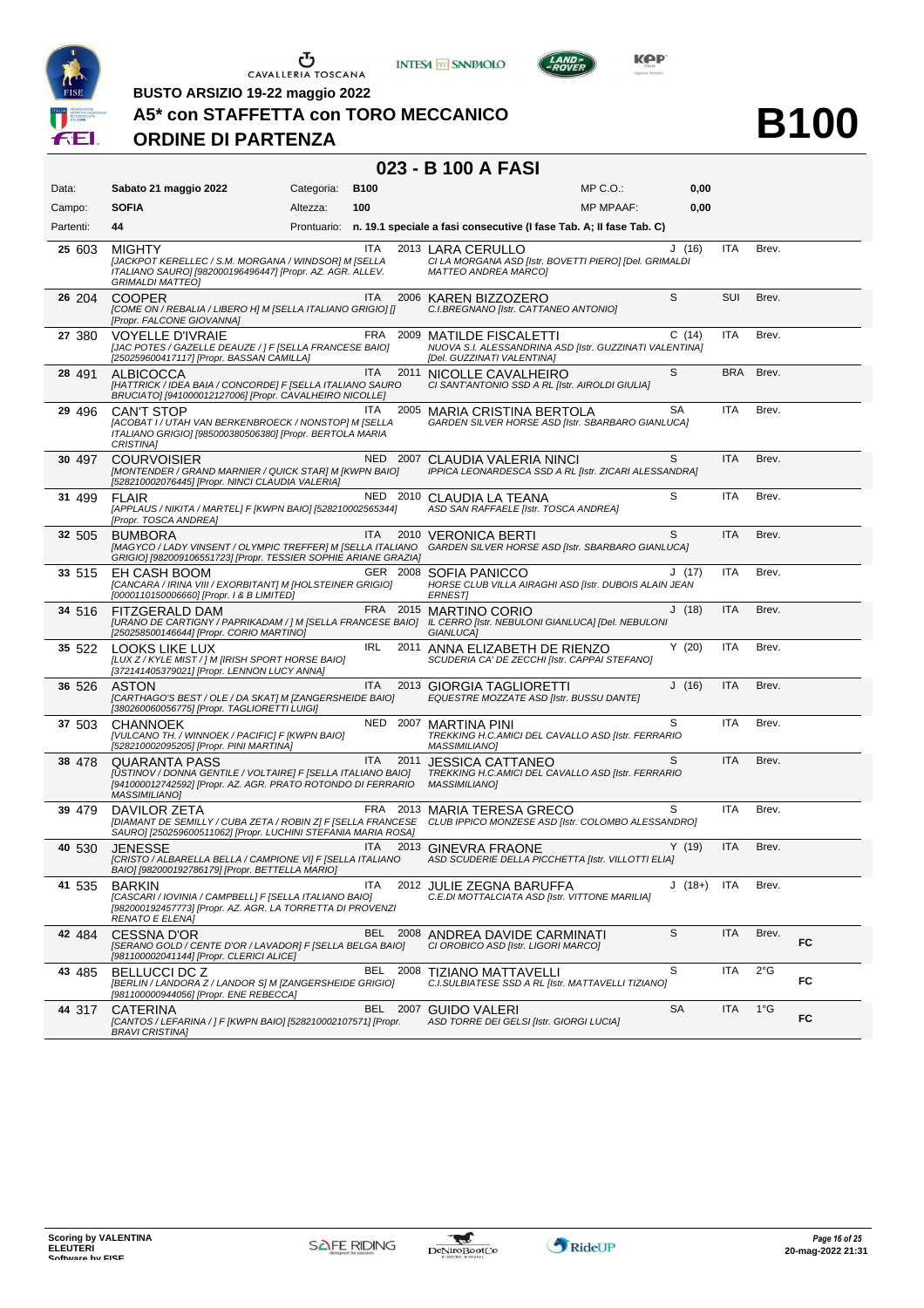

**BUSTO ARSIZIO 19-22 maggio 2022**

#### **A5\* con STAFFETTA con TORO MECCANICO**

#### **ORDINE DI PARTENZA**

### **024 - B 90 A FASI**

**INTESA** M SANPAOLO

| Data:      | Sabato 21 maggio 2022                                                                                                                                                                                                 | Categoria: | <b>B90</b> |          |                                                                                                                    | MP C. O.         | 0,00      |            |               |      |
|------------|-----------------------------------------------------------------------------------------------------------------------------------------------------------------------------------------------------------------------|------------|------------|----------|--------------------------------------------------------------------------------------------------------------------|------------------|-----------|------------|---------------|------|
| Campo:     | <b>SOFIA</b>                                                                                                                                                                                                          | Altezza:   | 90         |          |                                                                                                                    | <b>MP MPAAF:</b> | 0,00      |            |               |      |
| Partenti:  | 27                                                                                                                                                                                                                    |            |            |          | Prontuario: n. 19 speciale a fasi consecutive (tempo della II fase) - Tab. A                                       |                  |           |            |               |      |
| 1 482      | LA CARINA<br>[CEBULON / LA RINA / ] F [PONY BAIO] [000011003009139] [Propr.<br><b>BAZZANI SILVIA]</b>                                                                                                                 |            |            |          | GER 2007 IRIS PISANI<br>B.E.T. SSD A RL [Istr. PISANI RICCARDO]                                                    |                  | G(10)     | <b>ITA</b> | Brev.         | Pony |
| 2 5 8 2    | <b>TOMASSON SNOWBALL</b><br>[DRUMLANE WARRIOR / TAWIN MISTY / ] F [IRISH SPORT HORSE<br>GRIGIO] [372100400013016] [Propr. CUPONE LUIGI]                                                                               |            |            |          | IRL 2009 GIULIA MANGIALETTO<br>CI SCUD DEL BORGHETTO ASD [Istr. CUPONE LUIGI] [Del.<br><b>CUPONE LUIGII</b>        |                  | G(10)     | <b>ITA</b> | Brev.         | Pony |
| 3 172      | <b>EPATANTE DES ISLOTS</b><br>[MELYRIO D'HARYNS / GIROLLE III / ORS TULIRA SPARROW] F [SELLA C.I.M. SSD A R.L. [Istr. PRISCO ADRIANO] [Del. PRISCO<br>FRANCESE SAURO] [250259806104687] [Propr. SICURELLO<br>CARMELO] |            |            |          | FRA 2014 MATILDE SICURELLO<br>ADRIANO]                                                                             |                  | C(12)     | <b>ITA</b> | Brev.         | Pony |
| 4 4 8 0    | <b>DEERPARK PRINCE</b><br>[OISIN / PRINCESS / FORT DARA] M [CONNEMARA GRIGIO]<br>[372100400003288] [Propr. BORRA LUCA]                                                                                                |            | <b>IRL</b> |          | 2004 DILETTA BORRA<br>NUOVA ASD C.I. CINQ FO' [Istr. GRAZIOTTI SILVANO] [Del.<br>GRAZIOTTI SILVANO]                |                  | C(13)     | <b>ITA</b> | Brev.         | Pony |
| 5 5 2 0    | ZORRO<br>[/ / ] M [PONY MORELLO] [250259600460163] [Propr. LIPARI LAURA]                                                                                                                                              |            |            |          | FRA 2010 CLAUDIA ZANI<br>SCUDERIA LA CHIMERA SSD A RL [Istr. PALUMBO GIORGIA]<br>[Del. PALUMBO GIORGIA]            |                  | J(15)     | <b>ITA</b> | Brev.         | Pony |
| 6 595      | VARIO DE CHATELAIN<br>[POLARIS DU LUY / ULYSSE DU CHESNAY / ] M [PONY BAIO]<br>[250259700080186] [Propr. PINA GIORGIO]                                                                                                |            |            |          | FRA 2009 ALESSIA PINA<br>IL BEDESCO ASD [Istr. CIROCCHI RITA] [Del. CIROCCHI RITA]                                 |                  | C(13)     | ITA        | Brev.         | Pony |
| 7 602      | <b>FLASH MENILJEAN</b><br>[UTRILLO VD HEFFINCK / SAUDI S / ] M [SELLA FRANCESE BAIO]<br>[250259806180470] [Propr. CURNIS CLAUDIO]                                                                                     |            |            |          | FRA 2015 FEDERICO CURNIS<br>IL BEDESCO ASD [Istr. CIROCCHI VIVIANO FELICIANO] [Del.<br>CIROCCHI VIVIANO FELICIANO] |                  | J(16)     | ITA        | Brev.         |      |
| 8 609      | LARETELLO DEL GARDESANO<br>[CARETELLO B / GEORGINE GERARD / I LOVE YOU] M [SELLA<br>ITALIANO BAIO] [977121001958513] [Propr. MENEGHEL CLAUDIO]                                                                        |            | <b>ITA</b> |          | 2006 CARLO CURNIS<br>IL BEDESCO ASD [Istr. CIROCCHI RITA]                                                          |                  | <b>SA</b> | <b>ITA</b> | Brev.         |      |
| 9 585      | <b>INDEX S</b><br>[DEXTER R / TAMIRA / MERMUS R] M [KWPN BAIO] [528210002979889] SIMPLY HORSE SSD A RL [Istr. BASSAN ANDREA] [Del. BASSAN<br>[Propr. AZ. AGR. SUPERNAIT - SOC. AGR. A R.L.]                           |            |            |          | NED 2013 MARTINA SISTI<br>ANDREA]                                                                                  |                  | J(17)     | ITA        | Brev.         |      |
| 10 587     | <b>DAGADOSS</b><br>[QUITE EASY / UBY UCCELLAIA / SMARTSET] M [SELLA ITALIANO<br>BAIO] [972000000584897] [Propr. AZ.AGR. RAINERI GIOVANNI]                                                                             |            | <b>ITA</b> |          | 2006 GIULIA IODICE<br>C.I.SULBIATESE SSD A RL [Istr. MATTAVELLI TIZIANO]                                           |                  | C(13)     | <b>ITA</b> | Brev.         |      |
| 11 589     | ROLLS DE MARIE<br>[JOAL DE MADAME / REAL STAR II / JILOI] M [SELLA FRANCESE<br>SAURO] [250259600190429] [Propr. PESCO CECILIA]                                                                                        |            |            |          | FRA 2005 SARA LEUPOLD<br>SCUDERIA CA' DE ZECCHI [Istr. CAPPAI STEFANO] [Del.<br>SANTAMATO CLARA]                   |                  | C(13)     | ITA        | Brev.         |      |
| 12 591     | EYE LINER<br>[DON JUAN DE CUVES / GIULIETTE / DOHITZUN GUERNICA] M<br>[SELLA ITALIANO SAURO] [941000012742267] [Propr. TOSCA SILVIA]                                                                                  |            | ITA        |          | 2011 LUDOVICA GENUALDO<br>ASD SAN RAFFAELE [Istr. TOSCA ANDREA] [Del. TOSCA<br>ANDREA]                             |                  | C(12)     | ITA        | Brev.         |      |
| 13 599     | VADIRA<br>[NN / NN / ] F [SCONOSCIUTA BAIO] [380271006082349] [Propr. PINNA C.I.I SALICI [Istr. SCIELZO SERENA] [Del. SCIELZO SERENA]<br>ANTONELLOJ                                                                   |            | ITA        |          | 2014 PAOLA PE                                                                                                      |                  | J(15)     | ITA        | Brev.         |      |
| 14<br>- 31 | 3000<br>NO NAME<br>[CANTOBLANCO / ALASBAT / ] M [SELLA ITALIANO BAIO SCURO]<br>[941000012739629] [Propr. LARI RITA]                                                                                                   |            | ITA.       |          | 2011 NICOLO REDAELLI<br>LE FORNACI JUMP [Istr. ROSSONI LUIGI] [Del. ROSSONI LUIGI]                                 |                  | C(14)     | <b>ITA</b> | Brev.         |      |
| 15 120     | DON JUAN'S GASAYA<br>[INDOCTRO / GASAYA'S PIQUEA / POLYDOR] M [KWPN BAIO]<br>[528210002236482] [Propr. SARDELLA NICOLE]                                                                                               |            |            |          | NED 2008 ANITA BAIGUERA<br>GRANAAT DELLE RONCAGLIE [Istr. PISA CLAUDIA] [Del. PISA<br><b>CLAUDIA]</b>              |                  | J(16)     | <b>ITA</b> | Brev.         |      |
| 16 488     | ELZA<br>[ZAPATERO / 310125496 / ZEUS] F [KWPN SAURO] [528210002431198] SCUDERIA EQUISTYLE ASD [Istr. MAZZOLA FABRIZIO]<br>[Propr. CORTI LAURA]                                                                        |            |            |          | NED 2009 LAURA CORTI                                                                                               |                  | <b>SA</b> | <b>ITA</b> | Brev.         |      |
| 17 489     | QUIRASINAA VAN'T HEEMSKIND Z<br>[QUANTUM / VERSINAA VAN'T HEEM / ODERMUS R] F<br>[ZANGERSHEIDE BAIO] [528246000216710] [Propr. ALLEV.TO EQUINI<br>LE ROANE DI BROTTO PAOLO]                                           |            |            |          | NED 2008 GLORIA MARINONI<br>SCUDERIA EQUISTYLE ASD [Istr. FEDELI ELENA]                                            |                  | S         | ITA        | Brev.         |      |
| 18 492     | <b>SPLENDORE</b><br>[INDOCTRO / PILU' / ] M [SELLA ITALIANO BAIO] [982000196495913]<br>[Propr. AGRICOLA SPLENDOR SS.DI MONTI ANGELA E C. SNC.]                                                                        |            | <b>ITA</b> |          | 2016 ELIANA CALANCA<br>C.I.IL DOSSO [Istr. LIVIERI LILIA]                                                          |                  | S         | <b>ITA</b> | Brev.         |      |
| 19 493     | ROY SESANA<br>[ACOBAT II / HELINE (I) / CONCORDE] M [SELLA ITALIANO BAIO]<br>[972000000576959] [Propr. BAGANTI CHIARA]                                                                                                |            | <b>ITA</b> |          | 2007 CHIARA BAGANTI<br>CI A COLORI ASD [Istr. CAPPELLETTI SOFIA]                                                   |                  | S         | ITA        | Brev.         |      |
| 20 494     | <b>DOLCE MEMOLE</b><br>[CASCARI / FUNNY FACE / GIVENCHY] F [SELLA ITALIANO BAIO]<br>[380271000017442] [Propr. LINKE EVA CARINA]                                                                                       |            | ITA        |          | 2016 SUSANNA ACQUAROLI<br>CI OROBICO ASD [Istr. LIGORI MARCO]                                                      |                  | S         | <b>ITA</b> | Brev.         |      |
| 21 501     | CASTELLA DEUX Z<br>[CHELLANO Z / CASTELLA / WAVERVEEN] F [ZANGERSHEIDE<br>GRIGIO] [528210000654778] [Propr. ORSI STEFANIA]                                                                                            |            | BEL        |          | 2003 MARTA COLOMBO<br>EQUESTRE MOZZATE ASD [Istr. BUSSU DANTE]                                                     |                  | S         | ITA        | Brev.         |      |
| 22 506     | MOTO SAM<br>[IMPRESSIVE VDL / GRACIOUS FORTUNA / ] M [KWPN BAIO]<br>[528210004683751] [Propr. BARI EMMA]                                                                                                              |            | <b>NED</b> |          | 2017 EMMA BARI<br>LA FRANCESINA ASD [Istr. DURAND JULIEN RICCARDO]                                                 |                  | Y(19)     | <b>ITA</b> | Brev.         |      |
| 23 510     | <b>GEMINI JOLY</b><br>[GARRED / TRES JOLI / TREASURE] F [SELLA ITALIANO BAIO]<br>[9410000014450995] [Propr. GASPERI SOFIA]                                                                                            |            | ITA        | 2011     | SOFIA GASPERI<br>IL CERRO [Istr. NEBULONI GIANLUCA] [Del. NEBULONI<br>GIANLUCA]                                    |                  | J(16)     | ITA        | Brev.         |      |
| 24 526     | ASTON<br>[CARTHAGO'S BEST / OLE / DA SKAT] M [ZANGERSHEIDE BAIO]<br>[380260060056775] [Propr. TAGLIORETTI LUIGI]                                                                                                      |            | <b>ITA</b> | 2013     | <b>GIORGIA TAGLIORETTI</b><br>EQUESTRE MOZZATE ASD [Istr. BUSSU DANTE]                                             |                  | J(16)     | <b>ITA</b> | Brev.         |      |
| 25 521     | LION KING<br>[MARLON / HANNA / ] M [KWPN BAIO] [528210004481670] [Propr. PIVA<br>ANNA]                                                                                                                                |            |            | NED 2016 | <b>FILIPPO COTUGNO</b><br>LE SCUDERIE DEL RE SSD A RL [Istr. BACCHI STEFANO]                                       |                  | J (18)    | ITA        | $1^{\circ}$ G | FC   |





LAND-

**B90**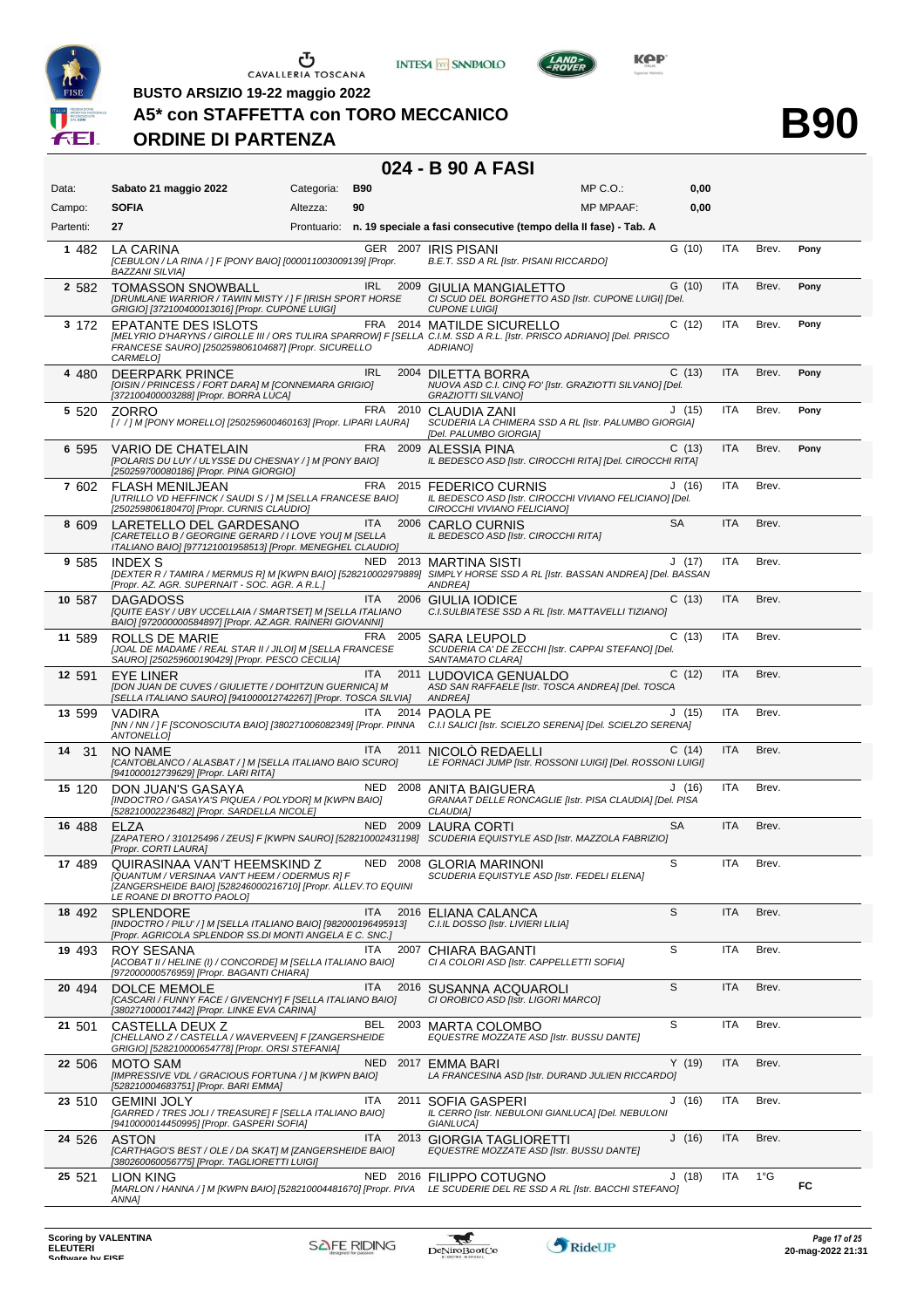

**BUSTO ARSIZIO 19-22 maggio 2022**

# **A5\* con STAFFETTA con TORO MECCANICO**

#### **ORDINE DI PARTENZA**

**B90**

**Kep** 

LAND-

**INTESA** M SANPAOLO

| Data:     | Sabato 21 maggio 2022                                                                                                                                         | Categoria:  | <b>B90</b> |      |                                                                                | $MP C. O.$ :     | 0,00   |            |              |      |
|-----------|---------------------------------------------------------------------------------------------------------------------------------------------------------------|-------------|------------|------|--------------------------------------------------------------------------------|------------------|--------|------------|--------------|------|
| Campo:    | <b>SOFIA</b>                                                                                                                                                  | Altezza:    | 90         |      |                                                                                | <b>MP MPAAF:</b> | 0,00   |            |              |      |
| Partenti: | 27                                                                                                                                                            | Prontuario: |            |      | n. 19 speciale a fasi consecutive (tempo della II fase) - Tab. A               |                  |        |            |              |      |
| 26 603    | <b>MIGHTY</b><br>[JACKPOT KERELLEC / S.M. MORGANA / WINDSOR] M [SELLA<br>ITALIANO SAURO] [982000196496447] [Propr. AZ. AGR. ALLEV.<br><b>GRIMALDI MATTEO1</b> |             | <b>ITA</b> |      | 2013 MATTEO ANDREA MARCO GRIMALDI S<br>CI LA MORGANA ASD [Istr. BOVETTI PIERO] |                  |        | ITA.       | $2^{\circ}G$ | FC   |
| 27 549    | <b>SLIGO LITTLE CRUISE</b><br>[XXX / XXX / ] M [IRISH HORSE GRIGIO] [372141420455134] [Propr.<br><b>LOZAR SASI</b>                                            |             | <b>IRL</b> | 2013 | <b>IRIS PISANI</b><br>B.E.T. SSD A RL [Istr. PISANI RICCARDO]                  |                  | G (10) | <b>ITA</b> | Brev.        | Pony |

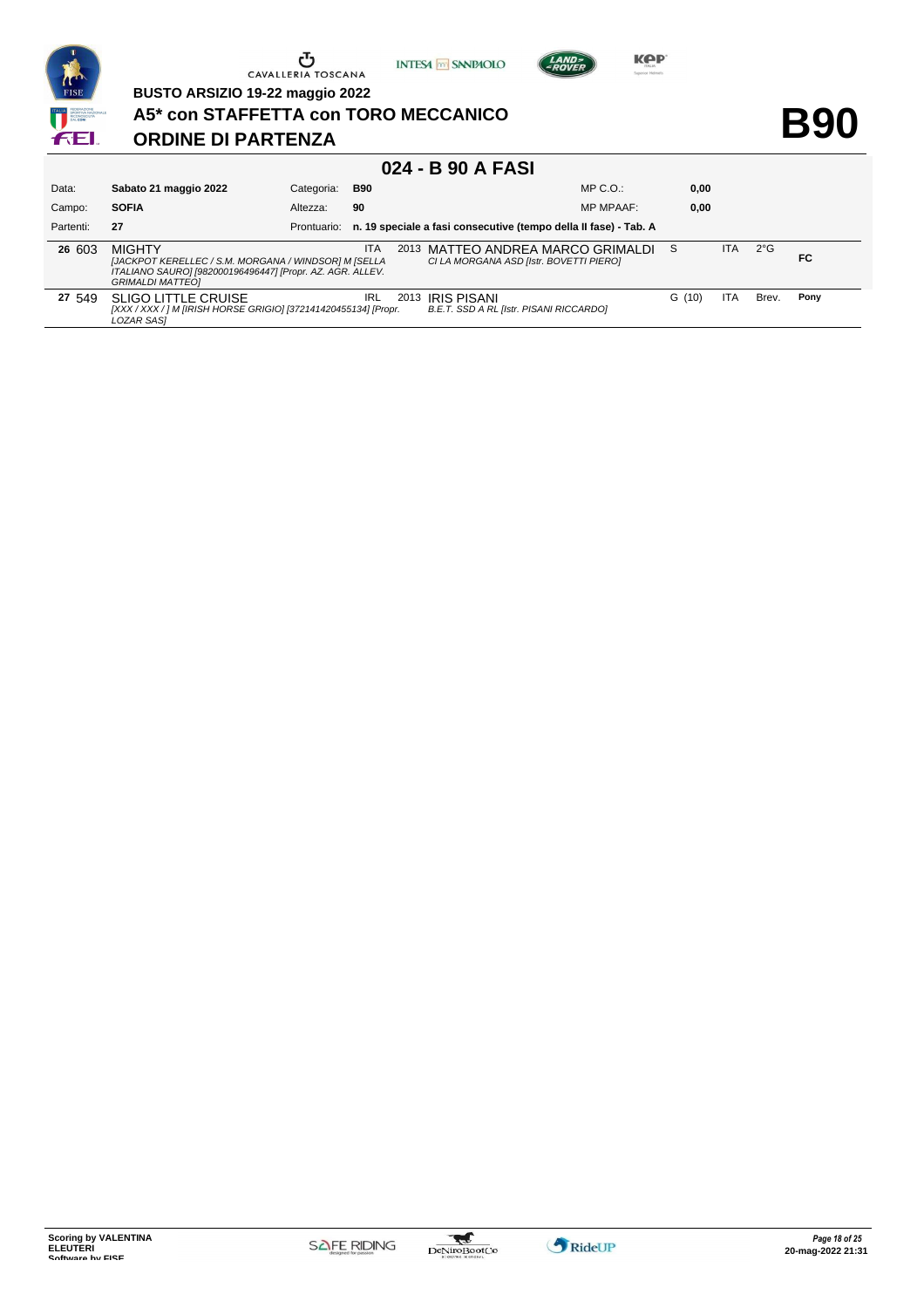





**BUSTO ARSIZIO 19-22 maggio 2022**

**A5\* con STAFFETTA con TORO MECCANICO**

### **ORDINE DI PARTENZA**

# **4 Anni**

| 025 - 4 ANNI DI PRECISIONE |                                                                                                                                                                                |                   |            |          |                                                                                                          |                  |           |            |               |           |  |
|----------------------------|--------------------------------------------------------------------------------------------------------------------------------------------------------------------------------|-------------------|------------|----------|----------------------------------------------------------------------------------------------------------|------------------|-----------|------------|---------------|-----------|--|
| Data:                      | Sabato 21 maggio 2022                                                                                                                                                          | Categoria: 4 Anni |            |          |                                                                                                          | MP C. O.         | 0,00      |            |               |           |  |
| Campo:                     | <b>SOFIA</b>                                                                                                                                                                   | Altezza:          | 100        |          |                                                                                                          | <b>MP MPAAF:</b> | 0,00      |            |               |           |  |
| Partenti:                  | 15                                                                                                                                                                             |                   |            |          | Prontuario: n. 1 di Precisione - Tab. A                                                                  |                  |           |            |               |           |  |
| - 66<br>$\mathbf 1$        | <b>ICARUS</b><br>[DOUGLAS (EX ROUSSEAU)1998 / QUATTRINA R / QUATTRO B (EX<br>CIEL D'ESPOIR)] M [SELLA ITALIANO BAIO] [380271000035884] [Propr.<br><b>OCCHETTI STELLINAI</b>    |                   | <b>ITA</b> |          | 2018 GIANLUCA SBARBARO<br><b>GARDEN SILVER HORSE ASD [Istr. FERRARIS DONATELLA]</b>                      |                  | S.        | <b>ITA</b> | $2^{\circ}$ G |           |  |
| 2 70                       | RONALDO VAN HET MOLENHOF<br>[MATISSE DE MARIPOSA / FARIDA VN HET MOLENHOF / ] M [BEL.<br>WARMBLOEDPAARD SAURO ORDINARIO] [981100004365592] [Propr.<br><b>BERETTA PAOLOI</b>    |                   |            |          | BEL 2017 LUIGI CUPONE<br>CI SCUD DEL BORGHETTO ASD [Istr. CUPONE LUIGI]                                  |                  | S         | <b>ITA</b> | $2^{\circ}$ G | FC        |  |
| 3<br>-32                   | TEMPORANEA 21225<br>$[!//]$ M [] [] [Propr. ]                                                                                                                                  |                   | <b>ITA</b> |          | 2017 FEDERICA VILLA<br>MARRAS ASD [Istr. MARRAS ANTONIO]                                                 |                  | S         | <b>ITA</b> | $2^{\circ}$ G | FC.       |  |
| 4<br>36                    | READY-MIX VD BISSCHOP<br>[D CANTERO VAN TER HULST Z / OKADIJA VAN DEN HEUVEL / ] M<br>[BWP PEZZATO BAIO] [981100004455982] [Propr. EASY JUMP DI LEONI<br>LORENZO1              |                   | <b>BEL</b> | 2017     | DONATO CINELLI<br>C.I.BREGNANO [Istr. CATTANEO ANTONIO]                                                  |                  | S         | <b>ITA</b> | $2^{\circ}$ G | FC        |  |
| 5 69                       | <b>KENNY FLIGHT</b><br>[KANNAN / JAY FLIGHT / WARRENSTOWN YOU 2] M [SELLA ITALIANO TRENDY HORSE ASD [Istr. ]<br>BAIO] [380271000022755] [Propr. F.L. SPORT HORSES S.R.L.]      |                   | <b>ITA</b> |          | 2016 ALESSANDRO COLOMBO                                                                                  |                  | S         | <b>ITA</b> | $2^{\circ}$ G | FC        |  |
| 6 71                       | <b>ITINFRAIRF D'ANBRY</b><br>[VIGO D'ARSOUILLES / KERO DU CHALLOIS / CAUCALIS] M [SELLA<br>BELGA SAURO] [981100004088637] [Propr. MARUELLI ADELE CARLA]                        |                   |            | BEL 2014 | DANILO GALLI<br>IPPICA LEONARDESCA SSD A RL [Istr. ZICARI ALESSANDRA]                                    |                  | S         | <b>ITA</b> | $1^{\circ}$ G | FC        |  |
| 7 72                       | QUERCUS DEL SOLE<br>[CANTURO / R DE RIEN DU PRIEURE / LIBERO H] M [SELLA ITALIANO CADELRIO ARTEPONY SSRL [Istr. CALABRO LUCA]<br>BAIO] [982000196493812] [Propr. PAGANI PAOLA] |                   | <b>ITA</b> | 2013     | STEFANIA POGLIANA                                                                                        |                  | S         | <b>ITA</b> | $1^{\circ}$ G | <b>FC</b> |  |
| 8<br>- 75                  | OPALA'<br>[-/-/] M [SCONOSCIUTA BAIO] [380271006013403] [Propr. AZ. AGR.<br><b>GRAZIOTTI SILVANO]</b>                                                                          |                   | <b>ITA</b> | 2015     | <b>DAVIDE APPIANI</b><br>LE FORNACI JUMP [Istr. ROSSONI LUIGI]                                           |                  | $J(18+)$  | <b>ITA</b> | $2^{\circ}$ G | FC        |  |
| 9 1 2 6                    | <b>GINEVRA SI</b><br>[CARETELLO B / ELJEN SB / STAKKATO] F [SELLA ITALIANO BAIO]<br>[977121001291412] [Propr. CHERCHI MARIACHIARA]                                             |                   | <b>ITA</b> |          | 2005 MARTA MIROGLIO<br>S.I.A. [Istr. MENNUNI MARIA RITA]                                                 |                  | S         | <b>ITA</b> | $2^{\circ}$ G | FC        |  |
| 10 206                     | <b>CHARITY</b><br>[X / X / ] F [SCONOSCIUTA GRIGIO MOSCATO] [] [Propr.]                                                                                                        |                   |            |          | GER 2016 ELODIE HANSELMANN<br>FISE [Istr.]                                                               |                  | C(13)     | <b>SUI</b> | $1^{\circ}G$  | FC        |  |
| 11 611                     | DIAMANT DES BISOUS FZ<br>[X / X / ] M [ZANGERSHEIDE BAIO SCURO] [] [Propr. ]                                                                                                   |                   | BEL        |          | 2017 FABIEN WALDER<br>[Istr. RAGIONE FRANCESCO]                                                          |                  | <b>SA</b> | SUI        | $1^{\circ}$ G | <b>FC</b> |  |
| 12 45                      | LALIBERTINA<br>[- / WIEKA / ] F [SELLA ITALIANO BAIO SCURO] [380271000018619]<br>[Propr. AZ. AGR. ALL.TO LA LUNGA DI CHIATANTE MASSIMILIANO]                                   |                   | <b>ITA</b> |          | 2015 DARIO FONTANA<br>LE FORNACI JUMP [Istr. ROSSONI LUIGI]                                              |                  | S         | <b>ITA</b> | $1^{\circ}$ G | FC        |  |
| 13<br>51                   | PICCOLO IMPERATORE<br>[LOHENGRIN DI VILLA EMILIA / RIPICCA / URBINO] M [SELLA<br>ITALIANO BAIO] [380007000155625] [Propr. EREMO S. ICONIO<br>SOCIETA' AGRICOLA S.R.L.]         |                   | <b>ITA</b> |          | 2017 NICOLLE CAVALHEIRO<br>CI SANT'ANTONIO SSD A RL [Istr. AIROLDI GIULIA]                               |                  | S         | <b>BRA</b> | Brev.         | FC        |  |
| 14 156                     | BROEKSTERWOLD-W<br>[EMPIRE / VODORETTE-W / INDOCTRO] M [KWPN BAIO SCURO]<br>[528210000852062] [Propr. MANTELLO ANTONIO]                                                        |                   | NED        |          | 2006 DENIS MAZZOLA<br>JURIBELLO [Istr. MAZZOLA DENIS]                                                    |                  | S         | <b>ITA</b> | $2^{\circ}$ G | FC.       |  |
| 15 606                     | <b>CRISTALE</b><br>[CRISTO / FAIRY TALE / CAYETANO L] M [SELLA ITALIANO BAIO]<br>[982000192781845] [Propr. AZ. AGR. PRATO ROTONDO DI FERRARIO<br><b>MASSIMILIANO1</b>          |                   | ITA.       |          | 2014 MASSIMILIANO FERRARIO<br>TREKKING H.C.AMICI DEL CAVALLO ASD [Istr. FERRARIO<br><b>MASSIMILIANOI</b> |                  | S         | <b>ITA</b> | $2^{\circ}$ G | FC        |  |

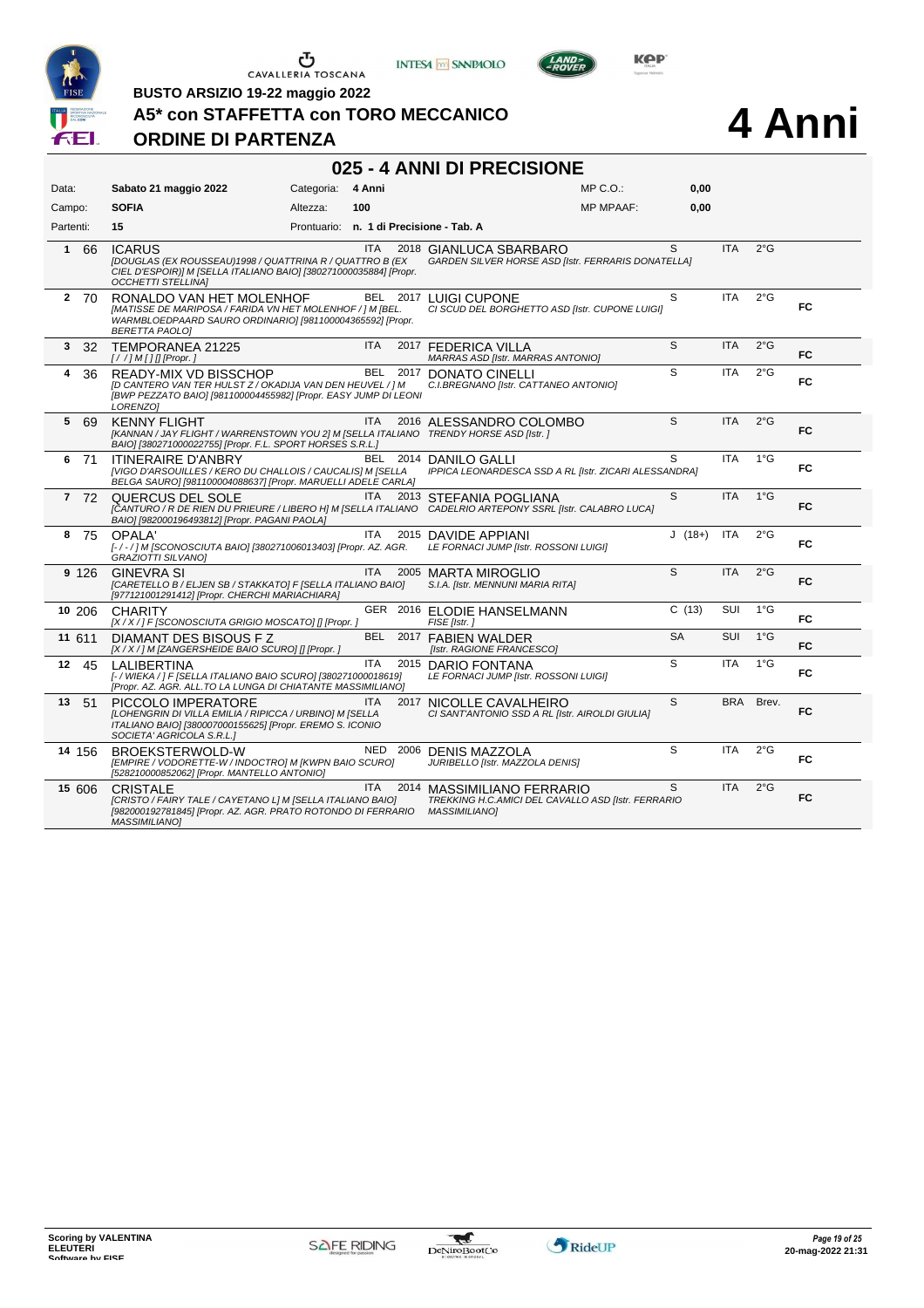





LAND-

**BUSTO ARSIZIO 19-22 maggio 2022**

**A5\* con STAFFETTA con TORO MECCANICO**

#### **ORDINE DI PARTENZA**

# **5 Anni**

| 026 - 5 ANNI DI PRECISIONE |                                                                                                                                                                                                 |                                         |            |          |                                                                                                     |                  |          |            |               |            |  |  |
|----------------------------|-------------------------------------------------------------------------------------------------------------------------------------------------------------------------------------------------|-----------------------------------------|------------|----------|-----------------------------------------------------------------------------------------------------|------------------|----------|------------|---------------|------------|--|--|
| Data:                      | Sabato 21 maggio 2022                                                                                                                                                                           | Categoria:                              | 5 Anni     |          |                                                                                                     | $MP C. O.$ :     | 0,00     |            |               |            |  |  |
| Campo:                     | <b>CLARISSA</b>                                                                                                                                                                                 | Altezza:                                | 110        |          |                                                                                                     | <b>MP MPAAF:</b> | 0,00     |            |               |            |  |  |
| Partenti:                  | 24                                                                                                                                                                                              | Prontuario: n. 1 di Precisione - Tab. A |            |          |                                                                                                     |                  |          |            |               |            |  |  |
|                            |                                                                                                                                                                                                 |                                         |            |          | <b>CONTROLLO DEI PRIMI 10 PASSAPORTI IN CAMPO PROVA</b>                                             |                  |          |            |               |            |  |  |
| 1 250                      | DIMSOUM DU MONTCEAU<br>[UN CAPRICE DECHALUSSE / ODINE ELVEY / BOLINO RAVIGNAN] M C.I.LA PINETINA [Istr. MIELI STEFANIA]<br>[SELLA FRANCESE SAURO] [250258500080058] [Propr. ZAFFARONI<br>ELISA] |                                         |            |          | FRA 2013 GABRIELE GRASSI                                                                            |                  | S $(*)$  | <b>ITA</b> | $2^{\circ}$ G | Pony<br>FC |  |  |
| $\mathbf{2}$<br>- 34       | TEMPORANEA 21170<br>[//] [] [[Propr. EQUIMEX]                                                                                                                                                   |                                         |            |          | NED 2016 ELEONORA TREZZI<br>IL BEDESCO ASD [Istr. CIROCCHI RITA]                                    |                  | S        | <b>ITA</b> | $2^{\circ}$ G | FC         |  |  |
| 3<br>46                    | TEMPORANEA 21347<br>[ / / ] M [ ] [] [Propr. ]                                                                                                                                                  |                                         | NED        |          | 2017 ALESSANDRO MARI<br>IL BEDESCO ASD [Istr. CIROCCHI RITA]                                        |                  | S        | ITA        | $2^{\circ}$ G | FC         |  |  |
| -54<br>4                   | <b>FANTASIA DE COQUERIE</b><br>[CONSUL DL VIE Z / GIRL DE COQUERIE / ] F [SELLA FRANCESE<br>BAIO] [250258500146712] [Propr. BERNASCONI ROBERT]                                                  |                                         |            |          | FRA 2015 ROBERTO NOCERINO<br>C.I.LA LURA [Istr. COLOMBO GIUSEPPE]                                   |                  | S        | <b>ITA</b> | $2^{\circ}$ G | FC         |  |  |
| 5<br>-61                   | <b>HURDY GURDY MAN</b><br>[X / X / ] M [SCONOSCIUTA GRIGIO] [] [Propr. ]                                                                                                                        |                                         | FRA        |          | 2017 MOHAMED ISLAM KHEDDACHE<br>FISE [Istr.]                                                        |                  | S        | SUI        | $2^{\circ}$ G |            |  |  |
| 6<br>30                    | S.M. CARVI<br>[X / X / ] M [SELLA SVIZZERO BAIO] [] [Propr. ]                                                                                                                                   |                                         | SUI        |          | 2017 CLINT SULMONI<br>C.I.BREGNANO [Istr. CATTANEO ANTONIO]                                         |                  | S        | SUI        | $2^{\circ}$ G |            |  |  |
| 7 37                       | <b>MYFAIRLADYM</b><br><b>IMY LORD CARTHENDER DEI FOLLETTI / LADY GREENFIELD /</b><br>TRIOMPHE DE MUZE] F [SELLA ITALIANO BAIO SCURO]<br>[380271000016781] [Propr. IUVARA MARCELLO]              |                                         | <b>ITA</b> | 2017     | MARCELLO IUVARA<br>C.I.LE GINESTRE SSD A RL [Istr. BUSSU ELEONORA]                                  |                  | S        | <b>ITA</b> | $1^{\circ}$ G |            |  |  |
| 8<br>-39                   | <b>SUNNY FMN</b><br>[XXX / XXX / ] F [SCONOSCIUTA SAURO] [380271006111533] [Propr.<br><b>NOVI ANDREA1</b>                                                                                       |                                         | <b>ITA</b> |          | 2017 ROBERTO ARIOLDI<br>C.I.LA LOGGIA [Istr. ARIOLDI EMANUELE]                                      |                  | S        | <b>ITA</b> | $2^{\circ}$ G |            |  |  |
| 9<br>40                    | <b>COUPAINE</b><br>[COUPE DE COEUR / UTAINE G.B. / ] F [SELLA ITALIANO SAURO<br>ORDINARIO] [380271000035873] [Propr. PAVESE GUIA ALESSANDRA<br><b>BIANCA]</b>                                   |                                         | <b>ITA</b> | 2017     | ALAIN SERGIO LEUSCH CARNAROLI<br>C.I.LA LURA [Istr. COLOMBO GIUSEPPE]                               |                  | SA       | <b>ITA</b> | $2^{\circ}$ G |            |  |  |
| 10<br>43                   | DIAMANTE 21<br>[DIAMANT DE PLAISIR / FIRST ZEPA / ] F [HANNOVER BAIO]<br>[276020000589362] [Propr. VALLINI FILIPPO]                                                                             |                                         |            | GER 2017 | <b>FILIPPO VALLINI</b><br>CI SESTESE ASD [Istr. PAGAN GRISO CELESTE]                                |                  | S        | <b>ITA</b> | $2^{\circ}$ G |            |  |  |
| 11<br>44                   | RADU STERREBORNEHOF<br>[UTAH VAN ERPEKOM / GERDIE VAN DE VRIESPUT / QUERLYBET<br>HERO] M [BEL. WARMBLOEDPAARD BAIO] [967000009965746] [Propr.<br>LUDOVICA MINOLI]                               |                                         | BEL        | 2017     | LUDOVICA MINOLI<br>SCUDERIA DELLA ROVERE SSD A RL [Istr. BORROMEO<br>LODOVICO]                      |                  | S        | <b>ITA</b> | $2^{\circ}$ G |            |  |  |
| 12<br>48                   | <b>TRENDY HORSE CAPUCINE</b><br>[CASALL / T-CAPRICELLA / CALATO] F [HOLSTEINER BAIO]<br>[276020000517163] [Propr. TRENDY HORSE DI PEREGO FEDERICO<br><b>DIEGOI</b>                              |                                         | <b>ITA</b> |          | 2017 ELISABETTA CANTALUPPI<br>TRENDY HORSE ASD [Istr.]                                              |                  | S        | <b>ITA</b> | $2^{\circ}$ G |            |  |  |
| 13<br>53                   | <b>HERMINE DE LA FORGE</b><br>[TENSON VAN HET LINDENHOF / JADE DU HAMEAU / ROX DE LA<br>TOUCHE] F [SELLA FRANCESE SAURO BRUCIATO] [250259806160110]<br>[Propr. CALONI CAROLINA]                 |                                         |            | FRA 2017 | CAROLINA CALONI<br>A. VALLEVERDE [Istr. ZAPPA CRISTIANO]                                            |                  | S        | ITA        | $2^{\circ}$ G |            |  |  |
| 14<br>55                   | CASTLEFIELD BAMIGO<br>[BAMAKO DE MUZE / GENEVE DE MUZE / VIGO D'ARSOUILLES] M<br>[OLDENBURG SAURO] [276020000583491] [Propr. DINDO S.A.S. DI<br><b>DAVIDE KAINICHI</b>                          |                                         |            |          | GER 2017 GIULIO MARZOLI<br>IL BEDESCO ASD [Istr. CIROCCHI RITA]                                     |                  | S        | <b>ITA</b> | $2^{\circ}$ G |            |  |  |
| 15<br>56                   | <b>MARIO</b><br>[X / X / ] M [KWPN BAIO SCURO] [] [Propr. ]                                                                                                                                     |                                         |            |          | NED 2017 ROGER ANTOINE CHAMMAS<br>C.I.LA PINETINA [Istr. BUSSU FRANCESCO]                           |                  | S        | LIB        | $2^{\circ}$ G |            |  |  |
| 16 58                      | DIVA Z<br>[X / X / ] F [ZANGERSHEIDE BAIO] [] [Propr. ]                                                                                                                                         |                                         |            |          | BEL 2017 CARLO SPAGGIARI<br>C.I.LE GINESTRE SSD A RL [Istr. BUSSU ELEONORA]                         |                  | Y(21)    | ITA        | $2^{\circ}$ G |            |  |  |
| 17<br>59                   | <b>ZIRO BLUE</b><br>[ZIROCCO BLUE VDL / ZIRONA FZ-BZ / ] M [SELLA ITALIANO SAURO]<br>[380271000021973] [Propr. AZ. AGR. MICHELE CAVALLIER]                                                      |                                         | ITA        |          | 2017 DAVIDE APPIANI<br>LE FORNACI JUMP [Istr. ROSSONI LUIGI]                                        |                  | $J(18+)$ | <b>ITA</b> | $2^{\circ}$ G |            |  |  |
| 18<br>29                   | AVATAR<br>[DIATHAGO / STUTBUCH 1 / ARPEGGIO] M [WESTFALEN BAIO]<br>[276020000463526] [Propr. BOLOGNINI GRAZIANO]                                                                                |                                         |            |          | GER 2015 FILIPPO BOLOGNINI<br>A. VALLEVERDE [Istr. ZAPPA CRISTIANO] [Del. ZAPPA<br><b>CRISTIANO</b> |                  | J(16)    | <b>ITA</b> | $1^{\circ}$ G | FC         |  |  |
| 19<br>42                   | LAWITA BOY PS<br>[X / X / ] F [OLDENBURG BAIO] [] [Propr. ]                                                                                                                                     |                                         |            |          | GER 2016 FEDERICA VILLA<br>MARRAS ASD [Istr. MARRAS ANTONIO]                                        |                  | S        | <b>ITA</b> | $2^{\circ}$ G | FC         |  |  |
| 20<br>47                   | <b>CAROLA CRAVALLI</b><br>[CASIRO I / CAROLA / ] F [OLDENBURG BAIO] [276020000509506]<br>[Propr. TALENT SRL]                                                                                    |                                         |            |          | GER 2016 LAURA SCHENA<br>A. VALLEVERDE [Istr. ZAPPA CRISTIANO]                                      |                  | S        | ITA        | $2^{\circ}$ G | FC         |  |  |
| 21 195                     | TEMPORANEA 21279                                                                                                                                                                                |                                         | <b>ITA</b> |          | 2016 MARCO NICCOLAI<br>SCUDERIA I TIGLI SSD A RL [Istr. BERTONI PAOLO]                              |                  | S        | ITA        | $2^{\circ}$ G | FC         |  |  |
| 22 206                     | <b>CHARITY</b><br>[X / X / ] F [SCONOSCIUTA GRIGIO MOSCATO] [] [Propr.]                                                                                                                         |                                         |            |          | GER 2016 ELODIE HANSELMANN<br>FISE [Istr.]                                                          |                  | C(13)    | SUI        | $1^{\circ}$ G | FC         |  |  |
| 23 351                     | FOX DI VALMARINA<br>[KANNAN / NICOLE DI VILLA EMILIA / SILVANO] M [SELLA ITALIANO<br>SAURO] [380271000017686] [Propr. AZIENDA AGRICOLA MANZONI<br>GIOVANNA]                                     |                                         | <b>ITA</b> |          | 2015 GIULIA MAGNAGHI<br>IL LEVRIERO SSD A RL [Istr. ROTA MARIO]                                     |                  | S        | <b>ITA</b> | $1^{\circ}$ G | FC         |  |  |
| 24<br>67                   | LEVIOSA DI VILLAGANA<br>[BALOUBET DU ROUET / WINONA VAN PAMEL / ] F [SELLA ITALIANO<br>SAURO] [380271000020030] [Propr. VILLAGANA AGRICOLA DI ANNA<br><b>BRUNA ZORZANI</b>                      |                                         | <b>ITA</b> |          | 2016 MARIO ROTA<br>IL LEVRIERO SSD A RL [Istr. ROTA MARIO]                                          |                  | S        | ITA        | $2^{\circ}$ G | FC         |  |  |

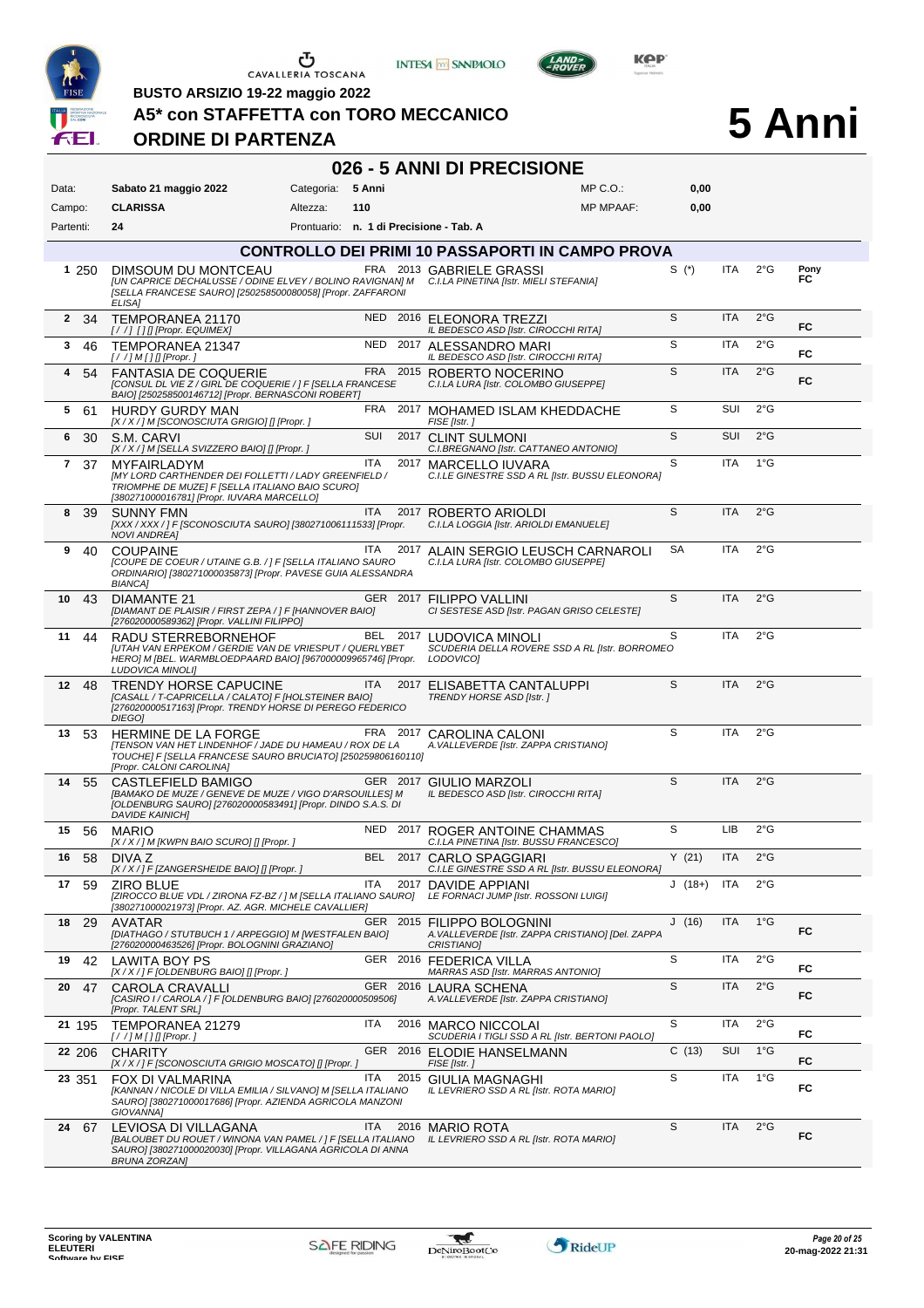

CAVALLERIA TOSCANA





**6 Anni**

**BUSTO ARSIZIO 19-22 maggio 2022**

**A5\* con STAFFETTA con TORO MECCANICO**

# **ORDINE DI PARTENZA**

#### **027 - 6 ANNI MISTA**

Data: Sabato 21 maggio 2022 **Categoria: 6 Anni** Prontuario: **n. 7 mista - Tab. A** Campo: **CLARISSA** Partenti: **46** Altezza: **120**  $MP \cap \bigcap$ MP MPAAF: **1.200,00 0,00** 1 302 SNICKERS 57 GER 2007 ALICE GANDINI *[NORDSTERN'S SAMBER / DORINA / MONDIRAN] M [NEW FOREST SAURO] [276020000569647] [Propr. GANDINI VALERIO LUCIANO] IL BEDESCO ASD [Istr. CIROCCHI VIVIANO FELICIANO] [Del. CIROCCHI VIVIANO FELICIANO]* J ITA **Pony** (15) **FC** 1°G **CONTROLLO DEI PRIMI 10 PASSAPORTI IN CAMPO PROVA 2** 24 DIDJI DE COQUERIE FRA 2013 ROBERTO NOCERINO *[PRESIDENT / POESIE DE COQUERIE / HEARTBREAKER] M [SELLA FRANCESE GRIGIO] [250258500075265] [Propr. LOURADOUR ERIC DENIS]* **FRA** 2013 **ROBERTO NOCERINO**<br>*IN ISELLA C.I.LA LURA [Istr. COLOMBO GIUSEPPE]* S ITA **FC** 2°G **3** 1 CASAGRINO PS GER 2016 SILVIA BAZZANI *[CASANOVA / CHACCOGRINA / ] M [NPA BAIO] [276020000485493] [Propr. LOZAR SAS] B.E.T. SSD A RL [Istr. DONATO LUISA]*  $S$  ITA  $2^{\circ}G$ ITA 2016 <u>LUIGI CUPONE (BABALOU DE LIGNY / PENELOPET / ]</u><br>IBABALOU DE LIGNY / PENELOPET / ] F [SELLA ITALIANO SAURO] CI SCUD DEL BORGI]<br>1380271000022483] [Propr. CUPONE LUIGI] *CI SCUD DEL BORGHETTO ASD [Istr. CUPONE LUIGI]* S ITA 2°G **5** 8 ARGO DEL SOLE **ITA 2016 GIANLUCA PALMIZI** *[LORD Z / JASMIN DEL SOLE / ] M [SELLA ITALIANO GRIGIO] [380271006025871] [Propr. ASD L'OASI DEL CAVALLO] CORJULANA ASD [Istr. PALMIZI GIANLUCA]*  $S$  ITA  $2^{\circ}G$ **6** 12 MY CRYSTAL ITA 2016 ARIANNA CERIANI *[CRISTALLO II / MY LADY / GLENDALE] F [SELLA ITALIANO BAIO] [380271000021352] [Propr. GHIDONI SIMONA] GARDEN HORSES ASD [Istr. MANGANIELLO VALENTINA]* S ITA 1°G **7** 21 LADY KILLER DN NED 2016 CHRISTIAN FIORAVANTI *[COHINOOR VDL / FAIR LADY / INDOCTRO] M [KWPN GRIGIO] [528210004482634] [Propr. FIORAVANTI CHRISTIAN] FIORAVANTI HORSE FARM ASD [Istr. DATTI NICOLA]*  $S$  ITA  $2^{\circ}G$ **8** 23 ALEXANDRA ITA 2016 MARCO NICCOLAI *[OGANO SITTE / JAVE JANE / DON JUAN DE LA BOUVERIE] F [AES BAIO] [982000405781701] [Propr. BONORA CAROLINA] SCUDERIA I TIGLI SSD A RL [Istr. BERTONI PAOLO]* S ITA 2°G **9** 25 TWIX 2G Z LUX 2016 GIULIO MARZOLI *[TANGELO VD ZUUTHOEV / MAYA D'ARSOUILLES / ] M [ZANGERSHEIDE SAURO] [981100004359273] [Propr. MARZOLI GIULIO] IL BEDESCO ASD [Istr. CIROCCHI RITA]* S ITA 2°G 10 27 GIN DE MARIGNY FRA 2016 CECILIA BOSSI *[MALITO DE REVE / VODKA DE MARIGNY / CONTROE] F [SELLA FRANCESE GRIGIO] [250259806200345] [Propr. ALVARO MATIAS] S.DELLA CAPINERA [Istr. CRISTOFOLETTI ANGELO] [Del. CRISTOFOLETTI ANGELO]* J (18) ITA 2°G 11 28 LUIGI NED 2016 ROGER ANTOINE CHAMMAS *[CARDENTO / AGEMKA VAN OVERIS / PERHAPS VH MOLENVOLDEN] M [KWPN GRIGIO] [528210004525145] [Propr. AZIENDA AGRICOLA LA PINETA DI BUSSU FRANCESCO] C.I.LA PINETINA [Istr. BUSSU FRANCESCO]* S LIB 2°G **12** 52 CHALABELLE PS **GER 2016 FEDERICA VILLA**<br>
[A/X/JF[OLDENBURG BAIO] [] [Propr. ] MARRAS ASD [Istr. MARRAS ANTONIO] *[X / X / ] F [OLDENBURG BAIO]* [*] [Propr.* ] S ITA 2°G **13** 487 LARINA *X/X/] F [KWPN GRIGIO] [] [Propr. ]* NED 2016 GIULIO CARPIGIANI *C.I.LE GINESTRE SSD A RL [X / X / ] F [KWPN GRIGIO] [] [Propr. ] C.I.LE GINESTRE SSD A RL [Istr. BUSSU ELEONORA]*  $S$  ITA  $2^{\circ}G$ 14 6 COLORE NED 2016 RICCARDO MAJA<br>*[CLOVIS Z / DALMA / INDOCTRO] F [AES SAURO] [981100004217533]* A.S.D. LA VARLETTA [Isi *[Propr. MG EQUISPORT] A.S.D. LA VARLETTA [Istr. GROSSATO MASSIMO]* S ITA 2°G 15 7 GOO GHEN<br>[EUROCOMMERCE WASHINGTON / KOOCAIE DU VERLIN / ] M [SELLA A.I.LE GROANE ASD [Istr. ROVALDI CARLO SANTO]<br>[TALIANO BAIO] [380271000022712] [Propr. TENCAIOLI GIORGIA] SA ITA 2°G **16 9 LISSAVORRA ROCCO IRL 2016 GIANLUCA LUPINETTI** *[ZIROCCO BLUE VDL / LISSAVORRA TRIPLE C / COEVERS DIAMOND BOY] M [IRISH SPORT HORSE GRIGIO ROANATO] [372141420425097] [Propr. IRISH HORSES SERVICE SNC] ASIM CLUB LA VISCONTEA AID [Istr. LUPINETTI GIANLUCA]* S ITA 2°G 17 10 BLUE BALLOON GER 2016 TOMMASO GERARDI *[BALOU DU ROUET / LARISSA / LONGCHAMP] M [WESTFALEN BAIO] [276020000463329] [Propr. LOZAR SAS] CENTRO IPPICO LA TORBIERA S.S.D. A R.L. [Istr. GERARDI VITO]* S ITA 2°G **18** 11 ACTIONFUL PS GER 2016 FILIPPO VALLINI *[ACTION BLUE / CARECA / ] M [OLDENBURG BAIO] [276020000535941] [Propr. VALLINI FILIPPO] CI SESTESE ASD [Istr. PAGAN GRISO CELESTE]* S ITA 2°G **19** 13 LINDE NED 2016 LUDOVICA MINOLI *SCUDERIA DELLA ROVERE SSD A RL [Istr. BORROMEO [CARDENTO / VIOLA / HEARTBREAKER] F [KWPN BAIO] [528210004476265] [Propr. NIERI ALESSANDRO] LODOVICO]*  $ITA$   $2^{\circ}G$ 20 14 GULFSTREAM DU BARY<br>FROCK'N ROLL SEMILLY / RIVIERE DU BARY / HURLEVENT DE LA FRANCESINA ASD [Istr. DURAND JU.<br>BREKA, SFAI, M [SELLA FRANCESE SAURO CHIARO]<br>[250259600501660] [Propr. DURAND JULIEN RICCARDO] *LA FRANCESINA ASD [Istr. DURAND JULIEN RICCARDO]* S FRA 2°G 21 17 PIERINA GIRL **ITA 2016 MICHELE PREVITALI** *[SILVESTER VDL/LOTUS VDL / RINSKE / ] F [SELLA ITALIANO BAIO] [982000196478904] [Propr. CIRCOLO IPPICO PREVITALI NEMBRO ASD] C.I. PREVITALI NEMBRO ASD [Istr. CORTINOVIS ALDO]*  $S$  ITA  $2^{\circ}G$ **22** 20 TRENDY HORSE COCO' AMBIZIOSA ITA 2016 ELISABETTA CANTALUPPI *[CASALL / KALANDRA / CARTHAGO] F [HOLSTEINER BAIO] [380271006032135] [Propr. TRENDY HORSE DI PEREGO FEDERICO DIEGO] TRENDY HORSE ASD [Istr. ]*  $S$  ITA  $2^{\circ}G$ **23** 286 INDY VAN HOETSEL BEL 2008 CARLOTTA TEDESCHI *[COURTELLO Z / DANTE / VERDI VAN DE BOKKE] M [BWP GRIGIO] [981100002120126] [Propr. TEDESCHI CARLOTTA] IL LEVRIERO SSD A RL [Istr. ROTA MARIO]* S ITA **FC** 1°G **24** 4 SIXPACK 5 GER 2011 STEFANO NICOLODI *CENTRO IPPICO LA TORBIERA S.S.D. A R.L. [Istr. NICOLODI* S ITA *[STAKKATO / ANGEL OF SUN / ACORD II] M [OLDENBURG SAURO] [276020000043234] [Propr. BONI STEFANO] STEFANO]* **FC**  $\overline{2^{\circ}G}$ 



-gaf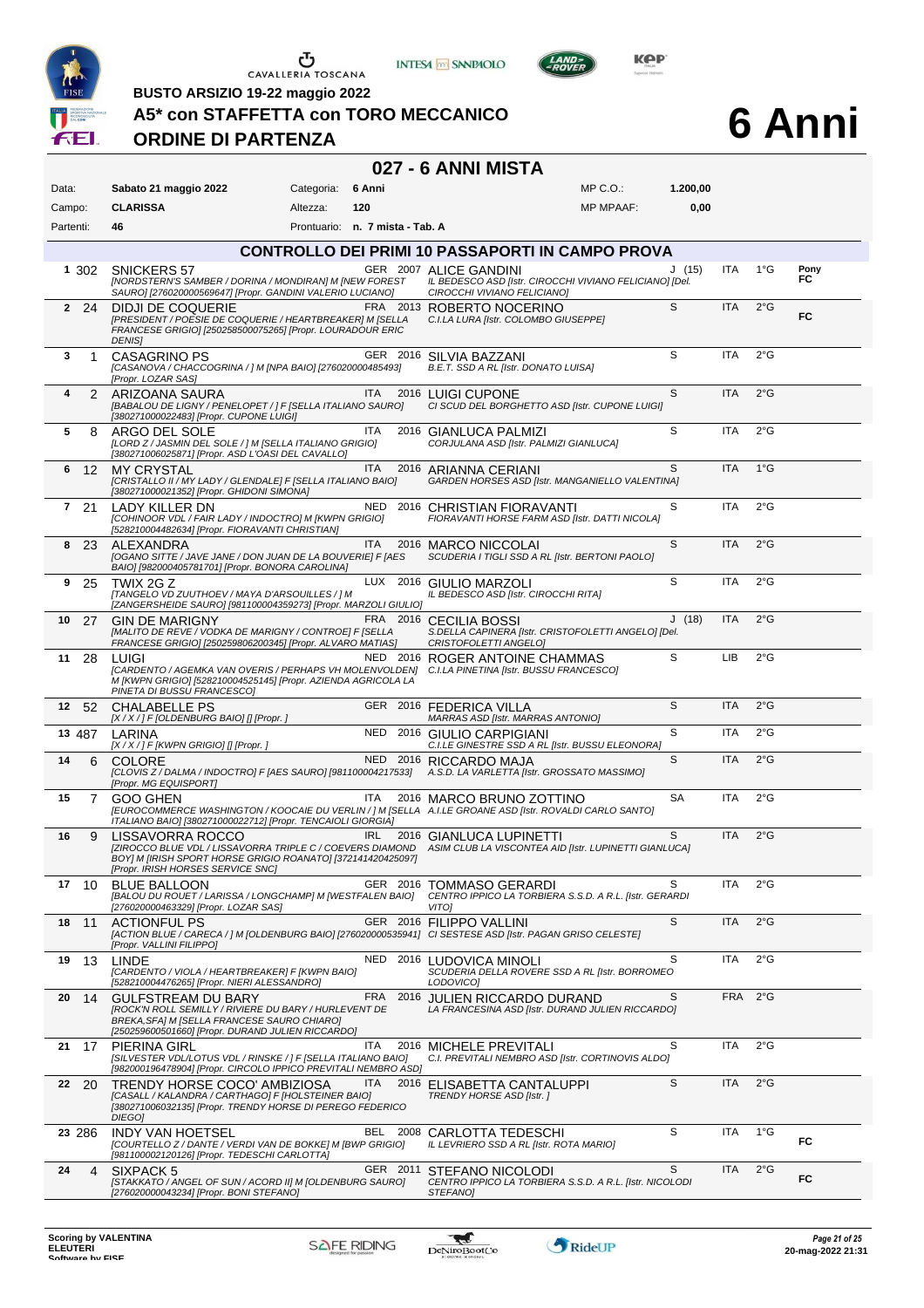





**BUSTO ARSIZIO 19-22 maggio 2022**

#### **A5\* con STAFFETTA con TORO MECCANICO**

# **ORDINE DI PARTENZA**

# **6 Anni**

| 027 - 6 ANNI MISTA |                                                                                                                                                                                                                            |                                 |            |          |                                                                                                                |                  |           |            |               |            |  |  |
|--------------------|----------------------------------------------------------------------------------------------------------------------------------------------------------------------------------------------------------------------------|---------------------------------|------------|----------|----------------------------------------------------------------------------------------------------------------|------------------|-----------|------------|---------------|------------|--|--|
| Data:              | Sabato 21 maggio 2022                                                                                                                                                                                                      | Categoria:                      | 6 Anni     |          |                                                                                                                | $MP C. O.$ :     | 1.200,00  |            |               |            |  |  |
| Campo:             | <b>CLARISSA</b>                                                                                                                                                                                                            | Altezza:                        | 120        |          |                                                                                                                | <b>MP MPAAF:</b> | 0,00      |            |               |            |  |  |
| Partenti:          | 46                                                                                                                                                                                                                         | Prontuario: n. 7 mista - Tab. A |            |          |                                                                                                                |                  |           |            |               |            |  |  |
| 5<br>25            | PICCOLO <sub>S</sub><br>[PONTIFEX / CARA MIA / COLMAN] M [WESTFALEN GRIGIO]<br>[380271006007152] [Propr. AP SPORTHORSES S.A.S]                                                                                             |                                 |            |          | GER 2007 MARTA MIROGLIO<br>S.I.A. [Istr. MENNUNI MARIA RITA]                                                   |                  | S         | <b>ITA</b> | $2^{\circ}$ G | FC         |  |  |
| 26<br>60           | TEMPORANEA 21323<br>$[!//]$ M [] [] [Propr. ]                                                                                                                                                                              |                                 |            |          | NED 2016 MATTIA MARRAS<br>MARRAS ASD [Istr. MARRAS ANTONIO] [Del. MARRAS<br><b>ANTONIOI</b>                    |                  | J(16)     | <b>ITA</b> | $1^{\circ}$ G | FC         |  |  |
| 27 277             | <b>MELINA BLUE PS</b><br>[X / X / ] F [HANNOVER BAIO SCURO] [] [Propr. ]                                                                                                                                                   |                                 |            |          | GER 2013 ELISSA VALENTINA BOTTOLI<br>C.I.BREGNANO [Istr. CATTANEO ANTONIO]                                     |                  | Y(20)     | SUI        | $2^{\circ}$ G | FC         |  |  |
| 28 393             | JACKPOT<br><b>[WANDOR VAN DE MISPELAERE D'10 / UTTINA FLEUR DE</b><br>VAUXELLES / PALESTRO VD BEGIJNAKKER D'02] M [BWP SAURO]<br>[981100002312482] [Propr. SPRING STAL S.R.L.]                                             |                                 |            |          | BEL 2009 RICCARDO CASTIGLIEGO<br>SIMPLY HORSE SSD A RL [Istr. BASSAN ANDREA]                                   |                  | Y(19)     | <b>ITA</b> | $1^{\circ}$ G | FC         |  |  |
| 29 284             | JAMES<br>[USTINOV / FORLANE D'EPIZY / NIGHTKO] M [SELLA ITALIANO BAIO<br>SCURO] [982000121892169] [Propr. CARLONI FRANCO]                                                                                                  |                                 | ITA        |          | 2009 MALIN CAVEGN<br>FISE [Istr.]                                                                              |                  | C(14)     | SUI        | $1^{\circ}G$  | FC         |  |  |
| 30 288             | <b>FANNY</b><br>[GREY TOP / CAPRI / CALYPSO II] F [HANNOVER BAIO SCURO]<br>[276020000178219] [Propr. SOCIETA' AGRICOLA LUDMILLA SRL]                                                                                       |                                 |            |          | GER 2012 CAMILLA PORETTI<br>GARZONERA H. YARD ASD [Istr. BARUFFATO FRANCESCO]                                  |                  | S         | <b>ITA</b> | $1^{\circ}$ G | <b>FC</b>  |  |  |
| 31 262             | <b>ACTION DEL RILATE</b><br>[ACTION BREAKER / HAVANE DE VERNEUIL / ALFA D'ELLE] M [SELLA<br>ITALIANO BAIO] [982000196500360] [Propr. ALLEVAMENTO RILATE SS]                                                                |                                 | <b>ITA</b> | 2014     | <b>GIANLUCA PALMIZI</b><br>CORJULANA ASD [Istr. PALMIZI GIANLUCA]                                              |                  | S         | ITA        | 2°G           | FC         |  |  |
| 32<br>15           | <b>OUITO VAN DEN AARD</b><br>[LE BLUE DIAMOND VAN'T RUYTERSHOF / CHANEL VAN DE AARD Z / B.E.T. SSD A RL [Istr. DONATO LUISA]<br>CORIAND] M [BWP BAIO SCURO] [967000009847111] [Propr. LOZAR<br>SAS1                        |                                 |            |          | BEL 2016 SILVIA BAZZANI                                                                                        |                  | S         | <b>ITA</b> | $2^{\circ}$ G |            |  |  |
| 33<br>16           | DUTCH DREAM Z<br>[DALLAS VDL / PRESTIGE / VOLTAIRE] M [ZANGERSHEIDE BAIO]<br>[528210004502575] [Propr. CUPONE LUIGI]                                                                                                       |                                 |            | NED 2016 | <b>LUIGI CUPONE</b><br>CI SCUD DEL BORGHETTO ASD [Istr. CUPONE LUIGI]                                          |                  | S         | <b>ITA</b> | $2^{\circ}$ G |            |  |  |
| 34<br>3            | K MISS ONE<br>[NUMERO UNO / ZAGNELLE / LUPICOR] F [KWPN BAIO]<br>[528210004305575] [Propr. LA SCALA FABRIZIO]                                                                                                              |                                 |            | NED 2015 | MASSIMO GROSSATO<br>C.S.CARABINIERI [Istr. BRECCIAROLI STEFANO]                                                |                  | S         | <b>ITA</b> | 2°G           | FC         |  |  |
| 35 104             | HARENE' DI TORRALBA<br>[TOULON / UVA DI SAN PATRIGNANO / NADIR DI SAN PATRIGNANO] M C.I.LA LOGGIA [Istr. ARIOLDI EMANUELE]<br>[SELLA ITALIANO BAIO] [982000196500076] [Propr. AZ.AGR.TORRALBA<br><b>DI FASSIONE ERIKA]</b> |                                 | ITA        |          | 2014 ROBERTO ARIOLDI                                                                                           |                  | S         | ITA        | $2^{\circ}$ G | FC         |  |  |
| 36 109             | DACODAC WEST<br>[KANNAN / URBANA / ] M [SELLA FRANCESE SAURO]<br>[250258500096695] [Propr. SANVITO FULVIO DITTA INDIVIDUALE]                                                                                               |                                 |            |          | FRA 2013 SIMONE BOSSI<br>LA PRATERIA SOCIETA' COOP. SOC. [Istr. JANSSON<br>REISSMULLER HANNA JANINA MARIA]     |                  | S         | <b>ITA</b> | $2^{\circ}$ G | FC         |  |  |
| 37 173             | ATTYRORY HARLEQUIN LADY<br>[HARLEQUIN DU CAREL / FAIRY HILL LADY / HALLO] F [IRISH HORSE SIMPLY HORSE SSD A RL [Istr. BASSAN ANDREA] [Del. BASSAN<br>BAIO] [372141405203873] [Propr. BRUSCHI ANTONIO]                      |                                 | IRL        | 2010     | CAMILLA BASSAN<br>ANDREA]                                                                                      |                  | J(17)     | ITA        | $2^{\circ}$ G | FC         |  |  |
| 38 186             | <b>CHOBE</b><br>[CHACCO BLUE / STAKKIARA / STAKKATOL] M [OLDENBURG BAIO]<br>[276020000359207] [Propr. LOZAR SAS]                                                                                                           |                                 |            |          | GER 2015 RICCARDO PISANI<br>B.E.T. SSD A RL [Istr. DONATO LUISA]                                               |                  | S         | <b>ITA</b> | $2^{\circ}$ G | FC         |  |  |
| 39 192             | JASSIMO VAN DE MANGELAAR<br>[MASSIMO / FUTURE SPRIDE / T'IS VOLTAIRE D'01] M [BEL.<br>WARMBLOEDPAARD GRIGIO] [981100002219288] [Propr. CANTALUPPI<br>ELISABETTA]                                                           |                                 |            |          | BEL 2009 GIANLUCA NEBULONI<br>IL CERRO [Istr. NEBULONI GIANLUCA]                                               |                  | S         | <b>ITA</b> | $2^{\circ}$ G | FC         |  |  |
| 40 194             | <b>INOX D'OR</b><br>[CURY DU SEIGNEUR / CHERIDE WILMAR Z / CHELLANO Z] M<br>[CHEVAL DE SPORT BELG BAIO] [981100004066107] [Propr. DEMATTE'<br><b>MARGHERITA]</b>                                                           |                                 | BEL        |          | 2014 MARGHERITA DEMATTE'<br>SIMPLY HORSE SSD A RL [Istr. BASSAN ANDREA]                                        |                  | S         | ITA        | 2°G           | FC         |  |  |
| 41 229             | ZENIA DE VILLANOVA<br>[CALANDO V / NANNEDDA DE VILLANOVA / ALLORO] F [SELLA<br>ITALIANO BAIO] [982000019232350] [Propr. LUCCON ANNA GLORIA]                                                                                |                                 | ITA        |          | 2015 SARA BARABANI<br>RUBBIANETTA SSD A RL [Istr. CORRAO SALVATORE]                                            |                  | S         | ITA        | 2°G           | FC         |  |  |
| 42 313             | <b>EROS</b><br>[DIAMANT DE SEMILLY / USHI / MR.BLUE] M [KWPN BAIO]<br>[528210002328132] [Propr. MODENA ROBERTO]                                                                                                            |                                 |            | NED 2009 | DANIELA PECCHIOLI<br><b>HORSEBRIDGE CLUB ASD [Istr. MODENA ROBERTO]</b>                                        |                  | <b>SA</b> | ITA        | $1^{\circ}$ G | FC         |  |  |
| 43 358             | O'BAILEY V'T VOORTHOF<br>[JOOP 111 / DARQUISE DELIGHT V'T VOORTHOF / DARCO] F [BEL.<br>WARMBLOEDPAARD BAIO SCURO] [967000009591785] [Propr.<br>CAVENAGHI CHIARA]                                                           |                                 | BEL        | 2014     | CHIARA CAVENAGHI<br>ASD SCUDERIE DELLA PICCHETTA [Istr. VILLOTTI ELIA]                                         |                  | S         | ITA        | $1^{\circ}G$  | FC         |  |  |
| 44 378             | KATLANTPARFLAM VAN DE KLEYENBERG<br>[ATLANTIC / CROIKAPARFLAM VAN DE KLEYENBERG / ] M [BEL.<br>WARMBLOEDPAARD BAIO BRUNO] [981100002449619] [Propr.<br>TEDESCHI CARLOTTAJ                                                  |                                 | BEL        | 2010     | CARLOTTA TEDESCHI<br>IL LEVRIERO SSD A RL [Istr. ROTA MARIO]                                                   |                  | S         | ITA        | $1^{\circ}$ G | FC         |  |  |
| 45 174             | <b>MARCELLO</b><br>[MACHNO CARWYN / LEONTIEN / ] M [NEDERLANDS RIJPAAR. BAIO]<br>[528210002316486] [Propr. CATTANEO LAURA]                                                                                                 |                                 |            | NED 2010 | ELISA ZAFFARONI<br>C.I.LA PINETINA [Istr. BUSSU FRANCESCO] [Del. GRASSI<br>GABRIELE]                           |                  | J(16)     | ITA        | $2^{\circ}$ G | Pony<br>FC |  |  |
| 46 394             | <b>BOO RADLEY</b><br>[BAWN DUSTY / BALLYBRIT LASS / WESTSIDE MIRAH] M<br>[CONNEMARA DUN] [372100400026892] [Propr. BAGGINI SOFIA]                                                                                          |                                 | <b>IRL</b> | 2011     | <b>ALICE GANDINI</b><br>IL BEDESCO ASD [Istr. CIROCCHI VIVIANO FELICIANO] [Del.<br>CIROCCHI VIVIANO FELICIANO] |                  | J(15)     | <b>ITA</b> | $1^{\circ}$ G | Pony<br>FC |  |  |

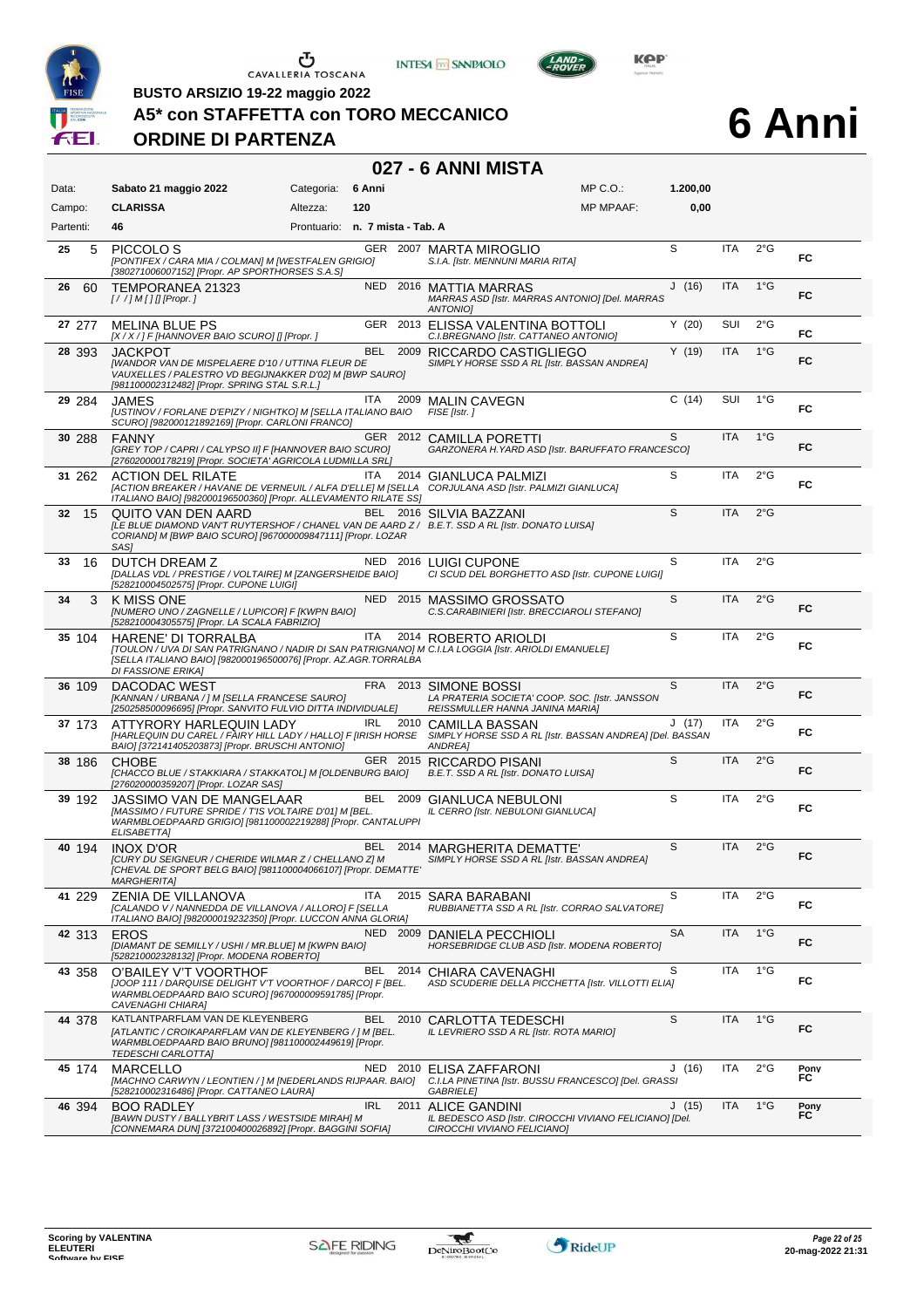

**INTESA** M SANPAOLO



**BUSTO ARSIZIO 19-22 maggio 2022**

# **A5\* con STAFFETTA con TORO MECCANICO**

# **ORDINE DI PARTENZA**

| Data:<br>Campo:<br>Partenti: | Sabato 21 maggio 2022<br><b>CLARISSA</b>                                                                                                                                                  | Categoria:                        | C <sub>135</sub> |      | $MP C. O.$ :                                                                                                                                                               | 2.400,00 |            | 031 - C 135 A TEMPO * QUALIFICANTE |  |  |  |  |  |  |  |  |  |  |  |  |
|------------------------------|-------------------------------------------------------------------------------------------------------------------------------------------------------------------------------------------|-----------------------------------|------------------|------|----------------------------------------------------------------------------------------------------------------------------------------------------------------------------|----------|------------|------------------------------------|--|--|--|--|--|--|--|--|--|--|--|--|
|                              |                                                                                                                                                                                           |                                   |                  |      |                                                                                                                                                                            |          |            |                                    |  |  |  |  |  |  |  |  |  |  |  |  |
|                              |                                                                                                                                                                                           | Altezza:                          | 135              |      | <b>MP MPAAF:</b>                                                                                                                                                           | 0,00     |            |                                    |  |  |  |  |  |  |  |  |  |  |  |  |
|                              | 61                                                                                                                                                                                        | Prontuario: n. 3 a tempo - Tab. A |                  |      |                                                                                                                                                                            |          |            |                                    |  |  |  |  |  |  |  |  |  |  |  |  |
| 1 391                        | <b>BRAVEHEART</b><br>[X / X / ] M [DANISH WARMBLOOD S. BAIO] [] [Propr. ]                                                                                                                 |                                   |                  |      | DEN 2008 ALICE DEFILIPPI<br>HORSEBRIDGE CLUB ASD [Istr. MODENA ROBERTO]                                                                                                    | Y(20)    | <b>ITA</b> | $1^{\circ}$ G                      |  |  |  |  |  |  |  |  |  |  |  |  |
| 2 3 9 2                      | <b>HARTACUS</b><br>[SPARTACUS / GERMAS / BOREAS] M [KWPN BAIO]<br>[528210002863091] [Propr. ALLEVAMENTO IL RONCOLINO DI CECILIA<br><b>BRENNA1</b>                                         |                                   |                  |      | NED 2012 SOFIA BAGGINI<br>MARRAS ASD [Istr. MARRAS ANTONIO] [Del. MARRAS<br><b>ANTONIOI</b>                                                                                | J(17)    | <b>ITA</b> | $1^{\circ}$ G                      |  |  |  |  |  |  |  |  |  |  |  |  |
| 3 3 8 9                      | <b>JORIN ES</b><br>$[X/X]/M$ [KWPN SAURO] [] [Propr. ]                                                                                                                                    |                                   |                  |      | NED 2014 SOFIA ELENA MANFREDINI<br>MARRAS ASD [Istr. MARRAS ANTONIO] [Del. MARRAS<br>ANTONIO]                                                                              | J(15)    | <b>ITA</b> | $1^{\circ}$ G                      |  |  |  |  |  |  |  |  |  |  |  |  |
| 4 401                        | <b>FLYER</b><br>[FLIPPER D'ELLE / COQUETTE Z / CALVIN] M [WUR BAIO]<br>[276020000119814] [Propr. ORSENIGO LUCA EMANUELE]                                                                  |                                   |                  |      | GER 2011 LUCA EMANUELE ORSENIGO<br>SIMPLY HORSE SSD A RL [Istr. BASSAN ANDREA]                                                                                             | Y(19)    | <b>ITA</b> | $1^{\circ}$ G                      |  |  |  |  |  |  |  |  |  |  |  |  |
| 5 4 1 6                      | GIULIA DU HOUSSOIT<br>[X / X / ] F [SELLA BELGA GRIGIO] [] [Propr. ]                                                                                                                      |                                   |                  |      | BEL 2012 DANA PERFETTI KESSEL<br>FISE [Istr.]                                                                                                                              | S        | SUI        | $1^{\circ}$ G                      |  |  |  |  |  |  |  |  |  |  |  |  |
| 6 4 9 0                      | DAMOISEAU D'OR<br>[250259806075410] [Propr. GLA STABLES TEAM ASD]                                                                                                                         |                                   |                  |      | FRA 2013 GIULIO CARPIGIANI<br>[L'ARC DE TRIOMPHE / NAVAJOS D'OR / ] F [SELLA FRANCESE BAIO] C.I.LE GINESTRE SSD A RL [Istr. BUSSU ELEONORA]                                | S        | <b>ITA</b> | 2°G                                |  |  |  |  |  |  |  |  |  |  |  |  |
| 7 81                         | BEAUTY STAR PH Z<br>[BIG STAR JR K Z / MRS. BLUE Z / MR. BLUE] F [ZANGERSHEIDE<br>BAIO] [528210004065952] [Propr. INTERNATIONAL HORSES SRL]                                               |                                   | BEL              |      | 2014 MATTEO CHECCHI<br>A.S.ETREA [Istr. CHECCHI MATTEO]                                                                                                                    | S        | <b>ITA</b> | $2^{\circ}$ G                      |  |  |  |  |  |  |  |  |  |  |  |  |
| 8<br>95                      | CROSSANDRA<br>[CARDENTO / PATRICIA / BUURGRAAF] F [SELLA ITALIANO GRIGIO]<br>[380271000020364] [Propr. SCIOCCHETTI MARINA]                                                                |                                   | ITA.             |      | 2015 GIANLUCA PALMIZI<br>CORJULANA ASD [Istr. PALMIZI GIANLUCA]                                                                                                            | S        | <b>ITA</b> | $2^{\circ}$ G                      |  |  |  |  |  |  |  |  |  |  |  |  |
| 9 1 1 5                      | <b>GOOD VIBRATIONS D'ACHERONTE</b><br>[CANTURO / MORE AND MORE / CASSINI] M [SELLA ITALIANO BAIO]<br>[941000012741026] [Propr. AZ. AGR. PRATO ROTONDO DI FERRARIO<br><b>MASSIMILIANO]</b> |                                   | ITA              | 2011 | <b>MASSIMILIANO FERRARIO</b><br>TREKKING H.C.AMICI DEL CAVALLO ASD [Istr. FERRARIO<br><b>MASSIMILIANO]</b>                                                                 | S        | <b>ITA</b> | 2°G                                |  |  |  |  |  |  |  |  |  |  |  |  |
| 10 442                       | <b>GLENDALE</b><br>[CARDENTO / WEYMINKA / QUITE EASY 958] M [KWPN GRIGIO]<br>[528210002579587] [Propr. ROCCA MATTEO]                                                                      |                                   |                  |      | NED 2011 GIANMARCO FERRETTI<br>NICO HORSES SSD A RL [Istr. PANETTI ALESSANDRO]                                                                                             | S        | <b>ITA</b> | $2^{\circ}$ G                      |  |  |  |  |  |  |  |  |  |  |  |  |
| 11 443                       | FIRST LADY H<br>[NABAB DE REVE / TIDALINE / ] F [KWPN SAURO] [528210002566127]<br>[Propr. GENGA SARAH FRANCESCA]                                                                          |                                   |                  |      | NED 2010 MATILDE FRIGO<br>NUOVA ASD C.I. CINQ FO' [Istr. GRAZIOTTI SILVANO] [Del.<br>GRAZIOTTI SILVANO]                                                                    | J(15)    | ITA        | $1^{\circ}G$                       |  |  |  |  |  |  |  |  |  |  |  |  |
| 12 446                       | KARINTHE<br>F [BWP BAIO] [981100002075724] [Propr. PICCOLO ANDREA]                                                                                                                        |                                   |                  |      | BEL 2010 ALICE VILLA<br>[BISQUET BALOU VD MISPELAERE / ORLEANE / ITALIC DE SALINES] SCUDERIE DELLA MALASPINA SSD A RL [Istr. CONNOR JAMES<br>JOSEPH] [Del. MARASCO GIULIA] | J(17)    | ITA        | $1^{\circ}$ G                      |  |  |  |  |  |  |  |  |  |  |  |  |
| 13 447                       | CARLOTTA SILVER<br>[KANNAN / QUAKUNA SILVER / ] F [SELLA FRANCESE BAIO]<br>[250258720004683] [Propr. Z&P SERVICE S.R.L.]                                                                  |                                   | <b>FRA</b>       |      | 2012 LUDOVICO ZENI<br>S.DELLA CAPINERA [Istr. CRISTOFOLETTI ANGELO]                                                                                                        | Y(20)    | ITA        | $1^{\circ}$ G                      |  |  |  |  |  |  |  |  |  |  |  |  |
| 14 362                       | HOT - SHOT VH DINGESH Z<br>[HEARTBREAKER / NIKITA DU PARC / DARCO] M [ZANGERSHEIDE<br>BAIO] [981100000820221] [Propr. COLOMBO CAROLINA]                                                   |                                   |                  |      | BEL 2005 CAROLINA COLOMBO<br>S.DELLA CAPINERA [Istr. CRISTOFOLETTI ANGELO]                                                                                                 | Y(20)    | <b>ITA</b> | $1^{\circ}$ G                      |  |  |  |  |  |  |  |  |  |  |  |  |
| 15 457                       | <b>QUINNITY</b><br>[X / X / ] F [HANNOVER BAIO SCURO] [] [Propr. ]                                                                                                                        |                                   |                  |      | GER 2011 KARIN HANSELMANN<br>FISE [Istr.]                                                                                                                                  | SA       | SUI        | $1^{\circ}G$                       |  |  |  |  |  |  |  |  |  |  |  |  |
| 41<br>16                     | <b>BETOUCHABLE</b><br>[UNTOUCHABLE / NOLLIEPOP / EPILOT] M [KWPN SAURO]<br>[528210000840567] [Propr. SANTAMATO CLARA]                                                                     |                                   |                  |      | NED 2006 CLARA SANTAMATO<br>SCUDERIA CA' DE ZECCHI [Istr. CAPPAI STEFANO]                                                                                                  | S        | <b>ITA</b> | $2^{\circ}$ G                      |  |  |  |  |  |  |  |  |  |  |  |  |
| 17<br>92                     | COLLORD<br>[COLMANDER / VIKTORIA XI / LORD Z] M [OLDENBURG BAIO]<br>[276020000021700] [Propr. TENUTA RITIRO S.S. SOC. AGRICOLA]                                                           |                                   |                  |      | GER 2010 MASSIMO GROSSATO<br>C.S.CARABINIERI [Istr. BRECCIAROLI STEFANO]                                                                                                   | S        | <b>ITA</b> | $2^{\circ}$ G                      |  |  |  |  |  |  |  |  |  |  |  |  |
| 18 175                       | CONTENTA DELLA VERDINA<br>[CONTENDRO / RENDANTIN / LAVALETTO] M [SELLA ITALIANO BAIO<br>SCURO] [941000012126787] [Propr. CHIMIRRI GIUSEPPE]                                               |                                   | <b>ITA</b>       |      | 2011 ALBERT HIRSCH<br>FISE [Istr. ]                                                                                                                                        | S        | <b>ISR</b> | $2^{\circ}$ G                      |  |  |  |  |  |  |  |  |  |  |  |  |
| 19<br>97                     | AYOKA<br>[CANSTAKKO / SIRIA DI VILLAGANA / ACORADO] F [SELLA ITALIANO<br>BAIO] [982000192765301] [Propr. GELFI MARIA LUIGIA]                                                              |                                   | ITA              |      | 2012 PAOLO ADAMO ZUVADELLI<br>C.I.PEGASO [Istr. PINA GABRIELE]                                                                                                             | S        | <b>ITA</b> | $2^{\circ}$ G                      |  |  |  |  |  |  |  |  |  |  |  |  |
| 20<br>99                     | <b>SPOOCK</b><br>SCURO] [380271006098236] [Propr. VILLA FEDERICA]                                                                                                                         |                                   |                  |      | GER 2013 FEDERICA VILLA<br>[STOLZENBERG / HAUPTSTUTBUCH / KALATOS] M [HANNOVER BAIO MARRAS ASD [Istr. MARRAS ANTONIO]                                                      | S        | <b>ITA</b> | $2^{\circ}$ G                      |  |  |  |  |  |  |  |  |  |  |  |  |
| 21 100                       | <b>CARLO CAPONE</b><br>[CARLOS DZ / ULLA XIV / CAPONE II] M [HOLSTEINER BAIO]<br>[000011005003543] [Propr. SIMONAZZI UMBERTO & C.SRL]                                                     |                                   |                  |      | GER 2008 SARA BARABANI<br>RUBBIANETTA SSD A RL [Istr. CORRAO SALVATORE]                                                                                                    | S        | <b>ITA</b> | 2°G                                |  |  |  |  |  |  |  |  |  |  |  |  |
| 22 116                       | <b>ZINZILLU</b><br>[CANTURO / MASCIA / KSAR-SITTE] M [SELLA ITALIANO BAIO]<br>[380271000016554] [Propr. AZ. AGRICOLA GOSCIOLA LUCIA]                                                      |                                   | ITA              |      | 2015 LUIGI CUPONE<br>CI SCUD DEL BORGHETTO ASD [Istr. CUPONE LUIGI]                                                                                                        | S        | <b>ITA</b> | 2°G                                |  |  |  |  |  |  |  |  |  |  |  |  |
| 23 125                       | <b>BERLIOZ DE GRUSE</b><br>[X / X / ] M [SELLA FRANCESE BAIO] [] [Propr. ]                                                                                                                |                                   | FRA              | 2011 | <b>MARTINA MERONI</b><br>CI DEL DUCATO ASD [Istr. BRESCIANI ALBERTO]                                                                                                       | S        | SUI        | $2^{\circ}$ G                      |  |  |  |  |  |  |  |  |  |  |  |  |
| 24 128                       | <b>VICTOIRE DE LAUBRY Z</b><br>[ZANGERSHEIDE SAURO] [981100004192725] [Propr. CG<br><b>SPORTHORSES SRLJ</b>                                                                               |                                   | BEL              |      | 2015 FRANCESCA ARIOLDI<br>[VIGO D'D'ARSOUILLES / GAZELLE DE LAUBRY / ALIBI DE LAUBRY] F C.S. AERONAUTICA MILITARE [Istr. GIRARDI FRANCESCO]                                | S        | ITA        | 2°G                                |  |  |  |  |  |  |  |  |  |  |  |  |
| 25 137                       | PICASSO VAN PRINSEVELD<br>[CONNOR / DIDA / CODEX] M [BWP BAIO] [981100004075318] [Propr.<br>LOZAR SAS]                                                                                    |                                   |                  |      | BEL 2015 RICCARDO PISANI<br>B.E.T. SSD A RL [Istr. DONATO LUISA]                                                                                                           | S        | ITA        | $2^{\circ}$ G                      |  |  |  |  |  |  |  |  |  |  |  |  |
| 26 138                       | <b>CYBINKA</b><br>[CHECK IN / FURIELLA / SANDRO BOY] F [OLDENBURG BAIO]<br>[276020000166439] [Propr. PREVITALI MICHELE]                                                                   |                                   |                  |      | GER 2013 MICHELE PREVITALI<br>C.I. PREVITALI NEMBRO ASD [Istr. CORTINOVIS ALDO]                                                                                            | S        | <b>ITA</b> | 2°G                                |  |  |  |  |  |  |  |  |  |  |  |  |

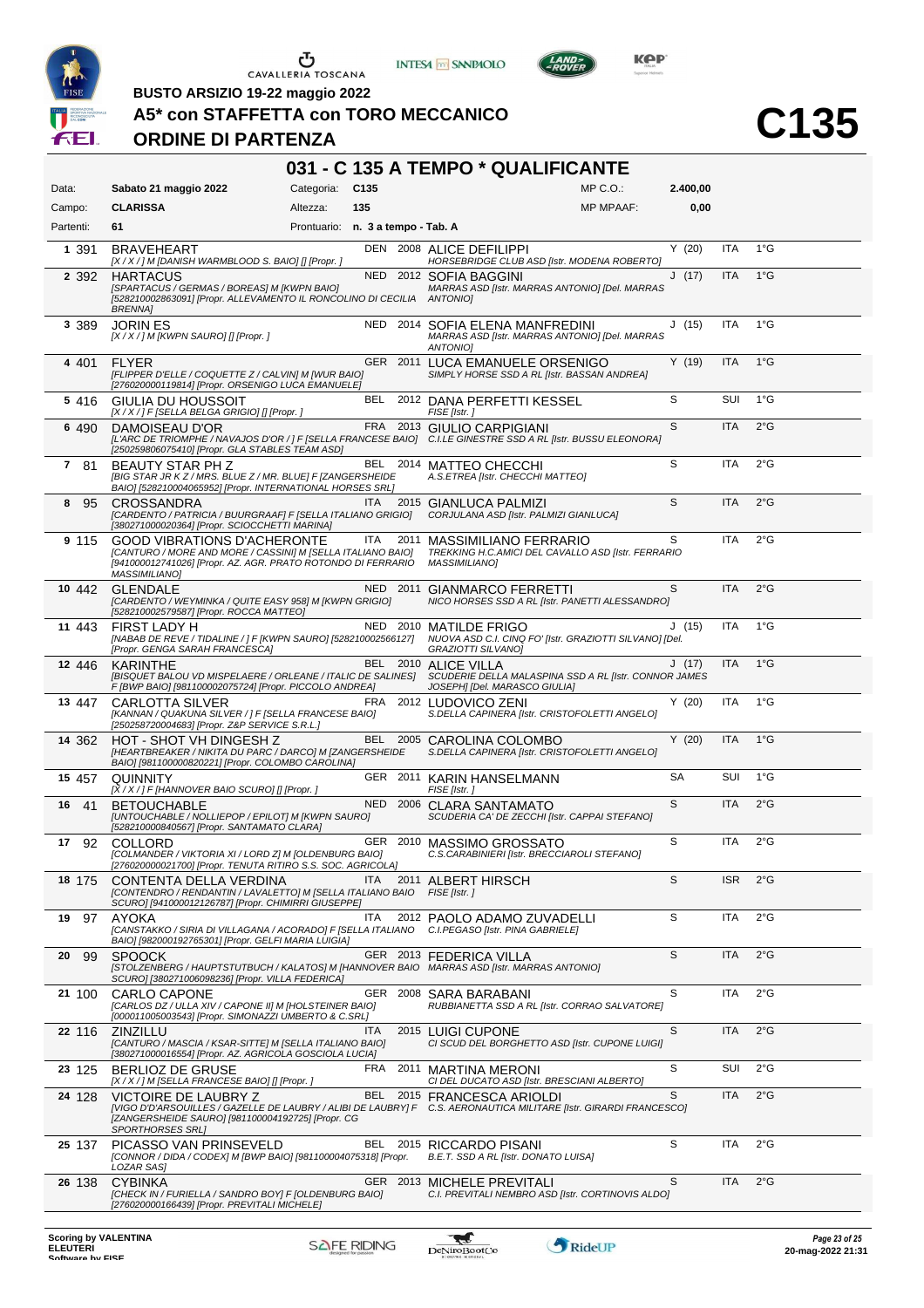





LAND-<br>-ROVER

**BUSTO ARSIZIO 19-22 maggio 2022**

**A5\* con STAFFETTA con TORO MECCANICO**

# **ORDINE DI PARTENZA**

|                                                |                                                                                                                                                                                                      |                                   |            |          | 031 - C 135 A TEMPO * QUALIFICANTE                                                                           |                  |           |            |               |                                        |
|------------------------------------------------|------------------------------------------------------------------------------------------------------------------------------------------------------------------------------------------------------|-----------------------------------|------------|----------|--------------------------------------------------------------------------------------------------------------|------------------|-----------|------------|---------------|----------------------------------------|
| Data:                                          | Sabato 21 maggio 2022                                                                                                                                                                                | Categoria: C135                   |            |          |                                                                                                              | $MP C. O.$ :     | 2.400,00  |            |               |                                        |
| Campo:                                         | <b>CLARISSA</b>                                                                                                                                                                                      | Altezza:                          | 135        |          |                                                                                                              | <b>MP MPAAF:</b> | 0,00      |            |               |                                        |
| Partenti:                                      | 61                                                                                                                                                                                                   | Prontuario: n. 3 a tempo - Tab. A |            |          |                                                                                                              |                  |           |            |               |                                        |
| 27 144                                         | <b>JOKIE DOKI B Z</b><br>[JODOKUS / TAMINKA B Z / TOPAS] M [ZANGERSHEIDE BAIO]<br>[000011013007786] [Propr. PINO GIOVANBATTISTA]                                                                     |                                   |            |          | NED 2008 GIOVANBATTISTA PINO<br>SCUOLA DI EQUITAZIONE IL CAVALLINO ASD [Istr. PINO<br>GIOVANBATTISTA]        |                  | S         | <b>ITA</b> | $2^{\circ}$ G |                                        |
| 28 146                                         | CUPIDO VG Z<br>[X / X / ] M [ZANGERSHEIDE SAURO] [] [Propr. ]                                                                                                                                        |                                   |            |          | BEL 2015 STEFANO NICOLODI<br>CENTRO IPPICO LA TORBIERA S.S.D. A R.L. [Istr. NICOLODI<br><b>STEFANOI</b>      |                  | S         | <b>ITA</b> | 2°G           |                                        |
| 29 149                                         | <b>CLINTONY LVB Z</b><br>[CLINTORD I / I-CHIMNEY / CALATO] M [ZANGERSHEIDE BAIO]<br>[967000009276050] [Propr. MIROGLIO MARTA]                                                                        |                                   | BEL        | 2011     | <b>MARTA MIROGLIO</b><br>S.I.A. [Istr. MENNUNI MARIA RITA]                                                   |                  | S         | <b>ITA</b> | $2^{\circ}$ G |                                        |
| 30 151                                         | <b>CRAZY GIRL</b><br>[CRISTALLO I / DAFNEL / AHORN] F [SELLA ITALIANO BAIO]<br>[982000192285117] [Propr. AZ. AGR. DELLA BRIANZA DI RIPAMONTI<br>GIUSEPPE D.]                                         |                                   | <b>ITA</b> |          | 2014 GIUSEPPE RIPAMONTI<br>C.I.BRIANTEO ASD [Istr. PALA GIANBATTISTA]                                        |                  | <b>SA</b> | <b>ITA</b> | $2^{\circ}$ G |                                        |
| 31 312                                         | SOPRANO DES NAUVES<br>[DOLLAR DELA PIERRE / KISSMI DES NAUVES / CHENU DU PLESSIS] C.I.M. SSD A R.L. [Istr. CASOLARI ALBERTO]<br>M [SELLA FRANCESE SAURO] [250259700373203] [Propr. BONAZZI<br>CARLA] |                                   |            |          | FRA 2006 FEDERICA FANTACCINI                                                                                 |                  | SA        | <b>ITA</b> | $1^{\circ}$ G |                                        |
|                                                |                                                                                                                                                                                                      |                                   |            |          | <b>BREAK 10 MINUTI</b>                                                                                       |                  |           |            |               |                                        |
| 32 268                                         | <b>QUATRO VH MOLENHOF Z</b><br>[QUADRILLO / DIVA VAN HET MOLENHOF / VIGO D'ARSOUILLES] M<br>[ZANGERSHEIDE BAIO SCURO] [985120031604692] [Propr. BURI<br><b>EMILIO]</b>                               |                                   |            |          | BEL 2007 EMMA GIULIA REDENTO<br>C.I.M. SSD A R.L. [Istr. CASOLARI ALBERTO]                                   |                  | Y(19)     | ITA        | 2°G           |                                        |
| 33<br>98                                       | DIAMANT DE FLOBECQ Z<br>[DIAMANT DE SEMILLY / CALYPSO DE FLOBECQ / ] M<br>[ZANGERSHEIDE GRIGIO] [981100000560279] [Propr. STRADA<br><b>ELEONORA]</b>                                                 |                                   | BEL        |          | 2010 GIULIO CARPIGIANI<br>C.I.LE GINESTRE SSD A RL [Istr. BUSSU ELEONORA]                                    |                  | S         | <b>ITA</b> | 2°G           |                                        |
| 34 153                                         | <b>HANASSI H</b><br>[CALVINO Z / AMARA / ] M [KWPN BAIO] [528210002747993] [Propr.<br><b>PERIN MATTIA1</b>                                                                                           |                                   |            |          | NED 2012 MATTEO CHECCHI<br>A.S.ETREA [Istr. CHECCHI MATTEO]                                                  |                  | S         | <b>ITA</b> | $2^{\circ}$ G |                                        |
| 35 165                                         | <b>STAKKLAWITA</b><br>[STAKKATOL / LACOBA Z / LAWITO] F [OLDENBURG GRIGIO]<br>[276020000058882] [Propr. SENONER SUSAN]                                                                               |                                   |            |          | GER 2012 GIANLUCA PALMIZI<br>CORJULANA ASD [Istr. PALMIZI GIANLUCA]                                          |                  | S         | <b>ITA</b> | $2^{\circ}$ G |                                        |
| 36 181                                         | <b>FRANC PARLER DEW-DROP</b><br>[ALBATROS DU PACHIS / FIRST LADY VAN TER HULST / QUIDAM DE<br>REVEL] M [SELLA BELGA BAIO] [985154000183711] [Propr. BUCEFALO<br>SRL]                                 |                                   |            |          | BEL 2011 MASSIMILIANO FERRARIO<br>TREKKING H.C.AMICI DEL CAVALLO ASD [Istr. FERRARIO<br><b>MASSIMILIANO]</b> |                  | S         | <b>ITA</b> | $2^{\circ}$ G |                                        |
| 37 184                                         | <b>GRANDE DAME</b><br>[ZAVALL VDL / LA ROCHELLE P / GUIDAM] F [KWPN BAIO]<br>[528210002582247] [Propr. RUGGIERO SIMONETTA]                                                                           |                                   |            |          | NED 2011 GIADA BUSSU<br>C.I.LA PINETINA [Istr. BUSSU FRANCESCO]                                              |                  | S         | ITA        | 2°G           |                                        |
| 38 188                                         | <b>BOY BAD</b><br>[BAEDEKER / MY LADY / ] M [SELLA ITALIANO BAIO]<br>[380271006008652] [Propr. NEBULONI GIANLUCA]                                                                                    |                                   | <b>ITA</b> |          | 2014 ELISABETTA CANTALUPPI<br>TRENDY HORSE ASD [Istr.]                                                       |                  | S         | <b>ITA</b> | $2^{\circ}$ G |                                        |
| 39 190                                         | LIMMERICK E.H.<br>[LORDANOS / UNA PERFETTA / CASSINI II] M [HOLSTEINER GRIGIO]<br>[380271006013397] [Propr. DEL CARRO PIETRO]                                                                        |                                   |            |          | GER 2009 MARTINA DEL CARRO<br>C.I.PEGASO [Istr. PINA GABRIELE]                                               |                  | S         | <b>ITA</b> | 2°G           |                                        |
| 40 196                                         | CANAILLE DE COQUERIE<br>[L'ARC DE TRIOMPHE / GIRL DE COQUERIE / PAPILLON ROUGE] F<br>[SELLA FRANCESE BAIO] [250258500086485] [Propr. BERNASCONI<br>ROBERTI                                           |                                   |            |          | FRA 2012 ROBERTO NOCERINO<br>C.I.LA LURA [Istr. COLOMBO GIUSEPPE]                                            |                  | S         | <b>ITA</b> | 2°G           |                                        |
|                                                | 41 197 HUSTINA<br>[USTINOV / BARINA / KOJAK] F [KWPN BAIO] [528210002831337]<br>[Propr. TREZZI PAOLO FRANCESCO]                                                                                      |                                   |            |          | NED 2012 ELEONORA TREZZI<br>IL BEDESCO ASD [Istr. CIROCCHI RITA]                                             |                  | S         | ITA        | $2^{\circ}$ G |                                        |
| 42 209                                         | ARTIST Z<br>[AIR JORDAN / PRISTANNA / ADAGIO IV] M [ZANGERSHEIDE BAIO]<br>[250259600467483] [Propr. BALDAZZI ELISA]                                                                                  |                                   |            |          | FRA 2012 MATTEO ZOJA<br>I TULIPANI ASD [Istr. ZOJA MATTEO]                                                   |                  | S         | <b>ITA</b> | 2°G           |                                        |
| 43 210                                         | <b>BERTONE LA HUBERT</b><br>[QUAPRICE BOIMARGOT QUINCY / NANA DU HAMEAU / ] M [SELLA<br>FRANCESE SAURO] [250259600446527] [Propr. A-TEAM HORSES SRL] STEFANO]                                        |                                   |            | FRA 2011 | STEFANO SACCHI<br>SCUDERIE DELLA MALASPINA SSD A RL [Istr. SACCHI                                            |                  | S         | ITA        | $2^{\circ}$ G |                                        |
| 44 216                                         | <b>CARISMA</b><br>[NABAB DE REVE / FOR LIFE HERO / FOR PLEASURE] M [SELLA<br>FRANCESE BAIO] [250259600499067] [Propr. ACREMAN GIAMMARCO]                                                             |                                   |            |          | FRA 2012 ELEONORA BUSSU<br>C.I.LE GINESTRE SSD A RL [Istr.]                                                  |                  | S         | <b>ITA</b> | 2°G           |                                        |
| 45 371                                         | <b>FIRST LADY</b><br>[ZAVALL VDL / ZIANA / KARANDASJ] F [KWPN BAIO SCURO]<br>[528210002517891] [Propr. ETREA SPORT HORSES DI CHIAMONE<br>ROSALIA MESSALINA]                                          |                                   |            |          | NED 2010 SOFIA ETREA<br>A.S.ETREA [Istr. CHECCHI MATTEO]                                                     |                  | Y(20)     | ITA        | $1^{\circ}$ G |                                        |
| 46 218                                         | JAMAICA VAN TEN BOS<br>[VIGO D'ARSOUILLES / OTILE OF COLORS / EROS PLATIERE] F [BEL.<br>WARMBLOEDPAARD BAIO] [981100002317412] [Propr. CASELLATO<br>GUIDO]                                           |                                   |            | BEL 2009 | CAMILLA CASELLATO<br>HORSE RESORT [Istr. CANOVA ANTONIA]                                                     |                  | S         | <b>ITA</b> | $2^{\circ}$ G |                                        |
| 47 226                                         | <b>BUBALOU</b><br>[BALOU DU ROUET / CHARLIN / CHICO'S BOY] M [HANNOVER BAIO]<br>[276020000052922] [Propr. LOZAR SAS]                                                                                 |                                   |            | GER 2011 | SILVIA BAZZANI<br>B.E.T. SSD A RL [Istr. DONATO LUISA]                                                       |                  | S         | ITA        | $2^{\circ}$ G |                                        |
| 48 240                                         | ADONIS DU LANDEY<br>[NINO DE ROX / ODYSSEE DU LANDEY / ] M [SELLA FRANCESE BAIO<br>SCURO] [250259701026408] [Propr. DE' MANZONI MATTEUCCI<br>ARIANNA]                                                |                                   |            | FRA 2010 | <b>FEDERICA VILLA</b><br>MARRAS ASD [Istr. MARRAS ANTONIO]                                                   |                  | S         | <b>ITA</b> | 2°G           |                                        |
| 49 246                                         | D.AMELUSINA R 54<br>$[X/X]/M$ [KWPN BAIO] [] [Propr. ]                                                                                                                                               |                                   | <b>NED</b> | 2008     | <b>MASSIMILIANO CHIATANTE</b><br>VOLTA DE MURR A.S.D. [Istr. CHIATANTE MASSIMILIANO]                         |                  | S         | ITA        | 2°G           |                                        |
| <b>Scoring by VALENTINA</b><br><b>ELEUTERI</b> |                                                                                                                                                                                                      | <b>SAFE RIDING</b>                |            |          | $\mathbf{f}$<br>DeNiroBoot('o                                                                                | RideUP           |           |            |               | Page 24 of 25<br>$20$ -man- $20222131$ |

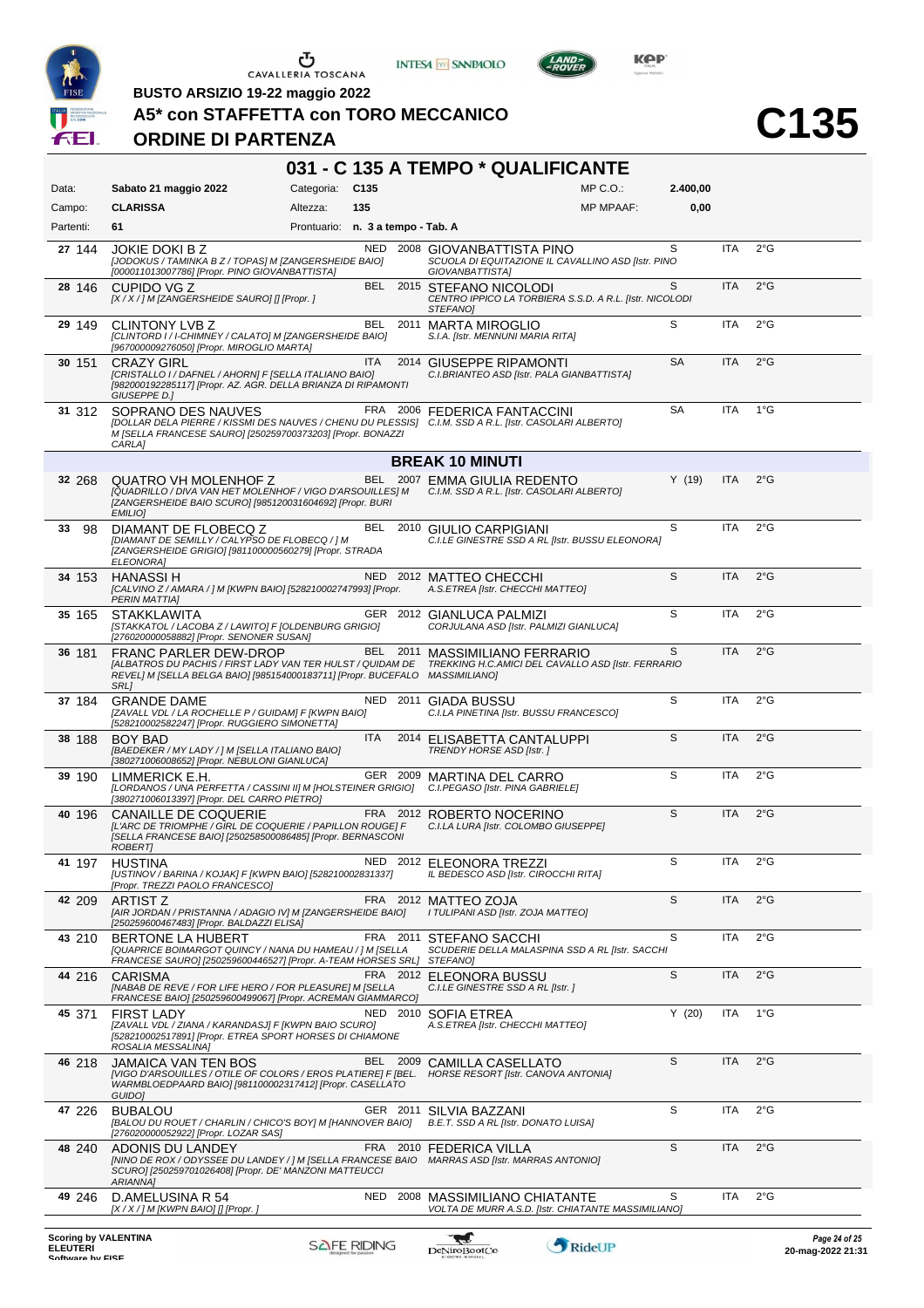





LAND-

**BUSTO ARSIZIO 19-22 maggio 2022**

#### **A5\* con STAFFETTA con TORO MECCANICO**

#### **ORDINE DI PARTENZA**

|           |                                                                                                                                                                        |                                   |            |          | 031 - C 135 A TEMPO * QUALIFICANTE                                                                                                                                            |          |            |               |    |
|-----------|------------------------------------------------------------------------------------------------------------------------------------------------------------------------|-----------------------------------|------------|----------|-------------------------------------------------------------------------------------------------------------------------------------------------------------------------------|----------|------------|---------------|----|
| Data:     | Sabato 21 maggio 2022                                                                                                                                                  | Categoria: C135                   |            |          | $MP C. O.$ :                                                                                                                                                                  | 2.400.00 |            |               |    |
| Campo:    | <b>CLARISSA</b>                                                                                                                                                        | Altezza:                          | 135        |          | <b>MP MPAAF:</b>                                                                                                                                                              | 0,00     |            |               |    |
| Partenti: | 61                                                                                                                                                                     | Prontuario: n. 3 a tempo - Tab. A |            |          |                                                                                                                                                                               |          |            |               |    |
| 50 258    | DERBY DE BEAUFOUR<br>[DIAMANT DE SEMILLY / TIENZO PALATIE / ROBIN II Z] M [SELLA<br>FRANCESE SAURO] [250258500098733] [Propr. GIGOLA PAOLA]                            |                                   |            |          | FRA 2013 MATILDE BONO<br>IL BEDESCO ASD [Istr. MARI ALESSANDRO] [Del. MARI<br><b>ALESSANDROI</b>                                                                              | J(17)    | <b>ITA</b> | $2^{\circ}$ G |    |
| 51 261    | <b>EASTWIND VDL</b><br>[BALOUBET DU ROUET / HELENA / AHORN] M [KWPN SAURO]<br>[528210002428825] [Propr. TALENT S.R.L.]                                                 |                                   | NED        |          | 2009 LUCA SCHENA<br>A. VALLEVERDE [Istr. ZAPPA CRISTIANO]                                                                                                                     | S        | <b>ITA</b> | $2^{\circ}$ G |    |
| 52 266    | <b>IVY VAN DE RIKSE</b><br>[ELTON JOHN / ORANEA / GOODTIMES] F [KWPN BAIO]<br>[528210002970860] [Propr. GUIDI MARIA ALESSANDRA]                                        |                                   |            |          | NED 2013 MARIA ALESSANDRA GUIDI<br>C.I.LA LURA [Istr. COLOMBO GIUSEPPE]                                                                                                       | S        | <b>ITA</b> | $2^{\circ}$ G |    |
| 53 269    | PAPAIA DEL SOLE<br>[982000192458220] [Propr. ORSENIGO MARIARITA]                                                                                                       |                                   | ITA        |          | 2012 VITTORIO BALSAMO<br>[CLINTON / IASMIN DEL SOLE / CASSINI] F [SELLA ITALIANO GRIGIO] ASD LA COLLINA DEL BOARDO [Istr. ESPOSITO CLAUDIA] [Del.<br><b>ESPOSITO CLAUDIAI</b> | J(18)    | <b>ITA</b> | $2^{\circ}$ G |    |
| 54 271    | CHICAGO DU TERTRE<br>[FIDELIO DU DONJON / UNIKA DU TERTRE / AIR JORDAN] M [SELLA<br>FRANCESE BAIO] [250259806061273] [Propr. MF HORSE SPORT SRL] CRISTOFOLETTI ANGELO] |                                   |            |          | FRA 2012 CECILIA BOSSI<br>S.DELLA CAPINERA [Istr. CRISTOFOLETTI ANGELO] [Del.                                                                                                 | J(18)    | <b>ITA</b> | $2^{\circ}$ G |    |
| 55 251    | <b>JANTASIE</b><br>[DOUGLAS / SANTASIA / CORLAND] M [KWPN BAIO]<br>[528210004017554] [Propr. HORSESHOP SRL]                                                            |                                   |            |          | NED 2014 ALBERT HIRSCH<br>FISE [Istr.]                                                                                                                                        | S        | <b>ISR</b> | $2^{\circ}$ G |    |
| 56 214    | CASANOVA DELLA FLORIDA<br>ITALIANO BAIO] [982000196489668] [Propr. AZ. AGR. PRATO ROTONDO MASSIMILIANO]<br>DI FERRARIO MASSIMILIANO]                                   |                                   | <b>ITA</b> |          | 2014 MASSIMILIANO FERRARIO<br>[EMILION / PERLA DELLA FLORIDA / DOHITZUN GUERNICA] M [SELLA TREKKING H.C.AMICI DEL CAVALLO ASD [Istr. FERRARIO                                 | S        | <b>ITA</b> | $2^{\circ}$ G |    |
| 57 273    | ALIBI DB Z<br>[X / X / ] F [ZANGERSHEIDE GRIGIO] [] [Propr. ]                                                                                                          |                                   | <b>BEL</b> |          | 2006 MOHAMED ISLAM KHEDDACHE<br>FISE [Istr.]                                                                                                                                  | S        | SUI        | $2^{\circ}$ G |    |
| 58 231    | <b>CLARK DEL RILATE</b><br>[CLARCON / I-GAIA M / GASPARI I] M [HOLSTEINER BAIO]<br>[276020000518786] [Propr. ALLEVAMENTO RILATE SS AGRICOLA]                           |                                   |            |          | GER 2015 GIANLUCA PALMIZI<br>CORJULANA ASD [Istr. PALMIZI GIANLUCA]                                                                                                           | S        | <b>ITA</b> | $2^{\circ}$ G |    |
| 59 282    | <b>COLD PLAY W</b><br>[LORD Z / C O'TINA TURNER Z / CALVIN] M [KWPN GRIGIO]<br>[528210002058430] [Propr. NUOVA ASD CENTRO IPPICO CINQ FO]                              |                                   |            | NED 2007 | SILVANO GRAZIOTTI<br>NUOVA ASD C.I. CINQ FO' [Istr. FUMAGALLI PAOLA]                                                                                                          | S        | <b>ITA</b> | $2^{\circ}$ G |    |
| 60 363    | <b>FALCON DE SEMILLY</b><br>BAIO] [246097202042594] [Propr. ESPOSITO LUIGI]                                                                                            |                                   |            |          | BEL 2005 FEDERICA ANGIOLELLA<br>[DIAMANT DE SEMILLY / ODA / LORD Z] M [BEL. WARMBLOEDPAARD LA PRATERIA SOCIETA' COOP. SOC. [Istr. JANSSON<br>REISSMULLER HANNA JANINA MARIAI  | S        | <b>ITA</b> | $1^{\circ}$ G |    |
| 61 182    | TEMPORANEA 21134<br>[//] [] [[Propr. EQUIMEX]                                                                                                                          |                                   |            |          | FRA 2012 ALESSANDRO MARI<br>IL BEDESCO ASD [Istr. CIROCCHI RITA]                                                                                                              | S        | <b>ITA</b> | $2^{\circ}$ G | FC |

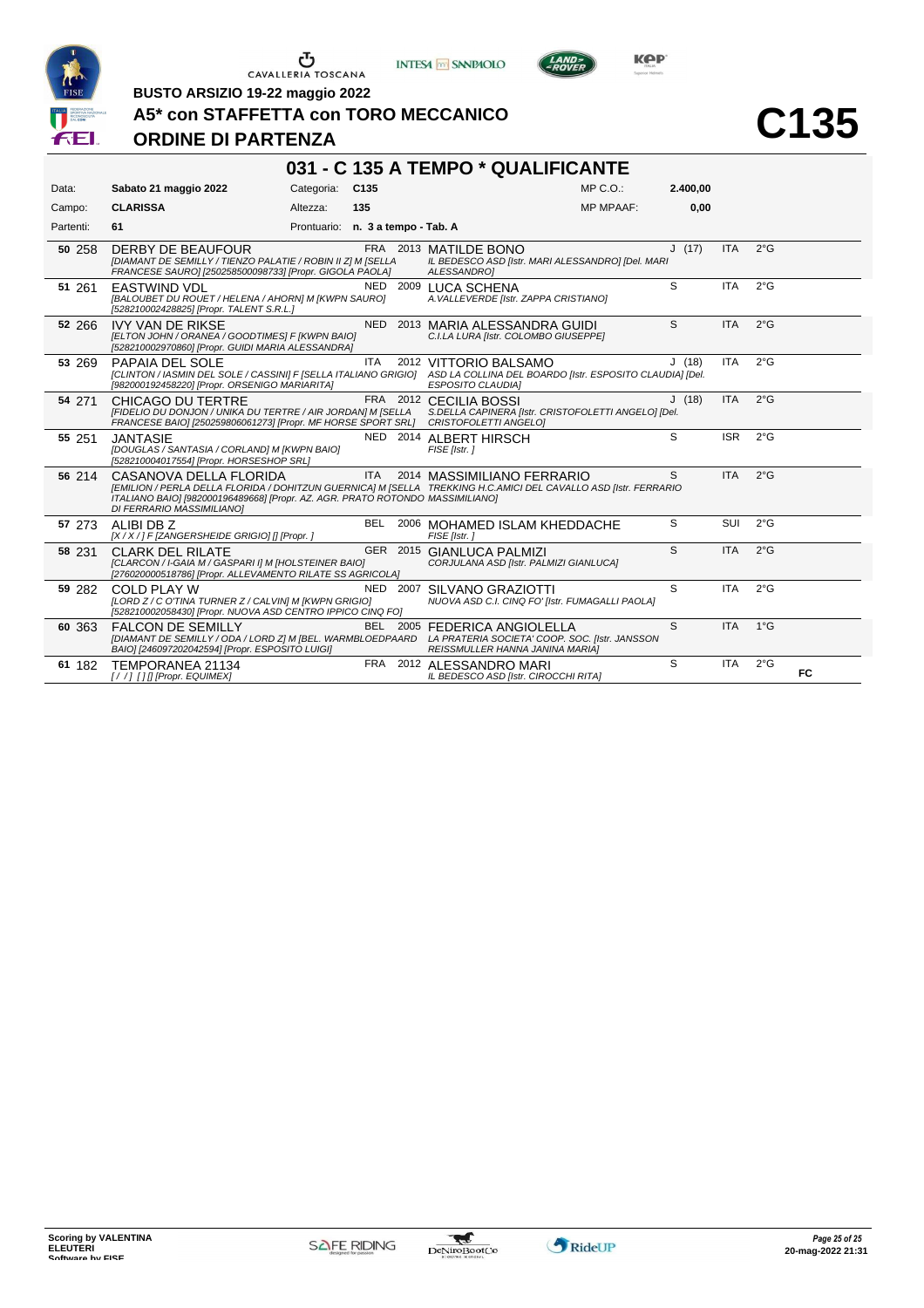

**ORDINE DI PARTENZA**

**INTESA** M SANPAOLO



**Kep** 

**BUSTO ARSIZIO 19-22 maggio 2022**

#### **A5\* con STAFFETTA con TORO MECCANICO**

|           |                                                                                                                                                  |                 |            |                         | 019 - STAFFETTA C 120 + TORO MECCANICO                                                                            |                  |           |            |               |
|-----------|--------------------------------------------------------------------------------------------------------------------------------------------------|-----------------|------------|-------------------------|-------------------------------------------------------------------------------------------------------------------|------------------|-----------|------------|---------------|
| Data:     | Sabato 21 maggio 2022                                                                                                                            | Categoria: C120 |            |                         |                                                                                                                   | MP C. O.         | 1.600,00  |            |               |
| Campo:    | <b>SOFIA</b>                                                                                                                                     | Altezza:        | 120        |                         |                                                                                                                   | <b>MP MPAAF:</b> | 0,00      |            |               |
| Partenti: | 70                                                                                                                                               |                 |            |                         | Prontuario: n. 33 speciale a staffetta su percorsi diversi a tempo - Tab. A o C                                   |                  |           |            |               |
|           | 1 IL CAVALLINO                                                                                                                                   |                 |            |                         | <b>C.E.: NEGRI M</b>                                                                                              |                  |           |            |               |
| 1 347     | <b>HELA</b><br>[ALCIDINO / AURORA V / SHAMSAN] F [SELLA ITALIANO SAURO] []<br>[Propr. AZ.AGR.NEGRI MASSIMILIANO]                                 |                 | <b>ITA</b> |                         | 2010 EDOARDO CORSARO<br>A.I.IL CAVALLINO [Istr. NEGRI MASSIMILIANO]                                               |                  | S         | <b>ITA</b> | $1^{\circ}$ G |
| 2 800     | TORO 1<br>$[!/]/F[]$ [Propr.]                                                                                                                    |                 | ITA.       | $\overline{0}$          | MASSIMILIANO NEGRI<br>A.I.IL CAVALLINO [Istr. NEGRI MASSIMILIANO]                                                 |                  | <b>SA</b> | <b>ITA</b> | $1^{\circ}$ G |
|           | 2 SULBIATESE 2                                                                                                                                   |                 |            |                         | <b>C.E.: TIZIANO MATTAVELLI</b>                                                                                   |                  |           |            |               |
| 1 454     | <b>LACAPITOLA</b><br>[LANDCAPITOL / CARDINA GUENTER / CARDINO] F [SELLA ITALIANO<br>GRIGIO] [985000380500355] [Propr. MARANGON OSTILIA]          |                 | <b>ITA</b> | 2007                    | <b>MARTINA D'ANDREA</b><br>C.I.SULBIATESE SSD A RL [Istr. MATTAVELLI TIZIANO] [Del.<br><b>MATTAVELLI TIZIANO]</b> |                  | J(16)     | <b>ITA</b> | $1^{\circ}$ G |
| 2 8 1 9   | TORO 19<br>$[!//]$ F[][[Propr.]                                                                                                                  |                 | <b>ITA</b> | $\mathbf{0}$            | <b>REBECCA ENE</b><br>C.I.SULBIATESE SSD A RL [Istr. MATTAVELLI TIZIANO] [Del.<br><b>MATTAVELLI TIZIANO]</b>      |                  | J(15)     | <b>ITA</b> | Brev.         |
|           | <b>3 I PIRATI DEI CARAIBI</b>                                                                                                                    |                 |            |                         | <b>C.E.: ROBY ARIOLDI</b>                                                                                         |                  |           |            |               |
| 1 3 6 9   | <b>TUXON</b><br>[FOUGUEUX / - / ] M [SELLA ITALIANO ROANO] [380271001020648]<br>[Propr. ALL.TO DELLA LOGGIA S.A.S. DI ARIOLDI R.& C.]            |                 | <b>ITA</b> |                         | 2013 CAMILLA LODOLA<br>C.I.LA LOGGIA [Istr. ARIOLDI EMANUELE]                                                     |                  | S         | <b>ITA</b> | $1^{\circ}$ G |
| 2 8 2 3   | <b>TORO 23</b><br>$[!/]/F[]$ [Propr.]                                                                                                            |                 | <b>ITA</b> | $\mathbf{0}$            | <b>LUCA LANZI</b><br>C.I.LO SCRIVIA ASD [Istr. LANZI FABIANO]                                                     |                  | Y(19)     | <b>ITA</b> | $1^{\circ}$ G |
|           | 4 WALDER & SOZZI                                                                                                                                 |                 |            |                         | C.E.: SOZZI                                                                                                       |                  |           |            |               |
| 1 610     | <b>BRIALDA</b><br>[X / X / ] F [SELLA OLANDESE BAIO SCURO] [] [Propr. ]                                                                          |                 |            |                         | NED 2013 FABIEN WALDER<br>[Istr. RAGIONE FRANCESCO]                                                               |                  | <b>SA</b> | <b>SUI</b> | $1^{\circ}$ G |
| 2 8 2 1   | <b>TORO 21</b>                                                                                                                                   |                 | ITA        | $\mathbf 0$             | VALENTINA SOZZI SENN<br>C.I.BREGNANO [Istr. CATTANEO ANTONIO]                                                     |                  | S         | <b>SUI</b> | $2^{\circ}$ G |
| 5 EBALTO  |                                                                                                                                                  |                 |            |                         | <b>C.E.: MAX FERRARIO</b>                                                                                         |                  |           |            |               |
| 1 364     | EBANO<br>[NONSTOP / ANDORRA / ] M [BWP BAIO] [981100000311094] [Propr.<br><b>MAGGIULLI LUIGI]</b>                                                |                 |            |                         | BEL 2004 VITTORIA BUTTI<br>TREKKING H.C.AMICI DEL CAVALLO ASD [Istr. FERRARIO<br>MASSIMILIANO]                    |                  | S         | <b>ITA</b> | $1^{\circ}$ G |
| 2 802     | TORO 2<br>$[!//]$ [] [] [Propr.]                                                                                                                 |                 | <b>ITA</b> | $\overline{0}$          | NINA CARRUCCIU<br>FISE [Istr.]                                                                                    |                  | C(12)     | SUI        | Brev.         |
| 6         | <b>N.B. HORSES</b>                                                                                                                               |                 |            |                         | <b>C.E.: NICK BORELLI</b>                                                                                         |                  |           |            |               |
| 19<br>1   | QUIRINA<br>$[X/X$ / ] F [HOLSTEINER BAIO] [] [Propr. ]                                                                                           |                 |            |                         | GER 2010 VERA SENONER<br>CE VAL GARDENA ASD [Istr. MARKART JOSEF]                                                 |                  | S         | <b>ITA</b> | $1^{\circ}G$  |
| 2 803     | TORO <sub>3</sub><br>$[!//]$ [] [] [Propr.]                                                                                                      |                 | <b>ITA</b> | $\mathbf 0$             | CARLO SPAGGIARI<br>C.I.LE GINESTRE SSD A RL [Istr. BUSSU ELEONORA]                                                |                  | Y(21)     | <b>ITA</b> | $2^{\circ}$ G |
| 7 RINCO 1 |                                                                                                                                                  |                 |            |                         | <b>C.E.: FABRIZIO MAZZOLA</b>                                                                                     |                  |           |            |               |
| 1 4 3 0   | QUITECJ<br>[QUITE CAPITOL / PAGIRA / PICARD] M [SELLA ITALIANO BAIO]<br>[977200004137702] [Propr. OLIVELLI SILVIA]                               |                 | ITA.       | 2006                    | <b>FRANCESCA BORLONI</b><br>SCUDERIA EQUISTYLE ASD [Istr. MAZZOLA FABRIZIO]                                       |                  | Y(20)     | <b>ITA</b> | $1^{\circ}$ G |
|           | 2 804 TORO 4                                                                                                                                     |                 | ITA.       | $\overline{\mathbf{0}}$ | <b>FRANCESCA SALVANESCHI</b><br>SCUDERIA EQUISTYLE ASD [Istr. MAZZOLA FABRIZIO]                                   |                  | S         | <b>ITA</b> | $1^{\circ}$ G |
|           | 8 PRINCESS OF THE SWISS MOUNTAINS                                                                                                                |                 |            |                         | <b>C.E.: KARIN HANSELMANN</b>                                                                                     |                  |           |            |               |
| 1 305     | <b>WAITAKI ROSE</b><br>[X / X / ] F [OLDENBURG GRIGIO] [] [Propr. ]                                                                              |                 |            |                         | GER 2006 ELODIE HANSELMANN<br>FISE [Istr.]                                                                        |                  | C(13)     | SUI        | $1^{\circ}$ G |
| 2 8 2 0   | TORO 20<br>$[!/$ /] $F[]$ [[Propr.]                                                                                                              |                 | <b>ITA</b> | $\mathbf 0$             | <b>MALIN CAVEGN</b><br>FISE [Istr.]                                                                               |                  | C(14)     | <b>SUI</b> | $1^{\circ}$ G |
|           | 9 MARRAS TEAM                                                                                                                                    |                 |            |                         | <b>C.E.: ANTONIO MARRAS</b>                                                                                       |                  |           |            |               |
| 1 373     | <b>DALOUET</b><br>[DARCO / BLUE BALOU / BALOU DU ROUET] F [HANNOVER BAIO]<br>[276020000302904] [Propr. IL BOSCHETTO SOCIETA' AGRICOLA SRL]       |                 | <b>ITA</b> |                         | 2013 MARCELLO VERTEMATI<br>SONZOTEAM [Istr. FRANCESCHI NELLA PAOLA ADELE]                                         |                  | Y(21)     | <b>ITA</b> | $1^{\circ}$ G |
| 2 8 1 0   | TORO 10                                                                                                                                          |                 | ITA.       | $\mathbf{0}$            | FEDERICA VILLA<br>MARRAS ASD [Istr. MARRAS ANTONIO]                                                               |                  | S         | ITA        | $2^{\circ}$ G |
|           | 10 L'ARTICOLO IL                                                                                                                                 |                 |            |                         | <b>C.E.: GROSSATO MACHO</b>                                                                                       |                  |           |            |               |
| 1 424     | BLUE DIAMOND DELLA CORTE<br>[BALOU DU ROUET / EASY DIAMOND / DIAMANT DE SEMILLY] M<br>[SELLA ITALIANO SAURO] [982000196495066] [Propr. BILT SRL] |                 | <b>ITA</b> |                         | 2013 ALESSIA BELLONI<br>IPPICA LEONARDESCA SSD A RL [Istr. ZICARI ALESSANDRA]                                     |                  | Y(19)     | <b>ITA</b> | $1^{\circ}$ G |
| 2 811     | <b>TORO 11</b><br>$[!/]/F[]$ [Propr.]                                                                                                            |                 | ITA.       | $\overline{0}$          | ALBERT HIRSCH<br>FISE [Istr.]                                                                                     |                  | S         | <b>ISR</b> | $2^{\circ}$ G |

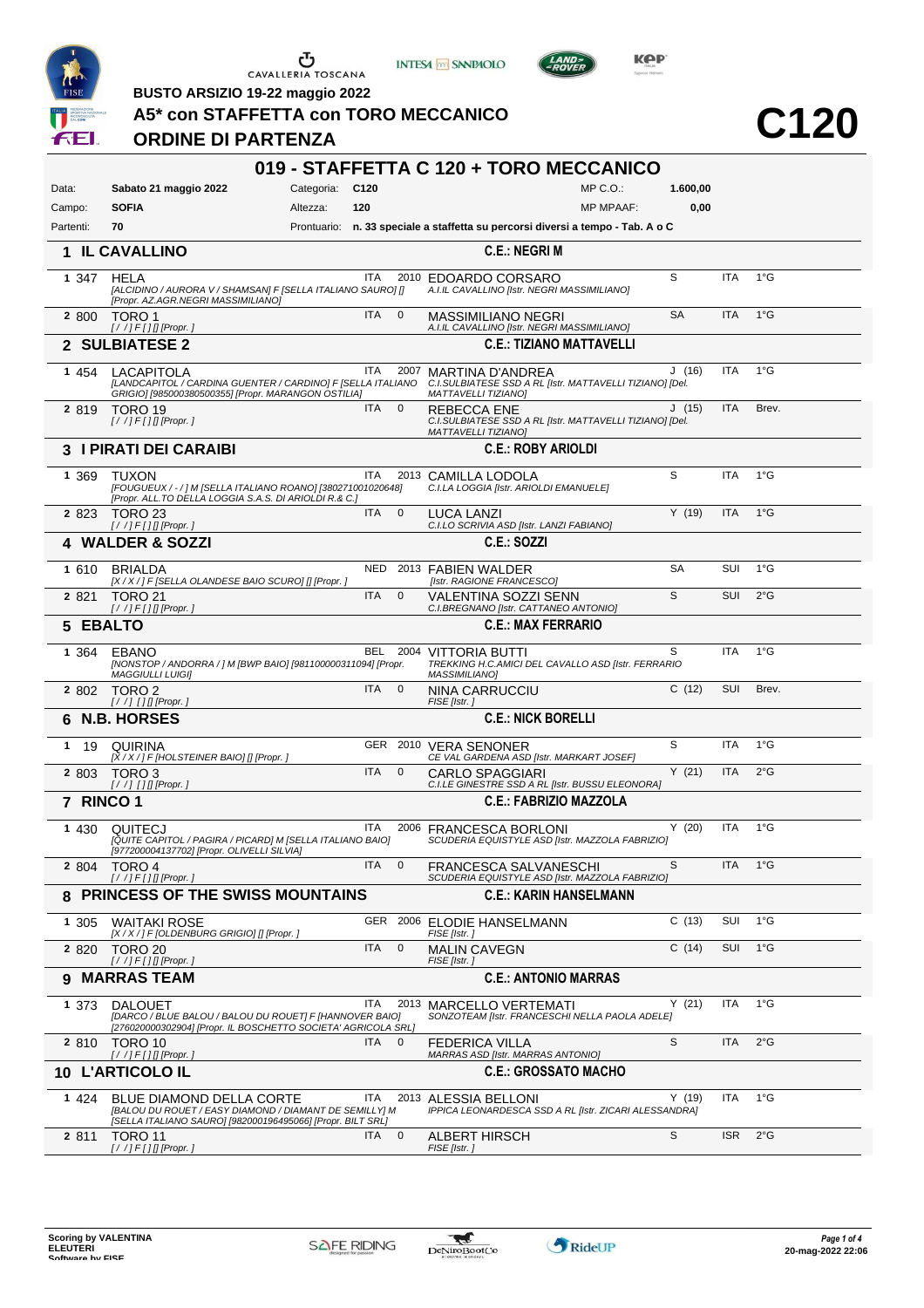

**BUSTO ARSIZIO 19-22 maggio 2022**

**ORDINE DI PARTENZA**

|  |  | A5* con STAFFETTA con TORO MECCANICO |
|--|--|--------------------------------------|

**INTESA M** SANPAOLO

**C120**

**KOP** 

 $L$ AND

|           |         |                                                                                                                                                                                                                                 |                 |             |                         | 019 - STAFFETTA C 120 + TORO MECCANICO                                                                       |                  |          |            |               |             |
|-----------|---------|---------------------------------------------------------------------------------------------------------------------------------------------------------------------------------------------------------------------------------|-----------------|-------------|-------------------------|--------------------------------------------------------------------------------------------------------------|------------------|----------|------------|---------------|-------------|
| Data:     |         | Sabato 21 maggio 2022                                                                                                                                                                                                           | Categoria: C120 |             |                         |                                                                                                              | $MP C. O.$ :     | 1.600,00 |            |               |             |
| Campo:    |         | <b>SOFIA</b>                                                                                                                                                                                                                    | Altezza:        | 120         |                         |                                                                                                              | <b>MP MPAAF:</b> | 0,00     |            |               |             |
| Partenti: |         | 70                                                                                                                                                                                                                              |                 |             |                         | Prontuario: n. 33 speciale a staffetta su percorsi diversi a tempo - Tab. A o C                              |                  |          |            |               |             |
|           |         | 11 LA VILLA                                                                                                                                                                                                                     |                 |             |                         | <b>C.E.: NEGRI M.</b>                                                                                        |                  |          |            |               |             |
|           | 1 3 1 4 | <b>LORD PRINCE</b><br>[TULORD DELLA CACCIA / PRINCIPESSA DELLA FICORA / FLAMENGO SCUDERIA LA VILLA ASD [Istr. ALBANESE ALICE]<br>DELLA FICORA] M [SELLA ITALIANO BAIO] [982000192318355] [Propr.<br><b>BIZZARRI ROBERTA]</b>    |                 |             |                         | ITA 2014 CAMILLA JOURDAN                                                                                     |                  | S        | <b>ITA</b> | $1^{\circ}$ G |             |
|           | 2 805   | TORO <sub>5</sub><br>$[!/]/F[]$ [Propr.]                                                                                                                                                                                        |                 | <b>ITA</b>  | $\overline{\mathbf{0}}$ | EDOARDO CORSARO<br>A.I.IL CAVALLINO [Istr. NEGRI MASSIMILIANO]                                               |                  | S        | <b>ITA</b> | $1^{\circ}$ G |             |
|           |         | 12 I MARIO                                                                                                                                                                                                                      |                 |             |                         | <b>C.E.: GIANLUCA SBARBARA</b>                                                                               |                  |          |            |               |             |
|           | 1 4 2 0 | ILUMINAJA<br>[ILUZJON / DOLINA / COOPER] F [WESTFALEN GRIGIO]<br>[276020000205000] [Propr. FIORUZZI SPORT HORSES SRL]                                                                                                           |                 |             |                         | GER 2011 GRETA BENEDETTA DAPRATI<br>GARDEN SILVER HORSE ASD [Istr. SBARBARO GIANLUCA]                        |                  | Y(20)    | <b>ITA</b> | $1^{\circ}$ G |             |
|           |         | 2 812 TORO 12                                                                                                                                                                                                                   |                 | <b>ITA</b>  | $\mathbf 0$             | ALESSANDRO CREMONESI                                                                                         |                  | Y(20)    | <b>ITA</b> | $1^{\circ}$ G |             |
|           |         | $[!/]/F[]$ [Propr.]<br>13 EI LUIGI                                                                                                                                                                                              |                 |             |                         | GARDEN SILVER HORSE ASD [Istr. SBARBARO GIANLUCA]<br><b>C.E.: GIANLUCA SBARBARO</b>                          |                  |          |            |               |             |
|           | 1 332   | LACARDO                                                                                                                                                                                                                         |                 |             |                         | GER 2008 MARTINA MONDINI                                                                                     |                  | S        | <b>ITA</b> | $1^{\circ}$ G |             |
|           |         | [LANDOS / OLIVIA XXXI- / CARETINO] M [HOLSTEINER BAIO]<br>[967000001375587.] [Propr. FIORUZZI SPORT HORSES SRL]                                                                                                                 |                 |             |                         | GARDEN SILVER HORSE ASD [Istr. SBARBARO GIANLUCA]                                                            |                  |          |            |               |             |
|           |         | 2 813 TORO 13<br>$[!/]/F[]$ [Propr.]                                                                                                                                                                                            |                 | ITA         | $\mathbf 0$             | GIANLUCA SBARBARO<br>GARDEN SILVER HORSE ASD [Istr. FERRARIS DONATELLA]                                      |                  | S        | <b>ITA</b> | $2^{\circ}$ G |             |
|           |         | <b>14 I DOMATORI</b>                                                                                                                                                                                                            |                 |             |                         | <b>C.E.: PALMIZI</b>                                                                                         |                  |          |            |               |             |
|           | 1 412   | JAZIER VAN'T EIGENLO<br>[HEARTBREAKER / UXIE / DARCO] M [BEL. WARMBLOEDPAARD BAIO] LE SCUDERIE DEL RE SSD A RL [Istr. BACCHI STEFANO]                                                                                           |                 | BEL         |                         | 2009 ERIKA FRANCESCA BOMBINI                                                                                 |                  | $J(18+)$ | ITA        | $1^{\circ}$ G |             |
|           | 2 8 1 4 | [981100002314768] [Propr. DI SANTO TIZIANA]<br>TORO 14<br>$[!//]$ F[] [[Propr.]                                                                                                                                                 |                 | ITA         | $\overline{0}$          | VITTORIO BALSAMO<br>ASD LA COLLINA DEL BOARDO [Istr. ESPOSITO CLAUDIA] [Del.<br><b>ESPOSITO CLAUDIA]</b>     |                  | J(18)    | ITA        | $2^{\circ}$ G |             |
|           |         | <b>15 EQUISTYLE 2</b>                                                                                                                                                                                                           |                 |             |                         | <b>C.E.: FABRI MAZZOLA</b>                                                                                   |                  |          |            |               |             |
|           | 1 452   | ORLANDO VAN HET HULST<br>[DIAMANT DE SEMILLY / ILUSIONATA VAN T MEULENHOF / LORD Z] M L'ANGOLO DEL CAVALIERE ASD [Istr. DEL COVILLO FABIO]<br>[BEL. WARMBLOEDPAARD SAURO] [981100004101625] [Propr.<br><b>BUSATO FRANCESCA]</b> |                 |             |                         | BEL 2014 FRANCESCA BUSATO                                                                                    |                  | Y(20)    | <b>ITA</b> | $1^{\circ}$ G |             |
|           | 2 8 1 6 | TORO 16<br>$[!//]$ F[][[Propr.]                                                                                                                                                                                                 |                 | <b>ITA</b>  | $\mathbf{0}$            | ALESSANDRO CORRU<br>SCUDERIA EQUISTYLE ASD [Istr. MAZZOLA FABRIZIO] [Del.<br><b>FEDELI ELENAI</b>            |                  | C(13)    | <b>ITA</b> | Brev.         |             |
|           |         | <b>16 TREKKING</b>                                                                                                                                                                                                              |                 |             |                         | <b>C.E.: MAX FERRARIO</b>                                                                                    |                  |          |            |               |             |
|           | 1 339   | ZOE DELLA FLORIDA<br>[EMILION / LUNA DELLA FLORIDA / QUIDAM DE REVEL] F [SELLA<br>ITALIANO BAIO] [941000012126680] [Propr. SAGONE MARTA]                                                                                        |                 | ITA         | 2011                    | <b>MARTA SAGONE</b><br>TREKKING H.C.AMICI DEL CAVALLO ASD [Istr. FERRARIO<br><b>MASSIMILIANO]</b>            |                  | S        | <b>ITA</b> | $1^{\circ}$ G |             |
|           |         | 2 817 TORO 17                                                                                                                                                                                                                   |                 | ITA.        | $\mathbf 0$             | <b>MELANIE BETTONI</b><br>FISE [Istr.]                                                                       |                  | S        | SUI        | Brev.         |             |
|           |         | $[!/]/F[]$ [Propr.]<br><b>17 THE BREAKFAST CLUB</b>                                                                                                                                                                             |                 |             |                         | <b>C.E.: ANTONIO MARRAS</b>                                                                                  |                  |          |            |               |             |
|           | 1 300   | <b>BON-BON</b><br>[UP TO DATE / OPRAH / LAGOS] F [KWPN SAURO] [528210000839039] MARRAS ASD [Istr. MARRAS ANTONIO] [Del. MARRAS<br>[Propr. MAFFEIS MASSIMO]                                                                      |                 | NED         |                         | 2006 SOFIA BAGGINI<br>ANTONIO]                                                                               |                  | J (17)   | ITA        | $1^{\circ}$ G |             |
|           | 2 835   | TORO 35<br>$[!//]$ F[][[Propr.]                                                                                                                                                                                                 |                 | <b>ITA</b>  | $\mathbf 0$             | MATTIA MARRAS<br>MARRAS ASD [Istr. MARRAS ANTONIO] [Del. MARRAS<br>ANTONIO]                                  |                  | J(16)    | <b>ITA</b> | $1^{\circ}$ G |             |
|           |         | <b>18 BUSTO POLICE</b>                                                                                                                                                                                                          |                 |             |                         | <b>C.E.: ANTONIO MARRAS</b>                                                                                  |                  |          |            |               |             |
|           | 1 297   | <b>DUENENSTURM</b><br>[X / X / ] M [SELLA TEDESCA BAIO] [] [Propr. ]                                                                                                                                                            |                 |             | GER 2009                | SOFIA ELENA MANFREDINI<br>MARRAS ASD [Istr. MARRAS ANTONIO] [Del. MARRAS<br>ANTONIO]                         |                  | J(15)    | <b>ITA</b> | $1^{\circ}$ G |             |
|           | 2 8 3 3 | TORO 33                                                                                                                                                                                                                         |                 | ITA         | $\mathbf 0$             | <b>MARTA CANOLA</b><br>MARRAS ASD [Istr. SALVINI VALERIA] [Del. SALVINI VALERIA]                             |                  | J(15)    | ITA        | Brev.         |             |
| 19        |         | <b>QUELLE DEL MALA 1</b>                                                                                                                                                                                                        |                 |             |                         | <b>C.E.: GIULIA MARASCO</b>                                                                                  |                  |          |            |               |             |
|           | 1 367   | VIKING DU PAINBENIT<br>[TOULON / LIBELLULE DE THURIN / ARPEGE PIERREVILLE] M [SELLA<br>FRANCESE BAIO] [250259700241226] [Propr. BORDASCO VALENTINA]                                                                             |                 |             | FRA 2009                | VALENTINA BORDASCO<br>SCUDERIE DELLA MALASPINA SSD A RL [Istr. MARASCO<br><b>GIULIAI</b>                     |                  | S        | ITA        | $1^{\circ}$ G |             |
|           | 2 808   | TORO 8<br>$[!/$ /] $F[]$ [Propr.]                                                                                                                                                                                               |                 | ITA.        | $\mathbf 0$             | <b>ALICE VILLA</b><br>SCUDERIE DELLA MALASPINA SSD A RL [Istr. CONNOR JAMES<br>JOSEPH] [Del. MARASCO GIULIA] |                  | J(17)    | ITA        | $1^{\circ}$ G |             |
|           |         | 20 QUELLE DEL MALA 2                                                                                                                                                                                                            |                 |             |                         | <b>C.E.: GIULIA MARASCO</b>                                                                                  |                  |          |            |               |             |
|           | 1 408   | ALTENKLOSTERHOF'S BIG BROWN<br>[BALOUS BELLINI / ANKA / ] M [WESTFALEN BAIO] [276020000280586]<br>[Propr. LUCCHESI WANDA]                                                                                                       |                 |             |                         | GER 2013 DENISE BAZZOLI<br>SCUDERIE DELLA MALASPINA SSD A RL [Istr. CONNOR JAMES<br><b>JOSEPH1</b>           |                  | Y(19)    | ITA        | $1^{\circ}$ G |             |
|           |         | <b>Scoring by VALENTINA</b>                                                                                                                                                                                                     |                 | CAFE DINNIC |                         | $\mathcal{L}$                                                                                                |                  |          |            |               | Page 2 of 4 |

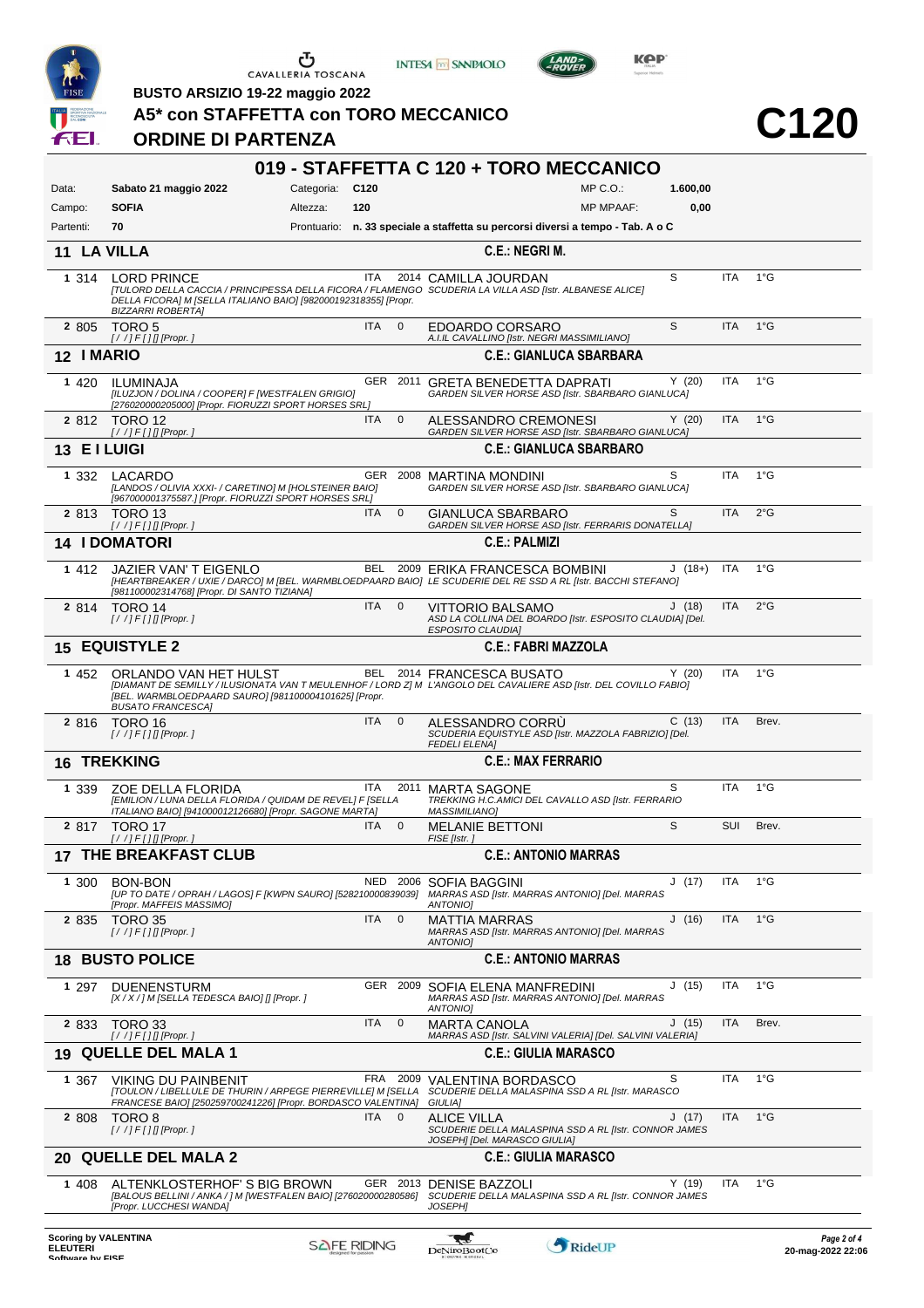

**INTESA M** SANPAOLO





**BUSTO ARSIZIO 19-22 maggio 2022**

| 019 - STAFFETTA C 120 + TORO MECCANICO<br>Categoria: C120<br>$MP C. O.$ :<br>Sabato 21 maggio 2022<br>1.600,00<br><b>SOFIA</b><br>0,00<br>Altezza:<br>120<br><b>MP MPAAF:</b><br>Prontuario: n. 33 speciale a staffetta su percorsi diversi a tempo - Tab. A o C<br>70<br>20 QUELLE DEL MALA 2<br><b>C.E.: GIULIA MARASCO</b><br>$1^{\circ}$ G<br><b>ITA</b><br>$\mathbf{0}$<br>Y(19)<br><b>ITA</b><br>TORO 9<br>LUCREZIA ROCCA<br>SCUDERIE DELLA MALASPINA SSD A RL [Istr. CONNOR JAMES<br>$[!//]$ F[][[Propr.]<br><b>JOSEPHI</b><br>21 SOFFICINI SWANG<br><b>C.E.: VIVIANO CIROCCHI</b><br>FRA 2012 CARLOTTA FURLANETTO<br>J(17)<br><b>ITA</b><br>$1^{\circ}G$<br><b>CASSIDY GESMERAY</b><br>[X / X / ] M [SELLA FRANCESE SAURO] [] [Propr. ]<br>IL BEDESCO ASD [Istr. CIROCCHI VIVIANO FELICIANO] [Del.<br>CIROCCHI VIVIANO FELICIANO]<br><b>ITA</b><br>J(15)<br><b>ITA</b><br>Brev.<br>TORO 7<br>$\mathbf 0$<br>SOFIA AZZOLA<br>IL BEDESCO ASD [Istr. CIROCCHI VIVIANO FELICIANO] [Del.<br>$[!/]/F[]$ [Propr.]<br>CIROCCHI VIVIANO FELICIANO]<br>22 LA BELLA E LA BESTIA<br><b>C.E.: VIVIANO CIROCCHI</b><br>Y(20)<br>ITA<br>$1^{\circ}G$<br>NED 2014 PAOLO MARI<br>JAFFIER J<br>[UP TO DATE / SAFFIER'S VL / ] M [KWPN GRIGIO] [528210004151532] IL BEDESCO ASD [Istr. CIROCCHI RITA]<br>[Propr. EQUIMEX SRL]<br><b>ITA</b><br>J(17)<br><b>ITA</b><br>$2^{\circ}$ G<br>TORO 6<br>$\mathbf{0}$<br><b>MATILDE BONO</b><br>IL BEDESCO ASD [Istr. MARI ALESSANDRO] [Del. MARI<br>$[!/$ /] $F[]$ [Propr.]<br>ALESSANDRO]<br><b>23 RUK</b><br><b>C.E.: SERENA SCIELZO</b><br>NED 2014 SUAMI PURITANI<br>ITA<br>$1^{\circ}G$<br><b>JASPER</b><br>J(15)<br>A.S.D.C.I.RUK [Istr. LOMBARDI LARISSA] [Del. SCIELZO<br>[CONTENDRO I / ONEA-D / INDOCTRO] M [KWPN BAIO SCURO]<br>[528210004137397] [Propr. VIELMI DEBORA]<br><b>SERENA1</b><br>ITA<br>$\mathbf{0}$<br>ITA<br>Brev.<br><b>TORO</b><br><b>GAIA MERONI</b><br>J(17)<br>A.S.D.C.I.RUK [Istr. LOMBARDI LARISSA] [Del. SCIELZO<br>$[!//]$ [] [] [Propr.]<br><b>SERENA1</b><br>24 EQUISTYLE 1<br><b>C.E.: FABRI MAZZOLA</b><br>S<br>$1^{\circ}$ G<br><b>ITA</b><br>ITA.<br>2013 FRANCESCA SALVANESCHI<br><b>DALOUBET</b><br>[BALOUBET DU ROUET / SARAGOZZA / DOHITZUN GUERNICA] F<br>SCUDERIA EQUISTYLE ASD [Istr. MAZZOLA FABRIZIO]<br>[SELLA ITALIANO SAURO] [982000192457796] [Propr. SALVANESCHI<br>FRANCESCA]<br><b>ITA</b><br>$\mathbf{0}$<br>C(13)<br><b>ITA</b><br>Brev.<br>TORO 15<br>ALLEGRA DIGESI<br>SCUDERIA EQUISTYLE ASD [Istr. MAZZOLA FABRIZIO] [Del.<br>$[!//]$ F[][[Propr.]<br><b>FEDELI ELENA]</b><br>25 HORSEBRIDGE 2<br><b>C.E.: ROBERTO MODENA</b><br>$1^{\circ}$ G<br><b>ITA</b><br>BEL 2013 LUDOVICA BURATO<br>J(17)<br><b>NOFA</b><br>[PRESLEY BOY / TESS BRIOLITA / ] F [BEL. WARMBLOEDPAARD BAIO] HORSEBRIDGE CLUB ASD [Istr. FAGO FRANCESCO] [Del.<br>[981100004055803] [Propr. BURATO LUDOVICA]<br>MODENA ROBERTO]<br><b>ITA</b><br>Y(20)<br><b>ITA</b><br>$1^{\circ}G$<br>$\mathbf 0$<br>TORO 31<br><b>ALICE DEFILIPPI</b><br>HORSEBRIDGE CLUB ASD [Istr. MODENA ROBERTO]<br>[//]F[][[Propr.]<br>26 HORSEBRIDGE 3<br><b>C.E.: ROBERTO MODENA</b><br>BEL 2011 CLOE ZUCCA<br>Y(19)<br>ITA<br>$1^{\circ}G$<br>LANCELOT TER LINDEN<br>[THUNDER VAN DE ZUUTHOEVE / OLYMPIA CERISE / ] M [BWP BAIO<br>HORSEBRIDGE CLUB ASD [Istr. MODENA ROBERTO]<br>CILIEGIA] [981100002507657] [Propr. LUZI VALENTINA]<br><b>ITA</b><br>S<br><b>ITA</b><br>$1^{\circ}$ G<br>TORO 32<br>$\mathbf{0}$<br>ANTONIA ELIZABETH ZORAT<br>HORSEBRIDGE CLUB ASD [Istr. MODENA ROBERTO]<br>[/ /] F [ ] [] [Propr. ]<br>27 HORSEBRIDGE<br><b>C.E.: ROBERTO MODENA</b><br>J(18)<br>ITA<br>$1^{\circ}$ G<br><b>DEFTIG</b><br>NED 2008 GIADA IVALDI<br>[USTINOV / ARANCA / ] F [KWPN MORELLO] [528210002222113] [Propr. HORSEBRIDGE CLUB ASD [Istr. FAGO FRANCESCO] [Del.<br>CANEPARI FEDERICA]<br><b>MODENA ROBERTOJ</b><br><b>ITA</b><br>$\mathbf 0$<br><b>ITA</b><br>$1^{\circ}$ G<br>$J(18+)$<br>TORO 30<br><b>FEDERICO MARCOZ</b><br>HORSEBRIDGE CLUB ASD [Istr. FAGO FRANCESCO]<br>[ / / ] F [ ] [] [Propr. ]<br><b>SIMPLY THE BEST</b><br><b>C.E.: ANDREA BASSAN</b><br>$1^{\circ}$ G<br>ITA<br>IRL<br>J(16)<br>Pony<br>LCC WESTMOUNT MIRAHS STAR<br>2011<br>CECILIA MARIA AVANTARIO<br>[WESTSIDE MIRAH / ARKINSOL DIAMOND / VDL ARKANSAS] F [IRISH<br>SIMPLY HORSE SSD A RL [Istr. BASSAN ANDREA] [Del. BASSAN<br>PONY APPALOOSA NERO] [372140316828359] [Propr. AVANTARIO<br>ANDREA]<br><b>DANIELEI</b><br>ITA<br><b>ITA</b><br>$1^{\circ}$ G<br><b>TORO 27</b><br>$\mathbf 0$<br>Y(19)<br>LUCA EMANUELE ORSENIGO<br>$[!/]/F[]$ [Propr.]<br>SIMPLY HORSE SSD A RL [Istr. BASSAN ANDREA]<br>29 DEL RE TEAM<br><b>C.E.: STEFANO BACCHI</b><br>S<br>ITA<br>$1^{\circ}G$<br>NED<br>PALMA DI GIO<br>2010 LAURA MARIA RUBBINI<br>[CLOCHARD / JANE / ] F [SELLA OLANDESE SAURO]<br>LE SCUDERIE DEL RE SSD A RL [Istr. BACCHI STEFANO]<br>[528210002583212] [Propr. LE SCUDERIE DEL RE S.R.L. ASD]<br>$\mathbf 0$<br>S<br><b>ITA</b><br>$2^{\circ}$ G<br><b>ITA</b><br>TORO 26<br><b>STEFANO BACCHI</b><br>LE SCUDERIE DEL RE SSD A RL [Istr. BACCHI STEFANO]<br>$[!/]/$ $F[]$ [Propr. ]<br><b>Scoring by VALENTINA</b><br>w | F+I       | A5* con STAFFETTA con TORO MECCANICO<br><b>ORDINE DI PARTENZA</b> |  |  |  | C120        |
|-----------------------------------------------------------------------------------------------------------------------------------------------------------------------------------------------------------------------------------------------------------------------------------------------------------------------------------------------------------------------------------------------------------------------------------------------------------------------------------------------------------------------------------------------------------------------------------------------------------------------------------------------------------------------------------------------------------------------------------------------------------------------------------------------------------------------------------------------------------------------------------------------------------------------------------------------------------------------------------------------------------------------------------------------------------------------------------------------------------------------------------------------------------------------------------------------------------------------------------------------------------------------------------------------------------------------------------------------------------------------------------------------------------------------------------------------------------------------------------------------------------------------------------------------------------------------------------------------------------------------------------------------------------------------------------------------------------------------------------------------------------------------------------------------------------------------------------------------------------------------------------------------------------------------------------------------------------------------------------------------------------------------------------------------------------------------------------------------------------------------------------------------------------------------------------------------------------------------------------------------------------------------------------------------------------------------------------------------------------------------------------------------------------------------------------------------------------------------------------------------------------------------------------------------------------------------------------------------------------------------------------------------------------------------------------------------------------------------------------------------------------------------------------------------------------------------------------------------------------------------------------------------------------------------------------------------------------------------------------------------------------------------------------------------------------------------------------------------------------------------------------------------------------------------------------------------------------------------------------------------------------------------------------------------------------------------------------------------------------------------------------------------------------------------------------------------------------------------------------------------------------------------------------------------------------------------------------------------------------------------------------------------------------------------------------------------------------------------------------------------------------------------------------------------------------------------------------------------------------------------------------------------------------------------------------------------------------------------------------------------------------------------------------------------------------------------------------------------------------------------------------------------------------------------------------------------------------------------------------------------------------------------------------------------------------------------------------------------------------------------------------------------------------------------------------------------------------------------------------------------------------------------------------------------------------------------------------------------------------------------------------------------------------------------------------------------------------------------------------------------------------------------------------------------------------------------------------------------------------------------------------------------------------------------------------------------------------------------------------------------------------------------------------------------------------------------------------------------------------------------------------------------------------------------------|-----------|-------------------------------------------------------------------|--|--|--|-------------|
|                                                                                                                                                                                                                                                                                                                                                                                                                                                                                                                                                                                                                                                                                                                                                                                                                                                                                                                                                                                                                                                                                                                                                                                                                                                                                                                                                                                                                                                                                                                                                                                                                                                                                                                                                                                                                                                                                                                                                                                                                                                                                                                                                                                                                                                                                                                                                                                                                                                                                                                                                                                                                                                                                                                                                                                                                                                                                                                                                                                                                                                                                                                                                                                                                                                                                                                                                                                                                                                                                                                                                                                                                                                                                                                                                                                                                                                                                                                                                                                                                                                                                                                                                                                                                                                                                                                                                                                                                                                                                                                                                                                                                                                                                                                                                                                                                                                                                                                                                                                                                                                                                                                                                                             |           |                                                                   |  |  |  |             |
|                                                                                                                                                                                                                                                                                                                                                                                                                                                                                                                                                                                                                                                                                                                                                                                                                                                                                                                                                                                                                                                                                                                                                                                                                                                                                                                                                                                                                                                                                                                                                                                                                                                                                                                                                                                                                                                                                                                                                                                                                                                                                                                                                                                                                                                                                                                                                                                                                                                                                                                                                                                                                                                                                                                                                                                                                                                                                                                                                                                                                                                                                                                                                                                                                                                                                                                                                                                                                                                                                                                                                                                                                                                                                                                                                                                                                                                                                                                                                                                                                                                                                                                                                                                                                                                                                                                                                                                                                                                                                                                                                                                                                                                                                                                                                                                                                                                                                                                                                                                                                                                                                                                                                                             | Data:     |                                                                   |  |  |  |             |
|                                                                                                                                                                                                                                                                                                                                                                                                                                                                                                                                                                                                                                                                                                                                                                                                                                                                                                                                                                                                                                                                                                                                                                                                                                                                                                                                                                                                                                                                                                                                                                                                                                                                                                                                                                                                                                                                                                                                                                                                                                                                                                                                                                                                                                                                                                                                                                                                                                                                                                                                                                                                                                                                                                                                                                                                                                                                                                                                                                                                                                                                                                                                                                                                                                                                                                                                                                                                                                                                                                                                                                                                                                                                                                                                                                                                                                                                                                                                                                                                                                                                                                                                                                                                                                                                                                                                                                                                                                                                                                                                                                                                                                                                                                                                                                                                                                                                                                                                                                                                                                                                                                                                                                             | Campo:    |                                                                   |  |  |  |             |
|                                                                                                                                                                                                                                                                                                                                                                                                                                                                                                                                                                                                                                                                                                                                                                                                                                                                                                                                                                                                                                                                                                                                                                                                                                                                                                                                                                                                                                                                                                                                                                                                                                                                                                                                                                                                                                                                                                                                                                                                                                                                                                                                                                                                                                                                                                                                                                                                                                                                                                                                                                                                                                                                                                                                                                                                                                                                                                                                                                                                                                                                                                                                                                                                                                                                                                                                                                                                                                                                                                                                                                                                                                                                                                                                                                                                                                                                                                                                                                                                                                                                                                                                                                                                                                                                                                                                                                                                                                                                                                                                                                                                                                                                                                                                                                                                                                                                                                                                                                                                                                                                                                                                                                             | Partenti: |                                                                   |  |  |  |             |
|                                                                                                                                                                                                                                                                                                                                                                                                                                                                                                                                                                                                                                                                                                                                                                                                                                                                                                                                                                                                                                                                                                                                                                                                                                                                                                                                                                                                                                                                                                                                                                                                                                                                                                                                                                                                                                                                                                                                                                                                                                                                                                                                                                                                                                                                                                                                                                                                                                                                                                                                                                                                                                                                                                                                                                                                                                                                                                                                                                                                                                                                                                                                                                                                                                                                                                                                                                                                                                                                                                                                                                                                                                                                                                                                                                                                                                                                                                                                                                                                                                                                                                                                                                                                                                                                                                                                                                                                                                                                                                                                                                                                                                                                                                                                                                                                                                                                                                                                                                                                                                                                                                                                                                             |           |                                                                   |  |  |  |             |
|                                                                                                                                                                                                                                                                                                                                                                                                                                                                                                                                                                                                                                                                                                                                                                                                                                                                                                                                                                                                                                                                                                                                                                                                                                                                                                                                                                                                                                                                                                                                                                                                                                                                                                                                                                                                                                                                                                                                                                                                                                                                                                                                                                                                                                                                                                                                                                                                                                                                                                                                                                                                                                                                                                                                                                                                                                                                                                                                                                                                                                                                                                                                                                                                                                                                                                                                                                                                                                                                                                                                                                                                                                                                                                                                                                                                                                                                                                                                                                                                                                                                                                                                                                                                                                                                                                                                                                                                                                                                                                                                                                                                                                                                                                                                                                                                                                                                                                                                                                                                                                                                                                                                                                             | 2 809     |                                                                   |  |  |  |             |
|                                                                                                                                                                                                                                                                                                                                                                                                                                                                                                                                                                                                                                                                                                                                                                                                                                                                                                                                                                                                                                                                                                                                                                                                                                                                                                                                                                                                                                                                                                                                                                                                                                                                                                                                                                                                                                                                                                                                                                                                                                                                                                                                                                                                                                                                                                                                                                                                                                                                                                                                                                                                                                                                                                                                                                                                                                                                                                                                                                                                                                                                                                                                                                                                                                                                                                                                                                                                                                                                                                                                                                                                                                                                                                                                                                                                                                                                                                                                                                                                                                                                                                                                                                                                                                                                                                                                                                                                                                                                                                                                                                                                                                                                                                                                                                                                                                                                                                                                                                                                                                                                                                                                                                             |           |                                                                   |  |  |  |             |
|                                                                                                                                                                                                                                                                                                                                                                                                                                                                                                                                                                                                                                                                                                                                                                                                                                                                                                                                                                                                                                                                                                                                                                                                                                                                                                                                                                                                                                                                                                                                                                                                                                                                                                                                                                                                                                                                                                                                                                                                                                                                                                                                                                                                                                                                                                                                                                                                                                                                                                                                                                                                                                                                                                                                                                                                                                                                                                                                                                                                                                                                                                                                                                                                                                                                                                                                                                                                                                                                                                                                                                                                                                                                                                                                                                                                                                                                                                                                                                                                                                                                                                                                                                                                                                                                                                                                                                                                                                                                                                                                                                                                                                                                                                                                                                                                                                                                                                                                                                                                                                                                                                                                                                             | 1 462     |                                                                   |  |  |  |             |
|                                                                                                                                                                                                                                                                                                                                                                                                                                                                                                                                                                                                                                                                                                                                                                                                                                                                                                                                                                                                                                                                                                                                                                                                                                                                                                                                                                                                                                                                                                                                                                                                                                                                                                                                                                                                                                                                                                                                                                                                                                                                                                                                                                                                                                                                                                                                                                                                                                                                                                                                                                                                                                                                                                                                                                                                                                                                                                                                                                                                                                                                                                                                                                                                                                                                                                                                                                                                                                                                                                                                                                                                                                                                                                                                                                                                                                                                                                                                                                                                                                                                                                                                                                                                                                                                                                                                                                                                                                                                                                                                                                                                                                                                                                                                                                                                                                                                                                                                                                                                                                                                                                                                                                             | 2 807     |                                                                   |  |  |  |             |
|                                                                                                                                                                                                                                                                                                                                                                                                                                                                                                                                                                                                                                                                                                                                                                                                                                                                                                                                                                                                                                                                                                                                                                                                                                                                                                                                                                                                                                                                                                                                                                                                                                                                                                                                                                                                                                                                                                                                                                                                                                                                                                                                                                                                                                                                                                                                                                                                                                                                                                                                                                                                                                                                                                                                                                                                                                                                                                                                                                                                                                                                                                                                                                                                                                                                                                                                                                                                                                                                                                                                                                                                                                                                                                                                                                                                                                                                                                                                                                                                                                                                                                                                                                                                                                                                                                                                                                                                                                                                                                                                                                                                                                                                                                                                                                                                                                                                                                                                                                                                                                                                                                                                                                             |           |                                                                   |  |  |  |             |
|                                                                                                                                                                                                                                                                                                                                                                                                                                                                                                                                                                                                                                                                                                                                                                                                                                                                                                                                                                                                                                                                                                                                                                                                                                                                                                                                                                                                                                                                                                                                                                                                                                                                                                                                                                                                                                                                                                                                                                                                                                                                                                                                                                                                                                                                                                                                                                                                                                                                                                                                                                                                                                                                                                                                                                                                                                                                                                                                                                                                                                                                                                                                                                                                                                                                                                                                                                                                                                                                                                                                                                                                                                                                                                                                                                                                                                                                                                                                                                                                                                                                                                                                                                                                                                                                                                                                                                                                                                                                                                                                                                                                                                                                                                                                                                                                                                                                                                                                                                                                                                                                                                                                                                             | 1 4 3 3   |                                                                   |  |  |  |             |
|                                                                                                                                                                                                                                                                                                                                                                                                                                                                                                                                                                                                                                                                                                                                                                                                                                                                                                                                                                                                                                                                                                                                                                                                                                                                                                                                                                                                                                                                                                                                                                                                                                                                                                                                                                                                                                                                                                                                                                                                                                                                                                                                                                                                                                                                                                                                                                                                                                                                                                                                                                                                                                                                                                                                                                                                                                                                                                                                                                                                                                                                                                                                                                                                                                                                                                                                                                                                                                                                                                                                                                                                                                                                                                                                                                                                                                                                                                                                                                                                                                                                                                                                                                                                                                                                                                                                                                                                                                                                                                                                                                                                                                                                                                                                                                                                                                                                                                                                                                                                                                                                                                                                                                             | 2 806     |                                                                   |  |  |  |             |
|                                                                                                                                                                                                                                                                                                                                                                                                                                                                                                                                                                                                                                                                                                                                                                                                                                                                                                                                                                                                                                                                                                                                                                                                                                                                                                                                                                                                                                                                                                                                                                                                                                                                                                                                                                                                                                                                                                                                                                                                                                                                                                                                                                                                                                                                                                                                                                                                                                                                                                                                                                                                                                                                                                                                                                                                                                                                                                                                                                                                                                                                                                                                                                                                                                                                                                                                                                                                                                                                                                                                                                                                                                                                                                                                                                                                                                                                                                                                                                                                                                                                                                                                                                                                                                                                                                                                                                                                                                                                                                                                                                                                                                                                                                                                                                                                                                                                                                                                                                                                                                                                                                                                                                             |           |                                                                   |  |  |  |             |
|                                                                                                                                                                                                                                                                                                                                                                                                                                                                                                                                                                                                                                                                                                                                                                                                                                                                                                                                                                                                                                                                                                                                                                                                                                                                                                                                                                                                                                                                                                                                                                                                                                                                                                                                                                                                                                                                                                                                                                                                                                                                                                                                                                                                                                                                                                                                                                                                                                                                                                                                                                                                                                                                                                                                                                                                                                                                                                                                                                                                                                                                                                                                                                                                                                                                                                                                                                                                                                                                                                                                                                                                                                                                                                                                                                                                                                                                                                                                                                                                                                                                                                                                                                                                                                                                                                                                                                                                                                                                                                                                                                                                                                                                                                                                                                                                                                                                                                                                                                                                                                                                                                                                                                             | 1 437     |                                                                   |  |  |  |             |
|                                                                                                                                                                                                                                                                                                                                                                                                                                                                                                                                                                                                                                                                                                                                                                                                                                                                                                                                                                                                                                                                                                                                                                                                                                                                                                                                                                                                                                                                                                                                                                                                                                                                                                                                                                                                                                                                                                                                                                                                                                                                                                                                                                                                                                                                                                                                                                                                                                                                                                                                                                                                                                                                                                                                                                                                                                                                                                                                                                                                                                                                                                                                                                                                                                                                                                                                                                                                                                                                                                                                                                                                                                                                                                                                                                                                                                                                                                                                                                                                                                                                                                                                                                                                                                                                                                                                                                                                                                                                                                                                                                                                                                                                                                                                                                                                                                                                                                                                                                                                                                                                                                                                                                             | 2 801     |                                                                   |  |  |  |             |
|                                                                                                                                                                                                                                                                                                                                                                                                                                                                                                                                                                                                                                                                                                                                                                                                                                                                                                                                                                                                                                                                                                                                                                                                                                                                                                                                                                                                                                                                                                                                                                                                                                                                                                                                                                                                                                                                                                                                                                                                                                                                                                                                                                                                                                                                                                                                                                                                                                                                                                                                                                                                                                                                                                                                                                                                                                                                                                                                                                                                                                                                                                                                                                                                                                                                                                                                                                                                                                                                                                                                                                                                                                                                                                                                                                                                                                                                                                                                                                                                                                                                                                                                                                                                                                                                                                                                                                                                                                                                                                                                                                                                                                                                                                                                                                                                                                                                                                                                                                                                                                                                                                                                                                             |           |                                                                   |  |  |  |             |
|                                                                                                                                                                                                                                                                                                                                                                                                                                                                                                                                                                                                                                                                                                                                                                                                                                                                                                                                                                                                                                                                                                                                                                                                                                                                                                                                                                                                                                                                                                                                                                                                                                                                                                                                                                                                                                                                                                                                                                                                                                                                                                                                                                                                                                                                                                                                                                                                                                                                                                                                                                                                                                                                                                                                                                                                                                                                                                                                                                                                                                                                                                                                                                                                                                                                                                                                                                                                                                                                                                                                                                                                                                                                                                                                                                                                                                                                                                                                                                                                                                                                                                                                                                                                                                                                                                                                                                                                                                                                                                                                                                                                                                                                                                                                                                                                                                                                                                                                                                                                                                                                                                                                                                             | 1 325     |                                                                   |  |  |  |             |
|                                                                                                                                                                                                                                                                                                                                                                                                                                                                                                                                                                                                                                                                                                                                                                                                                                                                                                                                                                                                                                                                                                                                                                                                                                                                                                                                                                                                                                                                                                                                                                                                                                                                                                                                                                                                                                                                                                                                                                                                                                                                                                                                                                                                                                                                                                                                                                                                                                                                                                                                                                                                                                                                                                                                                                                                                                                                                                                                                                                                                                                                                                                                                                                                                                                                                                                                                                                                                                                                                                                                                                                                                                                                                                                                                                                                                                                                                                                                                                                                                                                                                                                                                                                                                                                                                                                                                                                                                                                                                                                                                                                                                                                                                                                                                                                                                                                                                                                                                                                                                                                                                                                                                                             | 2 815     |                                                                   |  |  |  |             |
|                                                                                                                                                                                                                                                                                                                                                                                                                                                                                                                                                                                                                                                                                                                                                                                                                                                                                                                                                                                                                                                                                                                                                                                                                                                                                                                                                                                                                                                                                                                                                                                                                                                                                                                                                                                                                                                                                                                                                                                                                                                                                                                                                                                                                                                                                                                                                                                                                                                                                                                                                                                                                                                                                                                                                                                                                                                                                                                                                                                                                                                                                                                                                                                                                                                                                                                                                                                                                                                                                                                                                                                                                                                                                                                                                                                                                                                                                                                                                                                                                                                                                                                                                                                                                                                                                                                                                                                                                                                                                                                                                                                                                                                                                                                                                                                                                                                                                                                                                                                                                                                                                                                                                                             |           |                                                                   |  |  |  |             |
|                                                                                                                                                                                                                                                                                                                                                                                                                                                                                                                                                                                                                                                                                                                                                                                                                                                                                                                                                                                                                                                                                                                                                                                                                                                                                                                                                                                                                                                                                                                                                                                                                                                                                                                                                                                                                                                                                                                                                                                                                                                                                                                                                                                                                                                                                                                                                                                                                                                                                                                                                                                                                                                                                                                                                                                                                                                                                                                                                                                                                                                                                                                                                                                                                                                                                                                                                                                                                                                                                                                                                                                                                                                                                                                                                                                                                                                                                                                                                                                                                                                                                                                                                                                                                                                                                                                                                                                                                                                                                                                                                                                                                                                                                                                                                                                                                                                                                                                                                                                                                                                                                                                                                                             | 1440      |                                                                   |  |  |  |             |
|                                                                                                                                                                                                                                                                                                                                                                                                                                                                                                                                                                                                                                                                                                                                                                                                                                                                                                                                                                                                                                                                                                                                                                                                                                                                                                                                                                                                                                                                                                                                                                                                                                                                                                                                                                                                                                                                                                                                                                                                                                                                                                                                                                                                                                                                                                                                                                                                                                                                                                                                                                                                                                                                                                                                                                                                                                                                                                                                                                                                                                                                                                                                                                                                                                                                                                                                                                                                                                                                                                                                                                                                                                                                                                                                                                                                                                                                                                                                                                                                                                                                                                                                                                                                                                                                                                                                                                                                                                                                                                                                                                                                                                                                                                                                                                                                                                                                                                                                                                                                                                                                                                                                                                             | 2 8 3 1   |                                                                   |  |  |  |             |
|                                                                                                                                                                                                                                                                                                                                                                                                                                                                                                                                                                                                                                                                                                                                                                                                                                                                                                                                                                                                                                                                                                                                                                                                                                                                                                                                                                                                                                                                                                                                                                                                                                                                                                                                                                                                                                                                                                                                                                                                                                                                                                                                                                                                                                                                                                                                                                                                                                                                                                                                                                                                                                                                                                                                                                                                                                                                                                                                                                                                                                                                                                                                                                                                                                                                                                                                                                                                                                                                                                                                                                                                                                                                                                                                                                                                                                                                                                                                                                                                                                                                                                                                                                                                                                                                                                                                                                                                                                                                                                                                                                                                                                                                                                                                                                                                                                                                                                                                                                                                                                                                                                                                                                             |           |                                                                   |  |  |  |             |
|                                                                                                                                                                                                                                                                                                                                                                                                                                                                                                                                                                                                                                                                                                                                                                                                                                                                                                                                                                                                                                                                                                                                                                                                                                                                                                                                                                                                                                                                                                                                                                                                                                                                                                                                                                                                                                                                                                                                                                                                                                                                                                                                                                                                                                                                                                                                                                                                                                                                                                                                                                                                                                                                                                                                                                                                                                                                                                                                                                                                                                                                                                                                                                                                                                                                                                                                                                                                                                                                                                                                                                                                                                                                                                                                                                                                                                                                                                                                                                                                                                                                                                                                                                                                                                                                                                                                                                                                                                                                                                                                                                                                                                                                                                                                                                                                                                                                                                                                                                                                                                                                                                                                                                             | 1 295     |                                                                   |  |  |  |             |
|                                                                                                                                                                                                                                                                                                                                                                                                                                                                                                                                                                                                                                                                                                                                                                                                                                                                                                                                                                                                                                                                                                                                                                                                                                                                                                                                                                                                                                                                                                                                                                                                                                                                                                                                                                                                                                                                                                                                                                                                                                                                                                                                                                                                                                                                                                                                                                                                                                                                                                                                                                                                                                                                                                                                                                                                                                                                                                                                                                                                                                                                                                                                                                                                                                                                                                                                                                                                                                                                                                                                                                                                                                                                                                                                                                                                                                                                                                                                                                                                                                                                                                                                                                                                                                                                                                                                                                                                                                                                                                                                                                                                                                                                                                                                                                                                                                                                                                                                                                                                                                                                                                                                                                             | 2 832     |                                                                   |  |  |  |             |
|                                                                                                                                                                                                                                                                                                                                                                                                                                                                                                                                                                                                                                                                                                                                                                                                                                                                                                                                                                                                                                                                                                                                                                                                                                                                                                                                                                                                                                                                                                                                                                                                                                                                                                                                                                                                                                                                                                                                                                                                                                                                                                                                                                                                                                                                                                                                                                                                                                                                                                                                                                                                                                                                                                                                                                                                                                                                                                                                                                                                                                                                                                                                                                                                                                                                                                                                                                                                                                                                                                                                                                                                                                                                                                                                                                                                                                                                                                                                                                                                                                                                                                                                                                                                                                                                                                                                                                                                                                                                                                                                                                                                                                                                                                                                                                                                                                                                                                                                                                                                                                                                                                                                                                             |           |                                                                   |  |  |  |             |
|                                                                                                                                                                                                                                                                                                                                                                                                                                                                                                                                                                                                                                                                                                                                                                                                                                                                                                                                                                                                                                                                                                                                                                                                                                                                                                                                                                                                                                                                                                                                                                                                                                                                                                                                                                                                                                                                                                                                                                                                                                                                                                                                                                                                                                                                                                                                                                                                                                                                                                                                                                                                                                                                                                                                                                                                                                                                                                                                                                                                                                                                                                                                                                                                                                                                                                                                                                                                                                                                                                                                                                                                                                                                                                                                                                                                                                                                                                                                                                                                                                                                                                                                                                                                                                                                                                                                                                                                                                                                                                                                                                                                                                                                                                                                                                                                                                                                                                                                                                                                                                                                                                                                                                             | 1 388     |                                                                   |  |  |  |             |
|                                                                                                                                                                                                                                                                                                                                                                                                                                                                                                                                                                                                                                                                                                                                                                                                                                                                                                                                                                                                                                                                                                                                                                                                                                                                                                                                                                                                                                                                                                                                                                                                                                                                                                                                                                                                                                                                                                                                                                                                                                                                                                                                                                                                                                                                                                                                                                                                                                                                                                                                                                                                                                                                                                                                                                                                                                                                                                                                                                                                                                                                                                                                                                                                                                                                                                                                                                                                                                                                                                                                                                                                                                                                                                                                                                                                                                                                                                                                                                                                                                                                                                                                                                                                                                                                                                                                                                                                                                                                                                                                                                                                                                                                                                                                                                                                                                                                                                                                                                                                                                                                                                                                                                             | 2 8 3 0   |                                                                   |  |  |  |             |
|                                                                                                                                                                                                                                                                                                                                                                                                                                                                                                                                                                                                                                                                                                                                                                                                                                                                                                                                                                                                                                                                                                                                                                                                                                                                                                                                                                                                                                                                                                                                                                                                                                                                                                                                                                                                                                                                                                                                                                                                                                                                                                                                                                                                                                                                                                                                                                                                                                                                                                                                                                                                                                                                                                                                                                                                                                                                                                                                                                                                                                                                                                                                                                                                                                                                                                                                                                                                                                                                                                                                                                                                                                                                                                                                                                                                                                                                                                                                                                                                                                                                                                                                                                                                                                                                                                                                                                                                                                                                                                                                                                                                                                                                                                                                                                                                                                                                                                                                                                                                                                                                                                                                                                             | 28.       |                                                                   |  |  |  |             |
|                                                                                                                                                                                                                                                                                                                                                                                                                                                                                                                                                                                                                                                                                                                                                                                                                                                                                                                                                                                                                                                                                                                                                                                                                                                                                                                                                                                                                                                                                                                                                                                                                                                                                                                                                                                                                                                                                                                                                                                                                                                                                                                                                                                                                                                                                                                                                                                                                                                                                                                                                                                                                                                                                                                                                                                                                                                                                                                                                                                                                                                                                                                                                                                                                                                                                                                                                                                                                                                                                                                                                                                                                                                                                                                                                                                                                                                                                                                                                                                                                                                                                                                                                                                                                                                                                                                                                                                                                                                                                                                                                                                                                                                                                                                                                                                                                                                                                                                                                                                                                                                                                                                                                                             | 1 432     |                                                                   |  |  |  |             |
|                                                                                                                                                                                                                                                                                                                                                                                                                                                                                                                                                                                                                                                                                                                                                                                                                                                                                                                                                                                                                                                                                                                                                                                                                                                                                                                                                                                                                                                                                                                                                                                                                                                                                                                                                                                                                                                                                                                                                                                                                                                                                                                                                                                                                                                                                                                                                                                                                                                                                                                                                                                                                                                                                                                                                                                                                                                                                                                                                                                                                                                                                                                                                                                                                                                                                                                                                                                                                                                                                                                                                                                                                                                                                                                                                                                                                                                                                                                                                                                                                                                                                                                                                                                                                                                                                                                                                                                                                                                                                                                                                                                                                                                                                                                                                                                                                                                                                                                                                                                                                                                                                                                                                                             | 2 8 2 7   |                                                                   |  |  |  |             |
|                                                                                                                                                                                                                                                                                                                                                                                                                                                                                                                                                                                                                                                                                                                                                                                                                                                                                                                                                                                                                                                                                                                                                                                                                                                                                                                                                                                                                                                                                                                                                                                                                                                                                                                                                                                                                                                                                                                                                                                                                                                                                                                                                                                                                                                                                                                                                                                                                                                                                                                                                                                                                                                                                                                                                                                                                                                                                                                                                                                                                                                                                                                                                                                                                                                                                                                                                                                                                                                                                                                                                                                                                                                                                                                                                                                                                                                                                                                                                                                                                                                                                                                                                                                                                                                                                                                                                                                                                                                                                                                                                                                                                                                                                                                                                                                                                                                                                                                                                                                                                                                                                                                                                                             |           |                                                                   |  |  |  |             |
|                                                                                                                                                                                                                                                                                                                                                                                                                                                                                                                                                                                                                                                                                                                                                                                                                                                                                                                                                                                                                                                                                                                                                                                                                                                                                                                                                                                                                                                                                                                                                                                                                                                                                                                                                                                                                                                                                                                                                                                                                                                                                                                                                                                                                                                                                                                                                                                                                                                                                                                                                                                                                                                                                                                                                                                                                                                                                                                                                                                                                                                                                                                                                                                                                                                                                                                                                                                                                                                                                                                                                                                                                                                                                                                                                                                                                                                                                                                                                                                                                                                                                                                                                                                                                                                                                                                                                                                                                                                                                                                                                                                                                                                                                                                                                                                                                                                                                                                                                                                                                                                                                                                                                                             | 1 3 2 0   |                                                                   |  |  |  |             |
|                                                                                                                                                                                                                                                                                                                                                                                                                                                                                                                                                                                                                                                                                                                                                                                                                                                                                                                                                                                                                                                                                                                                                                                                                                                                                                                                                                                                                                                                                                                                                                                                                                                                                                                                                                                                                                                                                                                                                                                                                                                                                                                                                                                                                                                                                                                                                                                                                                                                                                                                                                                                                                                                                                                                                                                                                                                                                                                                                                                                                                                                                                                                                                                                                                                                                                                                                                                                                                                                                                                                                                                                                                                                                                                                                                                                                                                                                                                                                                                                                                                                                                                                                                                                                                                                                                                                                                                                                                                                                                                                                                                                                                                                                                                                                                                                                                                                                                                                                                                                                                                                                                                                                                             | 2 8 2 6   |                                                                   |  |  |  |             |
|                                                                                                                                                                                                                                                                                                                                                                                                                                                                                                                                                                                                                                                                                                                                                                                                                                                                                                                                                                                                                                                                                                                                                                                                                                                                                                                                                                                                                                                                                                                                                                                                                                                                                                                                                                                                                                                                                                                                                                                                                                                                                                                                                                                                                                                                                                                                                                                                                                                                                                                                                                                                                                                                                                                                                                                                                                                                                                                                                                                                                                                                                                                                                                                                                                                                                                                                                                                                                                                                                                                                                                                                                                                                                                                                                                                                                                                                                                                                                                                                                                                                                                                                                                                                                                                                                                                                                                                                                                                                                                                                                                                                                                                                                                                                                                                                                                                                                                                                                                                                                                                                                                                                                                             |           |                                                                   |  |  |  | Page 3 of 4 |